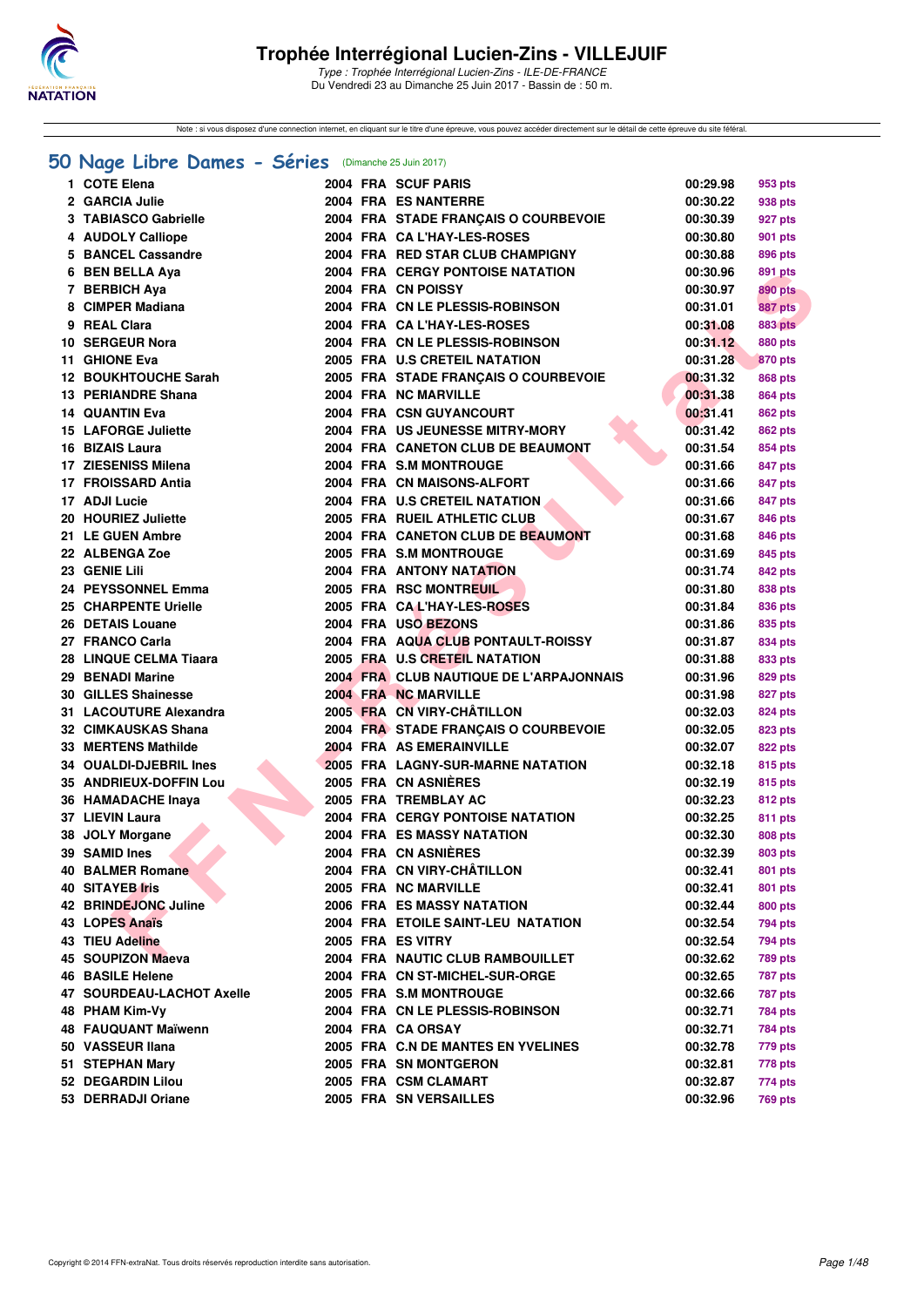

#### **50 Nage Libre Dames - Séries (suite)**

| 54 BINGUE SIDIBE Lena         |  | 2006 FRA JEANNE D'ARC DRANCY         | 00:32.97      | <b>768 pts</b> |
|-------------------------------|--|--------------------------------------|---------------|----------------|
| 54 COGNAC Eglantine           |  | 2004 FRA CNO ST-GERMAIN-EN-LAYE      | 00:32.97      | 768 pts        |
| 56 MARTINS Daphnee            |  | 2004 FRA CNO ST-GERMAIN-EN-LAYE      | 00:33.01      | <b>766 pts</b> |
| 57 DEHOCHE Fantine            |  | 2004 FRA CSM CLAMART                 | 00:33.05      | <b>764 pts</b> |
| 57 WIJESINGHE Solene          |  | 2005 SRI CNO ST-GERMAIN-EN-LAYE      | 00:33.05      | 764 pts        |
| 59 VALLAT Julie               |  | 2005 FRA C.S MONTERELAIS NATATION    | 00:33.07      | 762 pts        |
| 60 LIM Alice                  |  | 2005 FRA US IVRY-SUR-SEINE           | 00:33.08      | 762 pts        |
| 61 PINET Faustine             |  | 2005 FRA SN VERSAILLES               | 00:33.14      | 758 pts        |
| 62 DUPUIS Lise                |  | <b>2006 FRA ANTONY NATATION</b>      | 00:33.18      | <b>756 pts</b> |
| 63 FIORENTINO Emma            |  | 2004 FRA EN LONGJUMEAU               | 00:33.25      | <b>752 pts</b> |
| 64 ROUBAUD DORFIAC Charlotte  |  | 2006 FRA CSM CLAMART                 | 00:33.42      | 742 pts        |
| 65 HIRA Naomie                |  | 2006 FRA AS PORCHEVILLE              | 00:33.47      | <b>739 pts</b> |
| 66 GHIDALIA Maëly             |  | 2005 FRA CANETON CLUB DE BEAUMONT    | 00:33.51      | 737 pts        |
| 67 BOUSQUIE Chloé             |  | 2006 FRA CN VIRY-CHÂTILLON           | 00:33.59      | 732 pts        |
| 68 BENARABA Sarah             |  | 2005 ALG CN ST-MICHEL-SUR-ORGE       | 00:33.63      | <b>730 pts</b> |
| 69 VIATEUR Jeanne             |  | 2005 FRA NAUTIC CLUB RAMBOUILLET     | 00:33.64      | 730 pts        |
| 69 SAUTEREAU Marie            |  | 2004 FRA AQUA VALLÉE-DE-CHEVREUSE    | 00:33.64      | 730 pts        |
| <b>71 BAYON Alix</b>          |  | 2004 FRA AC BOULOGNE-BILLANCOURT     | 00:33.65      | <b>729 pts</b> |
| 71 SYKHEO Lise                |  | 2005 FRA AC VILLEPINTE               | 00:33.65      | 729 pts        |
| 73 DURAN Chiara               |  | 2006 FRA RSC MONTREUIL               | 00:33.66      |                |
| 74 NGUYEN DUC LONG Rachel     |  | 2006 FRA CN ST-MICHEL-SUR-ORGE       | 00:33.71      | 728 pts        |
| 75 BOUCHER Camille            |  | 2006 FRA AS BONDY                    |               | 726 pts        |
| 76 GIBON Elisa                |  |                                      | 00:33.73      | 724 pts        |
|                               |  | 2005 FRA NOGENT NATATION 94          | 00:33.78      | <b>722 pts</b> |
| 77 AZZOUZ Safia               |  | 2004 FRA S.M MONTROUGE               | 00:33.79      | <b>721 pts</b> |
| <b>78 VIDALI-JUSTON Ambre</b> |  | 2005 FRA CA L'HAY-LES-ROSES          | 00:33.81      | <b>720 pts</b> |
| 79 ABDELHAFIDH Sara           |  | <b>2004 FRA ANTONY NATATION</b>      | 00:33.84      | <b>718 pts</b> |
| 80 REBELO Leana               |  | 2006 FRA CN VAL MAUBUEE              | 00:33.87      | 717 pts        |
| 81 MOUNIER IIona              |  | 2004 FRA ES MASSY NATATION           | 00:33.90      | 715 pts        |
| 81 BARBOSA Francesca          |  | 2005 FRA CNO ST-GERMAIN-EN-LAYE      | 00:33.90      | 715 pts        |
| <b>83 NAINAN Nawelle</b>      |  | 2004 FRA NC MARVILLE                 | 00:33.93      | 713 pts        |
| <b>84 LEVASSOR Idalie</b>     |  | 2006 FRA USM VIROFLAY                | 00:33.97      | 711 pts        |
| 85 ROUDI Selma                |  | 2004 FRA CN VIRY-CHÂTILLON           | 00:33.99      | 710 pts        |
| 85 FABREGOULE Caroline        |  | 2006 FRA LAGNY-SUR-MARNE NATATION    | 00:33.99      | 710 pts        |
| 87 RABEMANANJARA Jade         |  | 2004 FRA CN VIRY-CHÂTILLON           | 00:34.02      | 708 pts        |
| <b>87 BOUBTANE Anais</b>      |  | 2004 FRA CSM CLAMART                 | 00:34.02      | 708 pts        |
| 89 COMBES Pauline             |  | 2004 FRA STADE FRANÇAIS O COURBEVOIE | 00:34.05      | 706 pts        |
| 90 VODDEN Ella                |  | 2004 GBR CNO ST-GERMAIN-EN-LAYE      | 00:34.08      | 705 pts        |
| 91 AGATI Lou                  |  | 2006 FRA CN FOSSES                   | 00:34.10      | 704 pts        |
| 92 SELMI Meryam               |  | 2004 FRA CERGY PONTOISE NATATION     | 00:34.11      | 703 pts        |
| 93 VIDET Oriane               |  | 2006 FRA CNO ST-GERMAIN-EN-LAYE      | 00:34.13      | <b>702 pts</b> |
| 94 MESSE Jade                 |  | 2005 FRA ESPADON VÉLIZY-VILLACOUBLAY | 00:34.38      | <b>688 pts</b> |
| 95 PINTO BEAUGRAND Lily       |  | 2006 FRA AS PORCHEVILLE              | 00:34.42      | <b>686 pts</b> |
| 96 FERREIRA Iris              |  | 2006 FRA VILLIERS SPORTS JEUNESSE    | 00:34.47      | 683 pts        |
| 97 NOVAK Anais                |  | 2006 FRA COLOMBES NATATION           | 00:34.50      | 681 pts        |
| 98 SOUCHARD Ariane            |  | 2005 FRA SN VERSAILLES               | 00:34.62      | 675 pts        |
| 99 MAFILLE Julie              |  | 2006 FRA CNO ST-GERMAIN-EN-LAYE      | 00:34.98      | 655 pts        |
| 100 LAPEYRE Eléna             |  | 2006 FRA CS NAUTIQUE NOISY-LE-GRAND  | 00:35.27      | 640 pts        |
| 101 LE GUERN Elina            |  | 2005 FRA S.M MONTROUGE               | 00:35.40      | 633 pts        |
| 102 MOUNIER Manon             |  | 2006 FRA ES MASSY NATATION           | 00:35.44      | 630 pts        |
| 103 THIERRY Clara             |  | 2006 FRA CN MELUN VAL DE SEINE       | 00:35.47      | 629 pts        |
| 104 BOUKHARI Sarah            |  | 2006 FRA STADE FRANÇAIS O COURBEVOIE | 00:37.26      | 538 pts        |
| --- LORIC Azilys              |  | 2004 FRA CN FONTAINEBLEAU-AVON       | <b>DSQ Da</b> |                |
| --- DJEMAOUI Lahna            |  | 2004 FRA CA ORSAY                    | <b>DSQ Da</b> |                |
| --- TOFFOLETTI Sofia          |  | 2004 FRA ESPADON VÉLIZY-VILLACOUBLAY | <b>DSQ Da</b> |                |
|                               |  |                                      |               |                |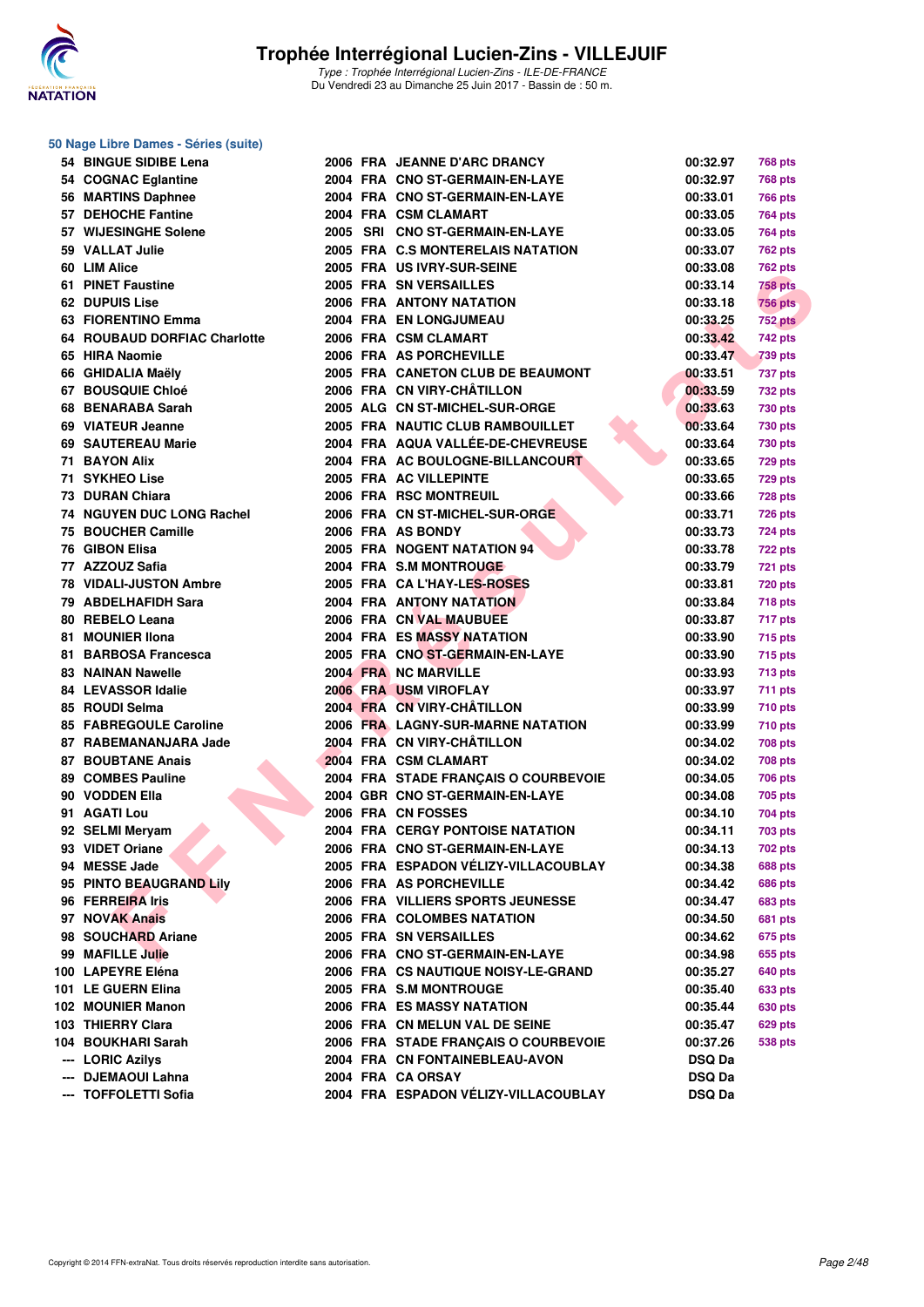

### **50 Nage Libre Dames - Séries (suite)**

#### **--- JARDIN Coraline 2004 FRA AQUA CLUB PONTAULT-ROISSY DNS dec**

### **[100 Nage Libre Dames - Séries](http://www.ffnatation.fr/webffn/resultats.php?idact=nat&go=epr&idcpt=47281&idepr=2)** (Samedi 24 Juin 2017)

| 1. | <b>COTE Elena</b>            |  | 2004 FRA SCUF PARIS                     |              |              | 01:05.92 | 913 pts                                               |
|----|------------------------------|--|-----------------------------------------|--------------|--------------|----------|-------------------------------------------------------|
|    | 2 DJEMAOUI Lahna             |  | 2004 FRA CA ORSAY                       |              | 50 m : 32.32 | 01:06.17 | $(32.32)$ 100 m : 1:05.92 $(33.60)$<br>905 pts        |
| з  | <b>BANCEL Cassandre</b>      |  | 2004 FRA RED STAR CLUB CHAMPIGNY        |              | 50 m : 31.54 | 01:06.37 | $(31.54)$ 100 m : 1:06.17 $(34.63)$<br>899 pts        |
|    | <b>VISGUEIRO Julia</b>       |  | 2005 FRA SCUF PARIS                     | 50 m: 31.93  |              | 01:06.39 | $(31.93)$ 100 m : 1:06.37 $(34.44)$<br>898 pts        |
| 5  | <b>GARCIA Julie</b>          |  | 2004 FRA ES NANTERRE                    | 50 m : 32.76 |              | 01:07.30 | $(32.76)$ 100 m : 1:06.39 $(33.63)$<br>870 pts        |
| 6  | <b>BOUKHTOUCHE Sarah</b>     |  | 2005 FRA STADE FRANÇAIS O COURBEVOIE    |              | 50 m : 32.17 | 01:07.46 | $(32.17)$ 100 m : 1:07.30 $(35.13)$<br>865 pts        |
|    | 7 SERGEUR Nora               |  | 2004 FRA CN LE PLESSIS-ROBINSON         |              | 50 m: 32.16  | 01:07.49 | $(32.16)$ 100 m : 1:07.46 $(35.30)$<br>864 pts        |
|    | 8 ZIESENISS Milena           |  | 2004 FRA S.M MONTROUGE                  | 50 m: 32.53  |              | 01:07.72 | $(32.53)$ 100 m : 1:07.49 $(34.96)$<br>857 pts        |
|    | 9 BERBICH Aya                |  | 2004 FRA CN POISSY                      | 50 m: 33.31  |              | 01:07.82 | $(33.31)$ 100 m : 1:07.72 $(34.41)$<br>854 pts        |
|    | 10 LAFORGE Juliette          |  | 2004 FRA US JEUNESSE MITRY-MORY         | 50 m : 33.34 |              | 01:07.85 | $(33.34)$ 100 m : 1:07.82 $(34.48)$<br>853 pts        |
|    |                              |  |                                         | 50 m : 32.79 |              |          | $(32.79)$ 100 m : 1:07.85 $(35.06)$                   |
| 11 | <b>BIZAIS Laura</b>          |  | 2004 FRA CANETON CLUB DE BEAUMONT       | 50 m: 33.01  |              | 01:07.95 | 850 pts<br>(33.01) 100 m: 1:07.95 (34.94)             |
|    | <b>12 TABIASCO Gabrielle</b> |  | 2004 FRA STADE FRANÇAIS O COURBEVOIE    | 50 m: 32.33  |              | 01:07.99 | 849 pts<br>$(32.33)$ 100 m : 1:07.99 $(35.66)$        |
|    | 13 BEN BELLA Aya             |  | <b>2004 FRA CERGY PONTOISE NATATION</b> | 50 m : 32.84 |              | 01:08.06 | 847 pts<br>(32.84) 100 m: 1:08.06 (35.22)             |
|    | 14 GENIE Lili                |  | <b>2004 FRA ANTONY NATATION</b>         | 50 m: 33.08  |              | 01:08.09 | 846 pts<br>$(33.08)$ 100 m : 1:08.09 $(35.01)$        |
|    | 15 REAL Clara                |  | 2004 FRA CA L'HAY-LES-ROSES             | 50 m : 33.07 |              | 01:08.10 | 846 pts<br>$(33.07)$ 100 m : 1:08.10 $(35.03)$        |
|    | 16 AUDOLY Calliope           |  | 2004 FRA CAL'HAY-LES-ROSES              | 50 m : 32.94 |              | 01:08.34 | 839 pts<br>$(32.94)$ 100 m : 1:08.34 $(35.40)$        |
|    | 17 GHIONE Eva                |  | 2005 FRA U.S CRETEIL NATATION           | 50 m : 33.09 |              | 01:08.86 | 823 pts<br>(33.09) 100 m : 1:08.86 (35.77)            |
|    | 18 LE GUEN Ambre             |  | 2004 FRA CANETON CLUB DE BEAUMONT       | 50 m : 32.59 |              | 01:08.97 | 820 pts<br>(32.59) 100 m: 1:08.97 (36.38)             |
|    | 19 SAMID Ines                |  | 2004 FRA CN ASNIÈRES                    |              |              | 01:09.17 | 814 pts                                               |
|    | 20 BENADI Marine             |  | 2004 FRA CLUB NAUTIQUE DE L'ARPAJONNAIS |              | 50 m : 33.77 | 01:09.19 | $(33.77)$ 100 m : 1:09.17 $(35.40)$<br>813 pts        |
|    | 21 BALMER Romane             |  | 2004 FRA CN VIRY-CHÂTILLON              |              | 50 m : 32.89 | 01:09.22 | $(32.89)$ 100 m : 1:09.19 $(36.30)$<br>812 pts        |
|    | 22 ADJI Lucie                |  | 2004 FRA U.S CRETEIL NATATION           | 50 m: 33.43  |              | 01:09.33 | $(33.43)$ 100 m : 1:09.22 $(35.79)$<br>809 pts        |
|    | 23 SITAYEB Iris              |  | 2005 FRA NC MARVILLE                    | 50 m: 32.74  |              | 01:09.39 | (32.74) 100 m : 1:09.33 (36.59)<br>807 pts            |
| 24 | <b>BROSSEAU Lola</b>         |  | <b>2004 FRA YERRES NATATION</b>         | 50 m: 32.93  |              | 01:09.40 | $(32.93)$ 100 m : 1:09.39 $(36.46)$<br>807 pts        |
|    | 25 GILLES Shainesse          |  | 2004 FRA NC MARVILLE                    |              | 50 m : 33.47 | 01:09.67 | $(33.47)$ 100 m : 1:09.40 $(35.93)$<br>799 pts        |
|    | 26 MERTENS Mathilde          |  | 2004 FRA AS EMERAINVILLE                | 50 m : 34.08 |              | 01:09.92 | $(34.08)$ 100 m : 1:09.67 $(35.59)$<br>792 pts        |
|    | 27 ANDRIEUX-DOFFIN Lou       |  | 2005 FRA CN ASNIERES                    |              | 50 m : 33.41 | 01:09.97 | $(33.41)$ 100 m : 1:09.92 $(36.51)$<br>790 pts        |
|    | 28 FRANCO Carla              |  | 2004 FRA AQUA CLUB PONTAULT-ROISSY      |              |              | 01:10.10 | 50 m: 33.93 (33.93) 100 m: 1:09.97 (36.04)<br>786 pts |
|    | 29 COGNAC Eglantine          |  | 2004 FRA CNO ST-GERMAIN-EN-LAYE         | 50 m : 32.90 |              |          | (32.90) 100 m: 1:10.10 (37.20)                        |
|    |                              |  |                                         |              | 50 m : 34.03 | 01:10.16 | 785 pts<br>$(34.03)$ 100 m : 1:10.16 $(36.13)$        |
|    | 30 CIMKAUSKAS Shana          |  | 2004 FRA STADE FRANÇAIS O COURBEVOIE    |              | 50 m : 33.24 | 01:10.25 | 782 pts<br>$(33.24)$ 100 m : 1:10.25 $(37.01)$        |
|    | 31 LINQUE CELMA Tiaara       |  | 2005 FRA U.S CRETEIL NATATION           |              | 50 m : 34.63 | 01:10.29 | 781 pts<br>$(34.63)$ 100 m : 1:10.29 $(35.66)$        |
|    | 32 HOURIEZ Juliette          |  | 2005 FRA RUEIL ATHLETIC CLUB            |              | 50 m : 33.90 | 01:10.34 | 779 pts<br>$(33.90)$ 100 m : 1:10.34 $(36.44)$        |
|    | 33 FROISSARD Antia           |  | 2004 FRA CN MAISONS-ALFORT              |              | 50 m : 33.39 | 01:10.37 | 779 pts<br>$(33.39)$ 100 m : 1:10.37 $(36.98)$        |
|    | 34 FAUQUANT Maïwenn          |  | 2004 FRA CA ORSAY                       |              |              | 01:10.48 | 775 pts<br>50 m: 33.96 (33.96) 100 m: 1:10.48 (36.52) |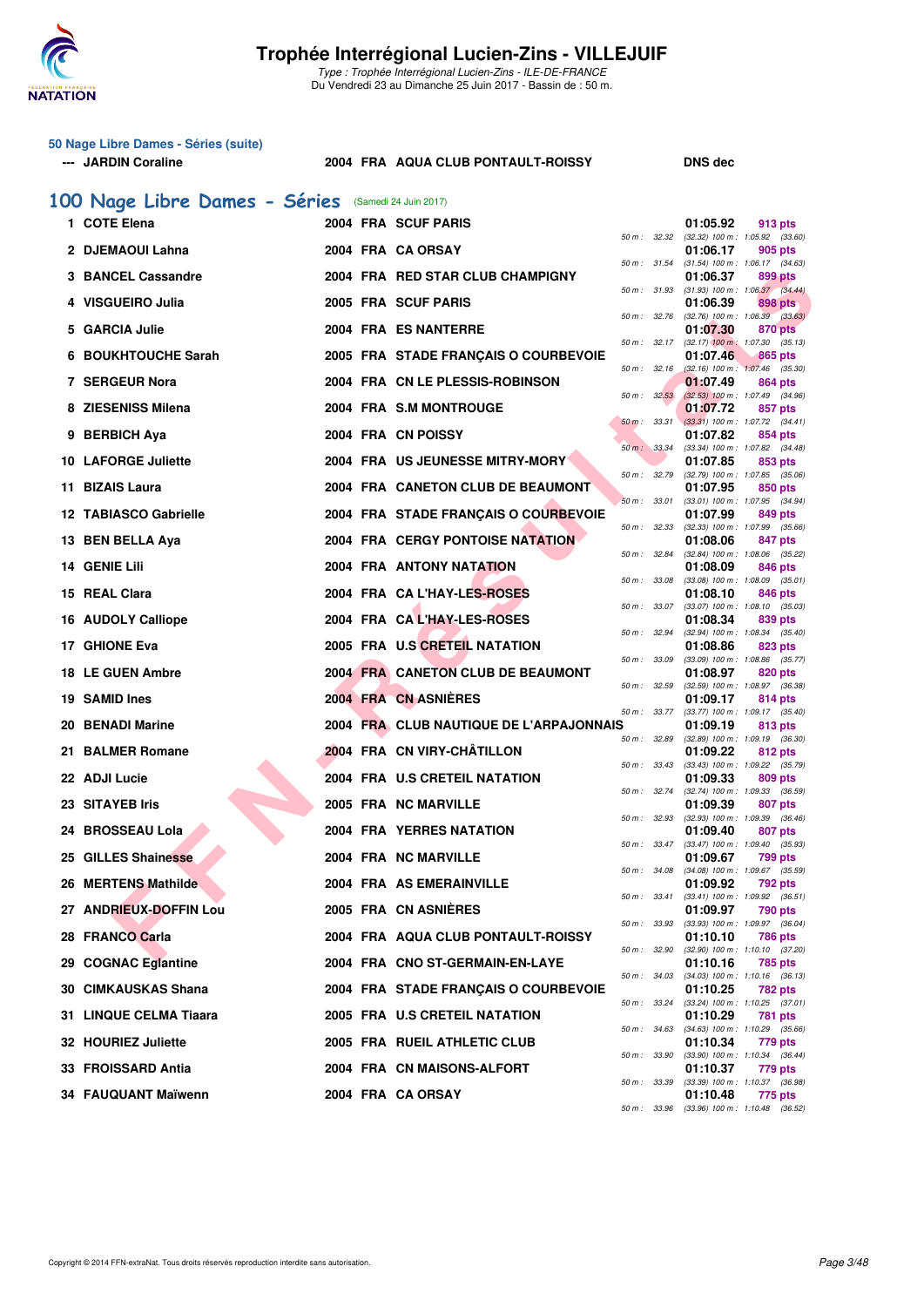

#### **100 Nage Libre Dames - Séries (suite)**

| <b>35 SOURDEAU-LACHOT Axelle</b> |  | 2005 FRA S.M MONTROUGE                  |              |                        | 01:10.66 | 770 pts                                                        |
|----------------------------------|--|-----------------------------------------|--------------|------------------------|----------|----------------------------------------------------------------|
| 36 HAMADACHE Inaya               |  | 2005 FRA TREMBLAY AC                    |              |                        | 01:10.72 | 50 m : 34.20 (34.20) 100 m : 1:10.66 (36.46)<br><b>768 pts</b> |
| 37 LOPES Anaïs                   |  | 2004 FRA ETOILE SAINT-LEU NATATION      |              |                        | 01:10.86 | 50 m: 34.73 (34.73) 100 m: 1:10.72 (35.99)<br>764 pts          |
| <b>38 BASILE Helene</b>          |  | 2004 FRA CN ST-MICHEL-SUR-ORGE          |              | 50 m : 34.52           | 01:10.90 | (34.52) 100 m: 1:10.86 (36.34)<br>763 pts                      |
| 39 FIORENTINO Emma               |  | 2004 FRA EN LONGJUMEAU                  |              | 50 m : 33.50           | 01:10.91 | $(33.50)$ 100 m : 1:10.90 $(37.40)$<br><b>763 pts</b>          |
| 40 STEPHAN Mary                  |  | 2005 FRA SN MONTGERON                   | 50 m : 33.54 |                        | 01:11.03 | $(33.54)$ 100 m : 1:10.91 $(37.37)$<br>759 pts                 |
| 41 PERIANDRE Shana               |  | 2004 FRA NC MARVILLE                    | 50 m : 33.69 |                        | 01:11.15 | $(33.69)$ 100 m : 1:11.03 $(37.34)$<br><b>756 pts</b>          |
| <b>42 LIEVIN Laura</b>           |  | <b>2004 FRA CERGY PONTOISE NATATION</b> | 50 m : 33.59 |                        | 01:11.20 | $(33.59)$ 100 m : 1:11.15 $(37.56)$<br>755 pts                 |
| 43 ALBENGA Zoe                   |  | 2005 FRA S.M MONTROUGE                  |              |                        | 01:11.28 | 50 m : 34.22 (34.22) 100 m : 1:11.20 (36.98)<br>752 pts        |
| <b>44 PEYSSONNEL Emma</b>        |  | 2005 FRA RSC MONTREUIL                  |              |                        | 01:11.33 | 50 m: 34.14 (34.14) 100 m: 1:11.28 (37.14)<br>751 pts          |
| 45 LIM Alice                     |  | 2005 FRA US IVRY-SUR-SEINE              |              |                        | 01:11.77 | 50 m: 34.40 (34.40) 100 m: 1:11.33 (36.93)<br>738 pts          |
| 46 NGUYEN DUC LONG Rachel        |  | 2006 FRA CN ST-MICHEL-SUR-ORGE          |              | 50 m : 34.71           | 01:11.95 | $(34.71)$ 100 m : 1:11.77 $(37.06)$<br>733 pts                 |
| 47 VALLAT Julie                  |  | 2005 FRA C.S MONTERELAIS NATATION       | 50 m: 34.19  |                        | 01:12.06 | $(34.19)$ 100 m : 1:11.95 $(37.76)$<br>730 pts                 |
| 48 AZZOUZ Safia                  |  | 2004 FRA S.M MONTROUGE                  |              | $50 \text{ m}$ : 34.94 |          | (34.94) 100 m: 1:12.06 (37.12)                                 |
|                                  |  |                                         |              |                        | 01:12.07 | 730 pts<br>50 m: 34.33 (34.33) 100 m: 1:12.07 (37.74)          |
| 49 VASSEUR Ilana                 |  | 2005 FRA C.N DE MANTES EN YVELINES      |              | 50 m : 34.51           | 01:12.13 | <b>728 pts</b><br>$(34.51)$ 100 m : 1:12.13 $(37.62)$          |
| 50 CIMPER Madiana                |  | 2004 FRA CN LE PLESSIS-ROBINSON         |              |                        | 01:12.17 | <b>727 pts</b><br>50 m: 34.21 (34.21) 100 m: 1:12.17 (37.96)   |
| 51 LORIC Azilys                  |  | 2004 FRA CN FONTAINEBLEAU-AVON          |              |                        | 01:12.24 | <b>725 pts</b><br>50 m: 34.65 (34.65) 100 m: 1:12.24 (37.59)   |
| 52 SOUPIZON Maeva                |  | 2004 FRA NAUTIC CLUB RAMBOUILLET        | 50 m : 35.44 |                        | 01:12.48 | 718 pts<br>$(35.44)$ 100 m : 1:12.48 $(37.04)$                 |
| 53 ABDELHAFIDH Sara              |  | 2004 FRA ANTONY NATATION                |              | 50 m : 35.01           | 01:12.52 | 717 pts<br>$(35.01)$ 100 m : 1:12.52 $(37.51)$                 |
| 54 VIATEUR Jeanne                |  | 2005 FRA NAUTIC CLUB RAMBOUILLET        |              | 50 m : 35.28           | 01:12.76 | 711 pts<br>$(35.28)$ 100 m : 1:12.76 $(37.48)$                 |
| 55 GIBON Elisa                   |  | 2005 FRA NOGENT NATATION 94             |              | 50 m : 35.91           | 01:12.82 | 709 pts<br>$(35.91)$ 100 m : 1:12.82 $(36.91)$                 |
| 56 MARTINS Daphnee               |  | 2004 FRA CNO ST-GERMAIN-EN-LAYE         |              | 50 m : 35.79           | 01:12.90 | 707 pts<br>$(35.79)$ 100 m : 1:12.90 $(37.11)$                 |
| 57 PINET Faustine                |  | 2005 FRA SN VERSAILLES                  |              |                        | 01:13.01 | 704 pts<br>50 m: 35.16 (35.16) 100 m: 1:13.01 (37.85)          |
| 58 JENVRIN Malia                 |  | 2004 FRA CSN GUYANCOURT                 | 50 m: 35.36  |                        | 01:13.10 | 701 pts<br>$(35.36)$ 100 m : 1:13.10 $(37.74)$                 |
| 59 TIEU Adeline                  |  | 2005 FRA ES VITRY                       |              |                        | 01:13.13 | 700 pts                                                        |
| <b>60 SAUTEREAU Marie</b>        |  | 2004 FRA AQUA VALLEE-DE-CHEVREUSE       |              |                        | 01:13.18 | 50 m: 33.83 (33.83) 100 m: 1:13.13 (39.30)<br>699 pts          |
| 61 DEGARDIN Lilou                |  | 2005 FRA CSM CLAMART                    |              |                        | 01:13.21 | 50 m: 34.91 (34.91) 100 m: 1:13.18 (38.27)<br>698 pts          |
| 62 NAINAN Nawelle                |  | 2004 FRA NC MARVILLE                    |              |                        | 01:13.22 | 50 m : 34.35 (34.35) 100 m : 1:13.21 (38.86)<br><b>698 pts</b> |
| 63 BRINDEJONC Juline             |  | 2006 FRA ES MASSY NATATION              |              | 50 m : 35.30           | 01:13.38 | $(35.30)$ 100 m : 1:13.22 $(37.92)$<br>694 pts                 |
| 64 DEHOCHE Fantine               |  | 2004 FRA CSM CLAMART                    | 50 m : 35.33 |                        | 01:13.47 | $(35.33)$ 100 m : 1:13.38 $(38.05)$<br>691 pts                 |
| 65 REBELO Leana                  |  | 2006 FRA CN VAL MAUBUEE                 | 50 m : 35.31 |                        | 01:13.53 | $(35.31)$ 100 m : 1:13.47 $(38.16)$<br>689 pts                 |
| 66 OUALDI-DJEBRIL Ines           |  | 2005 FRA LAGNY-SUR-MARNE NATATION       |              | 50 m : 34.57           | 01:13.58 | $(34.57)$ 100 m : 1:13.53 $(38.96)$<br>688 pts                 |
| 67 BINGUE SIDIBE Lena            |  | 2006 FRA JEANNE D'ARC DRANCY            |              | 50 m : 34.58           | 01:13.66 | $(34.58)$ 100 m : 1:13.58 $(39.00)$<br>686 pts                 |
| 68 BAYON Alix                    |  | 2004 FRA AC BOULOGNE-BILLANCOURT        |              | 50 m : 35.17           | 01:13.70 | $(35.17)$ 100 m : 1:13.66 $(38.49)$<br>685 pts                 |
| 69 WIJESINGHE Solene             |  | 2005 SRI CNO ST-GERMAIN-EN-LAYE         |              | 50 m : 35.88           | 01:13.80 | (35.88) 100 m: 1:13.70 (37.82)<br>682 pts                      |
| 70 EL KATEB Meryem               |  | 2004 FRA AC BOULOGNE-BILLANCOURT        |              |                        | 01:13.89 | 50 m : 36.22 (36.22) 100 m : 1:13.80 (37.58)<br>680 pts        |
|                                  |  |                                         |              |                        |          |                                                                |

| $50 m$ : | 34.20 | 01:10.66<br>$(34.20)$ 100 m : | 770 pts<br>1:10.66<br>(36.46)        |
|----------|-------|-------------------------------|--------------------------------------|
|          |       | 01:10.72                      | <b>768 pts</b>                       |
| $50 m$ : | 34.73 | $(34.73) 100 m$ :<br>01:10.86 | 1:10.72<br>(35.99)<br>764 pts        |
| $50 m$ : | 34.52 | $(34.52)$ 100 m :             | 1:10.86<br>(36.34)                   |
| 50 m :   | 33.50 | 01:10.90<br>$(33.50)$ 100 m : | 763 pts<br>1:10.90<br>(37.40)        |
|          |       | 01:10.91                      | <b>763 pts</b>                       |
| 50 m :   | 33.54 | $(33.54) 100 m$ :<br>01:11.03 | (37.37)<br>1:10.91<br><b>759 pts</b> |
| $50 m$ : | 33.69 | $(33.69) 100 m$ :             | 1:11.03<br>(37.34)                   |
|          |       | 01:11.15                      | <b>756 pts</b>                       |
| 50 m :   | 33.59 | $(33.59)$ 100 m :<br>01:11.20 | 1:11.15<br>(37.56)<br>755 pts        |
| $50 m$ : | 34.22 | $(34.22)$ 100 m :             | 1:11.20<br>(36.98)                   |
| $50 m$ : | 34.14 | 01:11.28<br>$(34.14) 100 m$ : | 752 pts<br>1:11.28<br>(37.14)        |
|          |       | 01:11.33                      | 751 pts                              |
| 50 m :   | 34.40 | $(34.40)$ 100 m :<br>01:11.77 | 1:11.33<br>(36.93)<br>738 pts        |
| $50 m$ : | 34.71 | $(34.71) 100 m$ :             | 1:11.77<br>(37.06)                   |
| 50 m :   | 34.19 | 01:11.95<br>$(34.19) 100 m$ : | <b>733 pts</b><br>1:11.95<br>(37.76) |
|          |       | 01:12.06                      | <b>730 pts</b>                       |
| 50 m :   | 34.94 | $(34.94) 100 m$ :<br>01:12.07 | 1:12.06<br>(37.12)<br><b>730 pts</b> |
| $50 m$ : | 34.33 | $(34.33) 100 m$ :             | (37.74)<br>1:12.07                   |
| $50 m$ : | 34.51 | 01:12.13<br>$(34.51)$ 100 m : | <b>728 pts</b><br>(37.62)            |
|          |       | 01:12.17                      | 1:12.13<br>727 pts                   |
| $50 m$ : | 34.21 | $(34.21)$ 100 m :             | 1:12.17<br>(37.96)                   |
| 50 m :   | 34.65 | 01:12.24<br>$(34.65)$ 100 m : | <b>725 pts</b><br>1:12.24<br>(37.59) |
|          |       | 01:12.48                      | <b>718 pts</b>                       |
| $50 m$ : | 35.44 | $(35.44) 100 m$ :<br>01:12.52 | 1:12.48<br>(37.04)<br>717 pts        |
| 50 m :   | 35.01 | $(35.01)$ 100 m :             | 1:12.52<br>(37.51)                   |
| $50 m$ : | 35.28 | 01:12.76<br>$(35.28) 100 m$ : | <b>711 pts</b><br>1:12.76<br>(37.48) |
|          |       | 01:12.82                      | 709 pts                              |
| $50 m$ : | 35.91 | $(35.91)$ 100 m :<br>01:12.90 | 1:12.82<br>(36.91)<br>707<br>pts     |
| $50 m$ : | 35.79 | $(35.79)$ 100 m :             | (37.11)<br>1:12.90                   |
| $50 m$ : | 35.16 | 01:13.01<br>$(35.16) 100 m$ : | 704 pts<br>1:13.01<br>(37.85)        |
|          |       | 01:13.10                      | 701 pts                              |
| 50 m :   | 35.36 | $(35.36) 100 m$ :<br>01:13.13 | 1:13.10<br>(37.74)<br>700 pts        |
| 50 m :   | 33.83 | $(33.83) 100 m$ :             | 1:13.13<br>(39.30)                   |
| $50 m$ : | 34.91 | 01:13.18<br>$(34.91)$ 100 m : | 699 pts<br>1:13.18<br>(38.27)        |
|          |       | 01:13.21                      | 698 pts                              |
| $50 m$ : | 34.35 | $(34.35) 100 m$ :<br>01:13.22 | 1:13.21<br>(38.86)<br>698 pts        |
| $50 m$ : | 35.30 | $(35.30)$ 100 m :             | 1:13.22<br>(37.92)                   |
| $50 m$ : | 35.33 | 01:13.38<br>$(35.33) 100 m$ : | 694 pts<br>1:13.38<br>(38.05)        |
|          |       | 01:13.47                      | 691 pts                              |
| $50 m$ : | 35.31 | $(35.31) 100 m$ :<br>01:13.53 | 1:13.47<br>(38.16)<br><b>689 pts</b> |
| $50 m$ : | 34.57 | $(34.57) 100 m$ :             | 1:13.53<br>(38.96)                   |
|          |       | 01:13.58                      | <b>688 pts</b>                       |
| $50 m$ : | 34.58 | $(34.58) 100 m$ :<br>01:13.66 | 1:13.58<br>(39.00)<br>686 pts        |
| $50 m$ : | 35.17 | $(35.17) 100 m$ :             | 1:13.66<br>(38.49)                   |
| $50 m$ : | 35.88 | 01:13.70<br>(35.88) 100 m :   | 685 pts<br>1:13.70<br>(37.82)        |
|          |       | 01:13.80                      | <b>682 pts</b>                       |
| $50 m$ : | 36.22 | (36.22) 100 m :<br>01:13.89   | 1:13.80<br>(37.58)<br>680 pts        |
| 50 m :   | 35.77 | $(35.77)$ 100 m :             | 1:13.89<br>(38.12)                   |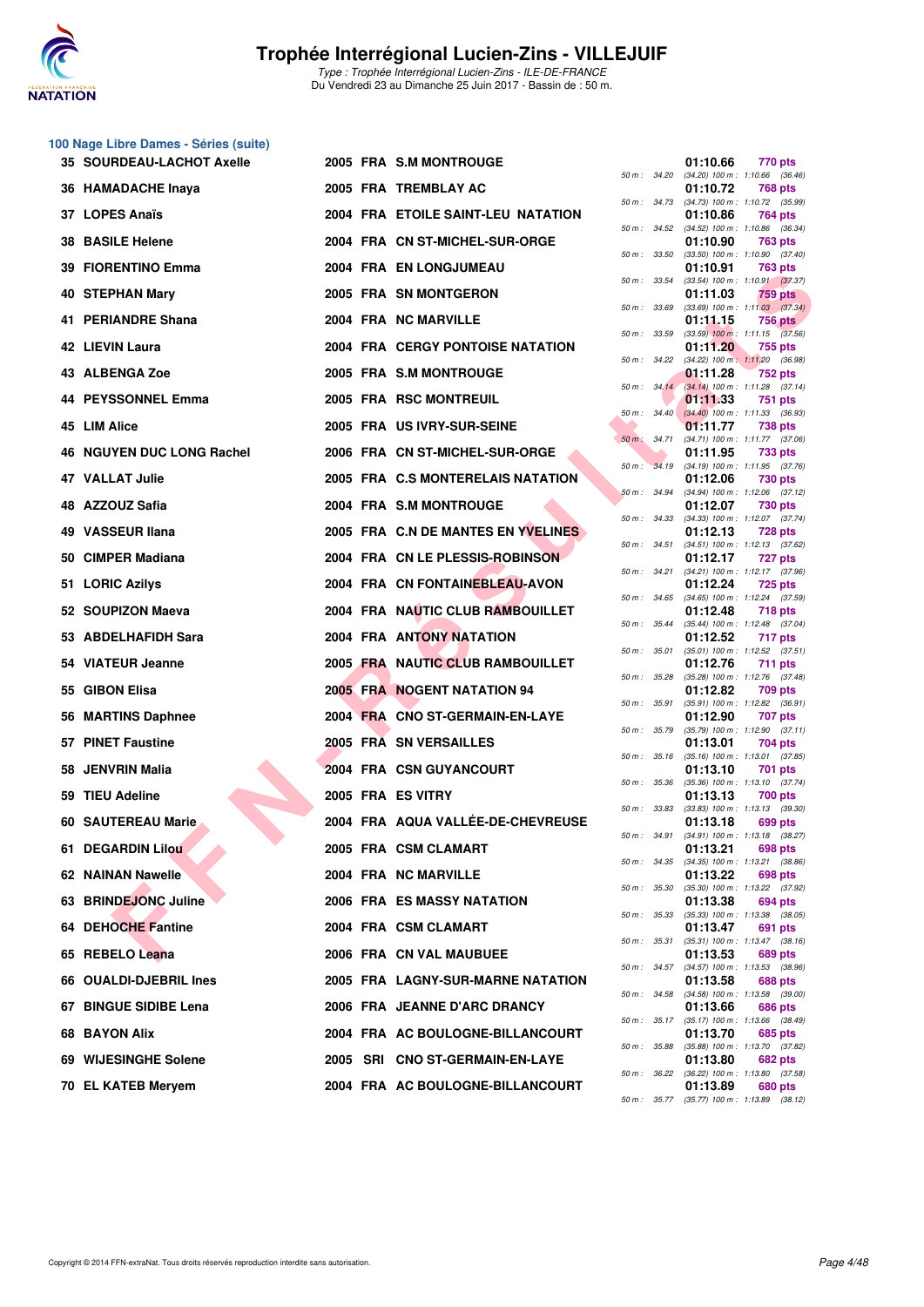

**100 Nage Libre Dames - Séries (suite)**

#### **Trophée Interrégional Lucien-Zins - VILLEJUIF**

Type : Trophée Interrégional Lucien-Zins - ILE-DE-FRANCE Du Vendredi 23 au Dimanche 25 Juin 2017 - Bassin de : 50 m.

| <b>71 BOUBTANE Anais</b>         |  | 2004 FRA CSM CLAMART                 |              |              | 01:13.99                                              | 677 pts |  |
|----------------------------------|--|--------------------------------------|--------------|--------------|-------------------------------------------------------|---------|--|
| 72 GHIDALIA Maëly                |  | 2005 FRA CANETON CLUB DE BEAUMONT    | 50 m : 36.28 |              | $(36.28)$ 100 m : 1:13.99 $(37.71)$<br>01:14.02       | 676 pts |  |
| 73 BARBOSA Francesca             |  | 2005 FRA CNO ST-GERMAIN-EN-LAYE      | 50 m: 35.56  |              | $(35.56)$ 100 m : 1:14.02 $(38.46)$<br>01:14.14       | 673 pts |  |
| 74 PHAM Kim-Vy                   |  | 2004 FRA CN LE PLESSIS-ROBINSON      | 50 m : 35.46 |              | $(35.46)$ 100 m : 1:14.14 $(38.68)$<br>01:14.15       | 673 pts |  |
| 74 ROUBAUD DORFIAC Charlotte     |  | 2006 FRA CSM CLAMART                 | 50 m: 36.33  |              | $(36.33)$ 100 m : 1:14.15 $(37.82)$<br>01:14.15       | 673 pts |  |
|                                  |  |                                      | 50 m: 35.12  |              | $(35.12)$ 100 m : 1:14.15 $(39.03)$                   |         |  |
| <b>76 TOFFOLETTI Sofia</b>       |  | 2004 FRA ESPADON VÉLIZY-VILLACOUBLAY | 50 m: 36.01  |              | 01:14.16<br>$(36.01)$ 100 m : 1:14.16 $(38.15)$       | 672 pts |  |
| 77 DURAN Chiara                  |  | 2006 FRA RSC MONTREUIL               | 50 m : 35.30 |              | 01:14.26                                              | 670 pts |  |
| 77 HIRA Naomie                   |  | 2006 FRA AS PORCHEVILLE              |              |              | $(35.30)$ 100 m : 1:14.26 $(38.96)$<br>01:14.26       | 670 pts |  |
| 79 DERRADJI Oriane               |  | 2005 FRA SN VERSAILLES               |              | 50 m : 35.91 | $(35.91)$ 100 m : 1:14.26 $(38.35)$<br>01:14.35       | 667 pts |  |
| 80 SOUCHARD Ariane               |  | 2005 FRA SN VERSAILLES               |              | 50 m : 35.48 | $(35.48)$ 100 m : 1:14.35 $(38.87)$<br>01:14.37       | 667 pts |  |
|                                  |  |                                      | 50 m: 36.39  |              | $(36.39)$ 100 m : 1:14.37 $(37.98)$                   |         |  |
| 81 MOUNIER IIona                 |  | 2004 FRA ES MASSY NATATION           | 50 m : 36.06 |              | 01:14.54<br>$(36.06)$ 100 m : 1:14.54 $(38.48)$       | 662 pts |  |
| <b>82 COMBES Pauline</b>         |  | 2004 FRA STADE FRANÇAIS O COURBEVOIE |              |              | 01:14.63                                              | 660 pts |  |
| <b>83 CHARPENTE Urielle</b>      |  | 2005 FRA CA L'HAY-LES-ROSES          | 50 m: 36.31  |              | (36.31) 100 m: 1:14.63 (38.32)<br>01:14.69            | 658 pts |  |
|                                  |  |                                      | 50 m: 36.16  |              | $(36.16)$ 100 m : 1:14.69 $(38.53)$                   |         |  |
| 84 BENARABA Sarah                |  | 2005 ALG CN ST-MICHEL-SUR-ORGE       | 50 m: 34.83  |              | 01:14.92<br>$(34.83)$ 100 m : 1:14.92 $(40.09)$       | 652 pts |  |
| 85 ROUDI Selma                   |  | 2004 FRA CN VIRY-CHÂTILLON           |              |              | 01:15.17                                              | 645 pts |  |
| 86 LEVASSOR Idalie               |  | 2006 FRA USM VIROFLAY                | 50 m: 35.33  |              | $(35.33)$ 100 m : 1:15.17 $(39.84)$<br>01:15.24       | 643 pts |  |
|                                  |  |                                      | 50 m : 36.11 |              | $(36.11)$ 100 m : 1:15.24 $(39.13)$                   |         |  |
| 87 NOVAK Anais                   |  | 2006 FRA COLOMBES NATATION           | 50 m: 36.24  |              | 01:15.25<br>(36.24) 100 m: 1:15.25 (39.01)            | 643 pts |  |
| <b>88 THIERRY Clara</b>          |  | 2006 FRA CN MELUN VAL DE SEINE       |              |              | 01:15.66                                              | 632 pts |  |
| 89 FABREGOULE Caroline           |  | 2006 FRA LAGNY-SUR-MARNE NATATION    | 50 m: 36.10  |              | $(36.10)$ 100 m : 1:15.66 $(39.56)$<br>01:15.86       | 627 pts |  |
|                                  |  |                                      |              | 50 m : 37.17 | $(37.17)$ 100 m : 1:15.86 $(38.69)$                   |         |  |
| 90 HADJIDJ Lina                  |  | 2006 FRA ES MASSY NATATION           | 50 m : 37.08 |              | 01:16.36<br>(37.08) 100 m: 1:16.36 (39.28)            | 614 pts |  |
| 91 BENSAADA Marwa                |  | 2006 FRA CO ULIS NATATION            |              |              | 01:16.38                                              | 614 pts |  |
| 92 VODDEN Ella                   |  | 2004 GBR CNO ST-GERMAIN-EN-LAYE      | 50 m: 37.77  |              | $(37.77)$ 100 m : 1:16.38 $(38.61)$<br>01:16.39       | 613 pts |  |
|                                  |  |                                      |              | 50 m : 36.33 | $(36.33)$ 100 m : 1:16.39 $(40.06)$                   |         |  |
| 93 MAFILLE Julie                 |  | 2006 FRA CNO ST-GERMAIN-EN-LAYE      | 50 m : 37.56 |              | 01:16.68                                              | 606 pts |  |
| 94 VIDET Oriane                  |  | 2006 FRA CNO ST-GERMAIN-EN-LAYE      |              |              | $(37.56)$ 100 m : 1:16.68 $(39.12)$<br>01:16.70       | 605 pts |  |
| 95 MOUNIER Manon                 |  | <b>2006 FRA ES MASSY NATATION</b>    | 50 m: 36.00  |              | $(36.00)$ 100 m : 1:16.70 $(40.70)$                   |         |  |
|                                  |  |                                      | 50 m: 37.26  |              | 01:16.85<br>$(37.26)$ 100 m : 1:16.85 $(39.59)$       | 602 pts |  |
| 96 PINTO BEAUGRAND Lily          |  | 2006 FRA AS PORCHEVILLE              |              |              | 01:17.21                                              | 592 pts |  |
| 97 FERREIRA Iris                 |  | 2006 FRA VILLIERS SPORTS JEUNESSE    | 50 m: 36.67  |              | (36.67) 100 m: 1:17.21 (40.54)<br>01:18.80            | 553 pts |  |
|                                  |  |                                      | 50 m : 36.36 |              | $(36.36)$ 100 m : 1:18.80 $(42.44)$                   |         |  |
| 98 BOUKHARI Sarah                |  | 2006 FRA STADE FRANÇAIS O COURBEVOIE | 50 m : 36.74 |              | 01:19.13<br>(36.74) 100 m: 1:19.13 (42.39)            | 545 pts |  |
| 99 LAPEYRE Eléna                 |  | 2006 FRA CS NAUTIQUE NOISY-LE-GRAND  |              |              | 01:22.38                                              | 469 pts |  |
| --- JARDIN Coraline              |  | 2004 FRA AQUA CLUB PONTAULT-ROISSY   |              |              | 50 m: 38.17 (38.17) 100 m: 1:22.38 (44.21)<br>DNS dec |         |  |
| $\mathbf{r}$ and<br>- - -<br>. . |  |                                      |              |              |                                                       |         |  |

### **[200 Nage Libre Dames - Séries](http://www.ffnatation.fr/webffn/resultats.php?idact=nat&go=epr&idcpt=47281&idepr=3)** (Vendredi 23 Juin 2017)

| 1 ZIESENISS Milena |  | 2004 FRA S.M MONTROUGE                                                                               | 02:22.44 | 945 pts                                        |
|--------------------|--|------------------------------------------------------------------------------------------------------|----------|------------------------------------------------|
| 2 DJEMAOUI Lahna   |  | (33.91) 100 m : 1:10.72 (36.81) 150 m : 1:47.41<br>50 m : 33.91<br>2004 FRA CA ORSAY                 | 02:22.97 | $(36.69)$ 200 m : 2:22.44 $(35.03)$<br>937 pts |
| 3 BANCEL Cassandre |  | (37.27) 150 m : 1:47.78<br>50 m: 32.82 (32.82) 100 m: 1:10.09<br>2004 FRA RED STAR CLUB CHAMPIGNY    | 02:25.36 | $(37.69)$ 200 m : 2:22.97 $(35.19)$<br>904 pts |
| 4 JOLY Morgane     |  | (37.36) 150 m : 1:48.63<br>50 m: 32.69 (32.69) 100 m: 1:10.05<br>2004 FRA ES MASSY NATATION          | 02:26.18 | $(38.58)$ 200 m : 2:25.36 $(36.73)$<br>893 pts |
| 5 BENADI Marine    |  | 50 m: 33.95 (33.95) 100 m: 1:11.52 (37.57) 150 m: 1:49.61<br>2004 FRA CLUB NAUTIQUE DE L'ARPAJONNAIS | 02:26.42 | $(38.09)$ 200 m : 2:26.18 $(36.57)$<br>889 pts |
|                    |  | 50 m: 33.54 (33.54) 100 m: 1:10.31 (36.77) 150 m: 1:48.62 (38.31) 200 m: 2:26.42 (37.80)             |          |                                                |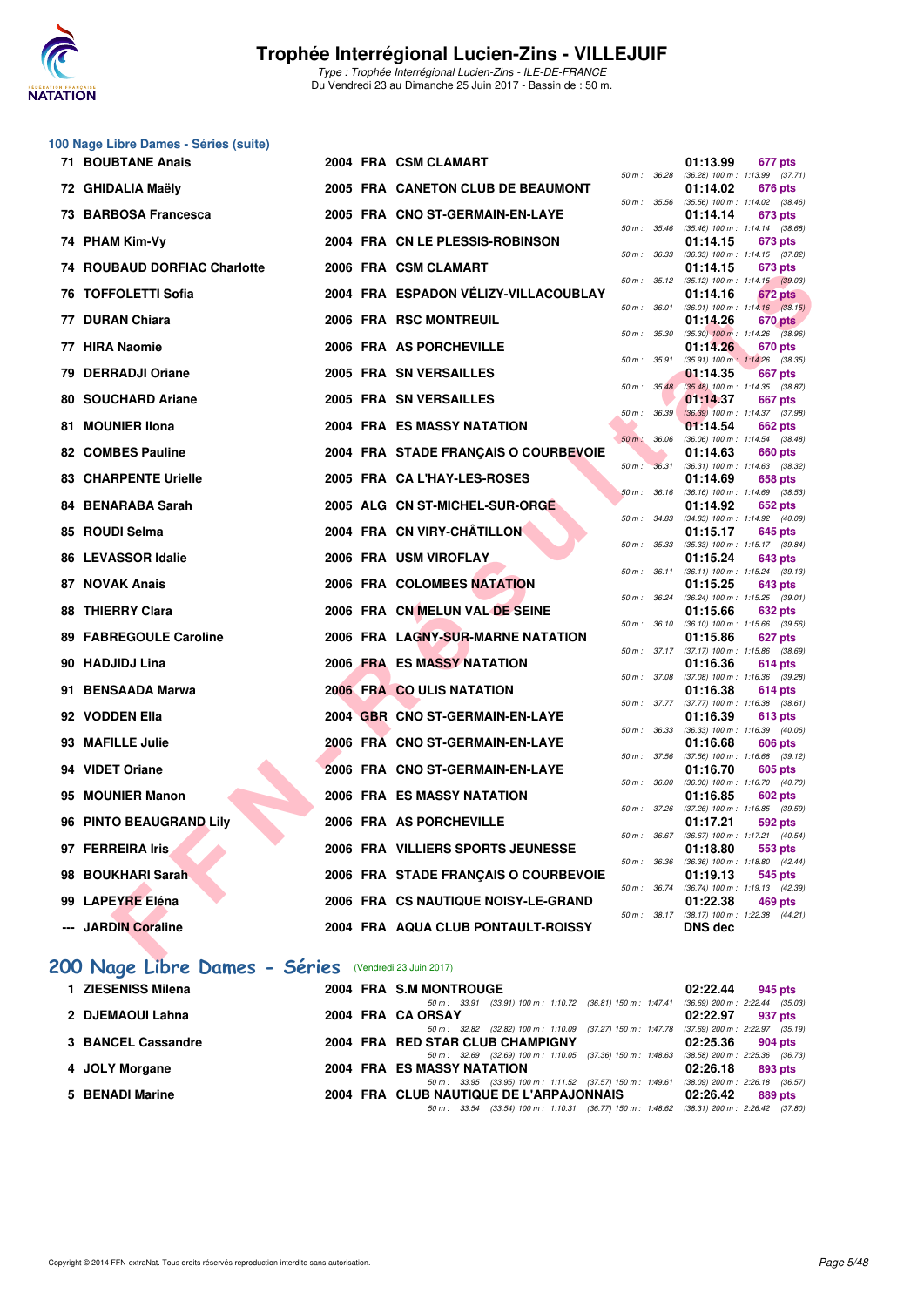

Type : Trophée Interrégional Lucien-Zins - ILE-DE-FRANCE Du Vendredi 23 au Dimanche 25 Juin 2017 - Bassin de : 50 m.

### **200 Nage Libre Dames - Séries (suite)**

| 6 VISGUEIRO Julia       |  | 2005 FRA SCUF PARIS                                                                                                                                                                                                             | 02:26.48 | 889 pts                                        |
|-------------------------|--|---------------------------------------------------------------------------------------------------------------------------------------------------------------------------------------------------------------------------------|----------|------------------------------------------------|
| 7 TABIASCO Gabrielle    |  | 50 m: 35.11 (35.11) 100 m: 1:12.19 (37.08) 150 m: 1:50.78 (38.59) 200 m: 2:26.48 (35.70)<br>2004 FRA STADE FRANÇAIS O COURBEVOIE                                                                                                | 02:26.73 | 885 pts                                        |
| 8 COTE Elena            |  | 50 m: 33.50 (33.50) 100 m: 1:11.51 (38.01) 150 m: 1:49.64 (38.13) 200 m: 2:26.73 (37.09)<br>2004 FRA SCUF PARIS                                                                                                                 | 02:26.74 | 885 pts                                        |
| 9 SERGEUR Nora          |  | 50 m: 33.89 (33.89) 100 m: 1:11.39 (37.50) 150 m: 1:49.35 (37.96) 200 m: 2:26.74 (37.39)<br>2004 FRA CN LE PLESSIS-ROBINSON                                                                                                     | 02:27.68 | 872 pts                                        |
| 10 ADJI Lucie           |  | 50 m: 34.25 (34.25) 100 m: 1:12.50 (38.25) 150 m: 1:50.50 (38.00) 200 m: 2:27.68 (37.18)<br>2004 FRA U.S CRETEIL NATATION                                                                                                       | 02:29.73 | 845 pts                                        |
| 11 QUANTIN Eva          |  | 50 m: 33.55 (33.55) 100 m: 1:09.94 (36.39) 150 m: 1:48.96 (39.02) 200 m: 2:29.73 (40.77)<br>2004 FRA CSN GUYANCOURT                                                                                                             | 02:30.20 | 838 pts                                        |
| 12 BIZAIS Laura         |  | 50 m: 34.47 (34.47) 100 m: 1:12.31 (37.84) 150 m: 1:51.58 (39.27) 200 m: 2:30.20 (38.62)<br>2004 FRA CANETON CLUB DE BEAUMONT                                                                                                   | 02:30.41 | 835 pts                                        |
| 13 BOUKHTOUCHE Sarah    |  | 50 m: 33.75 (33.75) 100 m: 1:11.48 (37.73) 150 m: 1:51.19 (39.71) 200 m: 2:30.41 (39.22)<br>2005 FRA STADE FRANÇAIS O COURBEVOIE                                                                                                | 02:30.75 | 831 pts                                        |
| <b>14 BALMER Romane</b> |  | 50 m: 34.42 (34.42) 100 m: 1:12.68 (38.26) 150 m: 1:51.91 (39.23) 200 m: 2:30.75 (38.84)<br>2004 FRA CN VIRY-CHATILLON                                                                                                          | 02:31.34 | 823 pts                                        |
| 15 AUDOLY Calliope      |  | 50 m: 35.00 (35.00) 100 m: 1:13.57 (38.57) 150 m: 1:53.32 (39.75) 200 m: 2:31.34 (38.02)<br>2004 FRA CA L'HAY-LES-ROSES                                                                                                         | 02:31.37 | 823 pts                                        |
| <b>16 SITAYEB Iris</b>  |  | 50 m: 34.29 (34.29) 100 m: 1:13.11 (38.82) 150 m: 1:52.91 (39.80) 200 m: 2:31.37 (38.46)<br>2005 FRA NC MARVILLE                                                                                                                | 02:31.41 | 822 pts                                        |
| 17 LAFORGE Juliette     |  | 50 m: 35.45 (35.45) 100 m: 1:13.77 (38.32) 150 m: 1:52.90 (39.13) 200 m: 2:31.41 (38.51)<br>2004 FRA US JEUNESSE MITRY-MORY                                                                                                     | 02:31.60 | 820 pts                                        |
| 18 GENIE Lili           |  | 50 m: 33.36 (33.36) 100 m: 1:12.68 (39.32) 150 m: 1:52.63 (39.95) 200 m: 2:31.60 (38.97)<br><b>2004 FRA ANTONY NATATION</b>                                                                                                     | 02:31.85 | 816 pts                                        |
| 19 REAL Clara           |  | 50 m: 34.20 (34.20) 100 m: 1:12.83 (38.63) 150 m: 1:52.46 (39.63) 200 m: 2:31.85 (39.39)<br>2004 FRA CA L'HAY-LES-ROSES<br>50 m: 34.84 (34.84) 100 m: 1:13.73 (38.89) 150 m: 1:54.30 (40.57) 200 m: 2:31.90 (37.60)             | 02:31.90 | 816 pts                                        |
| 20 GILLES Shainesse     |  | 2004 FRA NC MARVILLE<br>50 m: 34.78 (34.78) 100 m: 1:13.07 (38.29) 150 m: 1:53.57 (40.50) 200 m: 2:32.44 (38.87)                                                                                                                | 02:32.44 | 809 pts                                        |
| 21 ANDRIEUX-DOFFIN Lou  |  | 2005 FRA CN ASNIERES                                                                                                                                                                                                            | 02:32.58 | 807 pts                                        |
| 22 BEN BELLA Aya        |  | 50 m: 35.42 (35.42) 100 m: 1:14.18 (38.76) 150 m: 1:54.16 (39.98) 200 m: 2:32.58 (38.42)<br><b>2004 FRA CERGY PONTOISE NATATION</b><br>50 m: 34.40 (34.40) 100 m: 1:12.15 (37.75) 150 m: 1:52.80 (40.65) 200 m: 2:32.62 (39.82) | 02:32.62 | 806 pts                                        |
| 23 SAMID Ines           |  | 2004 FRA CN ASNIERES<br>50 m: 35.07 (35.07) 100 m: 1:14.10 (39.03) 150 m: 1:54.07 (39.97) 200 m: 2:32.66 (38.59)                                                                                                                | 02:32.66 | 806 pts                                        |
| 24 LORIC Azilys         |  | 2004 FRA CN FONTAINEBLEAU-AVON<br>50 m: 34.88 (34.88) 100 m: 1:13.66 (38.78) 150 m: 1:53.59 (39.93) 200 m: 2:33.30 (39.71)                                                                                                      | 02:33.30 | 797 pts                                        |
| 25 FRANCO Carla         |  | 2004 FRA AQUA CLUB PONTAULT-ROISSY                                                                                                                                                                                              | 02:33.41 | <b>796 pts</b>                                 |
| 26 STEPHAN Mary         |  | 50 m: 33.61 (33.61) 100 m: 1:13.61 (40.00) 150 m: 1:54.41 (40.80) 200 m: 2:33.41 (39.00)<br>2005 FRA SN MONTGERON<br>50 m: 35.81 (35.81) 100 m: 1:14.62 (38.81) 150 m: 1:54.98 (40.36) 200 m: 2:33.71 (38.73)                   | 02:33.71 | <b>792 pts</b>                                 |
| 27 HOURIEZ Juliette     |  | 2005 FRA RUEIL ATHLETIC CLUB<br>50 m: 35.19 (35.19) 100 m: 1:15.13 (39.94) 150 m: 1:54.71 (39.58) 200 m: 2:33.98 (39.27)                                                                                                        | 02:33.98 | 789 pts                                        |
| 28 GHIONE Eva           |  | 2005 FRA U.S CRETEIL NATATION<br>50 m: 35.58 (35.58) 100 m: 1:14.75 (39.17) 150 m: 1:55.49 (40.74) 200 m: 2:34.00 (38.51)                                                                                                       | 02:34.00 | 788 pts                                        |
| 29 VALLAT Julie         |  | 2005 FRA C.S MONTERELAIS NATATION<br>50 m: 36.28 (36.28) 100 m: 1:17.15 (40.87) 150 m: 1:57.27 (40.12) 200 m: 2:34.74 (37.47)                                                                                                   | 02:34.74 | 779 pts                                        |
| 30 BOUFTINI Sherine     |  | 2005 FRA C.S MONTERELAIS NATATION<br>50 m: 35.57 (35.57) 100 m: 1:15.26 (39.69) 150 m: 1:55.74 (40.48) 200 m: 2:34.81 (39.07)                                                                                                   | 02:34.81 | 778 pts                                        |
| 31 JENVRIN Malia        |  | 2004 FRA CSN GUYANCOURT<br>50 m: 36.27 (36.27) 100 m: 1:15.52 (39.25) 150 m: 1:56.17 (40.65) 200 m: 2:35.07 (38.90)                                                                                                             | 02:35.07 | 775 pts                                        |
| 32 COGNAC Eglantine     |  | 2004 FRA CNO ST-GERMAIN-EN-LAYE<br>50 m: 35.95 (35.95) 100 m: 1:16.84 (40.89) 150 m: 1:57.41 (40.57) 200 m: 2:35.30 (37.89)                                                                                                     | 02:35.30 | 772 pts                                        |
| 33 LOPES Anaïs          |  | 2004 FRA ETOILE SAINT-LEU NATATION<br>50 m : 35.98 (35.98) 100 m : 1:15.51 (39.53) 150 m : 1:56.47 (40.96) 200 m : 2:35.32 (38.85)                                                                                              | 02:35.32 | 771 pts                                        |
| 34 CIMKAUSKAS Shana     |  | 2004 FRA STADE FRANÇAIS O COURBEVOIE<br>50 m: 34.60 (34.60) 100 m: 1:13.13 (38.53) 150 m: 1:53.96 (40.83) 200 m: 2:35.42 (41.46)                                                                                                | 02:35.42 | 770 pts                                        |
| 35 MERTENS Mathilde     |  | 2004 FRA AS EMERAINVILLE<br>50 m: 34.82 (34.82) 100 m: 1:14.78 (39.96) 150 m: 1:55.07 (40.29) 200 m: 2:35.48 (40.41)                                                                                                            | 02:35.48 | 769 pts                                        |
| 36 MARTINS Daphnee      |  | 2004 FRA CNO ST-GERMAIN-EN-LAYE<br>50 m: 36.74 (36.74) 100 m: 1:16.68<br>$(39.94)$ 150 m : 1:56.87                                                                                                                              | 02:35.52 | 769 pts<br>$(40.19)$ 200 m : 2:35.52 $(38.65)$ |
| 37 LINQUE CELMA Tiaara  |  | 2005 FRA U.S CRETEIL NATATION                                                                                                                                                                                                   | 02:35.93 | 764 pts                                        |
| 38 FROISSARD Antia      |  | 50 m : 37.86 (37.86) 100 m : 1:18.56 (40.70) 150 m : 1:59.22<br>2004 FRA CN MAISONS-ALFORT<br>50 m: 36.08 (36.08) 100 m: 1:16.93 (40.85) 150 m: 1:57.34 (40.41) 200 m: 2:35.99 (38.65)                                          | 02:35.99 | (40.66) 200 m : 2:35.93 (36.71)<br>763 pts     |
| 39 LIM Alice            |  | 2005 FRA US IVRY-SUR-SEINE<br>50 m: 37.40 (37.40) 100 m: 1:17.81 (40.41) 150 m: 1:57.47 (39.66) 200 m: 2:36.00 (38.53)                                                                                                          | 02:36.00 | 763 pts                                        |
| 40 FIORENTINO Emma      |  | 2004 FRA EN LONGJUMEAU<br>50 m: 35.29 (35.29) 100 m: 1:14.77 (39.48) 150 m: 1:55.54 (40.77) 200 m: 2:36.06 (40.52)                                                                                                              | 02:36.06 | 762 pts                                        |
| 41 BASILE Helene        |  | 2004 FRA CN ST-MICHEL-SUR-ORGE<br>50 m: 34.21 (34.21) 100 m: 1:13.56 (39.35) 150 m: 1:55.21 (41.65) 200 m: 2:36.13 (40.92)                                                                                                      | 02:36.13 | 761 pts                                        |
|                         |  |                                                                                                                                                                                                                                 |          |                                                |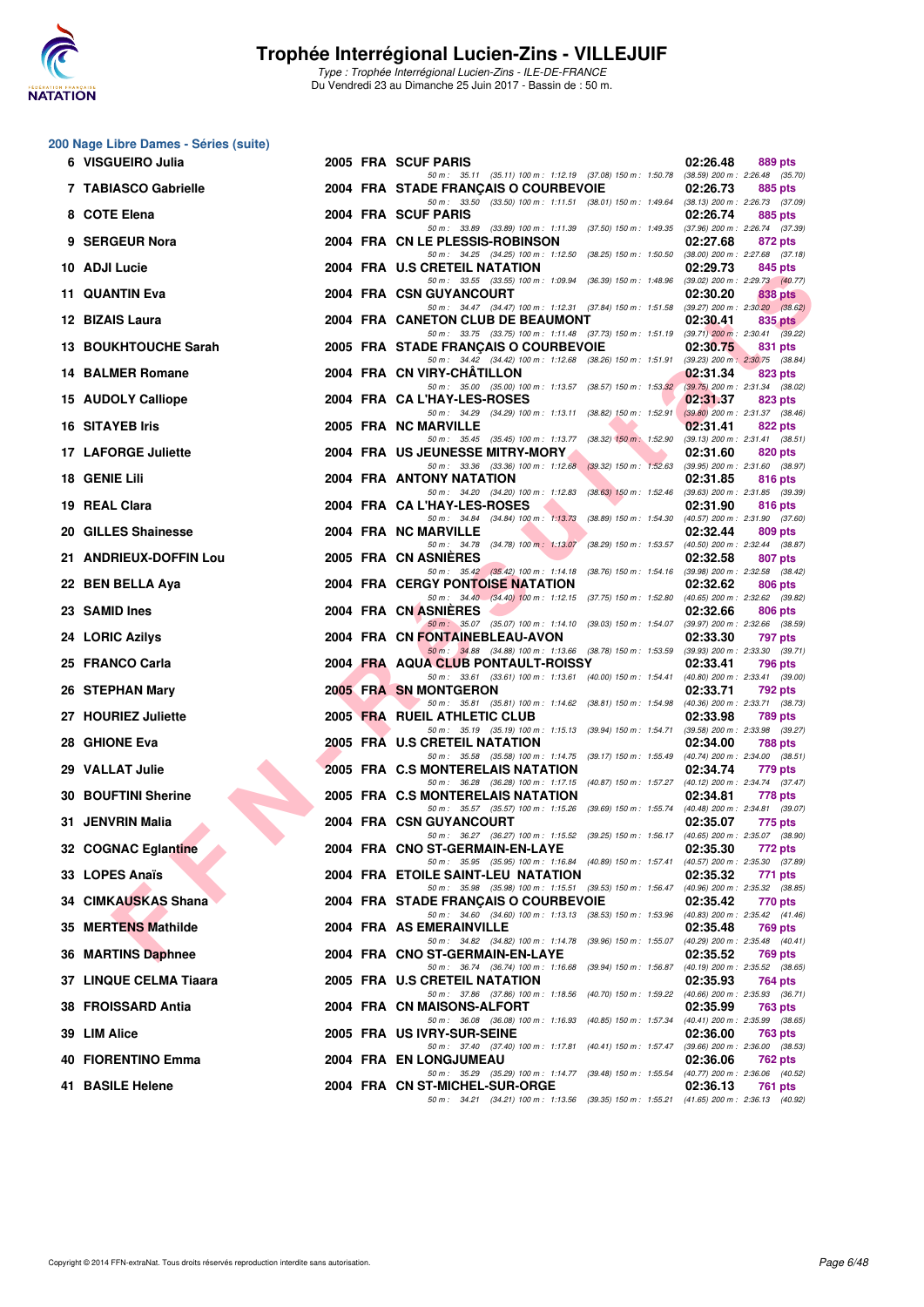

#### **200 Nage Libre Dames - Séries (suite)**

| 42 LACOUTURE Alexandra         |      | 2005 FRA CN VIRY-CHATILLON                                                                                                          | 02:37.12<br>749 pts                                                            |  |
|--------------------------------|------|-------------------------------------------------------------------------------------------------------------------------------------|--------------------------------------------------------------------------------|--|
| 43 SELMI Meryam                |      | 50 m: 35.47 (35.47) 100 m: 1:15.09 (39.62) 150 m: 1:56.59 (41.50) 200 m: 2:37.12 (40.53)<br><b>2004 FRA CERGY PONTOISE NATATION</b> | 02:37.43<br>745 pts                                                            |  |
| 44 SOURDEAU-LACHOT Axelle      |      | 50 m: 36.93 (36.93) 100 m: 1:17.34 (40.41) 150 m: 1:58.30 (40.96) 200 m: 2:37.43 (39.13)<br>2005 FRA S.M MONTROUGE                  | 02:37.48<br>744 pts                                                            |  |
| 45 LIEVIN Laura                |      | 50 m: 35.07 (35.07) 100 m: 1:14.79 (39.72) 150 m: 1:57.13 (42.34) 200 m: 2:37.48 (40.35)<br><b>2004 FRA CERGY PONTOISE NATATION</b> | 02:37.52<br>744 pts                                                            |  |
| <b>46 TOFFOLETTI Sofia</b>     |      | 50 m: 36.92 (36.92) 100 m: 1:17.51 (40.59) 150 m: 1:59.16 (41.65) 200 m: 2:37.52 (38.36)<br>2004 FRA ESPADON VELIZY-VILLACOUBLAY    | 02:38.28<br>734 pts                                                            |  |
| 47 BARBOSA Francesca           |      | 50 m: 35.14 (35.14) 100 m: 1:15.90 (40.76) 150 m: 1:57.55 (41.65) 200 m: 2:38.28 (40.73)<br>2005 FRA CNO ST-GERMAIN-EN-LAYE         | 02:38.34<br>733 pts                                                            |  |
| 48 CIMPER Madiana              |      | 50 m: 35.14 (35.14) 100 m: 1:15.71 (40.57) 150 m: 1:58.52 (42.81) 200 m: 2:38.34 (39.82)<br>2004 FRA CN LE PLESSIS-ROBINSON         | 02:38.41<br><b>732 pts</b>                                                     |  |
| 49 BRINDEJONC Juline           |      | 50 m: 35.68 (35.68) 100 m: 1:16.58 (40.90) 150 m: 1:58.84 (42.26) 200 m: 2:38.41 (39.57)<br>2006 FRA ES MASSY NATATION              | 02:38.47<br>732 pts                                                            |  |
| 50 OUALDI-DJEBRIL Ines         |      | 50 m: 36.36 (36.36) 100 m: 1:18.75 (42.39) 150 m: 2:00.36 (41.61) 200 m: 2:38.47 (38.11)<br>2005 FRA LAGNY-SUR-MARNE NATATION       | 02:38.50<br><b>731 pts</b>                                                     |  |
| 51 WIJESINGHE Solene           | 2005 | 50 m: 34.37 (34.37) 100 m: 1:14.37 (40.00) 150 m: 1:56.33 (41.96) 200 m: 2:38.50 (42.17)<br>SRI CNO ST-GERMAIN-EN-LAYE              | 02:38.66<br>729 pts                                                            |  |
| 52 AZZOUZ Safia                |      | 50 m: 35.68 (35.68) 100 m: 1:16.63 (40.95) 150 m: 1:57.69 (41.06) 200 m: 2:38.66 (40.97)<br>2004 FRA S.M MONTROUGE                  | 02:38.84<br>727 pts                                                            |  |
| 53 SOUCHARD Ariane             |      | 50 m: 38.01 (38.01) 100 m: 1:18.35 (40.34) 150 m: 1:59.90 (41.55) 200 m: 2:38.84 (38.94)<br>2005 FRA SN VERSAILLES                  | 02:38.92<br><b>726 pts</b>                                                     |  |
| 54 PHAM Kim-Vy                 |      | 50 m: 36.53 (36.53) 100 m: 1:17.09 (40.56) 150 m: 1:58.50 (41.41) 200 m: 2:38.92 (40.42)<br>2004 FRA CN LE PLESSIS-ROBINSON         | 02:39.75<br><b>716 pts</b>                                                     |  |
| 55 COMBES Pauline              |      | 50 m: 35.90 (35.90) 100 m: 1:17.49 (41.59) 150 m: 1:59.53 (42.04) 200 m: 2:39.75 (40.22)                                            |                                                                                |  |
|                                |      | 2004 FRA STADE FRANÇAIS O COURBEVOIE<br>50 m: 38.28 (38.28) 100 m: 1:18.60 (40.32) 150 m: 2:00.17 (41.57) 200 m: 2:40.01 (39.84)    | 02:40.01<br>713 pts                                                            |  |
| 56 LE GUERN Elina              |      | 2005 FRA S.M MONTROUGE<br>50 m: 37.11 (37.11) 100 m: 1:19.33 (42.22) 150 m: 2:01.00 (41.67) 200 m: 2:40.21 (39.21)                  | 02:40.21<br><b>710 pts</b>                                                     |  |
| 57 DERRADJI Oriane             |      | 2005 FRA SN VERSAILLES<br>50 m: 37.08 (37.08) 100 m: 1:18.71 (41.63) 150 m: 2:00.62 (41.91) 200 m: 2:40.65 (40.03)                  | 02:40.65<br>705 pts                                                            |  |
| 58 ABDELHAFIDH Sara            |      | 2004 FRA ANTONY NATATION<br>50 m: 38.51 (38.51) 100 m: 1:19.70 (41.19) 150 m: 2:01.68 (41.98) 200 m: 2:42.25 (40.57)                | 02:42.25<br>685 pts                                                            |  |
| 59 BOUBTANE Anais              |      | 2004 FRA CSM CLAMART<br>50 m : 38.13 (38.13) 100 m : 1:20.52 (42.39) 150 m : 2:02.46 (41.94) 200 m : 2:42.29 (39.83)                | 02:42.29<br>685 pts                                                            |  |
| 60 ALBENGA Zoe                 |      | 2005 FRA S.M MONTROUGE<br>50 m: 37.30 (37.30) 100 m: 1:18.35 (41.05) 150 m: 2:01.09 (42.74) 200 m: 2:42.31 (41.22)                  | 02:42.31<br>685 pts                                                            |  |
| 61 GIBON Elisa                 |      | 2005 FRA NOGENT NATATION 94<br>50 m: 39.91 (39.91) 100 m: 1:21.38 (41.47) 150 m: 2:04.47 (43.09) 200 m: 2:43.44 (38.97)             | 02:43.44<br>671 pts                                                            |  |
| 62 NGUYEN DUC LONG Rachel      |      | 2006 FRA CN ST-MICHEL-SUR-ORGE<br>50 m: 36.76 (36.76) 100 m: 1:19.35 (42.59) 150 m: 2:02.46 (43.11) 200 m: 2:44.21 (41.75)          | 02:44.21<br>662 pts                                                            |  |
| 63 PEYSSONNEL Emma             |      | 2005 FRA RSC MONTREUIL<br>50 m: 36.22 (36.22) 100 m: 1:19.25 (43.03) 150 m: 2:03.37 (44.12) 200 m: 2:44.84 (41.47)                  | 02:44.84<br>654 pts                                                            |  |
| 64 VODDEN Ella                 |      | 2004 GBR CNO ST-GERMAIN-EN-LAYE<br>50 m: 37.09 (37.09) 100 m: 1:18.73 (41.64) 150 m: 2:02.47 (43.74) 200 m: 2:45.20 (42.73)         | 02:45.20<br>650 pts                                                            |  |
| 65 AGATI Lou                   |      | 2006 FRA CN FOSSES                                                                                                                  | 02:46.32<br>637 pts                                                            |  |
| 66 DURAN Chiara                |      | 50 m: 38.37 (38.37) 100 m: 1:21.21 (42.84) 150 m: 2:04.76 (43.55) 200 m: 2:46.32 (41.56)<br>2006 FRA RSC MONTREUIL                  | 02:46.42<br>636 pts                                                            |  |
| 67 MAFILLE Julie               |      | 50 m: 37.69 (37.69) 100 m: 1:20.80 (43.11) 150 m: 2:04.70 (43.90) 200 m: 2:46.42 (41.72)<br>2006 FRA CNO ST-GERMAIN-EN-LAYE         | 02:46.80<br>632 pts                                                            |  |
| 68 VIDALI-JUSTON Ambre         |      | 50 m: 38.61 (38.61) 100 m: 1:21.54 (42.93) 150 m: 2:06.20 (44.66) 200 m: 2:46.80 (40.60)<br>2005 FRA CA L'HAY-LES-ROSES             | 02:47.26<br><b>626 pts</b>                                                     |  |
| 69 BENSAADA Marwa              |      | 50 m: 38.80 (38.80) 100 m: 1:21.80 (43.00) 150 m: 2:06.29<br>2006 FRA CO ULIS NATATION                                              | (44.49) 200 m : 2:47.26 (40.97)<br>02:47.34<br>625 pts                         |  |
| <b>70 PINTO BEAUGRAND Lily</b> |      | 50 m: 38.05 (38.05) 100 m: 1:22.23 (44.18) 150 m: 2:06.49 (44.26) 200 m: 2:47.34 (40.85)<br>2006 FRA AS PORCHEVILLE                 | 02:47.47<br>624 pts                                                            |  |
| <b>71 THIERRY Clara</b>        |      | 50 m: 37.73 (37.73) 100 m: 1:22.20 (44.47) 150 m: 2:07.02 (44.82) 200 m: 2:47.47 (40.45)<br>2006 FRA CN MELUN VAL DE SEINE          | 02:48.04<br>617 pts                                                            |  |
| 72 TIEU Adeline                |      | 50 m: 38.66 (38.66) 100 m: 1:21.65 (42.99) 150 m: 2:06.95 (45.30) 200 m: 2:48.04 (41.09)<br>2005 FRA ES VITRY                       | 02:48.33<br>614 pts                                                            |  |
| 73 FERREIRA Iris               |      | 50 m: 37.12 (37.12) 100 m: 1:20.11<br>2006 FRA VILLIERS SPORTS JEUNESSE                                                             | (42.99) 150 m : 2:04.35 (44.24) 200 m : 2:48.33 (43.98)<br>02:49.49<br>601 pts |  |
| <b>74 ALLIONE Elise</b>        |      | 50 m : 37.99 (37.99) 100 m : 1:22.87<br>(44.88) 150 m : 2:06.45<br>2006 FRA NOGENT NATATION 94                                      | (43.58) 200 m : 2:49.49 (43.04)<br>02:51.78<br>575 pts                         |  |
| <b>75 CHARPENTE Urielle</b>    |      | 50 m : 39.27 (39.27) 100 m : 1:22.67 (43.40) 150 m : 2:07.50<br>2005 FRA CA L'HAY-LES-ROSES                                         | (44.83) 200 m : 2:51.78 (44.28)<br>02:52.43<br>568 pts                         |  |
| 76 BERASON Mélanie             |      | 50 m: 38.25 (38.25) 100 m: 1:22.26<br>2006 FRA VILLIERS SPORTS JEUNESSE                                                             | (44.01) 150 m : 2:09.19 (46.93) 200 m : 2:52.43 (43.24)<br>02:52.58<br>567 pts |  |
| 77 VIDET Oriane                |      | 50 m : 39.59 (39.59) 100 m : 1:23.84 (44.25) 150 m : 2:08.90 (45.06) 200 m : 2:52.58 (43.68)                                        |                                                                                |  |
|                                |      | 2006 FRA CNO ST-GERMAIN-EN-LAYE<br>50 m: 37.29 (37.29) 100 m: 1:21.83 (44.54) 150 m: 2:07.38 (45.55) 200 m: 2:53.71 (46.33)         | 02:53.71<br>554 pts                                                            |  |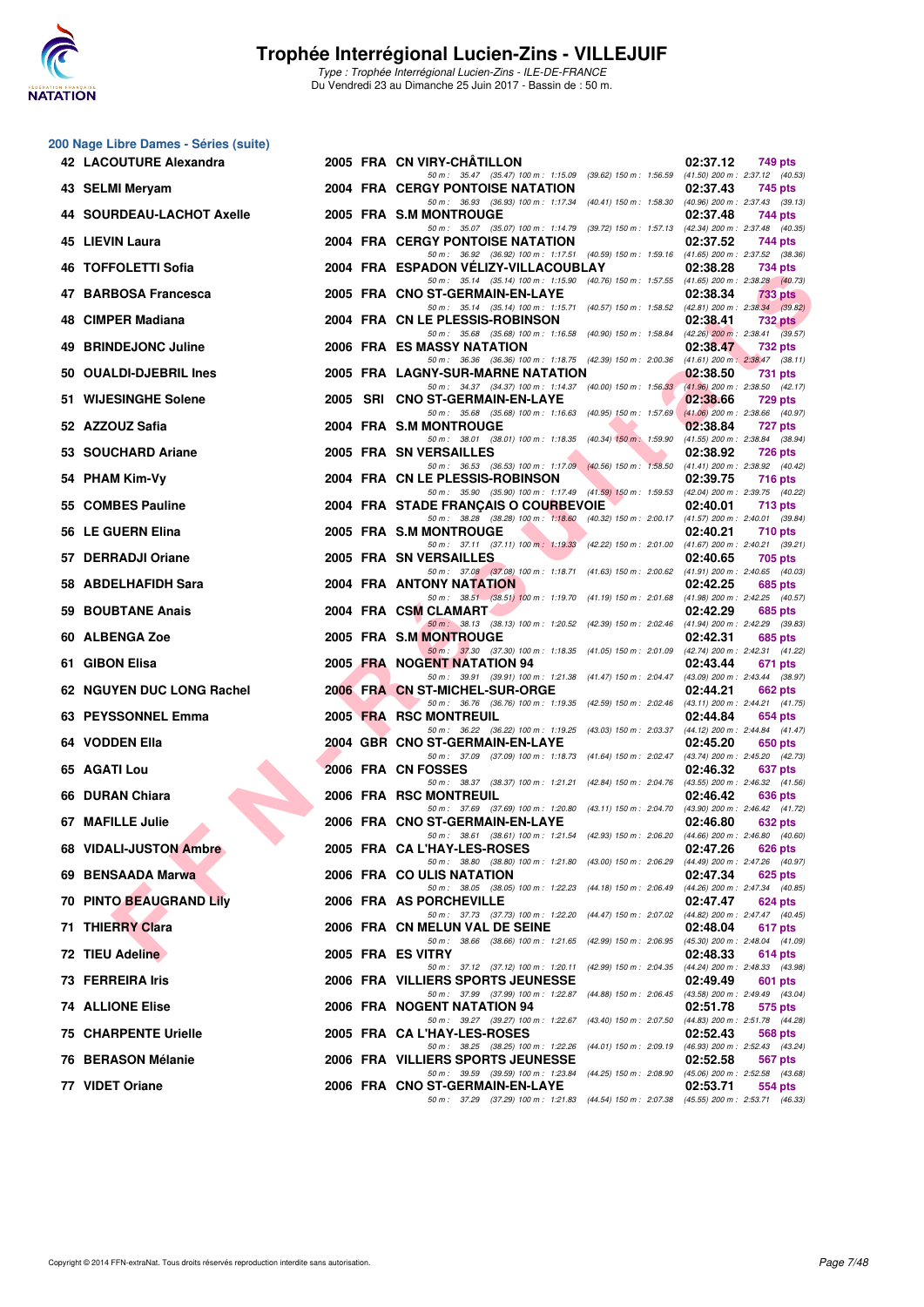

Type : Trophée Interrégional Lucien-Zins - ILE-DE-FRANCE Du Vendredi 23 au Dimanche 25 Juin 2017 - Bassin de : 50 m.

| 200 Nage Libre Dames - Séries (suite)                                                                                                                                                                                     |  |                                                                                                                                                                                                                                      |  |               |                |         |
|---------------------------------------------------------------------------------------------------------------------------------------------------------------------------------------------------------------------------|--|--------------------------------------------------------------------------------------------------------------------------------------------------------------------------------------------------------------------------------------|--|---------------|----------------|---------|
| 78 PAILLARGUE Salomé                                                                                                                                                                                                      |  | 2006 FRA AS EMERAINVILLE<br>$50 m: 40.50 (40.50) 100 m: 1.24.48 (43.98) 150 m: 2.10.21 (45.73) 200 m: 2.54.40 (44.19)$                                                                                                               |  | 02:54.40      | 547 pts        |         |
| --- REBELO Leana                                                                                                                                                                                                          |  | 2006 FRA CN VAL MAUBUEE                                                                                                                                                                                                              |  | <b>DSQ Da</b> |                |         |
| 400 Nage Libre Dames - Séries (Dimanche 25 Juin 2017)                                                                                                                                                                     |  |                                                                                                                                                                                                                                      |  |               |                |         |
| 1 ZIESENISS Milena                                                                                                                                                                                                        |  | 2004 FRA S.M MONTROUGE                                                                                                                                                                                                               |  | 05:00.01      | 931 pts        |         |
| 50 m: 34.05 (34.05) 100 m: 1:11.64 (37.59) 150 m: 1:50.19 (38.55) 200 m: 2:28.45 (38.26) 250 m: 3:07.04 (38.59) 300 m: 3:45.39 (38.35) 350 m: 4:23.56 (38.17) 400 m: 5:00.01 (36.45)<br>2 BANCEL Cassandre                |  | 2004 FRA RED STAR CLUB CHAMPIGNY                                                                                                                                                                                                     |  | 05:01.12      | 923 pts        |         |
| 50 m: 33.66 (33.66) 100 m: 1:11.32 (37.66) 150 m: 1:49.94 (38.62) 200 m: 2:29.01 (39.07) 250 m: 3:07.42 (38.41) 300 m: 3:46.13 (38.71) 350 m: 4:23.83 (37.70) 400 m: 5:01.12 (37.29)                                      |  |                                                                                                                                                                                                                                      |  |               |                |         |
| 3 COTE Elena<br>50 m: 34.19 (34.19) 100 m: 1:11.84 (37.65) 150 m: 1:50.41 (38.57) 200 m: 2:29.08 (38.67) 250 m: 3:07.54 (38.46) 300 m: 3:46.15 (38.61) 350 m: 4:24.52 (38.37) 400 m: 5:01.24                              |  | 2004 FRA SCUF PARIS                                                                                                                                                                                                                  |  | 05:01.24      | 923 pts        | (36.72) |
| 4 JOLY Morgane<br>50 m: 34.44 (34.44) 100 m: 1:12.20 (37.76) 150 m: 1:51.58 (39.38) 200 m: 2:30.56 (38.98) 250 m: 3:09.86 (39.30) 300 m: 3:49.01 (39.15) 350 m: 4:27.61 (38.60) 400 m: 5:03.97 (36.36)                    |  | <b>2004 FRA ES MASSY NATATION</b>                                                                                                                                                                                                    |  | 05:03.97      | 904 pts        |         |
| 5 DJEMAOUI Lahna                                                                                                                                                                                                          |  | 2004 FRA CA ORSAY                                                                                                                                                                                                                    |  | 05:05.75      | 892 pts        |         |
| 50 m: 34.22 (34.22) 100 m: 1:12.31 (38.09) 150 m: 1:51.14 (38.83) 200 m: 2:30.18 (39.04) 250 m: 3:09.60 (39.42) 300 m: 3:48.97 (39.37) 350 m: 4:28.54 (39.57) 400 m: 5:05.75 (37.21)<br>6 BENADI Marine                   |  | 2004 FRA CLUB NAUTIQUE DE L'ARPAJONNAIS                                                                                                                                                                                              |  | 05:11.58      | 852 pts        |         |
| 50 m: 35.06 (35.06) 100 m: 1:12.51 (37.45) 150 m: 1:50.85 (38.34) 200 m: 2:29.81 (38.96) 250 m: 3:09.97 (40.16) 300 m: 3:50.51 (40.54) 350 m: 4:31.80 (41.29) 400 m: 5:11.58 (39.78)                                      |  |                                                                                                                                                                                                                                      |  |               |                |         |
| 7 SERGEUR Nora<br>50 m : 34.49 (34.49) 100 m : 1:13.67 (39.18) 150 m : 1:53.86 (40.19) 200 m : 2:34.22 (40.36) 250 m : 3:14.78 (40.56) 300 m : 3:55.16 (40.38) 350 m : 4:34.93 (39.77) 400 m : 5:12.98 (38.05)            |  | 2004 FRA CN LE PLESSIS-ROBINSON                                                                                                                                                                                                      |  | 05:12.98      | 843 pts        |         |
| 8 SITAYEB Iris<br>50 m : 35.72 (35.72) 100 m : 1:14.59 (38.87) 150 m : 1:54.62 (40.03) 200 m : 2:34.94 (40.32) 250 m : 3:15.05 (40.11) 300 m : 3:55.22 (40.17) 350 m : 4:34.62 (39.40) 400 m : 5:13.33 (38.71)            |  | 2005 FRA NC MARVILLE                                                                                                                                                                                                                 |  | 05:13.33      | 841 pts        |         |
| 9 BOUFTINI Sherine                                                                                                                                                                                                        |  | 2005 FRA C.S MONTERELAIS NATATION                                                                                                                                                                                                    |  | 05:17.76      | 812 pts        |         |
| 50 m: 35.93 (35.93) 100 m: 1:14.30 (38.37) 150 m: 1:54.77 (40.47) 200 m: 2:35.26 (40.49) 250 m: 3:16.23 (40.97) 300 m: 3:57.53 (41.30) 350 m: 4:38.42 (40.89) 400 m: 5:17.76 (39.34)<br>10 QUANTIN Eva                    |  | <b>2004 FRA CSN GUYANCOURT</b>                                                                                                                                                                                                       |  | 05:17.93      | 811 pts        |         |
| 50 m : 35.06 (35.06) 100 m : 1:13.66 (38.60) 150 m : 1:54.42 (40.76) 200 m : 2:34.99 (40.57) 250 m : 3:15.99 (41.00) 300 m : 3:57.38 (41.39) 350 m : 4:38.09 (40.71) 400 m : 5:17.93 (39.84)                              |  |                                                                                                                                                                                                                                      |  |               |                |         |
| 11 BIZAIS Laura<br>50 m: 34.97 (34.97) 100 m: 1:14.09 (39.12) 150 m: 1:54.69 (40.60) 200 m: 2:36.03 (41.34) 250 m: 3:17.15 (41.12) 300 m: 3:58.66 (41.51) 350 m: 4:39.21 (40.55) 400 m: 5:18.04 (38.83)                   |  | <b>2004 FRA CANETON CLUB DE BEAUMONT</b>                                                                                                                                                                                             |  | 05:18.04      | 810 pts        |         |
| <b>12 ANDRIEUX-DOFFIN Lou</b><br>50 m: 35.79 (35.79) 100 m: 1:15.52 (39.73) 150 m: 1:56.84 (41.32) 200 m: 2:37.55 (40.71) 250 m: 3:18.65 (41.10) 300 m: 3:59.42 (40.77) 350 m: 4:39.94 (40.52) 400 m: 5:18.89 (38.95)     |  | 2005 FRA CN ASNIERES                                                                                                                                                                                                                 |  | 05:18.89      | 805 pts        |         |
| 13 VISGUEIRO Julia                                                                                                                                                                                                        |  | 2005 FRA SCUF PARIS                                                                                                                                                                                                                  |  | 05:18.94      | <b>804 pts</b> |         |
| 50 m: 34.97 (34.97) 100 m: 1:14.85 (39.88) 150 m: 1:57.29 (42.44) 200 m: 2:39.27 (41.98) 25 <mark>0 m: 3:21.47</mark> (42.20) 300 m: 4:02.12 (40.65) 350 m: 4:42.67 (40.55) 400 m: 5:18.94 (36.27)<br>14 JENVRIN Malia    |  | <b>2004 FRA CSN GUYANCOURT</b>                                                                                                                                                                                                       |  | 05:20.12      | <b>797 pts</b> |         |
| 50 m : 37.09 (37.09) 100 m : 1:17.13 (40.04) 150 m : 1:58.51 (41.38) 200 m : 2:39.98 (41.47) 250 m : 3:20.69 (40.71) 300 m : 4:00.88 (40.19) 350 m : 4:41.44 (40.56) 400 m : 5:20.12 (38.68)                              |  |                                                                                                                                                                                                                                      |  |               |                |         |
| 15 BERBICH Aya<br>50 m: 35.51 (35.51) 100 m: 1:14.16 (38.65) 150 m: 1:55.42 (41.26) 200 m: 2:36.80 (41.38) 250 m: 3:18.65 (41.85) 300 m: 3:59.85 (41.20) 350 m: 4:40.89 (41.04) 400 m: 5:20.17 (39.28)                    |  | 2004 FRA CN POISSY                                                                                                                                                                                                                   |  | 05:20.17      | 796 pts        |         |
| 16 FIORENTINO Emma                                                                                                                                                                                                        |  | 2004 FRA EN LONGJUMEAU                                                                                                                                                                                                               |  | 05:20.27      | 796 pts        |         |
| 50 m: 36.59 (36.59) 100 m: 1:16.93 (40.34) 150 m: 1:57.80 (40.87) 200 m: 2:39.17 (41.37) 250 m: 3:20.13 (40.96) 300 m: 4:01.53 (41.40) 350 m: 4:41.76 (40.23) 400 m: 5:20.27 (38.51)<br>17 TABIASCO Gabrielle             |  | 2004 FRA STADE FRANÇAIS O COURBEVOIE                                                                                                                                                                                                 |  | 05:20.34      | 795 pts        |         |
| 50 m: 34.77 (34.77) 100 m: 1:13.11 (38.34) 150 m: 1:54.22 (41.11) 200 m: 2:35.18 (40.96) 250 m: 3:17.20 (42.02) 300 m: 3:58.64 (41.44) 350 m: 4:40.20 (41.56) 400 m: 5:20.34 (40.14)<br>18 LIEVIN Laura                   |  | <b>2004 FRA CERGY PONTOISE NATATION</b>                                                                                                                                                                                              |  | 05:20.37      | 795 pts        |         |
| 50 m: 36.77 (36.77) 100 m: 1:17.21 (40.44) 150 m: 1:58.55 (41.34) 200 m: 2:39.74 (41.19) 250 m: 3:21.06 (41.32) 300 m: 4:02.12 (41.06) 350 m: 4:42.46 (40.34) 400 m: 5:20.37 (37.91)                                      |  |                                                                                                                                                                                                                                      |  |               |                |         |
| 19 SAMID Ines<br>50 m: 35.63 (35.63) 100 m: 1:14.34 (38.71) 150 m: 1:54.55 (40.21) 200 m: 2:34.78 (40.23) 250 m: 3:16.31 (41.53) 300 m: 3:57.63 (41.32) 350 m: 4:39.39 (41.76) 400 m: 5:20.65 (41.26)                     |  | 2004 FRA CN ASNIERES                                                                                                                                                                                                                 |  | 05:20.65      | 793 pts        |         |
| 20 BOUKHTOUCHE Sarah<br>50 m : 35.33 (35.33) 100 m : 1:14.78 (39.45) 150 m : 1:55.47 (40.69) 200 m : 2:36.01 (40.54) 250 m : 3:17.77 (41.76) 300 m : 3:59.97 (42.20) 350 m : 4:42.63 (42.66) 400 m : 5:21.42 (38.79)      |  | <b>2005 FRA STADE FRANCAIS O COURBEVOIE</b>                                                                                                                                                                                          |  | 05:21.42      | <b>788 pts</b> |         |
| 21 BALMER Romane                                                                                                                                                                                                          |  | 2004 FRA CN VIRY-CHATILLON                                                                                                                                                                                                           |  | 05:21.43      | <b>788 pts</b> |         |
| 50 m: 35.80 (35.80) 100 m: 1:15.25 (39.45) 150 m: 1:56.51 (41.26) 200 m: 2:37.59 (41.08) 250 m: 3:19.10 (41.51) 300 m: 4:00.39 (41.29) 350 m: 4:41.65 (41.26) 400 m: 5:21.43 (39.78)<br>22 SOUPIZON Maeva                 |  | 2004 FRA NAUTIC CLUB RAMBOUILLET                                                                                                                                                                                                     |  | 05:21.65      | 787 pts        |         |
| 50 m: 37.19 (37.19) 100 m: 1:18.21 (41.02) 150 m: 2:00.10 (41.89) 200 m: 2:41.47 (41.37) 250 m: 3:22.59 (41.12) 300 m: 4:03.51 (40.92) 350 m: 4:43.83 (40.32) 400 m: 5:21.65 (37.82)                                      |  |                                                                                                                                                                                                                                      |  |               |                |         |
| 23 GENIE Lili<br>50 m : 35.16 (35.16) 100 m : 1:14.83 (39.67) 150 m : 1:55.78 (40.95) 200 m : 2:37.38 (41.60) 250 m : 3:19.38 (42.00) 300 m : 4:01.46 (42.08) 350 m : 4:42.33 (40.87) 400 m : 5:21.75 (39.42)             |  | <b>EXAMPLE 2004 FRA ANTONY NATATION CONTRACT OF SECOND CONTRACT OF SECOND CONTRACT OF SECOND CONTRACT OF SECOND CONTRACT OF SECOND CONTRACT OF SECOND CONTRACT OF SECOND SECOND SECOND SECOND SECOND SECOND SECOND SECOND SECOND</b> |  |               | <b>786 pts</b> |         |
| 24 VALLAT Julie<br>50 m: 35.38 (35.38) 100 m: 1:16.09 (40.71) 150 m: 1:57.96 (41.87) 200 m: 2:39.66 (41.70) 250 m: 3:20.11 (40.45) 300 m: 4:01.31 (41.20) 350 m: 4:43.35 (42.04) 400 m: 5:23.22 (39.87)                   |  | 2005 FRA C.S MONTERELAIS NATATION                                                                                                                                                                                                    |  | 05:23.22      | 777 pts        |         |
| 25 LORIC Azilvs                                                                                                                                                                                                           |  | 2004 FRA CN FONTAINEBLEAU-AVON                                                                                                                                                                                                       |  | 05:23.36      | 776 pts        |         |
| 50 m: 37.12 (37.12) 100 m: 1:16.79 (39.67) 150 m: 1:57.29 (40.50) 200 m: 2:38.29 (41.00) 250 m: 3:19.74 (41.45) 300 m: 4:01.92 (42.18) 350 m: 4:43.60 (41.68) 400 m: 5:23.36 (39.76)<br>26 MERTENS Mathilde               |  | 2004 FRA AS EMERAINVILLE                                                                                                                                                                                                             |  | 05:23.55      | 775 pts        |         |
| 50 m: 35.67 (35.67) 100 m: 1:15.58 (39.91) 150 m: 1:56.63 (41.05) 200 m: 2:37.66 (41.03) 250 m: 3:19.22 (41.56) 300 m: 4:01.79 (42.57) 350 m: 4:43.41 (41.62) 400 m: 5:23.55 (40.14)                                      |  |                                                                                                                                                                                                                                      |  |               |                |         |
| 27 GILLES Shainesse<br>50 m: 34.81 (34.81) 100 m: 1:13.79 (38.98) 150 m: 1:55.36 (41.57) 200 m: 2:37.55 (42.19) 250 m: 3:19.91 (42.36) 300 m: 4:02.24 (42.33) 350 m: 4:44.53 (42.29) 400 m: 5:24.33 (39.80)               |  | 2004 FRA NC MARVILLE                                                                                                                                                                                                                 |  | 05:24.33      | 770 pts        |         |
| 28 BEN BELLA Aya                                                                                                                                                                                                          |  | 2004 FRA CERGY PONTOISE NATATION                                                                                                                                                                                                     |  | 05:24.36      | 770 pts        |         |
| 50 m : 34.60 (34.60) 100 m : 1:13.51 (38.91) 150 m : 1:53.92 (40.41) 200 m : 2:34.95 (41.03) 250 m : 3:16.72 (41.77) 300 m : 3:59.39 (42.67) 350 m : 4:42.08 (42.69) 400 m : 5:24.36 (42.28)<br>29 AZZOUZ Safia           |  | 2004 FRA S.M MONTROUGE                                                                                                                                                                                                               |  | 05:24.98      | 766 pts        |         |
| 50 m: 36.88 (36.88) 100 m: 1:17.30 (40.42) 150 m: 1:59.96 (42.66) 200 m: 2:41.85 (41.89) 250 m: 3:23.81 (41.96) 300 m: 4:05.45 (41.64) 350 m: 4:46.53 (41.08) 400 m: 5:24.98 (38.45)                                      |  |                                                                                                                                                                                                                                      |  |               |                |         |
| 30 AUDOLY Calliope<br>50 m: 35.17 (35.17) 100 m: 1:15.59 (40.42) 150 m: 1:56.90 (41.31) 200 m: 2:38.55 (41.65) 250 m: 3:20.85 (42.30) 300 m: 4:03.90 (43.05) 350 m: 4:46.48 (42.58) 400 m: 5:25.76 (39.28)                |  | 2004 FRA CA L'HAY-LES-ROSES                                                                                                                                                                                                          |  | 05:25.76      | <b>761 pts</b> |         |
| 31 GHIONE Eva<br>50 m: 35.96 (35.96) 100 m: 1:15.69 (39.73) 150 m: 1:57.29 (41.60) 200 m: 2:39.42 (42.13) 250 m: 3:21.55 (42.13) 300 m: 4:04.74 (43.19) 350 m: 4:46.97 (42.23) 400 m: 5:26.77 (39.80)                     |  | 2005 FRA U.S CRETEIL NATATION                                                                                                                                                                                                        |  | 05:26.77      | 754 pts        |         |
| 32 REAL Clara                                                                                                                                                                                                             |  | 2004 FRA CA L'HAY-LES-ROSES                                                                                                                                                                                                          |  | 05:26.91      | 754 pts        |         |
| 50 m : 35.77 (35.77) 100 m : 1:15.80 (40.03) 150 m : 1:57.13 (41.33) 200 m : 2:39.64 (42.51) 250 m : 3:21.55 (41.91) 300 m : 4:04.74 (43.19) 350 m : 4:47.19 (42.45) 400 m : 5:26.91 (39.72)<br>33 SOURDEAU-LACHOT Axelle |  | 2005 FRA S.M MONTROUGE                                                                                                                                                                                                               |  | 05:28.20      | 746 pts        |         |
| 50 m: 36.72 (36.72) 100 m: 1:17.15 (40.43) 150 m: 1:59.43 (42.28) 200 m: 2:42.62 (43.19) 250 m: 3:25.01 (42.39) 300 m: 4:07.89 (42.88) 350 m: 4:49.31 (41.42) 400 m: 5:26.20 (38.89)                                      |  |                                                                                                                                                                                                                                      |  |               |                |         |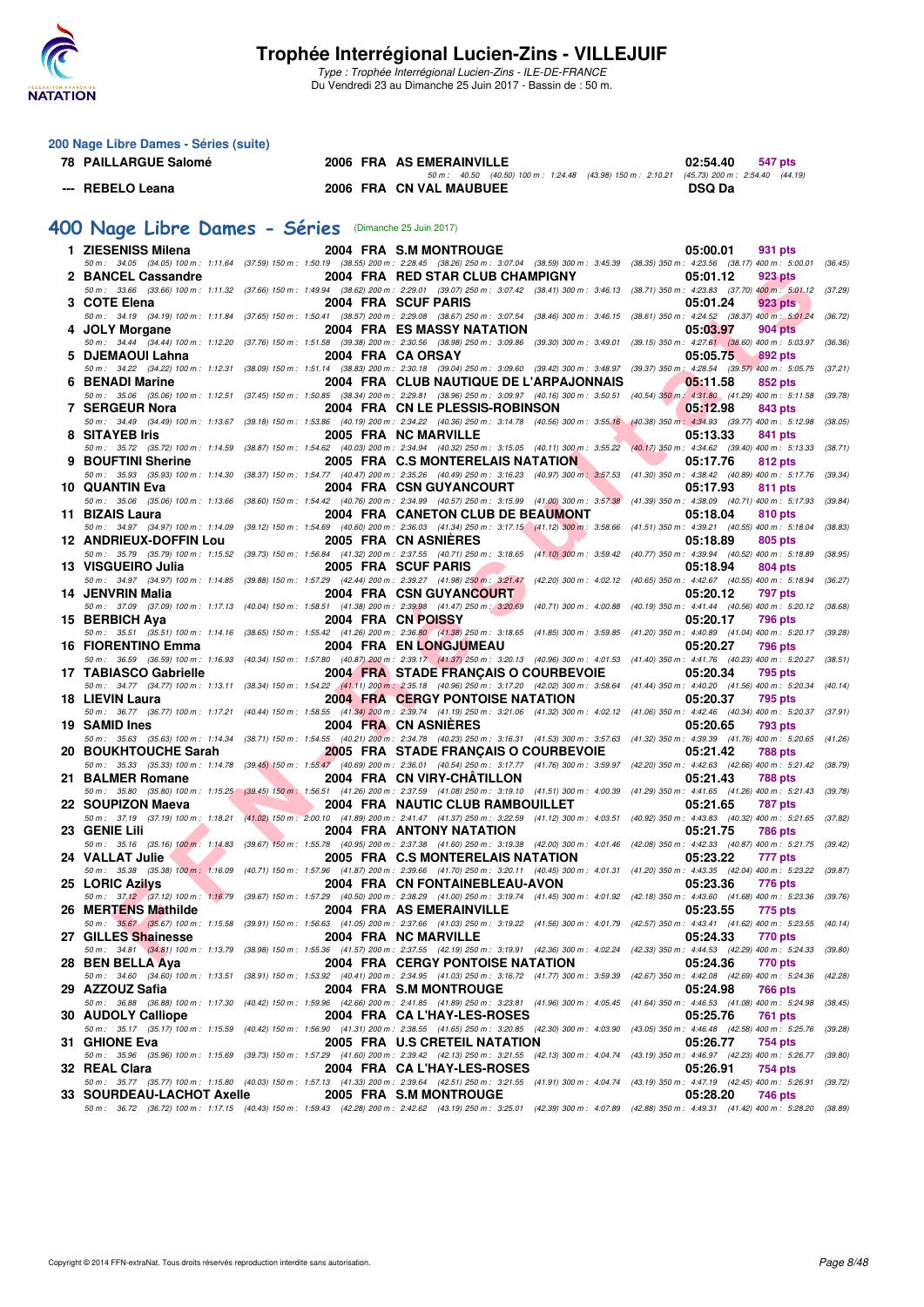

#### **400 Nage Libre Dames - Séries (suite)**

| 34 EL KATEB Meryem                                    |                                 | 2004 FRA AC BOULOGNE-BILLANCOURT     |                                     | 05:28.25<br>745 pts                                                                                                                                                                                                        |         |
|-------------------------------------------------------|---------------------------------|--------------------------------------|-------------------------------------|----------------------------------------------------------------------------------------------------------------------------------------------------------------------------------------------------------------------------|---------|
|                                                       |                                 |                                      |                                     | 50 m: 36.46 (36.46) 100 m: 1:16.88 (40.42) 150 m: 1:58.38 (41.50) 200 m: 2:40.36 (41.98) 250 m: 3:22.38 (42.02) 300 m: 4:04.96 (42.58) 350 m: 4:47.40 (42.44) 400 m: 5:28.25 (40.85)                                       |         |
| 35 LINQUE CELMA Tiaara                                |                                 | 2005 FRA U.S CRETEIL NATATION        |                                     | 05:28.34<br>745 pts                                                                                                                                                                                                        |         |
|                                                       |                                 |                                      |                                     | 50 m: 36.44 (36.44) 100 m: 1:16.95 (40.51) 150 m: 2:00.23 (43.28) 200 m: 2:42.51 (42.28) 250 m: 3:25.33 (42.82) 300 m: 4:07.04 (41.71) 350 m: 4:48.96 (41.92) 400 m: 5:28.34 (39.38)                                       |         |
| 36 BROSSEAU Lola                                      |                                 | 2004 FRA YERRES NATATION             |                                     | 05:28.39<br>744 pts<br>50 m : 36.12 (36.12) 100 m : 1:17.06 (40.94) 150 m : 1:58.69 (41.63) 200 m : 2:41.16 (42.47) 250 m : 3:23.72 (42.56) 300 m : 4:05.95 (42.23) 350 m : 4:48.89 (42.94) 400 m : 5:28.39                | (39.50) |
| 37 LAFORGE Juliette                                   |                                 | 2004 FRA US JEUNESSE MITRY-MORY      |                                     | 05:28.87<br>741 pts                                                                                                                                                                                                        |         |
|                                                       |                                 |                                      |                                     | 50 m: 35.75 (35.75) 100 m: 1:15.95 (40.20) 150 m: 1:57.73 (41.78) 200 m: 2:39.69 (41.96) 250 m: 3:22.40 (42.71) 300 m: 4:05.17 (42.77) 350 m: 4:47.73 (42.56) 400 m: 5:28.87 (41.14)                                       |         |
| 38 STEPHAN Mary                                       |                                 | 2005 FRA SN MONTGERON                |                                     | 05:28.96<br>741 pts                                                                                                                                                                                                        |         |
|                                                       |                                 |                                      |                                     | 50 m: 35.04 (35.04) 100 m: 1:15.07 (40.03) 150 m: 1:57.00 (41.93) 200 m: 2:40.00 (43.00) 250 m: 3:23.29 (43.29) 300 m: 4:06.53 (43.24) 350 m: 4:48.30 (41.77) 400 m: 5:28.96 (40.66)                                       |         |
| 39 COMBES Pauline                                     |                                 | 2004 FRA STADE FRANCAIS O COURBEVOIE |                                     | 05:30.35<br><b>732 pts</b>                                                                                                                                                                                                 |         |
|                                                       |                                 |                                      |                                     | 50 m: 37.41 (37.41) 100 m: 1:18.49 (41.08) 150 m: 2:00.41 (41.92) 200 m: 2:42.39 (41.98) 250 m: 3:24.94 (42.55) 300 m: 4:07.47 (42.53) 350 m: 4:49.34 (41.87) 400 m: 5:30.35 (41.01)                                       |         |
| 40 MARTINS Daphnee                                    |                                 | 2004 FRA CNO ST-GERMAIN-EN-LAYE      |                                     | 05:30.63<br><b>731 pts</b>                                                                                                                                                                                                 |         |
|                                                       |                                 |                                      |                                     | 50 m: 36.64 (36.64) 100 m: 1:17.22 (40.58) 150 m: 1:59.11 (41.89) 200 m: 2:41.03 (41.92) 250 m: 3:23.27 (42.24) 300 m: 4:06.27 (43.00) 350 m: 4:48.94 (42.67) 400 m: 5:30.63 (41.69)                                       |         |
| 41 GIBON Elisa                                        |                                 | 2005 FRA NOGENT NATATION 94          |                                     | 05:30.71<br>730 pts<br>50 m: 37.46 (37.46) 100 m: 1:18.83 (41.37) 150 m: 2:01.37 (42.54) 200 m: 2:44.84 (43.47) 250 m: 3:27.01 (42.17) 300 m: 4:08.75 (41.74) 350 m: 4:50.75 (42.00) 400 m: 5:30.71 (39.96)                |         |
| 42 SOUCHARD Ariane                                    |                                 | 2005 FRA SN VERSAILLES               |                                     | 05:31.09<br><b>728 pts</b>                                                                                                                                                                                                 |         |
|                                                       |                                 |                                      |                                     | 50 m: 37.24 (37.24) 100 m: 1:18.05 (40.81) 150 m: 2:00.79 (42.74) 200 m: 2:42.96 (42.17) 250 m: 3:25.10 (42.14) 300 m: 4:08.38 (43.28) 350 m: 4:50.88 (42.50) 400 m: 5:31.09 (40.21)                                       |         |
| 43 CIMKAUSKAS Shana                                   |                                 | 2004 FRA STADE FRANÇAIS O COURBEVOIE |                                     | 05:31.54<br>725 pts                                                                                                                                                                                                        |         |
|                                                       |                                 |                                      |                                     | 50 m: 35.72 (35.72) 100 m: 1:15.54 (39.82) 150 m: 1:57.66 (42.12) 200 m: 2:39.81 (42.15) 250 m: 3:22.54 (42.73) 300 m: 4:06.17 (43.63) 350 m: 4:48.80 (42.63) 400 m: 5:31.54 (42.74)                                       |         |
| 44 CIMPER Madiana                                     |                                 | 2004 FRA CN LE PLESSIS-ROBINSON      | <u>and the second second second</u> | 05:33.15<br>715 pts                                                                                                                                                                                                        |         |
|                                                       |                                 |                                      |                                     | 50 m: 37.51 (37.51) 100 m: 1:20.09 (42.58) 150 m: 2:02.87 (42.78) 200 m: 2:45.75 (42.88) 250 m: 3:28.32 (42.57) 300 m: 4:10.88 (42.56) 350 m: 4:53.02 (42.14) 400 m: 5:33.15 (40.13)                                       |         |
| 45 BOUBTANE Anais                                     |                                 | 2004 FRA CSM CLAMART                 |                                     | 05:35.30<br>702 pts                                                                                                                                                                                                        |         |
|                                                       |                                 |                                      |                                     | 50 m: 37.79 (37.79) 100 m: 1:19.96 (42.17) 150 m: 2:02.12 (42.16) 200 m: 2:44.80 (42.68) 250 m: 3:26.76 (41.96) 300 m: 4:09.92 (43.16) 350 m: 4:53.00 (43.08) 400 m: 5:35.30 (42.30)                                       |         |
| 46 PHAM Kim-Vv                                        |                                 | 2004 FRA CN LE PLESSIS-ROBINSON      | <b>The Common Service</b>           | 05:35.53<br>701 pts                                                                                                                                                                                                        |         |
| 47 DEHOCHE Fantine                                    |                                 | 2004 FRA CSM CLAMART                 | <b>Contract Contract Contract</b>   | 50 m: 37.41 (37.41) 100 m: 1:18.80 (41.39) 150 m: 2:01.66 (42.86) 200 m: 2:44.34 (42.68) 250 m: 3:27.60 (43.26) 300 m: 4:11.84 (44.24) 350 m: 4:54.43 (42.59) 400 m: 5:35.53 (41.10)<br>05:37.30<br>690 pts                |         |
|                                                       |                                 |                                      |                                     | 50 m: 36.91 (36.91) 100 m: 1:18.55 (41.64) 150 m: 2:02.53 (43.98) 200 m: 2:45.45 (42.82) 250 m: 3:28.25 (42.80) 300 m: 4:11.34 (43.09) 350 m: 4:55.40 (44.06) 400 m: 5:37.30 (41.90)                                       |         |
| 48 MOUNIER IIona                                      |                                 | 2004 FRA ES MASSY NATATION           | <b>The Second Service</b>           | 05:37.83<br><b>687 pts</b>                                                                                                                                                                                                 |         |
|                                                       |                                 |                                      |                                     | 50 m: 36.52 (36.52) 100 m: 1:17.92 (41.40) 150 m: 2:00.99 (43.07) 200 m: 2:43.66 (42.67) 250 m: 3:27.86 (44.20) 300 m: 4:11.54 (43.68) 350 m: 4:55.84 (44.30) 400 m: 5:37.83 (41.99)                                       |         |
| 49 AGATI Lou                                          |                                 | 2006 FRA CN FOSSES                   |                                     | 05:39.44<br>677 pts                                                                                                                                                                                                        |         |
|                                                       |                                 |                                      |                                     | 50 m: 37.37 (37.37) 100 m: 1:19.66 (42.29) 150 m: 2:02.69 (43.03) 200 m: 2:45.54 (42.85) 250 m; 3:28.82 (43.28) 300 m: 4:12.87 (44.05) 350 m: 4:57.46 (44.59) 400 m: 5:39.44 (41.98)                                       |         |
| 50 NGUYEN DUC LONG Rachel                             |                                 | 2006 FRA CN ST-MICHEL-SUR-ORGE       |                                     | 05:40.89<br>669 pts                                                                                                                                                                                                        |         |
|                                                       |                                 |                                      |                                     | 50 m: 37.74 (37.74) 100 m: 1:19.73 (41.99) 150 m: 2:02.86 (43.13) 200 m: 2:46.72 (43.86) 250 m: 3:31.17 (44.45) 300 m: 4:15.85 (44.68) 350 m: 5:00.14 (44.29) 400 m: 5:40.89 (40.75)                                       |         |
| 51 PINTO BEAUGRAND Lily                               |                                 | 2006 FRA AS PORCHEVILLE              |                                     | 05:42.01<br><b>662 pts</b>                                                                                                                                                                                                 |         |
| 52 TOFFOLETTI Sofia                                   |                                 | 2004 FRA ESPADON VELIZY-VILLACOUBLAY |                                     | 50 m: 37.48 (37.48) 100 m: 1:20.77 (43.29) 150 m: 2:05.14 (44.37) 200 m: 2:49.78 (44.64) 250 m: 3:33.85 (44.07) 300 m: 4:19.25 (45.40) 350 m: 5:02.09 (42.84) 400 m: 5:42.01 (39.92)<br>05:42.14<br>661 pts                |         |
|                                                       |                                 |                                      |                                     | 50 m: 38.27 (38.27) 100 m: 1:20.12 (41.85) 150 m: 2:04.94 (44.82) 200 m: 2:48.69 (43.75) 250 m: 3:33.10 (44.41) 300 m: 4:17.23 (44.13) 350 m: 5:00.75 (43.52) 400 m: 5:42.14 (41.39)                                       |         |
| 53 ROUBAUD DORFIAC Charlotte                          |                                 | 2006 FRA CSM CLAMART                 |                                     | 05:43.40<br><b>654 pts</b>                                                                                                                                                                                                 |         |
|                                                       |                                 |                                      |                                     | 50 m: 37.54 (37.54) 100 m: 1:20.82 (43.28) 150 m: 2:04.25 (43.43) 200 m: 2:48.74 (44.49) 250 m: 3:32.91 (44.17) 300 m: 4:17.30 (44.39) 350 m: 5:01.45 (44.15) 400 m: 5:43.40 (41.95)                                       |         |
| 54 BAYON Alix                                         |                                 | 2004 FRA AC BOULOGNE-BILLANCOURT     |                                     | 05:43.78<br>652 pts                                                                                                                                                                                                        |         |
|                                                       |                                 |                                      |                                     | 50 m: 36.85 (36.85) 100 m: 1:18.47 (41.62) 150 m: 2:02.52 (44.05) 200 m: 2:46.62 (44.10) 250 m: 3:31.09 (44.47) 300 m: 4:15.67 (44.58) 350 m: 5:01.01 (45.34) 400 m: 5:43.78 (42.77)                                       |         |
| 55 LE GUERN Elina                                     |                                 | 2005 FRA S.M MONTROUGE               |                                     | 05:45.69<br>641 pts                                                                                                                                                                                                        |         |
|                                                       |                                 |                                      |                                     | 50 m: 37.93 (37.93) 100 m: 1:21.21 (43.28) 150 m: 2:08.14 (46.93) 200 m: 2:51.51 (43.37) 250 m: 3:37.62 (46.11) 300 m: 4:22.41 (44.79) 350 m: 5:03.67 (41.26) 400 m: 5:45.69 (42.02)                                       |         |
| 56 FABREGOULE Caroline                                |                                 | 2006 FRA LAGNY-SUR-MARNE NATATION    |                                     | 05:46.47<br><b>636 pts</b><br>50 m : 38.31 (38.31) 100 m : 1:20.57 (42.26) 150 m : 2:03.93 (43.36) 200 m : 2:48.86 (44.93) 250 m : 3:33.76 (44.90) 300 m : 4:18.62 (44.86) 350 m : 5:03.70 (45.08) 400 m : 5:46.47 (42.77) |         |
| 57 THIERRY Clara                                      | <b>START OF BUILDING</b>        | 2006 FRA CN MELUN VAL DE SEINE       |                                     | 592 pts<br>05:54.24                                                                                                                                                                                                        |         |
|                                                       |                                 |                                      |                                     | 50 m: 38.06 (38.06) 100 m: 1:22.69 (44.63) 150 m: 2:08.89 (46.20) 200 m: 2:53.44 (44.55) 250 m: 3:38.79 (45.35) 300 m: 4:24.87 (46.08) 350 m: 5:11.82 (46.95) 400 m: 5:54.24 (42.42)                                       |         |
| 58 MOUNIER Manon                                      | <b>The Contract of Security</b> | 2006 FRA ES MASSY NATATION           |                                     | 05:54.53<br>591 pts                                                                                                                                                                                                        |         |
|                                                       |                                 |                                      |                                     | 50 m : 37.92 (37.92) 100 m : 1:22.21 (44.29) 150 m : 2:07.63 (45.42) 200 m : 2:53.89 (46.26) 250 m : 3:39.29 (45.40) 300 m : 4:25.57 (46.28) 350 m : 5:10.50 (44.93) 400 m : 5:54.53 (44.03)                               |         |
| 59 HADJIDJ Lina                                       |                                 | 2006 FRA ES MASSY NATATION           |                                     | 05:58.77<br>568 pts                                                                                                                                                                                                        |         |
|                                                       |                                 |                                      |                                     | 50 m: 40.44 (40.44) 100 m: 1:25.49 (45.05) 150 m: 2:11.38 (45.89) 200 m: 2:56.97 (45.59) 250 m: 3:43.64 (46.67) 300 m: 4:30.32 (46.68) 350 m: 5:16.97 (46.65) 400 m: 5:58.77 (41.80)                                       |         |
| 60 CHARPENTE Urielle                                  |                                 | 2005 FRA CA L'HAY-LES-ROSES          |                                     | 06:01.49<br>553 pts                                                                                                                                                                                                        |         |
|                                                       |                                 |                                      |                                     | 50 m: 37.51 (37.51) 100 m: 1:21.53 (44.02) 150 m: 2:07.44 (45.91) 200 m: 2:55.62 (48.18) 250 m: 3:42.31 (46.69) 300 m: 4:29.88 (47.57) 350 m: 5:16.66 (46.78) 400 m: 6:01.49 (44.83)                                       |         |
| --- DEGARDIN Lilou                                    |                                 | 2005 FRA CSM CLAMART                 |                                     | <b>DNF</b>                                                                                                                                                                                                                 |         |
|                                                       |                                 |                                      |                                     |                                                                                                                                                                                                                            |         |
| 100 Nage Libre Dames - Séries (Vendredi 23 Juin 2017) |                                 |                                      |                                     |                                                                                                                                                                                                                            |         |
|                                                       |                                 |                                      |                                     |                                                                                                                                                                                                                            |         |
|                                                       |                                 |                                      |                                     |                                                                                                                                                                                                                            |         |
| 1 ZIESENISS Milena                                    |                                 | 2004 FRA S.M MONTROUGE               |                                     | 10:20.58<br>904 pts<br>50 m: 35.27 (35.27) 100 m: 1:13.02 (37.75) 150 m: 1:52.15 (39.13) 200 m: 2:31.43 (39.28) 250 m: 3:10.91 (39.48) 300 m: 3:50.53 (39.62) 350 m: 4:29.82 (39.29) 400 m: 5:09.13 (39.31)                |         |

#### **[800 Nage Libre Dames - Séries](http://www.ffnatation.fr/webffn/resultats.php?idact=nat&go=epr&idcpt=47281&idepr=5)** (Vendredi 23 Juin 2017)

**1 ZIESENISS Milena 2004 FRA S.M MONTROUGE 10:20.58 904 pts** 50 m : 35.27 (35.27) 100 m; 1:13.02 (37.75) 150 m; 1:52.15 (39.1.143 (39.28) 250 m; 3:10.91 (39.48) 300 m; 3:50.53 (39.62) 350 m; 4:29.82 (39.29) 400 m; 5:48.09 (38.09) 500 m; 5:02.74 (39.65) 500 m; 5:02.74 (39.65) 500 m; **2 JOLY Morgane** 2004 FRA ES MASSY NATATION **10:27.22** 881 pts<br>
50 m: 35.01 (35.01) 100 m: 1:13.04 (38.03) 150 m: 1:53.19 (40.15) 200 m: 2:32.51 (39.32) 250 m: 3:12.18 (39.67) 300 m: 3:51.54 (39.36) 350 m: 4:31.51 (39.97) 50 m: 35.01 (35.01) 100 m: 1:13.04 (38.03) 150 m: 1:53.19 (40.15) 200 m: 2:32.51 (39.32) 250 m: 3:1.18 (39.67) 300 m: 3:51.54 (39.36) 350 m: 4:31.51 (39.97) 400 m: 5:11.75 (40.24)<br>450 m: 5:51.29 (39.54) 500 m: 6:30.95 (39. **3 BANCEL Cassandre** 2004 FRA RED STAR CLUB CHAMPIGNY 10:27.55 880 pts<br>
50 m: 34.12 (34.12) 100 m: 1:12.21 (38.09) 150 m: 1:51.48 (39.27) 200 m: 2:31.37 (39.89) 250 m: 3:10.78 (39.41) 300 m: 3:50.51 (39.73) 350 m: 4:30.17 50 m; 34.12 (34.12) 100 m; 1:12.21 (38.09) 150 m; 1:51.48 (39.27) 200 m; 2:31.37 (39.89) 250 m; 3:10.78 (39.10) 300 m; 3:0.51 (39.60) 300 m; 5:48.82 (39.17) 500 m; 5:02.22 (39.40) 550 m; 7:02.7.55 (39.60) 400 m; 5:02.7.55 **4 DJEMAOUI Lahna 2004 FRA CA ORSAY 10:32.18 10:32.18 865 pts**<br>
50 m: 34.09 (34.09) 100 m: 1:13.67 (39.58) 150 m: 1:53.10 (39.43) 200 m: 2:32.79 (39.69) 250 m: 3:12.41 (39.62) 300 m: 3:52.77 (40.36) 350 m: 4:32.30 (39.53 50 m: 34.09 (34.09) 100 m: 1:13.67 (39.58) 150 m: 1:53.10 (39.43) 200 m: 2:32.79 (39.69) 250 m: 3:12.41 (39.62) 300 m: 3:52.77 (40.36) 350 m: 4:32.30 (39.53) 400 m: 5:12.83 (40.53)<br>450 m: 5:52.48 (39.65) 500 m: 6:32.89 (40 **5 COTE Elena 2004 FRA SCUF PARIS 10:39.47 840 pts** 50 m; 36.52 (36.52) 100 m; 1:16.02 (39.50) 150 m; 1:56,20 (40.18) 200 m; 2:36.36 (40.16) 5250 m; 3:17.12 (40.76) 300 m; 3:5745 (40.33) 350 m; 4:38.01 (40.53) 500 m; 5:58.99 (40.34) 500 m; 5:1.37 (39.42) 800 m; 5:1.39.47 (3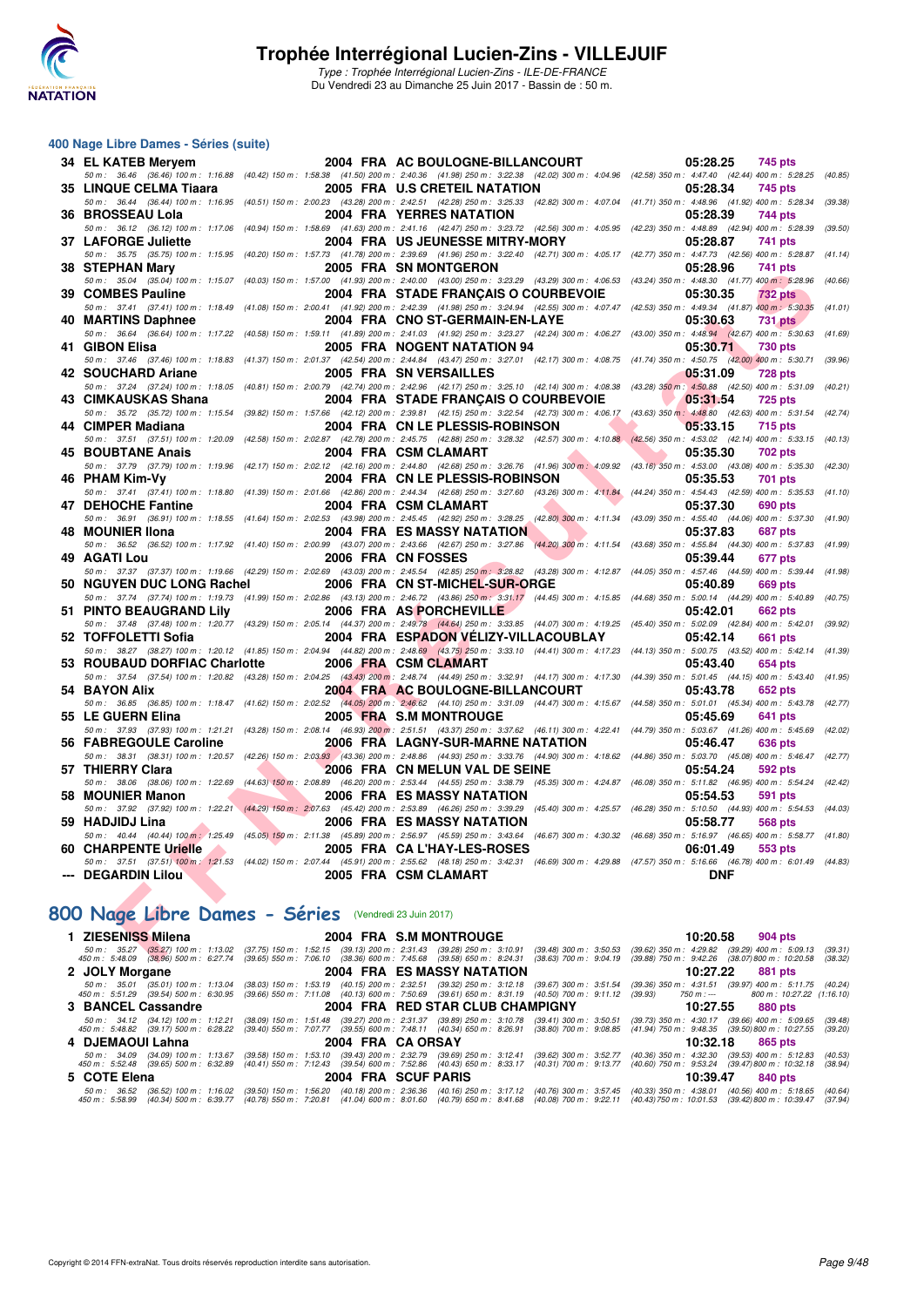

Du Vendredi 23 au Dimanche 25 Juin 2017 - Bassin de : 50 m.

#### **800 Nage Libre Dames - Séries (suite)**

| 6 SERGEUR Nora                                                                                                                                                                                                                    |                                                                                                                                                                                                                    | 2004 FRA CN LE PLESSIS-ROBINSON                                      |                                                       | 10:44.45<br>824 pts                                                                                                                                                                     |
|-----------------------------------------------------------------------------------------------------------------------------------------------------------------------------------------------------------------------------------|--------------------------------------------------------------------------------------------------------------------------------------------------------------------------------------------------------------------|----------------------------------------------------------------------|-------------------------------------------------------|-----------------------------------------------------------------------------------------------------------------------------------------------------------------------------------------|
| 50 m :   35.64    (35.64)  100 m :   1:15.30    (39.66)  150 m :   1:55.21    (39.91)  200 m :   2:35.56    (40.35)  250 m :   3:16.39    (40.83)  300 m :   3:57.77<br>450 m :   6:00.94    (40.97)  500 m :   6:42.36    (41.42 |                                                                                                                                                                                                                    |                                                                      |                                                       | (41.38) 350 m: 4:38.46 (40.69) 400 m: 5:19.97<br>(41.51)<br>$(41.00)$ 750 m : 10:05.87 $(39.81)$ 800 m : 10:44.45<br>(38.58)                                                            |
| 7 BALMER Romane                                                                                                                                                                                                                   |                                                                                                                                                                                                                    | 2004 FRA CN VIRY-CHATILLON                                           |                                                       | 10:46.82<br>816 pts                                                                                                                                                                     |
| 50 m : 36.38 (36.38) 100 m : 1:16.74                                                                                                                                                                                              | (40.36) 150 m: 1:56.89 (40.15) 200 m: 2:38.16 (41.27) 250 m: 3:18.85                                                                                                                                               |                                                                      | $(40.69)$ 300 m : 4:00.13                             | (41.28) 350 m: 4:41.04 (40.91) 400 m: 5:22.33<br>(41.29)                                                                                                                                |
| 450 m :   6:03.48<br>$(41.15)$ 500 m : 6:44.67<br>8 SITAYEB Iris                                                                                                                                                                  | (41.19) 550 m : 7:25.07 (40.40) 600 m : 8:06.41 (41.34) 650 m : 8:47.10                                                                                                                                            | 2005 FRA NC MARVILLE                                                 | $(40.69)$ 700 m : 9:28.02                             | (40.92) 750 m : 10:08.34<br>(40.32) 800 m : 10:46.82<br>(38.48)<br>10:47.88<br>813 pts                                                                                                  |
| 50 m: 37.06 (37.06) 100 m: 1:17.50                                                                                                                                                                                                | (40.44) 150 m: 1:58.06 (40.56) 200 m: 2:38.90 (40.84) 250 m: 3:20.18 (41.28) 300 m: 4:00.81                                                                                                                        |                                                                      |                                                       | (40.63) 350 m: 4:42.52 (41.71) 400 m: 5:23.24<br>(40.72)                                                                                                                                |
| 450 m : 6:04.57 (41.33) 500 m : 6:45.76                                                                                                                                                                                           | (41.19) 550 m: 7:27.66 (41.90) 600 m: 8:08.56 (40.90) 650 m: 8:49.67 (41.11) 700 m: 9:30.46                                                                                                                        |                                                                      |                                                       | (40.79) 750 m : 10:10.32 (39.86) 800 m : 10:47.88<br>(37.56)                                                                                                                            |
| 9 BOUFTINI Sherine                                                                                                                                                                                                                |                                                                                                                                                                                                                    | 2005 FRA C.S MONTERELAIS NATATION                                    |                                                       | 10:48.24<br>812 pts                                                                                                                                                                     |
| 50 m: 35.82 (35.82) 100 m: 1:15.66<br>450 m : 6:04.77 (40.78) 500 m : 6:45.11                                                                                                                                                     | $(39.84)$ 150 m : 1:56.95 $(41.29)$ 200 m : 2:38.04 $(41.09)$ 250 m : 3:19.40 $(41.36)$ 300 m : 4:01.09<br>(40.34) 550 m : 7:25.56 (40.45) 600 m : 8:06.67 (41.11) 650 m : 8:47.38 (40.71) 700 m : 9:28.80         |                                                                      |                                                       | $(41.69)$ 350 m : 4:42.60<br>$(41.51)$ 400 m : 5:23.99<br>(41.39)<br>(41.42) 750 m : 10:08.67 (39.87) 800 m : 10:48.24<br>(39.57)                                                       |
| 10 ANDRIEUX-DOFFIN Lou                                                                                                                                                                                                            |                                                                                                                                                                                                                    | 2005 FRA CN ASNIERES                                                 |                                                       | 10:51.88<br>800 pts                                                                                                                                                                     |
| 50 m: 36.27 (36.27) 100 m: 1:16.86<br>450 m : 6:05.60 (41.24) 500 m : 6:46.63                                                                                                                                                     | (40.59) 150 m : 1:57.93 (41.07) 200 m : 2:39.63 (41.70) 250 m : 3:20.04 (40.41) 300 m : 4:01.38<br>(41.03) 550 m : 7:27.70 (41.07) 600 m : 8:08.91 (41.21) 650 m : 8:50.25 (41.34) 700 m : 9:31.48                 |                                                                      |                                                       | (41.34) 350 m: 4:42.51 (41.13) 400 m: 5:24.36<br>(41.85)<br>(41.23) 750 m : 10:12.35 (40.87) 800 m : 10:51.88<br>(39.53)                                                                |
| 11 AZZOUZ Safia                                                                                                                                                                                                                   |                                                                                                                                                                                                                    | 2004 FRA S.M MONTROUGE                                               |                                                       | 10:58.35<br>779 pts                                                                                                                                                                     |
| 50 m: 37.15 (37.15) 100 m: 1:18.04                                                                                                                                                                                                | (40.89) 150 m : 2:00.10 (42.06) 200 m : 2:41.86 (41.76) 250 m : 3:24.05                                                                                                                                            |                                                                      | (42.19) 300 m : 4:05.91                               | $(41.86)$ 350 m : 4:48.78<br>$(42.87)$ 400 m : 5:30.49<br>(41.71)                                                                                                                       |
| 450 m: 6:12.77 (42.28) 500 m: 6:54.20<br>12 VALLAT Julie                                                                                                                                                                          | (41.43) 550 m : 7:35.87 (41.67) 600 m : 8:17.48 (41.61) 650 m : 8:58.73                                                                                                                                            |                                                                      | (41.25) 700 m : 9:39.55                               | (40.82) 750 m : 10:19.82<br>(40.27) 800 m : 10:58.35<br>(38.53)                                                                                                                         |
| 50 m: 36.24 (36.24) 100 m: 1:16.89                                                                                                                                                                                                | (40.65) 150 m : 1:58.72 (41.83) 200 m : 2:39.41 (40.69) 250 m : 3:20.04 (40.63) 300 m : 4:01.88                                                                                                                    | 2005 FRA C.S MONTERELAIS NATATION                                    |                                                       | 11:01.42<br>769 pts<br>(41.84) 350 m : 4:43.80 (41.92) 400 m : 5:25.31<br>(41.51)                                                                                                       |
| 450 m : 6:07.57 (42.26) 500 m : 6:50.89                                                                                                                                                                                           | $(43.32)$ 550 m : 7:33.55                                                                                                                                                                                          | (42.66) 600 m: 8:16.26 (42.71) 650 m: 8:58.31 (42.05) 700 m: 9:41.15 |                                                       | (42.84) 750 m : 10:21.16 (40.01) 800 m : 11:01.42<br>(40.26)                                                                                                                            |
| 13 BIZAIS Laura                                                                                                                                                                                                                   |                                                                                                                                                                                                                    | 2004 FRA CANETON CLUB DE BEAUMONT                                    |                                                       | 11:01.71<br>768 pts                                                                                                                                                                     |
| 50 m: 36.24 (36.24) 100 m: 1:16.12<br>450 m : 6:06.46 (42.09) 500 m : 6:48.86                                                                                                                                                     | (39.88) 150 m: 1:57.20 (41.08) 200 m: 2:38.11 (40.91) 250 m: 3:20.05<br>(42.40) 550 m : 7:31.61 (42.75) 600 m : 8:14.50 (42.89) 650 m : 8:57.57 (43.07) 700 m : 9:39.63                                            |                                                                      | $(41.94)$ 300 m : 4:02.06                             | (42.01) 350 m: 4:43.22 (41.16) 400 m: 5:24.37<br>(41.15)<br>(42.06) 750 m: 10:21.73 (42.10) 800 m: 11:01.71<br>(39.98)                                                                  |
| 14 VISGUEIRO Julia                                                                                                                                                                                                                |                                                                                                                                                                                                                    | 2005 FRA SCUF PARIS                                                  |                                                       | 11:05.34<br>757 pts                                                                                                                                                                     |
| 50 m: 36.67 (36.67) 100 m: 1:18.78<br>450 m : 6:13.64 (42.31) 500 m : 6:55.97                                                                                                                                                     | $(42.11)$ 150 m : 2:00.77 $(41.99)$ 200 m : 2:41.60 $(40.83)$ 250 m : 3:24.41 $(42.81)$ 300 m : 4:07.41<br>(42.33) 550 m : 7:38.57 (42.60) 600 m : 8:21.04 (42.47) 650 m : 9:03.71 (42.67) 700 m : 9:46.97         |                                                                      |                                                       | (43.00) 350 m: 4:49.82 (42.41) 400 m: 5:31.33<br>(41.51)<br>(43.26) 750 m : 10:26.81 (39.84) 800 m : 11:05.34<br>(38.53)                                                                |
| 15 SAMID Ines                                                                                                                                                                                                                     |                                                                                                                                                                                                                    | 2004 FRA CN ASNIERES                                                 |                                                       | 11:07.30<br>751 pts                                                                                                                                                                     |
| 50 m : 36.60<br>(36.60) 100 m : 1:16.55                                                                                                                                                                                           | (39.95) 150 m : 1:56.93 (40.38) 200 m : 2:38.49 (41.56) 250 m : 3:19.09 (40.60) 300 m : 4:00.83                                                                                                                    |                                                                      |                                                       | (41.74) 350 m: 4:41.80 (40.97) 400 m: 5:24.17<br>(42.37)                                                                                                                                |
| 450 m : 6:06.20 (42.03) 500 m : 6:49.19<br><b>16 LAFORGE Juliette</b>                                                                                                                                                             | (42.99) 550 m : 7:25.18 (35.99) 600 m : 8:15.36 (50.18) 650 m : 8:58.56                                                                                                                                            | 2004 FRA US JEUNESSE MITRY-MORY                                      | $(43.20)$ 700 m : 9:42.60                             | (44.04) 750 m : 10:24.69 (42.09) 800 m : 11:07.30<br>(42.61)<br>11:08.32<br>748 pts                                                                                                     |
| 50 m: 36.35 (36.35) 100 m: 1:16.68                                                                                                                                                                                                | (40.33) 150 m : 1:57.55 (40.87) 200 m : 2:39.38 (41.83) 250 m : 3:21.63 (42.25) 300 m : 4:04.20                                                                                                                    |                                                                      |                                                       | (42.57) 350 m: 4:46.43 (42.23) 400 m: 5:29.56<br>(43.13)                                                                                                                                |
| 450 m :   6:12.73<br>(43.17) 500 m : 6:54.90                                                                                                                                                                                      | (42.17) 550 m : 7:37.70 (42.80) 600 m : 8:21.11 (43.41) 650 m : 9:03.19 (42.08) 700 m : 9:46.64                                                                                                                    |                                                                      |                                                       | (43.45) 750 m: 10:27.75 (41.11) 800 m: 11:08.32<br>(40.57)                                                                                                                              |
| 17 EL KATEB Meryem<br>50 m : 36.82 (36.82) 100 m : 1:16.80                                                                                                                                                                        |                                                                                                                                                                                                                    | 2004 FRA AC BOULOGNE-BILLANCOURT                                     |                                                       | 11:11.15<br>739 pts<br>(42.54) 350 m: 4:49.67 (42.63) 400 m: 5:32.62<br>(42.95)                                                                                                         |
| 450 m : 6:15.49 (42.87) 500 m : 6:58.11                                                                                                                                                                                           | $(39.98) 150 m : 1:58.68$<br>$(41.88) 200 m : 2:41.60$ $(42.62) 550 m : 7:41.14$ $(43.03) 600 m : 8:24.04$ $(42.90) 650 m : 9:06.76$ $(42.62) 550 m : 7:41.14$ $(43.03) 600 m : 8:24.04$ $(42.90) 650 m : 9:06.76$ |                                                                      |                                                       | (41.97) 750 m : 10:30.69 (41.96) 800 m : 11:11.15<br>(40.46)                                                                                                                            |
| 18 BRINDEJONC Juline                                                                                                                                                                                                              |                                                                                                                                                                                                                    | 2006 FRA ES MASSY NATATION                                           |                                                       | 11:12.68<br>734 pts                                                                                                                                                                     |
| 50 m : 37.36 (37.36) 100 m : 1:20.84<br>450 m: 6:22.38 (42.56) 500 m: 7:04.95                                                                                                                                                     | (43.48) 150 m : 2:04.38 (43.54) 200 m : 2:46.99 (42.61) 250 m : 3:30.35 (43.36) 300 m : 4:13.51<br>(42.57) 550 m : 7:48.66 (43.71) 600 m : 8:31.38 (42.72) 650 m : 9:12.88 (41.50) 700 m : 9:54.88                 |                                                                      |                                                       | $(43.16)$ 350 m : 4:56.99<br>(43.48) 400 m : 5:39.82<br>(42.83)<br>(42.00) 750 m: 10:36.38 (41.50) 800 m: 11:12.68<br>(36.30)                                                           |
| 19 GIBON Elisa                                                                                                                                                                                                                    |                                                                                                                                                                                                                    | 2005 FRA NOGENT NATATION 94                                          |                                                       | 11:13.07<br><b>733 pts</b>                                                                                                                                                              |
| 50 m : 37.40<br>$(37.40)$ 100 m : 1:19.05<br>(42.31) 500 m : 7:01.00<br>450 m :   6:18.43                                                                                                                                         | $(41.65)$ 150 m : 2:02.05 $(43.00)$ 200 m : 2:44.83 $(42.78)$ 250 m : 3:27.52 $(42.69)$ 300 m : 4:09.58<br>(42.57) 550 m : 7:43.51 (42.51) 600 m : 8:26.09 (42.58) 650 m : 9:08.50 (42.41) 700 m : 9:51.25         |                                                                      |                                                       | (42.06) 350 m: 4:52.66 (43.08) 400 m: 5:36.12<br>(43.46)<br>(42.75) 750 m : 10:33.19 (41.94) 800 m : 11:13.07<br>(39.88)                                                                |
| 20 LIEVIN Laura                                                                                                                                                                                                                   |                                                                                                                                                                                                                    | 2004 FRA CERGY PONTOISE NATATION                                     |                                                       | 11:13.10<br>733 pts                                                                                                                                                                     |
| 50 m : 37.69 (37.69) 100 m : 1:18.94                                                                                                                                                                                              | (41.25) 150 m : 2:02.16 (43.22) 200 m : 2:44.26 (42.10) 250 m : 3:27.60 (43.34) 300 m : 4:10.24                                                                                                                    |                                                                      |                                                       | (42.64) 350 m: 4:53.47 (43.23) 400 m: 5:36.09<br>(42.62)                                                                                                                                |
| 450 m: 6:20.03 (43.94) 500 m: 7:01.92                                                                                                                                                                                             | (41.89) 550 m : 7:45.12 (43.20) 600 m : 8:27.43 (42.31) 650 m : 9:09.49 (42.06) 700 m : 9:51.65                                                                                                                    | <b>2004 FRA CERGY PONTOISE NATATION</b>                              |                                                       | (42.16) 750 m : 10:33.60<br>(41.95) 800 m: 11:13.10<br>(39.50)                                                                                                                          |
| 21 BEN BELLA Aya<br>50 m: 35.79 (35.79) 100 m: 1:14.98                                                                                                                                                                            | (39.19) 150 m: 1:55.64 (40.66) 200 m: 2:36.63 (40.99) 250 m: 3:18.33 (41.70) 300 m: 4:00.39                                                                                                                        |                                                                      |                                                       | 11:13.21<br>733 pts<br>(42.06) 350 m : 4:43.14<br>$(42.75)$ 400 m : 5:26.01<br>(42.87)                                                                                                  |
| 450 m : 6:09.69<br>$(43.68)$ 500 m : 6:52.75                                                                                                                                                                                      | $(43.06)$ 550 m : 7:36.88                                                                                                                                                                                          | (44.13) 600 m: 8:20.34 (43.46) 650 m: 9:04.53 (44.19) 700 m: 9:47.64 |                                                       | (43.11) 750 m : 10:31.60<br>(43.96) 800 m: 11:13.21<br>(41.61)                                                                                                                          |
| 22 SELMI Meryam                                                                                                                                                                                                                   |                                                                                                                                                                                                                    | 2004 FRA CERGY PONTOISE NATATION                                     |                                                       | 11:13.63<br>731 pts                                                                                                                                                                     |
| 50 m: 35.93 (35.93) 100 m: 1:16.31<br>450 m : 6:21.03 (43.54) 500 m : 7:04.54                                                                                                                                                     | (40.38) 150 m: 1:59.87 (43.56) 200 m: 2:43.92 (44.05) 250 m: 3:28.12 (44.20) 300 m: 4:11.20<br>(43.51) 550 m : 7:47.08 (42.54) 600 m : 8:30.01 (42.93) 650 m : 9:12.74 (42.73) 700 m : 9:54.42                     |                                                                      |                                                       | (43.08) 350 m: 4:55.27 (44.07) 400 m: 5:37.49<br>(42.22)<br>(38.07)<br>(41.68) 750 m : 10:35.56 (41.14) 800 m : 11:13.63                                                                |
| 23 MARTINS Daphnee                                                                                                                                                                                                                |                                                                                                                                                                                                                    | 2004 FRA CNO ST-GERMAIN-EN-LAYE                                      |                                                       | 11:14.83<br><b>728 pts</b>                                                                                                                                                              |
| (37.62) 100 m : 1:19.35<br>50 m : 37.62<br>450 m : 6:19.28<br>(43.60) 500 m : 7:02.11                                                                                                                                             | (41.73) 150 m : 2:01.78 (42.43) 200 m : 2:44.14 (42.36) 250 m : 3:27.48 (43.34) 300 m : 4:10.02<br>(42.83) 550 m : 7:45.22 (43.11) 600 m : 8:27.68 (42.46) 650 m : 9:10.46                                         |                                                                      | (42.78) 700 m : 9:52.79                               | (42.54) 350 m : 4:53.27<br>$(43.25)$ 400 m : 5:35.68<br>(42.41)<br>(42.33) 750 m : 10:35.36<br>(42.57) 800 m : 11:14.83<br>(39.47)                                                      |
| 23 STEPHAN Mary                                                                                                                                                                                                                   |                                                                                                                                                                                                                    | <b>2005 FRA SN MONTGERON</b>                                         |                                                       | 11:14.83<br><b>728 pts</b>                                                                                                                                                              |
| $50 m: -$<br>450 m : 6:15.33 (43.91) 500 m : 6:58.63 (43.30) 550 m : 7:42.00 (43.37) 600 m : 8:25.85 (43.85) 650 m : 9:09.22 (43.37) 700 m : 9:52.33                                                                              | 100 m : 1:16.03 (1:16.03) 150 m : 1:58.02 (41.99) 200 m : 2:40.26 (42.24) 250 m : 3:22.65 (42.39) 300 m : 4:05.08                                                                                                  |                                                                      |                                                       | (42.43) 350 m: 4:48.51 (43.43) 400 m: 5:31.42<br>(42.91)<br>(43.11) 750 m : 10:34.27 (41.94) 800 m : 11:14.83<br>(40.56)                                                                |
| 25 PHAM Kim-Vy                                                                                                                                                                                                                    |                                                                                                                                                                                                                    | 2004 FRA CN LE PLESSIS-ROBINSON                                      |                                                       | 11:21.62<br>707 pts                                                                                                                                                                     |
|                                                                                                                                                                                                                                   |                                                                                                                                                                                                                    |                                                                      |                                                       | 50 m: 36.65 (36.65) 100 m: 1:19.19 (42.54) 150 m: 2:01.87 (42.68) 200 m: 2:44.70 (42.83) 250 m: 3:27.68 (42.98) 300 m: 4:10.22 (42.54) 350 m: 4:53.25 (43.03) 400 m: 5:35.57<br>(42.32) |
| 450 m :   6:18.88     (43.31)  500 m :   7:02.58     (43.70)  550 m :   7:45.39     (42.81)  600 m :   8:29.22     (43.83)  650 m :    9:12.83<br><b>26 SOURDEAU-LACHOT Axelle</b>                                                |                                                                                                                                                                                                                    | 2005 FRA S.M MONTROUGE                                               | (43.61) 700 m : 9:55.69                               | (42.86) 750 m: 10:39.20 (43.51) 800 m: 11:21.62<br>(42.42)<br>11:22.80<br>703 pts                                                                                                       |
|                                                                                                                                                                                                                                   | 50 m: 37.45 (37.45) 100 m: 1:18.84 (41.39) 150 m: 2:02.58 (43.74) 200 m: 2:47.63 (45.05) 250 m: 3:31.90                                                                                                            |                                                                      | (44.27) 300 m : 4:15.64                               | (43.74) 350 m : 4:59.26 (43.62) 400 m : 5:43.39<br>(44.13)                                                                                                                              |
| 450 m : 6:27.57 (44.18) 500 m : 7:10.83                                                                                                                                                                                           | (43.26) 550 m : 7:55.13 (44.30) 600 m : 8:38.09 (42.96) 650 m : 9:20.99                                                                                                                                            |                                                                      | (42.90) 700 m : 10:03.17                              | (42.18) 750 m : 10:44.69 (41.52) 800 m : 11:22.80<br>(38.11)                                                                                                                            |
| 27 HOURIEZ Juliette                                                                                                                                                                                                               | (40.96) 150 m: 1:58.63 (41.47) 200 m: 2:39.95 (41.32) 250 m: 3:21.36                                                                                                                                               | 2005 FRA RUEIL ATHLETIC CLUB                                         | $(41.41)$ 300 m : 4:03.55                             | 11:22.85<br>703 pts<br>(42.19) 350 m: 4:46.46 (42.91) 400 m: 5:30.97<br>(44.51)                                                                                                         |
| 50 m : 36.20 (36.20) 100 m : 1:17.16<br>450 m : 6:15.53 (44.56) 500 m : 7:01.31                                                                                                                                                   | (45.78) 550 m: 7:47.03 (45.72) 600 m: 8:32.77 (45.74) 650 m: 9:16.90                                                                                                                                               |                                                                      | (44.13) 700 m : 10:02.23                              | (45.33) 750 m: 10:43.42 (41.19) 800 m: 11:22.85<br>(39.43)                                                                                                                              |
| 28 SOUCHARD Ariane                                                                                                                                                                                                                |                                                                                                                                                                                                                    | 2005 FRA SN VERSAILLES                                               |                                                       | 11:28.56<br>686 pts                                                                                                                                                                     |
| 450 m : 6:26.24 (44.06) 500 m : 7:10.81 (44.57) 550 m : 7:54.78 (43.97) 600 m : 8:39.16 (44.38) 650 m : 9:22.55                                                                                                                   | 50 m: 38.93 (38.93) 100 m: 1:20.77 (41.84) 150 m: 2:04.52 (43.75) 200 m: 2:47.63 (43.11) 250 m: 3:30.83                                                                                                            |                                                                      | $(43.20)$ 300 m : 4:14.95<br>(43.39) 700 m : 10:06.26 | (44.12) 350 m: 4:58.17 (43.22) 400 m: 5:42.18<br>(44.01)<br>(43.71) 750 m: 10:48.15 (41.89) 800 m: 11:28.56<br>(40.41)                                                                  |
| <b>29 DEHOCHE Fantine</b>                                                                                                                                                                                                         |                                                                                                                                                                                                                    | 2004 FRA CSM CLAMART                                                 |                                                       | 11:31.16<br>678 pts                                                                                                                                                                     |
|                                                                                                                                                                                                                                   | 50 m: 36.45 (36.45) 100 m: 1:18.19 (41.74) 150 m: 2:01.54 (43.35) 200 m: 2:44.49 (42.95) 250 m: 3:27.29                                                                                                            |                                                                      | $(42.80)$ 300 m : 4:10.08                             | (42.79) 350 m: 4:53.78 (43.70) 400 m: 5:37.35<br>(43.57)                                                                                                                                |
| 450 m : 6:22.06 (44.71) 500 m : 7:05.49<br><b>30 DEGARDIN Lilou</b>                                                                                                                                                               | $(43.43)$ 550 m : 7:50.90 $(45.41)$ 600 m : 8:35.45 $(44.55)$ 650 m : 9:19.95                                                                                                                                      | 2005 FRA CSM CLAMART                                                 | (44.50) 700 m : 10:04.74                              | (44.79) 750 m : 10:49.41 (44.67) 800 m : 11:31.16<br>(41.75)<br>11:33.05<br>673 pts                                                                                                     |
|                                                                                                                                                                                                                                   | 50 m : 39.10 (39.10) 100 m : 1:22.12 (43.02) 150 m : 2:05.78 (43.66) 200 m : 2:48.85 (43.07) 250 m : 3:33.03                                                                                                       |                                                                      | $(44.18)$ 300 m : 4:16.65                             | (43.62) 350 m : 5:00.92 (44.27) 400 m : 5:44.47<br>(43.55)                                                                                                                              |
| 450 m : 6:28.22 (43.75) 500 m : 7:12.28                                                                                                                                                                                           | (44.06) 550 m: 7:56.21 (43.93) 600 m: 8:38.47 (42.26) 650 m: 9:23.38                                                                                                                                               |                                                                      | (44.91) 700 m : 10:07.90                              | (44.52) 750 m: 10:49.45 (41.55) 800 m: 11:33.05<br>(43.60)                                                                                                                              |
| 31 LACOUTURE Alexandra<br>50 m: 36.73 (36.73) 100 m: 1:17.90                                                                                                                                                                      | (41.17) 150 m : 2:00.86 (42.96) 200 m : 2:43.84 (42.98) 250 m : 3:27.15                                                                                                                                            | 2005 FRA CN VIRY-CHATILLON                                           | $(43.31)$ 300 m : 4:11.38                             | 11:36.09<br><b>664 pts</b><br>(44.23) 350 m: 4:56.00 (44.62) 400 m: 5:40.38<br>(44.38)                                                                                                  |
| $450 m : -$                                                                                                                                                                                                                       | 500 m : 7:09.38 (1:29.00) 550 m : 7:53.93 (44.55) 600 m : 8:39.18 (45.25) 650 m : 9:24.36                                                                                                                          |                                                                      | $(45.18)$ 700 m : 10:08.67                            | (44.31) 750 m : 10:53.47 (44.80) 800 m : 11:36.09<br>(42.62)                                                                                                                            |
| 32 TOFFOLETTI Sofia                                                                                                                                                                                                               |                                                                                                                                                                                                                    | 2004 FRA ESPADON VELIZY-VILLACOUBLAY                                 |                                                       | 11:36.38<br>663 pts                                                                                                                                                                     |
| 50 m : 39.70<br>(39.70) 100 m : 1:22.78<br>450 m :   6:29.24<br>(43.93) 500 m : 7:13.48                                                                                                                                           | (43.08) 150 m : 2:06.15 (43.37) 200 m : 2:49.77 (43.62) 250 m : 3:33.11<br>(44.24) 550 m: 7:57.30 (43.82) 600 m: 8:41.97 (44.67) 650 m: 9:26.54                                                                    |                                                                      | $(44.57)$ 700 m : 10:11.13                            | (43.34) 300 m: 4:17.13 (44.02) 350 m: 5:01.16 (44.03) 400 m: 5:45.31<br>(44.15)<br>(44.59) 750 m : 10:54.35 (43.22) 800 m : 11:36.38<br>(42.03)                                         |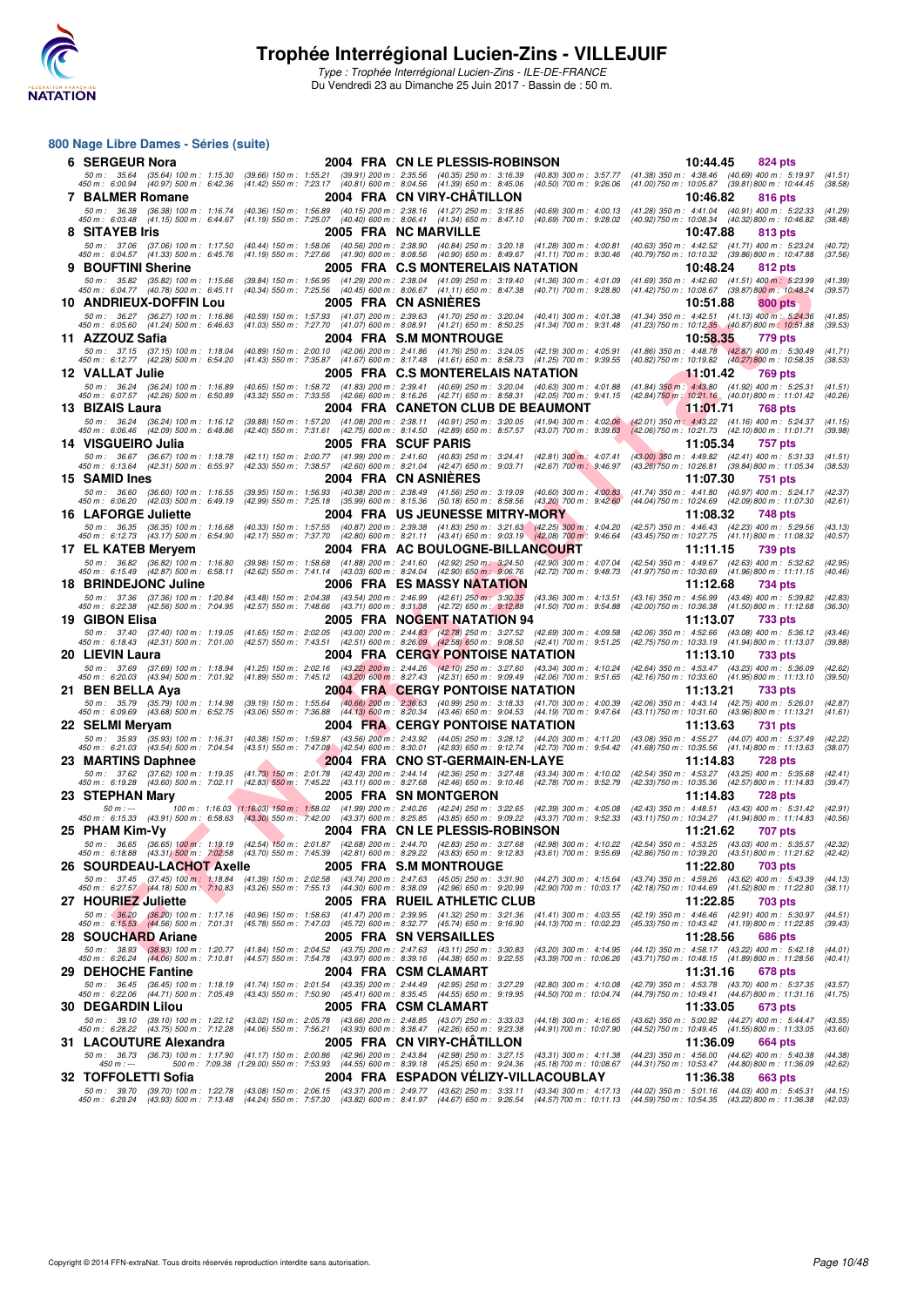

#### **800 Nage Libre Dames - Séries (suite)**

| 33 BOUBTANE Anais              |                                                                                                                           |             | 2004 FRA CSM CLAMART                                                                                                                                                                                                                                                                                                                                                               |                                                         | 11:36.47                                          | 662 pts                                                                             |
|--------------------------------|---------------------------------------------------------------------------------------------------------------------------|-------------|------------------------------------------------------------------------------------------------------------------------------------------------------------------------------------------------------------------------------------------------------------------------------------------------------------------------------------------------------------------------------------|---------------------------------------------------------|---------------------------------------------------|-------------------------------------------------------------------------------------|
| 50 m : 38.18                   |                                                                                                                           |             | (38.18) 100 m: 1:19.39 (41.21) 150 m: 2:02.03 (42.64) 200 m: 2:44.55 (42.52) 250 m: 3:28.89 (44.34) 300 m: 4:12.53 (43.64) 350 m: 4:57.31 (44.78) 400 m: 5:41.22<br>45.47 (45.19) 45.19 (45.19) 500 m: 7:10.69 (44.28) 550 m: 7:56.17 (45.48) 600 m: 8:40.36 (44.19) 650 m: 9:26.34 (45.98) 700 m: 10:10.59 (44.25) 750 m: 10:54.91 (44.32) 800 m: 11:36.47                        |                                                         |                                                   | (43.91)<br>(41.56)                                                                  |
|                                |                                                                                                                           |             | 34 NGUYEN DUC LONG Rachel 2006 FRA CN ST-MICHEL-SUR-ORGE                                                                                                                                                                                                                                                                                                                           |                                                         | 11:40.43                                          | 651 pts                                                                             |
| 50 m : 38.09                   |                                                                                                                           |             | (38.09) 100 m : 1:20.78 (42.69) 150 m : 2:03.59 (42.81) 200 m : 2:48.67 (45.08) 250 m : 3:32.50 (43.83) 300 m : 4:17.54 (45.04) 350 m : 5:02.48 (44.94) 400 m : 5:48.64<br>450 m : 6:31.53 (42.89) 500 m : 7:17.34 (45.81) 550 m : 8:02.27 (44.93) 600 m : 8:47.24 (44.97) 650 m : -- 700 m : 10:17.53 (1:30.29) 750 m : 11:01.23 (43.70) 800 m : 11:40.43                         |                                                         |                                                   | (46.16)<br>(39.20)                                                                  |
| 35 ALBENGA Zoe                 |                                                                                                                           |             | 2005 FRA S.M MONTROUGE                                                                                                                                                                                                                                                                                                                                                             |                                                         | 11:41.37                                          | 648 pts                                                                             |
|                                |                                                                                                                           |             | 50 m: 37.70 (37.70) 100 m: 1:19.94 (42.24) 150 m: 2:03.81 (43.87) 200 m: 2:48.62 (44.81) 250 m: 3:32.94 (44.32) 300 m: 4:18.18 (45.24) 350 m: 5:02.05 (43.87) 400 m: 5:46.84<br>45.41 45.91 44.41 44.41 500 m: 7:15.90 (44.65) 550 m: 8:00.17 (44.27) 600 m: 8:45.48 (45.31) 650 m: 9:30.14 (44.66) 700 m: 10:15.94 (45.80) 750 m: 10:59.41 (43.47) 800 m: 11:41.37                |                                                         |                                                   | (44.79)<br>(41.96)                                                                  |
|                                | 36 ROUBAUD DORFIAC Charlotte 2006 FRA CSM CLAMART                                                                         |             |                                                                                                                                                                                                                                                                                                                                                                                    |                                                         | 11:42.80                                          | 644 pts                                                                             |
| $50 \text{ m}$ : 39.61         |                                                                                                                           |             | (39.61) 100 m: 1:23.03 (43.42) 150 m: 2:07.40 (44.37) 200 m: 2:51.46 (44.06) 250 m: 3:37.19 (45.73) 300 m: 4:20.93 (43.74) 350 m: 5:05.67 (44.74) 400 m: 5:50.28<br>450 m: 6:35.11 (44.83) 500 m: 7:19.03 (43.92) 550 m: 8:03.13 (44.10) 600 m: 8:48.41 (45.28) 650 m: 9:32.79 (44.38) 700 m: 10:16.80 (44.01) 750 m: 11:00.55 (43.75) 800 m: 11:42.80                             |                                                         |                                                   | (44.61)<br>(42.25)                                                                  |
| 37 DAUGE-DUJARDIN Héléna       |                                                                                                                           |             | 2005 FRA A.O. TRAPPES NATATION                                                                                                                                                                                                                                                                                                                                                     |                                                         | 11:44.03                                          | 641 pts                                                                             |
|                                |                                                                                                                           |             | 50 m: 37.77 (37.77) 100 m: 1:21.16 (43.39) 150 m: 2:05.71 (44.55) 200 m: 2:50.10 (44.39) 250 m: 3:35.21 (45.11) 300 m: 4:20.06 (44.85) 350 m: 5:04.60 (44.54) 400 m: 5:49.96<br>450 m : 6:34.64 (44.68) 500 m : 7:20.16 (45.52) 550 m : 8:04.50 (44.34) 600 m : 8:49.12 (44.62) 650 m : 9:33.53 (44.41) 700 m : 10:18.66                                                           |                                                         | (45.13) 750 m : 11:01.24 (42.58) 800 m : 11:44.03 | (45.36)<br>(42.79)                                                                  |
| 38 BARBOSA Francesca           |                                                                                                                           |             | 2005 FRA CNO ST-GERMAIN-EN-LAYE                                                                                                                                                                                                                                                                                                                                                    |                                                         | 11:48.62                                          | 627 pts                                                                             |
|                                |                                                                                                                           |             | 50 m: 38.03 (38.03) 100 m: 1:21.24 (43.21) 150 m: 2:05.73 (44.49) 200 m: 2:50.61 (44.88) 250 m: 3:36.01 (45.40) 300 m: 4:20.10 (44.09) 350 m: 5:05.27 (45.17) 400 m: 5:50.29<br>45.62 45.21 500 m: 7:21.02 (45.52) 550 m: 8:06.49 (45.47) 600 m: 8:52.20 (45.71) 650 m: 9:37.79 (45.59) 700 m: 10:21.60 (43.81) 750 m: 11:06.23 (44.63) 800 m: 11:48.62                            |                                                         |                                                   | (45.02)<br>(42.39)                                                                  |
| 39 LE GUERN Elina              |                                                                                                                           |             | 2005 FRA S.M MONTROUGE                                                                                                                                                                                                                                                                                                                                                             |                                                         | $11:51.16$ 620 pts                                |                                                                                     |
|                                |                                                                                                                           |             | 50 m : 38.70 (38.70) 100 m : 1:23.69 (44.99) 150 m : 2:09.48 (45.79) 200 m : 2:53.27 (43.79) 250 m : 3:39.01 (45.74) 300 m : 4:23.48 (44.47) 350 m : 5:08.92 (45.44) 400 m : 5:52.55 (43.63)<br>450 m: 6:37.55 (45.00) 500 m: 7:23.15 (45.60) 550 m: 8:08.57 (45.42) 600 m: 8:54.36 (45.79) 650 m: 9:40.30 (45.94) 700 m: 10:24.44 (44.14) 750 m: 11:08.38 (43.94) 800 m: 11:51.16 |                                                         |                                                   | (42.78)                                                                             |
| <b>40 PINTO BEAUGRAND Lily</b> |                                                                                                                           |             | <b>2006 FRA AS PORCHEVILLE</b>                                                                                                                                                                                                                                                                                                                                                     |                                                         | <b>11:56.42</b>                                   | 605 pts                                                                             |
| $450 m : -$                    | 50 m : 38.44 (38.44) 100 m : 1:21.97 (43.53) 150 m : 2:07.62 (45.65) 200 m : 2:52.48 (44.86)<br>500 m : 7:26.59 (1:31.30) | 550 m : --- | 250 m : ---<br>650 m : ---<br>600 m : 8:58.04 (1:31.45)                                                                                                                                                                                                                                                                                                                            | 300 m : 4:24.09 (1:31.61)<br>700 m : 10:29.12 (1:31.08) | $750 m: -$                                        | $350 \text{ m}$ : $-200 \text{ m}$ : 5:55.29 (1:31.20)<br>800 m: 11:56.42 (1:27.30) |
| 41 BENSAADA Marwa              |                                                                                                                           |             | <b>2006 FRA CO ULIS NATATION</b>                                                                                                                                                                                                                                                                                                                                                   |                                                         | 12:33.74                                          | 505 pts                                                                             |
|                                |                                                                                                                           |             | CO. 4000 (4000) 100 + 10700 (4000) 150 + 0.1000 (4000) 000 + 0.0407 (4010) 050 + 0.51 C1 (4704) 000 + 4.0000 (4707) 050 + 5.0747 (4010) 400 + 0.1010 (4000)                                                                                                                                                                                                                        |                                                         |                                                   |                                                                                     |

#### **[50 Dos Dames - Séries](http://www.ffnatation.fr/webffn/resultats.php?idact=nat&go=epr&idcpt=47281&idepr=11)** (Samedi 24 Juin 2017)

| Jυ | <b>ROUDAUD DORFIAC CHAING</b>                                                                                                                                                                                                                                                                                | ZUUU FRA                                                                                                         |                                                                              |                                                       | <b>11.44.00</b>                                                                                      | טא דדי                                                |            |
|----|--------------------------------------------------------------------------------------------------------------------------------------------------------------------------------------------------------------------------------------------------------------------------------------------------------------|------------------------------------------------------------------------------------------------------------------|------------------------------------------------------------------------------|-------------------------------------------------------|------------------------------------------------------------------------------------------------------|-------------------------------------------------------|------------|
|    | (39.61) 100 m: 1:23.03 (43.42) 150 m: 2:07.40 (44.37) 200 m: 2:51.46<br>50 m : 39.61<br>450 m : 6:35.11 (44.83) 500 m : 7:19.03 (43.92) 550 m : 8:03.13 (44.10) 600 m : 8:48.41 (45.28) 650 m : 9:32.79                                                                                                      |                                                                                                                  | (44.06) 250 m : 3:37.19                                                      | $(45.73)$ 300 m : 4:20.93<br>(44.38) 700 m : 10:16.80 | (43.74) 350 m : 5:05.67 (44.74) 400 m : 5:50.28<br>(44.01) 750 m : 11:00.55 (43.75) 800 m : 11:42.80 |                                                       | (4<br>(4)  |
|    | 37 DAUGE-DUJARDIN Héléna                                                                                                                                                                                                                                                                                     |                                                                                                                  | 2005 FRA A.O. TRAPPES NATATION                                               |                                                       | 11:44.03                                                                                             | 641 pts                                               |            |
|    | $(37.77)$ 100 m : 1:21.16<br>50 m :<br>37.77<br>450 m : 6:34.64 (44.68) 500 m : 7:20.16                                                                                                                                                                                                                      | (43.39) 150 m : 2:05.71<br>$(44.55)$ 200 m : 2:50.10<br>$(45.52)$ 550 m : 8:04.50                                | $(44.39)$ 250 m : 3:35.21<br>(44.34) 600 m : 8:49.12 (44.62) 650 m : 9:33.53 | $(45.11)$ 300 m : 4:20.06<br>(44.41) 700 m : 10:18.66 | $(44.85)$ 350 m : 5:04.60<br>(45.13) 750 m : 11:01.24 (42.58) 800 m : 11:44.03                       | $(44.54)$ 400 m : 5:49.96                             | (4)<br>(4) |
|    | 38 BARBOSA Francesca                                                                                                                                                                                                                                                                                         |                                                                                                                  | 2005 FRA CNO ST-GERMAIN-EN-LAYE                                              |                                                       | 11:48.62                                                                                             | 627 pts                                               |            |
|    | 50 m: 38.03<br>$(38.03)$ 100 m : 1:21.24<br>450 m : 6:35.50<br>(45.21) 500 m : 7:21.02                                                                                                                                                                                                                       | $(43.21)$ 150 m : 2:05.73<br>$(44.49)$ 200 m : 2:50.61<br>$(45.52)$ 550 m : 8:06.49<br>$(45.47)$ 600 m : 8:52.20 | $(44.88)$ 250 m : 3:36.01<br>(45.71) 650 m : 9:37.79                         | $(45.40)$ 300 m : 4:20.10<br>(45.59) 700 m : 10:21.60 | $(44.09)$ 350 m : 5:05.27<br>(43.81) 750 m : 11:06.23                                                | $(45.17)$ 400 m : 5:50.29<br>(44.63) 800 m : 11:48.62 | (4)<br>(4) |
|    | 39 LE GUERN Elina                                                                                                                                                                                                                                                                                            |                                                                                                                  | 2005 FRA S.M MONTROUGE                                                       |                                                       | 11:51.16                                                                                             | <b>620 pts</b>                                        |            |
|    | 50 m: 38.70 (38.70) 100 m: 1:23.69<br>450 m : 6:37.55 (45.00) 500 m : 7:23.15                                                                                                                                                                                                                                | $(44.99)$ 150 m : 2:09.48<br>$(45.60)$ 550 m : 8:08.57<br>$(45.42)$ 600 m : 8:54.36                              | (45.79) 200 m : 2:53.27 (43.79) 250 m : 3:39.01<br>$(45.79)$ 650 m : 9:40.30 | $(45.74)$ 300 m : 4:23.48<br>(45.94) 700 m : 10:24.44 | $(44.47)$ 350 m $:$ 5:08.92<br>(44.14) 750 m : 11:08.38 (43.94) 800 m : 11:51.16                     | (45.44) 400 m : 5:52.55                               | (4)<br>(4) |
|    | 40 PINTO BEAUGRAND Lily                                                                                                                                                                                                                                                                                      |                                                                                                                  | 2006 FRA AS PORCHEVILLE                                                      |                                                       | 11:56.42                                                                                             | 605 pts                                               |            |
|    | 50 m: 38.44 (38.44) 100 m: 1:21.97 (43.53) 150 m: 2:07.62 (45.65) 200 m: 2:52.48<br>500 m: 7:26.59 (1:31.30)<br>$450 m : -$                                                                                                                                                                                  | $550 m : -$                                                                                                      | (44.86)<br>$250 m: -$<br>600 m: 8:58.04 (1:31.45)<br>650 m : ---             | 300 m: 4:24.09 (1:31.61)<br>700 m: 10:29.12 (1:31.08) | $350 m: -$<br>$750 m$ : ---                                                                          | 400 m: 5:55.29 (1:3<br>800 m: 11:56.42 (1:2)          |            |
|    | 41   BENSAADA Marwa                                                                                                                                                                                                                                                                                          |                                                                                                                  | 2006 FRA COULIS NATATION                                                     |                                                       | 12:33.74                                                                                             | 505 pts                                               |            |
|    | 50 m : 40.92 (40.92) 100 m : 1:27.80 (46.88) 150 m : 2:16.08 (48.28) 200 m : 3:04.27 (48.19) 250 m : 3:51.61 (47.34) 300 m : 4:39.28 (47.67) 350 m : 5:27.47 (48.19) 400 m : 6:16.10 (41<br>450 m : 7:03.85 (47.75) 500 m : 7:52.53 (48.68) 550 m : 8:41.50 (48.97) 600 m : 9:29.20 (47.70) 650 m : 10:16.25 |                                                                                                                  |                                                                              | (47.05) 700 m : 11:03.28                              | (47.03) 750 m : 11:49.85                                                                             | (46.57) 800 m : 12:33.74                              | (4)        |
|    | <b>O Dos Dames - Séries</b>                                                                                                                                                                                                                                                                                  | (Samedi 24 Juin 2017)                                                                                            |                                                                              |                                                       |                                                                                                      |                                                       |            |
|    | 1 LAFORGE Juliette                                                                                                                                                                                                                                                                                           |                                                                                                                  | 2004 FRA US JEUNESSE MITRY-MORY                                              |                                                       | 00:33.82                                                                                             | 981 pts                                               |            |
|    | 2 REAL Clara                                                                                                                                                                                                                                                                                                 |                                                                                                                  | 2004 FRA CA L'HAY-LES-ROSES                                                  |                                                       | 00:34.84                                                                                             | 930 pts                                               |            |
|    | 3 AUDOLY Calliope                                                                                                                                                                                                                                                                                            |                                                                                                                  | 2004 FRA CA L'HAY-LES-ROSES                                                  |                                                       | 00:34.91                                                                                             | <b>926 pts</b>                                        |            |
|    | 4 GILLES Shainesse                                                                                                                                                                                                                                                                                           |                                                                                                                  | 2004 FRA NC MARVILLE                                                         |                                                       | 00:35.35                                                                                             | 904 pts                                               |            |
|    | 5 JOLY Morgane                                                                                                                                                                                                                                                                                               |                                                                                                                  | <b>2004 FRA ES MASSY NATATION</b>                                            |                                                       | 00:35.40                                                                                             | 902 pts                                               |            |
|    | 6 CIMKAUSKAS Shana                                                                                                                                                                                                                                                                                           |                                                                                                                  | 2004 FRA STADE FRANÇAIS O COURBEVOIE                                         |                                                       | 00:35.98                                                                                             | 873 pts                                               |            |
|    | 7 LE GUEN Ambre                                                                                                                                                                                                                                                                                              |                                                                                                                  | 2004 FRA CANETON CLUB DE BEAUMONT                                            |                                                       | 00:35.99                                                                                             | 873 pts                                               |            |
|    | 8 QUANTIN Eva                                                                                                                                                                                                                                                                                                |                                                                                                                  | 2004 FRA CSN GUYANCOURT                                                      |                                                       | 00:36.10                                                                                             | 868 pts                                               |            |
|    | 9 BANCEL Cassandre                                                                                                                                                                                                                                                                                           |                                                                                                                  | 2004 FRA RED STAR CLUB CHAMPIGNY                                             |                                                       | 00:36.16                                                                                             | 865 pts                                               |            |
|    | <b>10 NAINAN Nawelle</b>                                                                                                                                                                                                                                                                                     |                                                                                                                  | 2004 FRA NC MARVILLE                                                         |                                                       | 00:36.17                                                                                             | 864 pts                                               |            |
|    | 11 ANDRIEUX-DOFFIN Lou                                                                                                                                                                                                                                                                                       |                                                                                                                  | 2005 FRA CN ASNIERES                                                         |                                                       | 00:36.33                                                                                             | 857 pts                                               |            |
|    | 12 BEN BELLA Aya                                                                                                                                                                                                                                                                                             |                                                                                                                  | <b>2004 FRA CERGY PONTOISE NATATION</b>                                      |                                                       | 00:36.62                                                                                             | 843 pts                                               |            |
|    | 13 MESSE Jade                                                                                                                                                                                                                                                                                                |                                                                                                                  | 2005 FRA ESPADON VELIZY-VILLACOUBLAY                                         |                                                       | 00:36.80                                                                                             | 834 pts                                               |            |
|    | 14 FROISSARD Antia                                                                                                                                                                                                                                                                                           |                                                                                                                  | 2004 FRA CN MAISONS-ALFORT                                                   |                                                       | 00:36.91                                                                                             | 829 pts                                               |            |
|    | 15 TABIASCO Gabrielle                                                                                                                                                                                                                                                                                        |                                                                                                                  | 2004 FRA STADE FRANÇAIS O COURBEVOIE                                         |                                                       | 00:37.08                                                                                             | 821 pts                                               |            |
|    | 16 BROSSEAU Lola                                                                                                                                                                                                                                                                                             |                                                                                                                  | <b>2004 FRA YERRES NATATION</b>                                              |                                                       | 00:37.09                                                                                             | 820 pts                                               |            |
|    | 17 DETAIS Louane                                                                                                                                                                                                                                                                                             |                                                                                                                  | 2004 FRA USO BEZONS                                                          |                                                       | 00:37.12                                                                                             | 819 pts                                               |            |
|    | <b>18 MERTENS Mathilde</b>                                                                                                                                                                                                                                                                                   |                                                                                                                  | 2004 FRA AS EMERAINVILLE                                                     |                                                       | 00:37.14                                                                                             | 818 pts                                               |            |
|    | 19 TIEU Adeline                                                                                                                                                                                                                                                                                              | 2005 FRA ES VITRY                                                                                                |                                                                              |                                                       | 00:37.37                                                                                             | 807 pts                                               |            |
|    | 20 MOUNIER IIona                                                                                                                                                                                                                                                                                             |                                                                                                                  | 2004 FRA ES MASSY NATATION                                                   |                                                       | 00:37.47                                                                                             | 803 pts                                               |            |
|    | 21 RABEMANANJARA Jade                                                                                                                                                                                                                                                                                        |                                                                                                                  | 2004 FRA CN VIRY-CHATILLON                                                   |                                                       | 00:37.52                                                                                             | 800 pts                                               |            |
|    | 22 HAMADACHE Inaya                                                                                                                                                                                                                                                                                           |                                                                                                                  | 2005 FRA TREMBLAY AC                                                         |                                                       | 00:37.77                                                                                             | <b>789 pts</b>                                        |            |
|    | 23 ABDELHAFIDH Sara                                                                                                                                                                                                                                                                                          |                                                                                                                  | 2004 FRA ANTONY NATATION                                                     |                                                       | 00:37.78                                                                                             | <b>788 pts</b>                                        |            |
|    | <b>24 BOUSQUIE Chloé</b>                                                                                                                                                                                                                                                                                     |                                                                                                                  | 2006 FRA CN VIRY-CHATILLON                                                   |                                                       | 00:37.84                                                                                             | <b>786 pts</b>                                        |            |
|    | 25 LIEVIN Laura                                                                                                                                                                                                                                                                                              | 2004 FRA                                                                                                         | <b>CERGY PONTOISE NATATION</b>                                               |                                                       | 00:37.89                                                                                             | <b>783 pts</b>                                        |            |
|    | <b>26 PINET Faustine</b>                                                                                                                                                                                                                                                                                     |                                                                                                                  | <b>2005 FRA SN VERSAILLES</b>                                                |                                                       | 00:37.97                                                                                             | <b>780 pts</b>                                        |            |
|    | 27 SAUTEREAU Marie                                                                                                                                                                                                                                                                                           |                                                                                                                  | 2004 FRA AQUA VALLÉE-DE-CHEVREUSE                                            |                                                       | 00:38.05                                                                                             | 776 pts                                               |            |
|    | 28 COGNAC Eglantine                                                                                                                                                                                                                                                                                          |                                                                                                                  | 2004 FRA CNO ST-GERMAIN-EN-LAYE                                              |                                                       | 00:38.10                                                                                             | 774 pts                                               |            |
|    | 28 COTE Elena                                                                                                                                                                                                                                                                                                |                                                                                                                  | 2004 FRA SCUF PARIS                                                          |                                                       | 00:38.10                                                                                             | 774 pts                                               |            |
|    | 30 BARBOSA Francesca                                                                                                                                                                                                                                                                                         |                                                                                                                  | 2005 FRA CNO ST-GERMAIN-EN-LAYE                                              |                                                       | 00:38.25                                                                                             | <b>767 pts</b>                                        |            |
|    | 31 GHIONE Eva                                                                                                                                                                                                                                                                                                |                                                                                                                  | 2005 FRA U.S CRETEIL NATATION                                                |                                                       | 00:38.51                                                                                             | 755 pts                                               |            |
|    | 32 DERRADJI Oriane                                                                                                                                                                                                                                                                                           |                                                                                                                  | 2005 FRA SN VERSAILLES                                                       |                                                       | 00:38.72                                                                                             | 746 pts                                               |            |
|    | 33 LOPES Anaïs                                                                                                                                                                                                                                                                                               |                                                                                                                  | 2004 FRA ETOILE SAINT-LEU NATATION                                           |                                                       | 00:38.79                                                                                             | 742 pts                                               |            |
|    | 34 LE GUERN Elina                                                                                                                                                                                                                                                                                            |                                                                                                                  | 2005 FRA S.M MONTROUGE                                                       |                                                       | 00:38.87                                                                                             | 739 pts                                               |            |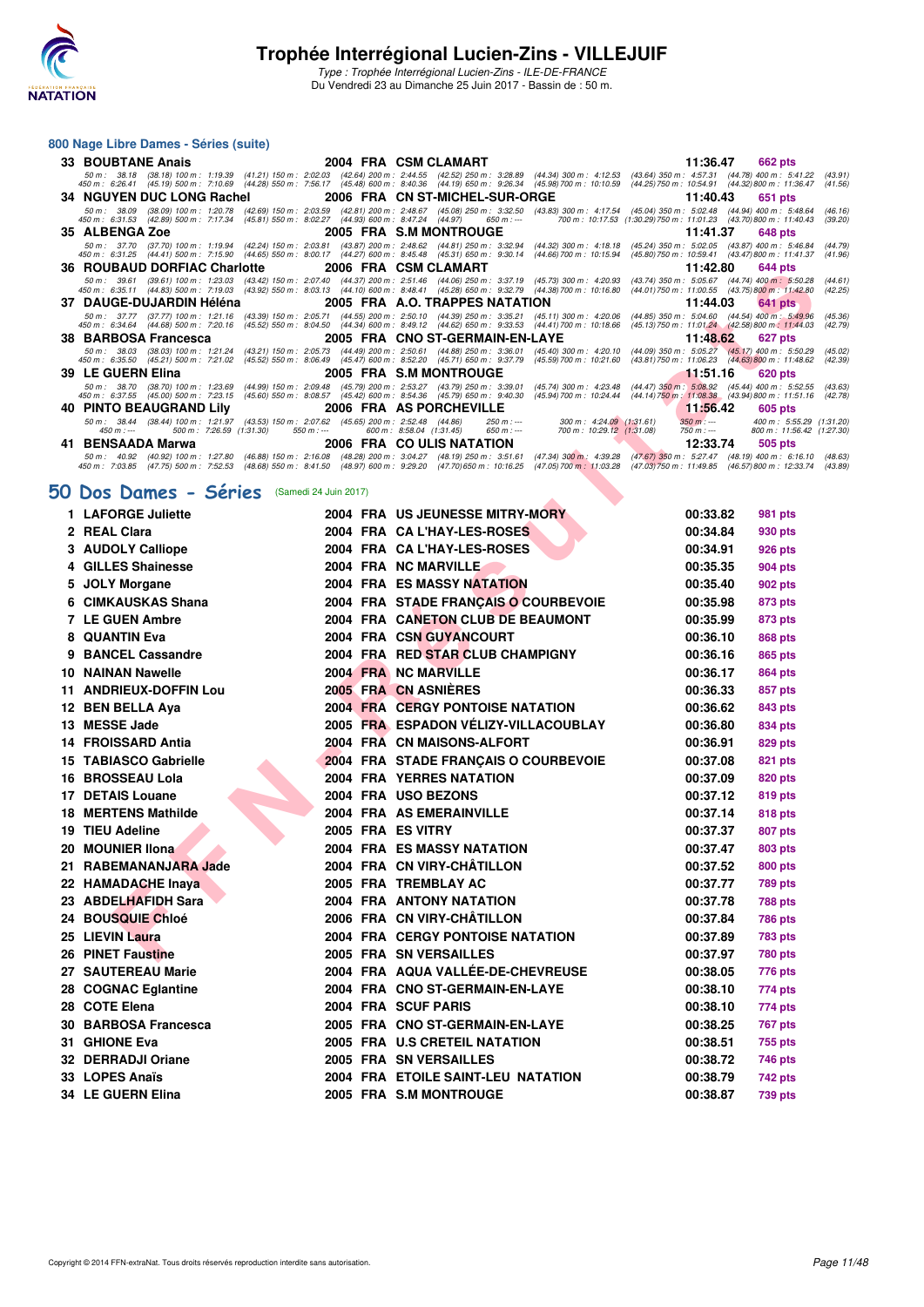

### **50 Dos Dames - Séries (suite)**

| 35 | <b>COMBES Pauline</b>     |
|----|---------------------------|
|    | 36 SOURDEAU-LACHOT Axelle |
|    | 37 FAUQUANT Maïwenn       |
|    | 38 SOUPIZON Maeva         |
|    | 39 BALMER Romane          |
|    | 40 OUALDI-DJEBRIL Ines    |
|    | 41 BRINDEJONC Juline      |
| 42 | <b>WIJESINGHE Solene</b>  |
| 43 | <b>HIRA Naomie</b>        |
|    | 44 ROUBAUD DORFIAC Charlo |
| 45 | <b>STEPHAN Mary</b>       |
|    | <b>46 BASILE Helene</b>   |
| 47 | <b>VODDEN Ella</b>        |
|    | <b>48 PEYSSONNEL Emma</b> |
|    | 49 VASSEUR Ilana          |
| 50 | <b>DEHOCHE Fantine</b>    |
| 51 | <b>TOFFOLETTI Sofia</b>   |
|    | 52 FIORENTINO Emma        |
|    | 53 PHAM Kim-Vy            |
|    | 54 DEGARDIN Lilou         |
| 55 | <b>BENSAADA Marwa</b>     |
|    | 56 SITAYEB Iris           |
|    | 57 BENARABA Sarah         |
|    | 58 ROUDI Selma            |
| 59 | <b>VIATEUR Jeanne</b>     |
| 60 | <b>SOUCHARD Ariane</b>    |
|    | 61 CHARPENTE Urielle      |
|    | 62 SELMI Meryam           |
|    | 62 LEVASSOR Idalie        |
|    | 64 REBELO Leana           |
| 65 | <b>DUPUIS Lise</b>        |
| 66 | <b>ALBENGA Zoe</b>        |
|    | 67 MAFILLE Julie          |
|    | 67 LIM Alice              |
| 69 | <b>NOVAK Anais</b>        |
| 70 | <b>AZZOUZ Safia</b>       |
|    | 71 DURAN Chiara           |
|    | 72 SYKHEO Lise            |
|    | 73 BINGUE SIDIBE Lena     |
| 74 | <b>VIDET Oriane</b>       |
| 75 | <b>ALLIONE Elise</b>      |
|    | 76 PAILLARGUE Salomé      |
|    |                           |

| 35 COMBES Pauline                             |  | 2004 FRA STADE FRANÇAIS O COURBEVOIE | 00:38.91                                     | 737 pts        |
|-----------------------------------------------|--|--------------------------------------|----------------------------------------------|----------------|
| <b>36 SOURDEAU-LACHOT Axelle</b>              |  | 2005 FRA S.M MONTROUGE               | 00:38.93                                     | <b>736 pts</b> |
| 37 FAUQUANT Maïwenn                           |  | 2004 FRA CA ORSAY                    | 00:39.08                                     | <b>730 pts</b> |
| 38 SOUPIZON Maeva                             |  | 2004 FRA NAUTIC CLUB RAMBOUILLET     | 00:39.15                                     | <b>726 pts</b> |
| 39 BALMER Romane                              |  | 2004 FRA CN VIRY-CHÂTILLON           | 00:39.17                                     | <b>726 pts</b> |
| 40 OUALDI-DJEBRIL Ines                        |  | 2005 FRA LAGNY-SUR-MARNE NATATION    | 00:39.23                                     | <b>723 pts</b> |
| 41 BRINDEJONC Juline                          |  | 2006 FRA ES MASSY NATATION           | 00:39.31                                     | 719 pts        |
| 42 WIJESINGHE Solene                          |  | 2005 SRI CNO ST-GERMAIN-EN-LAYE      | 00:39.32                                     | 719 pts        |
| 43 HIRA Naomie                                |  | 2006 FRA AS PORCHEVILLE              | 00:39.34                                     | <b>718 pts</b> |
| <b>44 ROUBAUD DORFIAC Charlotte</b>           |  | 2006 FRA CSM CLAMART                 | 00:39.36                                     | 717 pts        |
| 45 STEPHAN Mary                               |  | 2005 FRA SN MONTGERON                | 00:39.40                                     | 715 pts        |
| 46 BASILE Helene                              |  | 2004 FRA CN ST-MICHEL-SUR-ORGE       | 00:39.43                                     | <b>714 pts</b> |
| 47 VODDEN Ella                                |  | 2004 GBR CNO ST-GERMAIN-EN-LAYE      | 00:39.46                                     | <b>713 pts</b> |
| 48 PEYSSONNEL Emma                            |  | 2005 FRA RSC MONTREUIL               | 00:39.60                                     | <b>707 pts</b> |
| 49 VASSEUR Ilana                              |  | 2005 FRA C.N DE MANTES EN YVELINES   | 00:39.63                                     | 705 pts        |
| 50 DEHOCHE Fantine                            |  | 2004 FRA CSM CLAMART                 | 00:39.76                                     | <b>700 pts</b> |
| 51 TOFFOLETTI Sofia                           |  | 2004 FRA ESPADON VÉLIZY-VILLACOUBLAY | 00:39.83                                     | <b>697 pts</b> |
| 52 FIORENTINO Emma                            |  | 2004 FRA EN LONGJUMEAU               | 00:39.93                                     | <b>692 pts</b> |
| 53 PHAM Kim-Vy                                |  | 2004 FRA CN LE PLESSIS-ROBINSON      | 00:39.95                                     | <b>692 pts</b> |
| 54 DEGARDIN Lilou                             |  | 2005 FRA CSM CLAMART                 | 00:40.03                                     | <b>688 pts</b> |
| 55 BENSAADA Marwa                             |  | 2006 FRA COULIS NATATION             | 00:40.09                                     | 685 pts        |
| 56 SITAYEB Iris                               |  | 2005 FRA NC MARVILLE                 | 00:40.26                                     | 678 pts        |
| 57 BENARABA Sarah                             |  | 2005 ALG CN ST-MICHEL-SUR-ORGE       | 00:40.28                                     | 677 pts        |
| 58 ROUDI Selma                                |  | 2004 FRA CN VIRY-CHÂTILLON           | 00:40.44                                     | 671 pts        |
| 59 VIATEUR Jeanne                             |  | 2005 FRA NAUTIC CLUB RAMBOUILLET     | 00:40.54                                     | <b>666 pts</b> |
| 60 SOUCHARD Ariane                            |  | 2005 FRA SN VERSAILLES               | 00:40.57                                     | <b>665 pts</b> |
| 61 CHARPENTE Urielle                          |  | 2005 FRA CAL'HAY-LES-ROSES           | 00:40.68                                     | <b>660 pts</b> |
| 62 SELMI Meryam                               |  | 2004 FRA CERGY PONTOISE NATATION     | 00:41.02                                     | <b>646 pts</b> |
| 62 LEVASSOR Idalie                            |  | 2006 FRA USM VIROFLAY                | 00:41.02                                     | 646 pts        |
| 64 REBELO Leana                               |  | 2006 FRA CN VAL MAUBUEE              | 00:41.12                                     | 642 pts        |
| 65 DUPUIS Lise                                |  | <b>2006 FRA ANTONY NATATION</b>      | 00:41.29                                     | <b>635 pts</b> |
| <b>66 ALBENGA Zoe</b>                         |  | 2005 FRA S.M MONTROUGE               | 00:41.40                                     | <b>630 pts</b> |
| 67 MAFILLE Julie                              |  | 2006 FRA CNO ST-GERMAIN-EN-LAYE      | 00:41.45                                     | 628 pts        |
| 67 LIM Alice                                  |  | 2005 FRA US IVRY-SUR-SEINE           | 00:41.45                                     | 628 pts        |
| 69 NOVAK Anais                                |  | 2006 FRA COLOMBES NATATION           | 00:41.48                                     | 627 pts        |
| 70 AZZOUZ Safia                               |  | 2004 FRA S.M MONTROUGE               | 00:41.57                                     | 623 pts        |
| 71 DURAN Chiara                               |  | 2006 FRA RSC MONTREUIL               | 00:42.13                                     | <b>601 pts</b> |
| 72 SYKHEO Lise                                |  | 2005 FRA AC VILLEPINTE               | 00:42.41                                     | 589 pts        |
| 73 BINGUE SIDIBE Lena                         |  | 2006 FRA JEANNE D'ARC DRANCY         | 00:42.51                                     | 585 pts        |
| 74 VIDET Oriane                               |  | 2006 FRA CNO ST-GERMAIN-EN-LAYE      | 00:42.54                                     | <b>584 pts</b> |
| 75 ALLIONE Elise                              |  | 2006 FRA NOGENT NATATION 94          | 00:42.91                                     | <b>570 pts</b> |
| 76 PAILLARGUE Salomé                          |  | 2006 FRA AS EMERAINVILLE             | 00:44.10                                     | 524 pts        |
|                                               |  |                                      |                                              |                |
| 00 Dos Dames - Séries (Dimanche 25 Juin 2017) |  |                                      |                                              |                |
| 1 LAFORGE Juliette                            |  | 2004 FRA US JEUNESSE MITRY-MORY      | 01:13.59                                     | 937 pts        |
|                                               |  |                                      | 50 m : 36.04 (36.04) 100 m : 1:13.59 (37.55) |                |

### **[100 Dos Dames - Séries](http://www.ffnatation.fr/webffn/resultats.php?idact=nat&go=epr&idcpt=47281&idepr=12)** (Dimanche 25 Juin 2017)

| 1 LAFORGE Juliette |  | 2004 FRA US JEUNESSE MITRY-MORY  |                  | 01:13.59                            | 937 pts |  |
|--------------------|--|----------------------------------|------------------|-------------------------------------|---------|--|
|                    |  |                                  | $50 m$ : $36.04$ | $(36.04)$ 100 m : 1:13.59 $(37.55)$ |         |  |
| 2 AUDOLY Calliope  |  | 2004 FRA CA L'HAY-LES-ROSES      |                  | 01:14.80                            | 908 pts |  |
|                    |  |                                  | $50 m$ : $36.79$ | $(36.79)$ 100 m : 1:14.80 $(38.01)$ |         |  |
| 3 NAINAN Nawelle   |  | 2004 FRA NC MARVILLE             |                  | 01:16.36                            | 871 pts |  |
|                    |  |                                  | 50 m: 37.41      | $(37.41)$ 100 m : 1:16.36 $(38.95)$ |         |  |
| 4 REAL Clara       |  | 2004 FRA CA L'HAY-LES-ROSES      |                  | 01:16.54                            | 866 pts |  |
|                    |  |                                  | $50 m$ : $36.73$ | $(36.73)$ 100 m : 1:16.54 $(39.81)$ |         |  |
| 5 BANCEL Cassandre |  | 2004 FRA RED STAR CLUB CHAMPIGNY |                  | 01:16.79                            | 861 pts |  |
|                    |  |                                  | 50 m: 37.82      | $(37.82)$ 100 m : 1:16.79 $(38.97)$ |         |  |
| 6 GILLES Shainesse |  | 2004 FRA NC MARVILLE             |                  | 01:17.03                            | 855 pts |  |
|                    |  |                                  | 50 m: 37.69      | $(37.69)$ 100 m : 1:17.03 $(39.34)$ |         |  |
| 7 BROSSEAU Lola    |  | <b>2004 FRA YERRES NATATION</b>  |                  | 01:17.60                            | 842 pts |  |
|                    |  |                                  | 50 m : 37.92     | $(37.92)$ 100 m : 1:17.60 $(39.68)$ |         |  |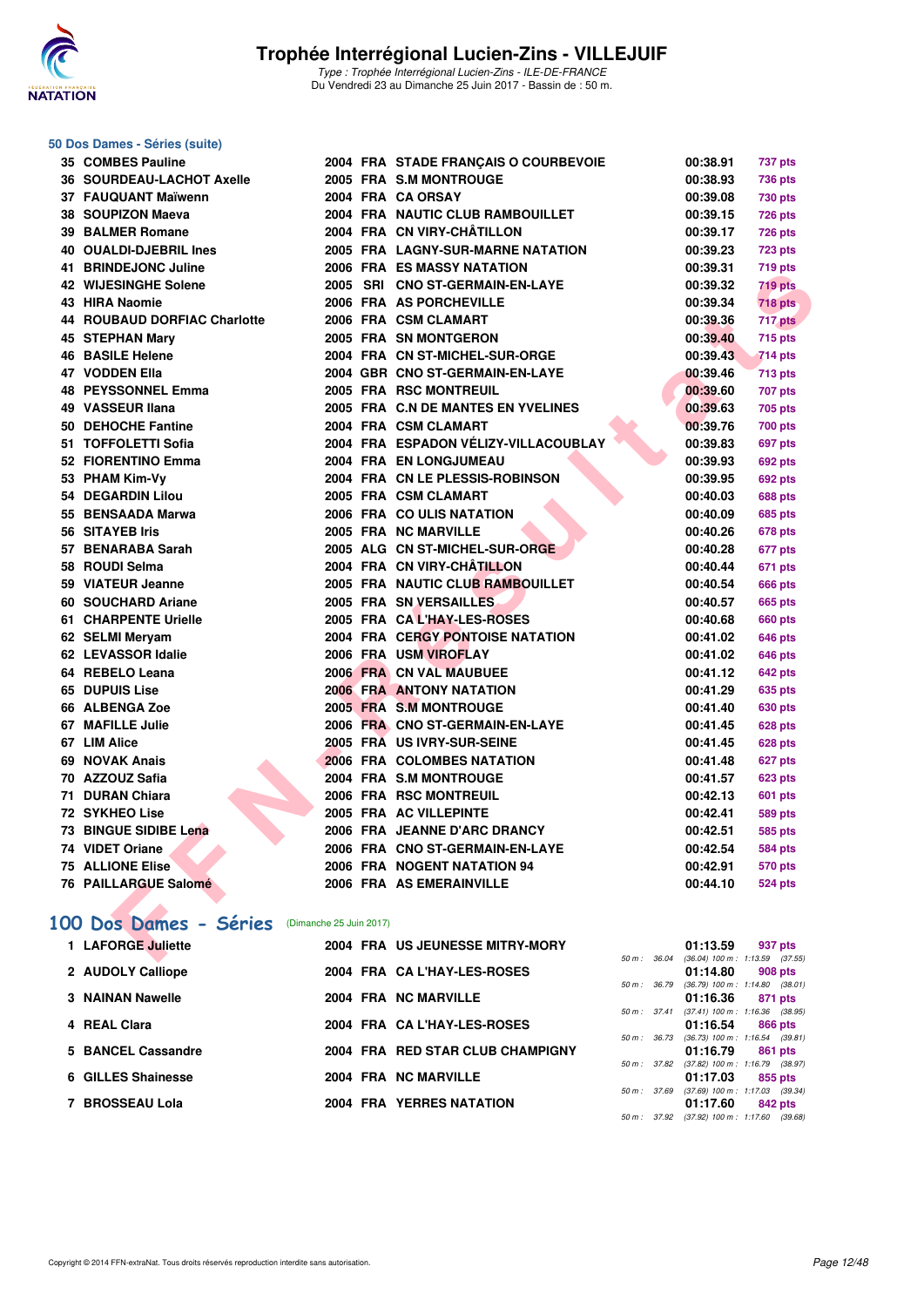

Type : Trophée Interrégional Lucien-Zins - ILE-DE-FRANCE Du Vendredi 23 au Dimanche 25 Juin 2017 - Bassin de : 50 m.

## **100 Dos Dames - Séries (suite)**

| 8 ANDRIEUX-DOFFIN Lou            |  | 2005 FRA CN ASNIERES                    |              | 01:18.03 | 832 pts                                                      |
|----------------------------------|--|-----------------------------------------|--------------|----------|--------------------------------------------------------------|
| 9 LE GUEN Ambre                  |  | 2004 FRA CANETON CLUB DE BEAUMONT       |              | 01:18.24 | 50 m: 37.92 (37.92) 100 m: 1:18.03 (40.11)<br>827 pts        |
| 10 MESSE Jade                    |  | 2005 FRA ESPADON VÉLIZY-VILLACOUBLAY    | 50 m : 38.06 | 01:18.52 | $(38.06)$ 100 m : 1:18.24 $(40.18)$<br>820 pts               |
| 11 BEN BELLA Aya                 |  | <b>2004 FRA CERGY PONTOISE NATATION</b> | 50 m : 38.66 | 01:18.97 | $(38.66)$ 100 m : 1:18.52 $(39.86)$<br>810 pts               |
| 12 VISGUEIRO Julia               |  | 2005 FRA SCUF PARIS                     | 50 m : 38.39 | 01:19.37 | $(38.39)$ 100 m : 1:18.97 $(40.58)$<br>801 pts               |
| 13 TABIASCO Gabrielle            |  | 2004 FRA STADE FRANÇAIS O COURBEVOIE    | 50 m : 39.72 | 01:19.59 | $(39.72)$ 100 m : 1:19.37 $(39.65)$<br><b>796 pts</b>        |
| 14 GENIE Lili                    |  | <b>2004 FRA ANTONY NATATION</b>         | 50 m: 38.32  | 01:19.63 | $(38.32)$ 100 m : 1:19.59 $(41.27)$<br>795 pts               |
| 15 CIMKAUSKAS Shana              |  | 2004 FRA STADE FRANÇAIS O COURBEVOIE    | 50 m: 39.16  | 01:20.17 | $(39.16)$ 100 m : 1:19.63 $(40.47)$<br><b>783 pts</b>        |
| 16 FROISSARD Antia               |  | 2004 FRA CN MAISONS-ALFORT              | 50 m : 38.90 | 01:20.25 | $(38.90)$ 100 m : 1:20.17 $(41.27)$<br>781 pts               |
| 17 RABEMANANJARA Jade            |  | 2004 FRA CN VIRY-CHÂTILLON              | 50 m : 39.06 | 01:20.32 | 780 pts<br>$(39.06)$ 100 m : 1:20.32 $(41.26)$               |
| 18 MOUNIER IIona                 |  | 2004 FRA ES MASSY NATATION              | 50 m : 39.60 | 01:20.36 | 779 pts<br>$(39.60)$ 100 m : 1:20.36 $(40.76)$               |
| 19 DERRADJI Oriane               |  | 2005 FRA SN VERSAILLES                  | 50 m: 39.53  | 01:20.78 | <b>769 pts</b><br>$(39.53)$ 100 m : 1:20.78 $(41.25)$        |
| 20 WIJESINGHE Solene             |  | 2005 SRI CNO ST-GERMAIN-EN-LAYE         | 50 m: 40.46  | 01:21.29 | 758 pts<br>(40.46) 100 m: 1:21.29 (40.83)                    |
| 21 MERTENS Mathilde              |  | 2004 FRA AS EMERAINVILLE                | 50 m : 39.55 | 01:21.67 | 750 pts<br>$(39.55)$ 100 m : 1:21.67 $(42.12)$               |
| 22 BARBOSA Francesca             |  | 2005 FRA CNO ST-GERMAIN-EN-LAYE         | 50 m: 40.23  | 01:21.75 | 748 pts<br>(40.23) 100 m: 1:21.75 (41.52)                    |
| 23 BOUSQUIE Chloé                |  | 2006 FRA CN VIRY-CHÂTILLON              | 50 m : 39.68 | 01:22.04 | 742 pts<br>(39.68) 100 m: 1:22.04 (42.36)                    |
| 24 TIEU Adeline                  |  | 2005 FRA ES VITRY                       | 50 m : 38.81 | 01:22.09 | 740 pts<br>$(38.81)$ 100 m : 1:22.09 $(43.28)$               |
| 25 LOPES Anaïs                   |  | 2004 FRA ETOILE SAINT-LEU NATATION      | 50 m: 40.09  | 01:22.17 | 739 pts<br>$(40.09)$ 100 m : 1:22.17 $(42.08)$               |
| 26 COMBES Pauline                |  | 2004 FRA STADE FRANÇAIS O COURBEVOIE    | 50 m : 39.95 | 01:22.28 | <b>736 pts</b><br>(39.95) 100 m: 1:22.28 (42.33)             |
| 27 VIDALI-JUSTON Ambre           |  | 2005 FRA CAL'HAY-LES-ROSES              | 50 m : 41.00 | 01:22.42 | 733 pts<br>$(41.00)$ 100 m : 1:22.42 $(41.42)$               |
| 28 PINET Faustine                |  | <b>2005 FRA SN VERSAILLES</b>           | 50 m : 40.57 | 01:22.58 | 730 pts<br>(40.57) 100 m: 1:22.58 (42.01)                    |
| 29 OUALDI-DJEBRIL Ines           |  | 2005 FRA LAGNY-SUR-MARNE NATATION       |              | 01:22.68 | <b>728 pts</b><br>50 m: 39.55 (39.55) 100 m: 1:22.68 (43.13) |
| 30 FAUQUANT Maïwenn              |  | 2004 FRA CA ORSAY                       | 50 m : 40.37 | 01:22.84 | 724 pts<br>(40.37) 100 m: 1:22.84 (42.47)                    |
| 31 BALMER Romane                 |  | 2004 FRA CN VIRY-CHÂTILLON              | 50 m : 40.69 | 01:23.01 | <b>721 pts</b><br>(40.69) 100 m : 1:23.01 (42.32)            |
| 32 MARTINS Daphnee               |  | 2004 FRA CNO ST-GERMAIN-EN-LAYE         |              | 01:23.05 | <b>720 pts</b><br>50 m: 41.75 (41.75) 100 m: 1:23.05 (41.30) |
| 33 DETAIS Louane                 |  | 2004 FRA USO BEZONS                     |              | 01:23.07 | <b>719 pts</b><br>50 m: 40.00 (40.00) 100 m: 1:23.07 (43.07) |
| 34 VODDEN Ella                   |  | 2004 GBR CNO ST-GERMAIN-EN-LAYE         |              | 01:23.11 | <b>718 pts</b><br>50 m: 40.07 (40.07) 100 m: 1:23.11 (43.04) |
| 35 SAUTEREAU Marie               |  | 2004 FRA AQUA VALLÉE-DE-CHEVREUSE       | 50 m : 40.38 | 01:23.21 | 716 pts<br>(40.38) 100 m: 1:23.21 (42.83)                    |
| <b>36 SOURDEAU-LACHOT Axelle</b> |  | 2005 FRA S.M MONTROUGE                  | 50 m : 40.50 | 01:23.49 | <b>710 pts</b>                                               |
| 37 DEHOCHE Fantine               |  | 2004 FRA CSM CLAMART                    |              | 01:23.54 | (40.50) 100 m : 1:23.49 (42.99)<br>709 pts                   |
| 38 VASSEUR Ilana                 |  | 2005 FRA C.N DE MANTES EN YVELINES      | 50 m : 40.55 | 01:23.62 | (40.55) 100 m: 1:23.54 (42.99)<br>707 pts                    |
| 39 HAMADACHE Inava               |  | 2005 FRA TREMBLAY AC                    | 50 m : 40.68 | 01:23.75 | (40.68) 100 m : 1:23.62 (42.94)<br>705 pts                   |
| 40 COGNAC Eglantine              |  | 2004 FRA CNO ST-GERMAIN-EN-LAYE         | 50 m : 41.61 | 01:23.76 | $(41.61)$ 100 m : 1:23.75 $(42.14)$<br>704 pts               |
| 41 PHAM Kim-Vy                   |  | 2004 FRA CN LE PLESSIS-ROBINSON         |              | 01:24.37 | 50 m: 41.53 (41.53) 100 m: 1:23.76 (42.23)<br>692 pts        |
| 42 SELMI Meryam                  |  | <b>2004 FRA CERGY PONTOISE NATATION</b> |              | 01:24.56 | 50 m: 41.53 (41.53) 100 m: 1:24.37 (42.84)<br>688 pts        |
| 43 SOUCHARD Ariane               |  | 2005 FRA SN VERSAILLES                  |              | 01:24.83 | 50 m: 41.08 (41.08) 100 m: 1:24.56 (43.48)<br>682 pts        |
| 44 TOFFOLETTI Sofia              |  | 2004 FRA ESPADON VÉLIZY-VILLACOUBLAY    |              | 01:24.99 | 50 m: 41.73 (41.73) 100 m: 1:24.83 (43.10)<br>679 pts        |
|                                  |  |                                         |              |          | 50 m: 41.48 (41.48) 100 m: 1:24.99 (43.51)                   |

|          | 37.92 | 01:18.03<br>$(37.92)$ 100 m : | 832 pts                              |
|----------|-------|-------------------------------|--------------------------------------|
| $50 m$ : |       | 01:18.24                      | 1:18.03<br>(40.11)<br>827 pts        |
| 50 m :   | 38.06 | $(38.06)$ 100 m :             | 1:18.24<br>(40.18)                   |
| 50 m :   | 38.66 | 01:18.52<br>$(38.66)$ 100 m : | 820 pts<br>1:18.52<br>(39.86)        |
|          |       | 01:18.97                      | 810 pts                              |
| $50 m$ : | 38.39 | (38.39) 100 m :<br>01:19.37   | 1:18.97<br>(40.58)<br>801 pts        |
| 50 m :   | 39.72 | (39.72) 100 m :               | 1:19.37 (39.65)                      |
|          |       | 01:19.59                      | <b>796 pts</b>                       |
| 50 m :   | 38.32 | (38.32) 100 m :<br>01:19.63   | (41.27)<br>1:19.59<br>795 pts        |
| $50 m$ : | 39.16 | $(39.16) 100 m$ :             | 1:19.63<br>(40.47)                   |
| 50 m :   | 38.90 | 01:20.17<br>$(38.90)$ 100 m : | 783 pts<br>1:20.17<br>(41.27)        |
|          |       | 01:20.25                      | <b>781 pts</b>                       |
|          |       | 01:20.32                      | <b>780 pts</b>                       |
| 50 m :   | 39.06 | $(39.06)$ 100 m :             | 1:20.32<br>(41.26)                   |
| $50 m$ : | 39.60 | 01:20.36<br>$(39.60)$ 100 m : | 779 pts<br>1:20.36<br>(40.76)        |
|          |       | 01:20.78                      | <b>769 pts</b>                       |
| 50 m:    | 39.53 | $(39.53) 100 m$ :<br>01:21.29 | 1:20.78<br>(41.25)<br>758 pts        |
| $50 m$ : | 40.46 | $(40.46) 100 m$ :             | 1:21.29<br>(40.83)                   |
|          |       | 01:21.67                      | 750 pts                              |
| $50 m$ : | 39.55 | $(39.55) 100 m$ :<br>01:21.75 | 1:21.67<br>(42.12)<br>748 pts        |
| $50 m$ : | 40.23 | $(40.23)$ 100 m :             | 1:21.75<br>(41.52)                   |
| 50 m :   | 39.68 | 01:22.04<br>$(39.68) 100 m$ : | 742 pts<br>1:22.04<br>(42.36)        |
|          |       | 01:22.09                      | 740 pts                              |
| 50 m :   | 38.81 | $(38.81)$ 100 m :<br>01:22.17 | 1:22.09<br>(43.28)<br>739 pts        |
| $50 m$ : | 40.09 | $(40.09)$ 100 m :             | 1:22.17<br>(42.08)                   |
|          |       | 01:22.28                      | <b>736 pts</b>                       |
| 50 m :   | 39.95 | (39.95) 100 m :<br>01:22.42   | 1:22.28<br>(42.33)<br>733 pts        |
| 50 m :   | 41.00 | (41.00) 100 m :               | 1:22.42<br>(41.42)                   |
| $50 m$ : | 40.57 | 01:22.58<br>$(40.57) 100 m$ : | 730 pts<br>1:22.58<br>(42.01)        |
|          |       | 01:22.68                      | 728 pts                              |
| $50 m$ : | 39.55 | $(39.55)$ 100 m :<br>01:22.84 | (43.13)<br>1:22.68<br><b>724 pts</b> |
| $50 m$ : | 40.37 | $(40.37) 100 m$ :             | 1:22.84<br>(42.47)                   |
|          | 40.69 | 01:23.01                      | <b>721 pts</b>                       |
| $50 m$ : |       | $(40.69) 100 m$ :<br>01:23.05 | 1:23.01<br>(42.32)<br><b>720 pts</b> |
| $50 m$ : | 41.75 | $(41.75) 100 m$ :             | 1:23.05<br>(41.30)                   |
| $50 m$ : | 40.00 | 01:23.07<br>$(40.00)$ 100 m : | 719 pts<br>1:23.07<br>(43.07)        |
|          |       | 01:23.11                      | <b>718 pts</b>                       |
| $50 m$ : | 40.07 | $(40.07)$ 100 m :<br>01:23.21 | 1:23.11<br>(43.04)<br>716 pts        |
| $50 m$ : | 40.38 | $(40.38) 100 m$ :             | 1:23.21<br>(42.83)                   |
|          | 40.50 | 01:23.49<br>$(40.50)$ 100 m : | 710 pts                              |
| $50 m$ : |       | 01:23.54                      | 1:23.49<br>(42.99)<br>709 pts        |
| $50 m$ : | 40.55 | $(40.55)$ 100 m :             | 1:23.54<br>(42.99)                   |
| $50 m$ : | 40.68 | 01:23.62<br>$(40.68) 100 m$ : | <b>707 pts</b><br>1:23.62<br>(42.94) |
|          |       | 01:23.75                      | 705 pts                              |
| $50 m$ : | 41.61 | (41.61) 100 m :<br>01:23.76   | 1:23.75<br>(42.14)<br>704 pts        |
| $50 m$ : | 41.53 | $(41.53) 100 m$ :             | 1:23.76<br>(42.23)                   |
| $50 m$ : | 41.53 | 01:24.37                      | <b>692 pts</b><br>1:24.37            |
|          |       | $(41.53) 100 m$ :<br>01:24.56 | (42.84)<br><b>688 pts</b>            |
| $50 m$ : | 41.08 | $(41.08) 100 m$ :             | 1:24.56<br>(43.48)                   |
| $50 m$ : | 41.73 | 01:24.83<br>(41.73) 100 m :   | <b>682 pts</b><br>1:24.83<br>(43.10) |
|          |       | 01:24.99                      | 679 pts                              |
| 50 m :   | 41.48 | (41.48) 100 m:                | $1:24.99$ $(43.51)$                  |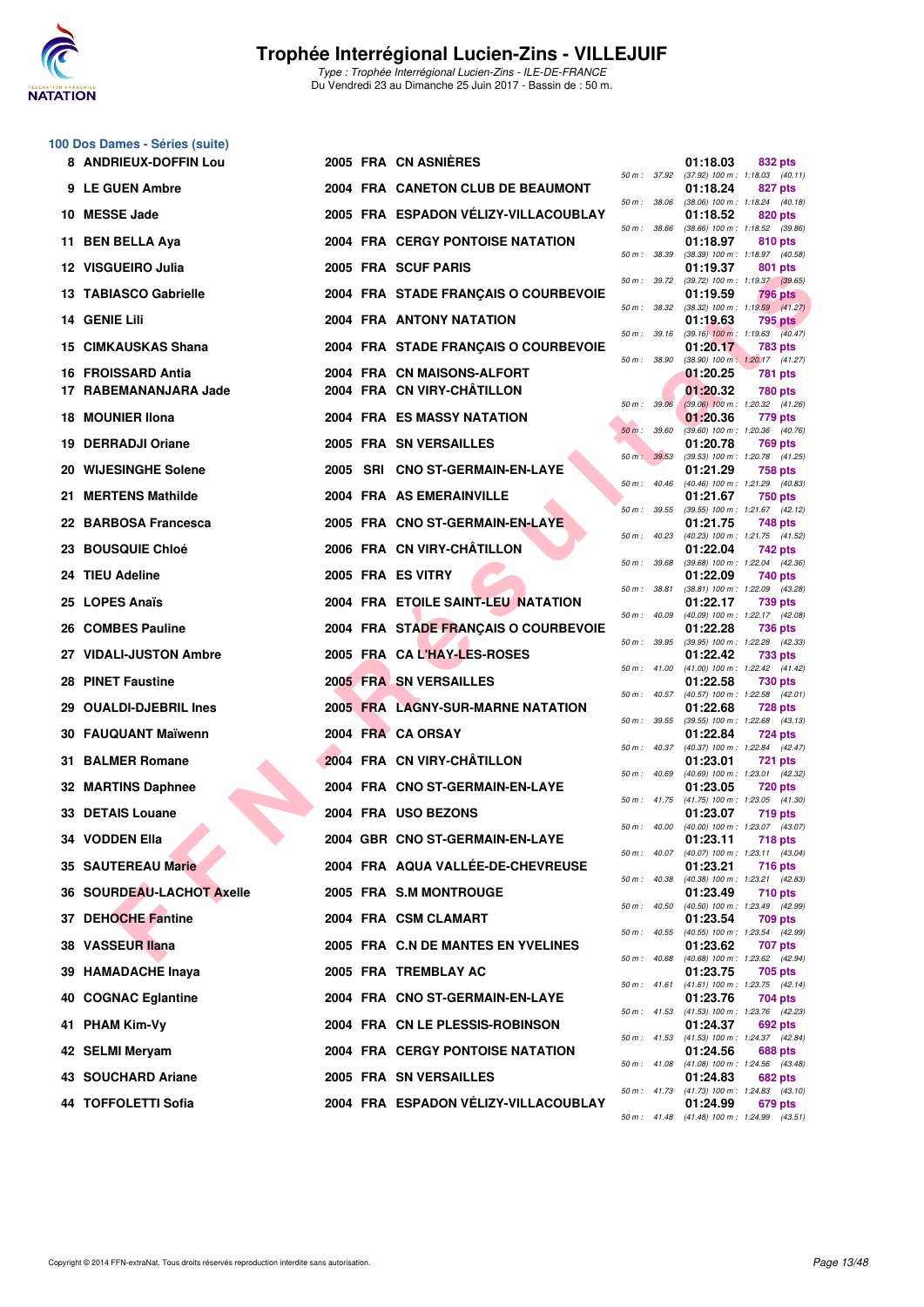![](_page_13_Picture_0.jpeg)

### **100 Dos Dames - Séries (suite)**

| 45 LE GUERN Elina                             |  | 2005 FRA S.M MONTROUGE                                                                                                              |             |                  | 01:25.16                                                    | 675 pts                             |  |
|-----------------------------------------------|--|-------------------------------------------------------------------------------------------------------------------------------------|-------------|------------------|-------------------------------------------------------------|-------------------------------------|--|
| <b>46 BASILE Helene</b>                       |  | 2004 FRA CN ST-MICHEL-SUR-ORGE                                                                                                      |             |                  | 50 m: 41.73 (41.73) 100 m: 1:25.16 (43.43)<br>01:25.24      | <b>673 pts</b>                      |  |
| <b>47 MOUNIER Manon</b>                       |  | 2006 FRA ES MASSY NATATION                                                                                                          |             |                  | 50 m: 41.40 (41.40) 100 m: 1:25.24 (43.84)<br>01:25.47      | 669 pts                             |  |
|                                               |  |                                                                                                                                     |             |                  | 50 m: 41.76 (41.76) 100 m: 1:25.47 (43.71)                  |                                     |  |
| <b>48 DEGARDIN Lilou</b>                      |  | 2005 FRA CSM CLAMART                                                                                                                |             |                  | 01:25.97<br>50 m: 41.95 (41.95) 100 m: 1:25.97 (44.02)      | 658 pts                             |  |
| 49 ROUDI Selma                                |  | 2004 FRA CN VIRY-CHÂTILLON                                                                                                          |             |                  | 01:26.06<br>50 m: 43.17 (43.17) 100 m: 1:26.06 (42.89)      | 656 pts                             |  |
| 50 LIEVIN Laura                               |  | <b>2004 FRA CERGY PONTOISE NATATION</b>                                                                                             |             |                  | 01:26.13                                                    | 655 pts                             |  |
| 51 GHIONE Eva                                 |  | 2005 FRA U.S CRETEIL NATATION                                                                                                       |             |                  | 50 m: 42.31 (42.31) 100 m: 1:26.13 (43.82)<br>01:26.62      | 645 pts                             |  |
| 52 LIM Alice                                  |  | 2005 FRA US IVRY-SUR-SEINE                                                                                                          |             |                  | 50 m : 42.68 (42.68) 100 m : 1:26.62 (43.94)<br>01:27.03    | 637 pts                             |  |
|                                               |  |                                                                                                                                     |             |                  | 50 m: 44.14 (44.14) 100 m: 1:27.03 (42.89)                  |                                     |  |
| 53 DAUGE-DUJARDIN Héléna                      |  | 2005 FRA A.O. TRAPPES NATATION                                                                                                      |             | $50 m$ : $42.76$ | 01:27.27<br>(42.76) 100 m : 1:27.27 (44.51)                 | 632 pts                             |  |
| 54 ALBENGA Zoe                                |  | 2005 FRA S.M MONTROUGE                                                                                                              |             |                  | 01:27.28                                                    | 632 pts                             |  |
| 55 BENARABA Sarah                             |  | 2005 ALG CN ST-MICHEL-SUR-ORGE                                                                                                      |             |                  | 50 m: 42.12 (42.12) 100 m: 1:27.28 (45.16)<br>01:27.43      | 629 pts                             |  |
| 56 VALLAT Julie                               |  | 2005 FRA C.S MONTERELAIS NATATION                                                                                                   |             |                  | 50 m: 43.09 (43.09) 100 m: 1:27.43 (44.34)<br>01:28.75      |                                     |  |
|                                               |  |                                                                                                                                     |             |                  | 50 m: 41.97 (41.97) 100 m: 1:28.75 (46.78)                  | 602 pts                             |  |
| <b>57 CHARPENTE Urielle</b>                   |  | 2005 FRA CA L'HAY-LES-ROSES                                                                                                         |             |                  | 01:29.19<br>50 m: 42.45 (42.45) 100 m: 1:29.19 (46.74)      | 594 pts                             |  |
| 58 MAFILLE Julie                              |  | 2006 FRA CNO ST-GERMAIN-EN-LAYE                                                                                                     |             |                  | 01:29.36                                                    | 590 pts                             |  |
| <b>59 ALLIONE Elise</b>                       |  | 2006 FRA NOGENT NATATION 94                                                                                                         | 50 m: 43.74 |                  | (43.74) 100 m : 1:29.36 (45.62)<br>01:30.18                 | 575 pts                             |  |
|                                               |  | 2006 FRA CN VAL MAUBUEE                                                                                                             |             | 50 m : 44.73     | $(44.73)$ 100 m : 1:30.18 $(45.45)$                         |                                     |  |
| 60 REBELO Leana                               |  |                                                                                                                                     | 50 m: 43.02 |                  | 01:30.52<br>$(43.02)$ 100 m : 1:30.52 $(47.50)$             | 568 pts                             |  |
| 61 VIDET Oriane                               |  | 2006 FRA CNO ST-GERMAIN-EN-LAYE                                                                                                     |             |                  | 01:30.97<br>50 m: 42.96 (42.96) 100 m: 1:30.97 (48.01)      | 560 pts                             |  |
| 62 PAILLARGUE Salomé                          |  | 2006 FRA AS EMERAINVILLE                                                                                                            |             |                  | 01:34.22                                                    | 500 pts                             |  |
| --- AZZOUZ Safia                              |  | 2004 FRA S.M MONTROUGE                                                                                                              |             |                  | 50 m: 45.58 (45.58) 100 m: 1:34.22 (48.64)<br><b>DSQ Da</b> |                                     |  |
|                                               |  |                                                                                                                                     |             |                  |                                                             |                                     |  |
| 00 Dos Dames - Séries (Vendredi 23 Juin 2017) |  |                                                                                                                                     |             |                  |                                                             |                                     |  |
| 1 JOLY Morgane                                |  | <b>2004 FRA ES MASSY NATATION</b>                                                                                                   |             |                  | 02:36.99                                                    | 928 pts                             |  |
| 2 LAFORGE Juliette                            |  | 50 m: 37.82 (37.82) 100 m: 1:17.42 (39.60) 150 m: 1:58.20 (40.78) 200 m: 2:36.99 (38.79)<br>2004 FRA US JEUNESSE MITRY-MORY         |             |                  | 02:37.19                                                    | 925 pts                             |  |
|                                               |  | 50 m: 37.30 (37.30) 100 m: 1:17.62 (40.32) 150 m: 1:58.08 (40.46) 200 m: 2:37.19 (39.11)                                            |             |                  |                                                             |                                     |  |
| 3 AUDOLY Calliope                             |  | 2004 FRA CA L'HAY-LES-ROSES<br>50 m: 37.60 (37.60) 100 m: 1:19.30 (41.70) 150 m: 2:01.95 (42.65) 200 m: 2:43.82 (41.87)             |             |                  | 02:43.82                                                    | 846 pts                             |  |
| 4 BANCEL Cassandre                            |  | 2004 FRA RED STAR CLUB CHAMPIGNY<br>50 m: 40.07 (40.07) 100 m: 1:21.39 (41.32) 150 m: 2:03.64                                       |             |                  | 02:45.26<br>(42.25) 200 m : 2:45.26 (41.62)                 | 829 pts                             |  |
| 5 GILLES Shainesse                            |  | 2004 FRA NC MARVILLE                                                                                                                |             |                  | 02:46.11                                                    | 819 pts                             |  |
| 6 NAINAN Nawelle                              |  | 50 m: 39.45 (39.45) 100 m: 1:22.28 (42.83) 150 m: 2:05.84<br>2004 FRA NC MARVILLE                                                   |             |                  | $(43.56)$ 200 m : 2:46.11 $(40.27)$<br>02:47.33             | 805 pts                             |  |
|                                               |  | 50 m: 40.05 (40.05) 100 m: 1:23.25 (43.20) 150 m: 2:06.81                                                                           |             |                  | $(43.56)$ 200 m : 2:47.33 $(40.52)$                         |                                     |  |
| 7 BEN BELLA Aya                               |  | <b>2004 FRA CERGY PONTOISE NATATION</b><br>50 m: 40.00 (40.00) 100 m: 1:22.43 (42.43) 150 m: 2:05.29 (42.86) 200 m: 2:47.48 (42.19) |             |                  | 02:47.48                                                    | 803 pts                             |  |
| 8 REAL Clara                                  |  | 2004 FRA CA L'HAY-LES-ROSES                                                                                                         |             |                  | 02:48.69                                                    | <b>789 pts</b>                      |  |
| 9 LE GUEN Ambre                               |  | 50 m: 39.01 (39.01) 100 m: 1:22.04 (43.03) 150 m: 2:06.88 (44.84) 200 m: 2:48.69 (41.81)<br>2004 FRA CANETON CLUB DE BEAUMONT       |             |                  | 02:49.11                                                    | 785 pts                             |  |
| <b>10 QUANTIN Eva</b>                         |  | 50 m: 38.74 (38.74) 100 m: 1:22.14 (43.40)<br>2004 FRA CSN GUYANCOURT                                                               |             | $150 m: -$       | 02:49.16                                                    | 200 m: 2:49.11 (1:26.97)<br>784 pts |  |
| 44 MEGGE 1242                                 |  | 50 m: 39.33 (39.33) 100 m: 1:22.57 (43.24) 150 m: 2:06.76 (44.19) 200 m: 2:49.16 (42.40)<br>$0.005$ FDA FORADOM VÉLIZY VILLAQOUDLAV |             |                  | $0.0.54 \text{ } \Omega$                                    |                                     |  |

### **[200 Dos Dames - Séries](http://www.ffnatation.fr/webffn/resultats.php?idact=nat&go=epr&idcpt=47281&idepr=13)** (Vendredi 23 Juin 2017)

| 1 JOLY Morgane          |  | <b>2004 FRA ES MASSY NATATION</b>                                                                                            | 02:36.99 | 928 pts        |
|-------------------------|--|------------------------------------------------------------------------------------------------------------------------------|----------|----------------|
|                         |  | 50 m: 37.82 (37.82) 100 m: 1:17.42 (39.60) 150 m: 1:58.20 (40.78) 200 m: 2:36.99 (38.79)                                     |          |                |
| 2 LAFORGE Juliette      |  | 2004 FRA US JEUNESSE MITRY-MORY                                                                                              | 02:37.19 | 925 pts        |
|                         |  | 50 m: 37.30 (37.30) 100 m: 1:17.62 (40.32) 150 m: 1:58.08 (40.46) 200 m: 2:37.19 (39.11)                                     |          |                |
| 3 AUDOLY Calliope       |  | 2004 FRA CA L'HAY-LES-ROSES                                                                                                  | 02:43.82 | 846 pts        |
| 4 BANCEL Cassandre      |  | 50 m: 37.60 (37.60) 100 m: 1:19.30 (41.70) 150 m: 2:01.95 (42.65) 200 m: 2:43.82 (41.87)<br>2004 FRA RED STAR CLUB CHAMPIGNY | 02:45.26 | 829 pts        |
|                         |  | 50 m: 40.07 (40.07) 100 m: 1:21.39 (41.32) 150 m: 2:03.64 (42.25) 200 m: 2:45.26 (41.62)                                     |          |                |
| 5 GILLES Shainesse      |  | 2004 FRA NC MARVILLE                                                                                                         | 02:46.11 | 819 pts        |
|                         |  | 50 m: 39.45 (39.45) 100 m: 1:22.28 (42.83) 150 m: 2:05.84 (43.56) 200 m: 2:46.11 (40.27)                                     |          |                |
| <b>6 NAINAN Nawelle</b> |  | 2004 FRA NC MARVILLE                                                                                                         | 02:47.33 | 805 pts        |
|                         |  | 50 m: 40.05 (40.05) 100 m: 1:23.25 (43.20) 150 m: 2:06.81 (43.56) 200 m: 2:47.33 (40.52)                                     |          |                |
| 7 BEN BELLA Aya         |  | 2004 FRA CERGY PONTOISE NATATION                                                                                             | 02:47.48 | 803 pts        |
|                         |  | 50 m: 40.00 (40.00) 100 m: 1:22.43 (42.43) 150 m: 2:05.29 (42.86) 200 m: 2:47.48 (42.19)                                     |          |                |
| 8 REAL Clara            |  | 2004 FRA CA L'HAY-LES-ROSES                                                                                                  | 02:48.69 | <b>789 pts</b> |
|                         |  | 50 m: 39.01 (39.01) 100 m: 1:22.04 (43.03) 150 m: 2:06.88 (44.84) 200 m: 2:48.69 (41.81)                                     |          |                |
|                         |  |                                                                                                                              |          |                |
| 9 LE GUEN Ambre         |  | 2004 FRA CANETON CLUB DE BEAUMONT 02:49.11                                                                                   |          | 785 pts        |
|                         |  | 50 m: 38.74 (38.74) 100 m: 1:22.14 (43.40) 150 m: -- 200 m: 2:49.11 (1:26.97)                                                |          |                |
| 10 QUANTIN Eva          |  | 2004 FRA CSN GUYANCOURT                                                                                                      | 02:49.16 | 784 pts        |
|                         |  | 50 m: 39.33 (39.33) 100 m: 1:22.57 (43.24) 150 m: 2:06.76 (44.19) 200 m: 2:49.16 (42.40)                                     |          |                |
| 11 MESSE Jade           |  | 2005 FRA ESPADON VELIZY-VILLACOUBLAY 02:51.05                                                                                |          | 763 pts        |
| 12 BARBOSA Francesca    |  | 50 m: 40.74 (40.74) 100 m: 1:24.51 (43.77) 150 m: 2:08.68 (44.17) 200 m: 2:51.05 (42.37)<br>2005 FRA CNO ST-GERMAIN-EN-LAYE  | 02:51.73 |                |
|                         |  | 50 m: 39.95 (39.95) 100 m: 1:23.35 (43.40) 150 m: 2:08.39 (45.04) 200 m: 2:51.73 (43.34)                                     |          | 755 pts        |
| 13 GENIE Lili           |  | 2004 FRA ANTONY NATATION                                                                                                     | 02:52.65 | 745 pts        |
|                         |  | 50 m: 40.88 (40.88) 100 m: 1:24.63 (43.75) 150 m: 2:09.35 (44.72) 200 m: 2:52.65 (43.30)                                     |          |                |
| 14 MOUNIER IIona        |  | <b>2004 FRA ES MASSY NATATION</b>                                                                                            | 02:52.73 | 744 pts        |
|                         |  | 50 m: 40.73 (40.73) 100 m: 1:24.89 (44.16) 150 m: 2:09.98 (45.09) 200 m: 2:52.73 (42.75)                                     |          |                |
| 15 RABEMANANJARA Jade   |  | 2004 FRA CN VIRY-CHÂTILLON                                                                                                   | 02:52.86 | 743 pts        |
|                         |  | 50 m: 42.15 (42.15) 100 m: 1:25.89 (43.74) 150 m: 2:10.69 (44.80) 200 m: 2:52.86 (42.17)                                     |          |                |
| 16 FROISSARD Antia      |  | 2004 FRA CN MAISONS-ALFORT<br>50 m: 39.85 (39.85) 100 m: 1:24.04 (44.19) 150 m: 2:09.82 (45.78) 200 m: 2:53.93 (44.11)       | 02:53.93 | <b>731 pts</b> |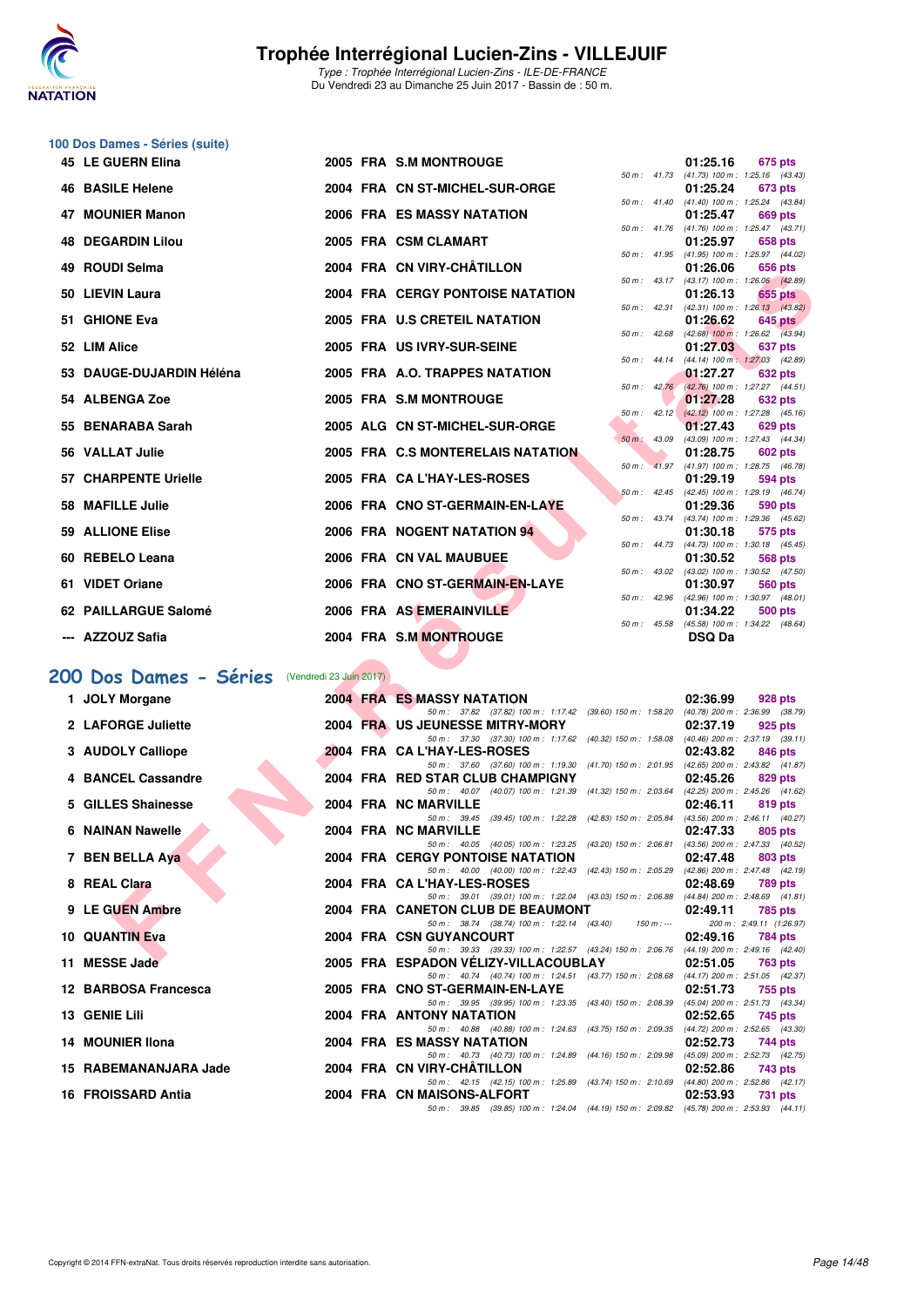![](_page_14_Picture_0.jpeg)

Type : Trophée Interrégional Lucien-Zins - ILE-DE-FRANCE Du Vendredi 23 au Dimanche 25 Juin 2017 - Bassin de : 50 m.

#### **200 Dos Dames - Séries (suite)**

|     | 17 COTE Elena                                    |  | 2004 FRA SCUF PARIS                                                                                                              | 02:54.32 | 727 pts                                    |
|-----|--------------------------------------------------|--|----------------------------------------------------------------------------------------------------------------------------------|----------|--------------------------------------------|
|     | <b>18 ANDRIEUX-DOFFIN Lou</b>                    |  | 50 m: 42.01 (42.01) 100 m: 1:25.85 (43.84) 150 m: 2:10.57 (44.72) 200 m: 2:54.32 (43.75)<br>2005 FRA CN ASNIERES                 | 02:54.94 | <b>720 pts</b>                             |
|     | 19 DERRADJI Oriane                               |  | 50 m: 41.73 (41.73) 100 m: 1:26.42 (44.69) 150 m: 2:12.18 (45.76) 200 m: 2:54.94 (42.76)<br>2005 FRA SN VERSAILLES               | 02:55.11 | <b>718 pts</b>                             |
|     | 20 JENVRIN Malia                                 |  | 50 m: 41.61 (41.61) 100 m: 1:25.92 (44.31) 150 m: 2:11.88 (45.96) 200 m: 2:55.11 (43.23)<br>2004 FRA CSN GUYANCOURT              | 02:55.16 | 718 pts                                    |
|     | 21 COMBES Pauline                                |  | 50 m: 41.46 (41.46) 100 m: 1:26.53 (45.07) 150 m: 2:11.30 (44.77) 200 m: 2:55.16 (43.86)<br>2004 FRA STADE FRANÇAIS O COURBEVOIE | 02:55.35 | 716 pts                                    |
|     |                                                  |  | 50 m: 41.54 (41.54) 100 m: 1:26.10 (44.56) 150 m: 2:11.86 (45.76) 200 m: 2:55.35 (43.49)                                         |          |                                            |
|     | 22 COGNAC Eglantine                              |  | 2004 FRA CNO ST-GERMAIN-EN-LAYE<br>50 m: 42.26 (42.26) 100 m: 1:27.20 (44.94) 150 m: 2:13.82 (46.62) 200 m: 2:55.65 (41.83)      | 02:55.65 | 713 pts                                    |
|     | 23 DETAIS Louane                                 |  | 2004 FRA USO BEZONS<br>50 m: 40.77 (40.77) 100 m: 1:26.45 (45.68) 150 m: 2:12.43 (45.98) 200 m: 2:55.67 (43.24)                  | 02:55.67 | <b>712 pts</b>                             |
| 24. | <b>DEHOCHE Fantine</b>                           |  | 2004 FRA CSM CLAMART<br>50 m: 41.03 (41.03) 100 m: 1:25.97 (44.94) 150 m: 2:11.70 (45.73) 200 m: 2:55.93 (44.23)                 | 02:55.93 | <b>710 pts</b>                             |
|     | 25 WIJESINGHE Solene                             |  | 2005 SRI CNO ST-GERMAIN-EN-LAYE                                                                                                  | 02:56.12 | 707 pts                                    |
|     | 25 VODDEN Ella                                   |  | 50 m : 42.13 (42.13) 100 m : 1:27.26 (45.13) 150 m : 2:12.53 (45.27) 200 m : 2:56.12 (43.59)<br>2004 GBR CNO ST-GERMAIN-EN-LAYE  | 02:56.12 | 707 pts                                    |
|     | 27 VIDALI-JUSTON Ambre                           |  | 50 m: 41.39 (41.39) 100 m: 1:25.66 (44.27) 150 m: 2:10.83 (45.17) 200 m: 2:56.12 (45.29)<br>2005 FRA CA L'HAY-LES-ROSES          | 02:56.62 | 702 pts                                    |
|     | 28 LACOUTURE Alexandra                           |  | 50 m: 42.31 (42.31) 100 m: 1:26.43 (44.12) 150 m: 2:12.70 (46.27) 200 m: 2:56.62 (43.92)<br>2005 FRA CN VIRY-CHATILLON           | 02:57.00 | 698 pts                                    |
|     |                                                  |  | 50 m: 42.09 (42.09) 100 m: 1:27.10 (45.01) 150 m: 2:12.55 (45.45) 200 m: 2:57.00 (44.45)                                         |          |                                            |
|     | 29 MERTENS Mathilde                              |  | 2004 FRA AS EMERAINVILLE<br>50 m: 42.04 (42.04) 100 m: 1:27.00 (44.96) 150 m: 2:12.88 (45.88) 200 m: 2:58.39 (45.51)             | 02:58.39 | <b>683 pts</b>                             |
|     | 30 SOUCHARD Ariane                               |  | 2005 FRA SN VERSAILLES<br>50 m: 43.05 (43.05) 100 m: 1:28.79 (45.74) 150 m: 2:15.53 (46.74) 200 m: 2:59.39 (43.86)               | 02:59.39 | 673 pts                                    |
| 31. | <b>OUALDI-DJEBRIL Ines</b>                       |  | 2005 FRA LAGNY-SUR-MARNE NATATION<br>50 m: 43.06 (43.06) 100 m: 1:28.80 (45.74) 150 m: 2:15.53 (46.73) 200 m: 2:59.69 (44.16)    | 02:59.69 | 670 pts                                    |
|     | 32 AZZOUZ Safia                                  |  | 2004 FRA S.M MONTROUGE                                                                                                           | 02:59.78 | 669 pts                                    |
|     | 33 DAUGE-DUJARDIN Héléna                         |  | 50 m: 43.00 (43.00) 100 m: 1:28.91 (45.91) 150 m: 2:15.42 (46.51) 200 m: 2:59.78 (44.36)<br>2005 FRA A.O. TRAPPES NATATION       | 03:00.18 | 665 pts                                    |
|     | 34 PHAM Kim-Vy                                   |  | 50 m: 42.15 (42.15) 100 m: 1:27.57 (45.42) 150 m: 2:14.47 (46.90) 200 m: 3:00.18 (45.71)<br>2004 FRA CN LE PLESSIS-ROBINSON      | 03:00.60 | 660 pts                                    |
|     | 35 DEGARDIN Lilou                                |  | 50 m: 42.01 (42.01) 100 m: 1:27.42 (45.41) 150 m: 2:15.30 (47.88) 200 m: 3:00.60 (45.30)<br>2005 FRA CSM CLAMART                 | 03:00.92 |                                            |
|     |                                                  |  | 50 m: 43.86 (43.86) 100 m: 1:28.42 (44.56) 150 m: 2:15.67 (47.25) 200 m: 3:00.92 (45.25)                                         |          | 657 pts                                    |
| 36. | <b>ROUBAUD DORFIAC Charlotte</b>                 |  | 2006 FRA CSM CLAMART<br>50 m: 44.11 (44.11) 100 m: 1:29.97 (45.86) 150 m: 2:18.04                                                | 03:00.97 | 656 pts<br>(48.07) 200 m : 3:00.97 (42.93) |
|     | 37 FIORENTINO Emma                               |  | 2004 FRA EN LONGJUMEAU<br>50 m : 42.40 (42.40) 100 m : 1:28.17 (45.77) 150 m : 2:15.34                                           | 03:00.99 | 656 pts<br>(47.17) 200 m : 3:00.99 (45.65) |
| 38  | <b>BAYON Alix</b>                                |  | 2004 FRA AC BOULOGNE-BILLANCOURT<br>50 m: 44.71 (44.71) 100 m: 1:30.70 (45.99) 150 m: 2:17.25 (46.55) 200 m: 3:02.52 (45.27)     | 03:02.52 | 640 pts                                    |
| 39. | <b>BOUSQUIE Chloé</b>                            |  | 2006 FRA CN VIRY-CHATILLON                                                                                                       | 03:03.19 | 634 pts                                    |
| 40  | <b>MARTINS Daphnee</b>                           |  | 50 m : 45.58 (45.58) 100 m : 1:31.69 (46.11) 150 m : 2:19.80<br>2004 FRA CNO ST-GERMAIN-EN-LAYE                                  | 03:03.99 | (48.11) 200 m : 3:03.19 (43.39)<br>626 pts |
|     | 41 SELMI Meryam                                  |  | 50 m: 44.57 (44.57) 100 m: 1:32.62 (48.05)<br>$150 m : -$<br><b>2004 FRA CERGY PONTOISE NATATION</b>                             | 03:05.01 | 200 m: 3:03.99 (1:31.37)<br>615 pts        |
|     | 42 LIEVIN Laura                                  |  | 50 m: 43.62 (43.62) 100 m: 1:30.86 (47.24) 150 m: 2:18.57 (47.71) 200 m: 3:05.01 (46.44)<br>2004 FRA CERGY PONTOISE NATATION     | 03:05.10 | 614 pts                                    |
|     |                                                  |  | 50 m: 43.63 (43.63) 100 m: 1:31.18 (47.55) 150 m: 2:20.18                                                                        |          | (49.00) 200 m : 3:05.10 (44.92)            |
|     | 43 LIM Alice                                     |  | 2005 FRA USIVRY-SUR-SEINE<br>50 m: 43.85 (43.85) 100 m: 1:31.30 (47.45) 150 m: 2:20.57 (49.27) 200 m: 3:06.11 (45.54)            | 03:06.11 | <b>604 pts</b>                             |
|     | 44 BOUCHER Camille                               |  | 2006 FRA AS BONDY<br>50 m: 42.47 (42.47) 100 m: 1:29.48 (47.01) 150 m: 2:18.83 (49.35) 200 m: 3:06.41 (47.58)                    | 03:06.41 | 601 pts                                    |
|     | 45 REBELO Leana                                  |  | 2006 FRA CN VAL MAUBUEE                                                                                                          | 03:09.10 | 575 pts                                    |
|     | <b>46 PINTO BEAUGRAND Lily</b>                   |  | 50 m: 43.59 (43.59) 100 m: 1:32.09 (48.50) 150 m: 2:20.99 (48.90) 200 m: 3:09.10 (48.11)<br>2006 FRA AS PORCHEVILLE              | 03:10.03 | 566 pts                                    |
|     | 47 MAFILLE Julie                                 |  | 50 m: 44.82 (44.82) 100 m: 1:33.48 (48.66) 150 m: 2:23.86 (50.38) 200 m: 3:10.03 (46.17)<br>2006 FRA CNO ST-GERMAIN-EN-LAYE      | 03:11.12 | 556 pts                                    |
|     | 48 BENSAADA Marwa                                |  | 50 m: 45.30 (45.30) 100 m: 1:34.10 (48.80) 150 m: 2:24.50 (50.40) 200 m: 3:11.12 (46.62)<br>2006 FRA COULIS NATATION             | 03:14.60 | 523 pts                                    |
|     |                                                  |  | 50 m: 43.03 (43.03) 100 m: 1:34.77 (51.74) 150 m: 2:26.70 (51.93) 200 m: 3:14.60 (47.90)                                         |          |                                            |
|     | 50 Brasse Dames - Séries (Dimanche 25 Juin 2017) |  |                                                                                                                                  |          |                                            |
|     | 1 PERIANDRE Shana                                |  | 2004 FRA NC MARVILLE                                                                                                             | 00:37.16 | 987 pts                                    |

| 1 PERIANDRE Shana    |  | 2004 FRA NC MARVILLE                 | 00:37.16 | 987 pts |
|----------------------|--|--------------------------------------|----------|---------|
| 2 DETAIS Louane      |  | <b>2004 FRA USO BEZONS</b>           | 00:39.30 | 884 pts |
| 3 BROSSEAU Lola      |  | <b>2004 FRA YERRES NATATION</b>      | 00:39.38 | 880 pts |
| 4 TABIASCO Gabrielle |  | 2004 FRA STADE FRANCAIS O COURBEVOIE | 00:39.56 | 871 pts |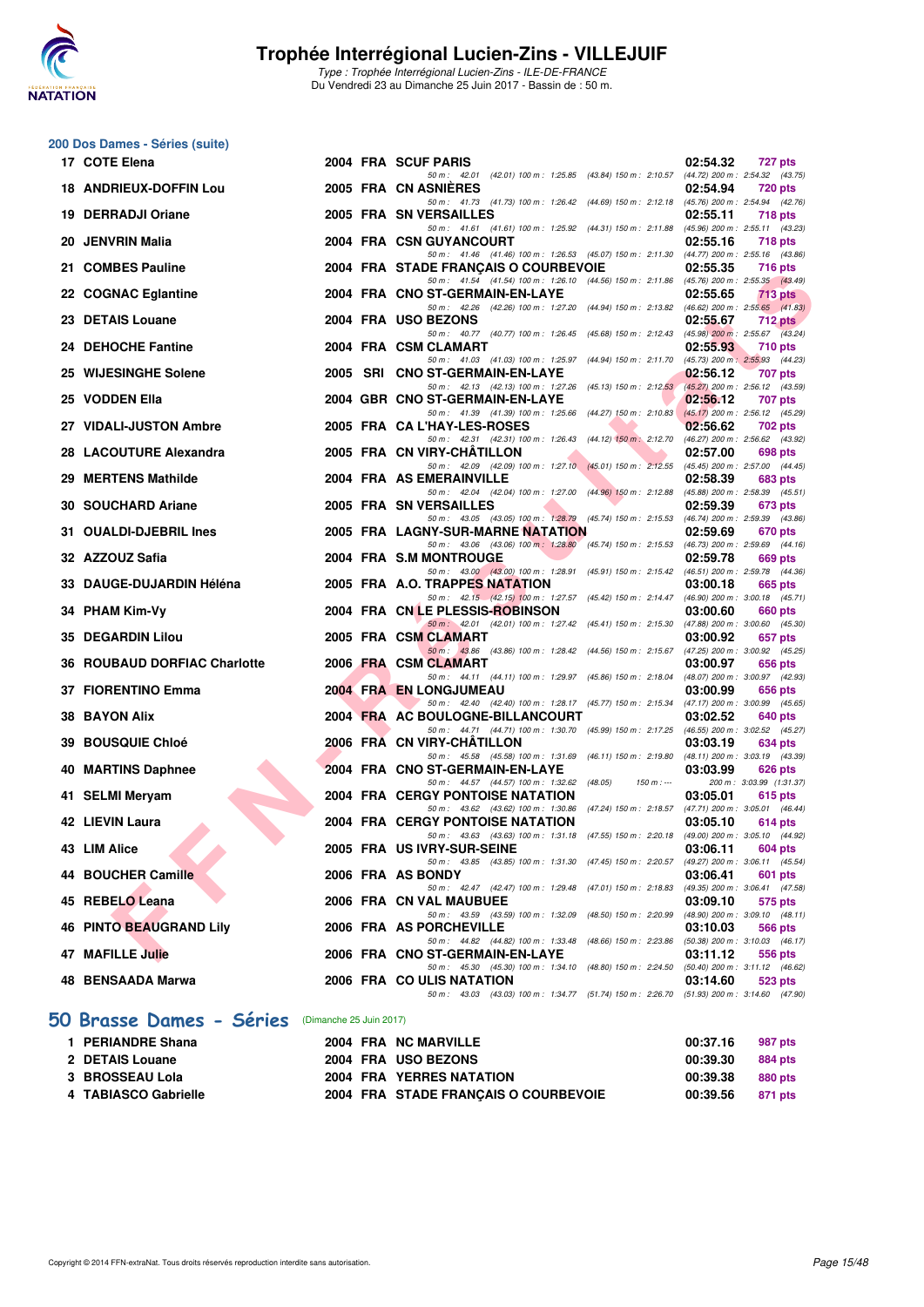![](_page_15_Picture_0.jpeg)

#### **50 Brasse Dames - Séries (suite)**

| 5 CIMKAUSKAS Shana         |  | 2004 FRA STADE FRANÇAIS O COURBEVOIE    | 00:39.83 | 859 pts        |
|----------------------------|--|-----------------------------------------|----------|----------------|
| 6 LOPES Anaïs              |  | 2004 FRA ETOILE SAINT-LEU NATATION      | 00:39.96 | 853 pts        |
| 7 ROUDI Selma              |  | 2004 FRA CN VIRY-CHÂTILLON              | 00:40.03 | 850 pts        |
| 8 BASILE Helene            |  | 2004 FRA CN ST-MICHEL-SUR-ORGE          | 00:40.15 | 844 pts        |
| 9 DJEMAOUI Lahna           |  | 2004 FRA CA ORSAY                       | 00:40.18 | 843 pts        |
| 10 BAYON Alix              |  | 2004 FRA AC BOULOGNE-BILLANCOURT        | 00:40.44 | 831 pts        |
| 11 CIMPER Madiana          |  | 2004 FRA CN LE PLESSIS-ROBINSON         | 00:40.54 | 826 pts        |
| <b>12 PEYSSONNEL Emma</b>  |  | 2005 FRA RSC MONTREUIL                  | 00:40.59 | <b>824 pts</b> |
| <b>13 PINET Faustine</b>   |  | 2005 FRA SN VERSAILLES                  | 00:40.74 | 817 pts        |
| <b>14 BENADI Marine</b>    |  | 2004 FRA CLUB NAUTIQUE DE L'ARPAJONNAIS | 00:40.90 | <b>810 pts</b> |
| 15 SELMI Meryam            |  | <b>2004 FRA CERGY PONTOISE NATATION</b> | 00:41.17 | 798 pts        |
| 16 MERTENS Mathilde        |  | 2004 FRA AS EMERAINVILLE                | 00:41.30 | <b>792 pts</b> |
| 17 ABDELHAFIDH Sara        |  | 2004 FRA ANTONY NATATION                | 00:41.48 | 784 pts        |
| <b>18 ZIESENISS Milena</b> |  | 2004 FRA S.M MONTROUGE                  | 00:41.52 | <b>782 pts</b> |
| <b>19 BOUBTANE Anais</b>   |  | 2004 FRA CSM CLAMART                    | 00:41.55 | <b>781 pts</b> |
| 20 MARTINS Daphnee         |  | 2004 FRA CNO ST-GERMAIN-EN-LAYE         | 00:41.69 | 775 pts        |
| 21 SYKHEO Lise             |  | 2005 FRA AC VILLEPINTE                  | 00:42.12 | 756 pts        |
| 22 REAL Clara              |  | 2004 FRA CA L'HAY-LES-ROSES             | 00:42.22 | 751 pts        |
| 23 SAMID Ines              |  | 2004 FRA CN ASNIERES                    | 00:42.36 | 745 pts        |
| 24 ADJI Lucie              |  | 2004 FRA U.S CRETEIL NATATION           | 00:42.57 | 736 pts        |
| 25 VODDEN Ella             |  | 2004 GBR CNO ST-GERMAIN-EN-LAYE         | 00:42.58 | 736 pts        |
| 26 STEPHAN Mary            |  | 2005 FRA SN MONTGERON                   | 00:42.63 | 734 pts        |
| 27 BINGUE SIDIBE Lena      |  | 2006 FRA JEANNE D'ARC DRANCY            | 00:42.73 | <b>729 pts</b> |
| 28 SITAYEB Iris            |  | 2005 FRA NC MARVILLE                    | 00:42.77 | <b>728 pts</b> |
| 29 EL KATEB Meryem         |  | 2004 FRA AC BOULOGNE-BILLANCOURT        | 00:42.81 | <b>726 pts</b> |
| 30 LACOUTURE Alexandra     |  | 2005 FRA CN VIRY-CHÂTILLON              | 00:43.06 | 715 pts        |
| 31 LINQUE CELMA Tiaara     |  | 2005 FRA U.S CRETEIL NATATION           | 00:43.20 | 709 pts        |
| 32 BOUKHARI Sarah          |  | 2006 FRA STADE FRANÇAIS O COURBEVOIE    | 00:43.23 | 708 pts        |
| 33 MOUNIER IIona           |  | <b>2004 FRA ES MASSY NATATION</b>       | 00:43.38 | 702 pts        |
| 34 BENARABA Sarah          |  | 2005 ALG CN ST-MICHEL-SUR-ORGE          | 00:43.44 | 699 pts        |
| 35 GHIDALIA Maëly          |  | 2005 FRA CANETON CLUB DE BEAUMONT       | 00:43.52 | 696 pts        |
| 36 AUDOLY Calliope         |  | 2004 FRA CAL'HAY-LES-ROSES              | 00:44.13 | 671 pts        |
| <b>37 DUPUIS Lise</b>      |  | <b>2006 FRA ANTONY NATATION</b>         | 00:44.15 | 670 pts        |
| 38 HAMADACHE Inaya         |  | 2005 FRA TREMBLAY AC                    | 00:44.20 | 668 pts        |
| <b>39 ALLIONE Elise</b>    |  | 2006 FRA NOGENT NATATION 94             | 00:44.34 | 662 pts        |
| 40 DAUGE-DUJARDIN Héléna   |  | 2005 FRA A.O. TRAPPES NATATION          | 00:44.41 | 659 pts        |
| 41 GIBON Elisa             |  | 2005 FRA NOGENT NATATION 94             | 00:44.61 | 651 pts        |
| 42 ALBENGA Zoe             |  | 2005 FRA S.M MONTROUGE                  | 00:44.78 | <b>644 pts</b> |
| <b>43 COMBES Pauline</b>   |  | 2004 FRA STADE FRANÇAIS O COURBEVOIE    | 00:44.95 | 637 pts        |
| 44 MOUNIER Manon           |  | 2006 FRA ES MASSY NATATION              | 00:45.18 | <b>628 pts</b> |
| 45 HADJIDJ Lina            |  | 2006 FRA ES MASSY NATATION              | 00:45.28 | <b>624 pts</b> |
| 46 LIEVIN Laura            |  | <b>2004 FRA CERGY PONTOISE NATATION</b> | 00:45.33 | 622 pts        |
| 47 LE GUERN Elina          |  | 2005 FRA S.M MONTROUGE                  | 00:45.46 | 617 pts        |
| <b>48 DURAN Chiara</b>     |  | 2006 FRA RSC MONTREUIL                  | 00:45.60 | <b>612 pts</b> |
| 49 THIERRY Clara           |  | 2006 FRA CN MELUN VAL DE SEINE          | 00:45.68 | 609 pts        |
| 50 MESSE Jade              |  | 2005 FRA ESPADON VÉLIZY-VILLACOUBLAY    | 00:46.50 | 577 pts        |
| 51 VIDALI-JUSTON Ambre     |  | 2005 FRA CA L'HAY-LES-ROSES             | 00:46.56 | 575 pts        |
| 52 TIEU Adeline            |  | 2005 FRA ES VITRY                       | 00:46.57 | 574 pts        |
| 53 HIRA Naomie             |  | 2006 FRA AS PORCHEVILLE                 | 00:46.92 | 561 pts        |
| 54 LAPEYRE Eléna           |  | 2006 FRA CS NAUTIQUE NOISY-LE-GRAND     | 00:47.34 | 545 pts        |
| 55 PAILLARGUE Salomé       |  | 2006 FRA AS EMERAINVILLE                | 00:47.82 | <b>528 pts</b> |
|                            |  |                                         |          |                |

# **100 Brasse Dames - Séries** (Vendredi 23 Juin 2017)<br>1 PERIANDRE Shana 2004 FRA NC

**1 PERIANDRE Shana 2004 FRA NC MARVILLE 01:22.90 956 pts** 50 m : 40.32 (40.32) 100 m : 1:22.90 (42.58)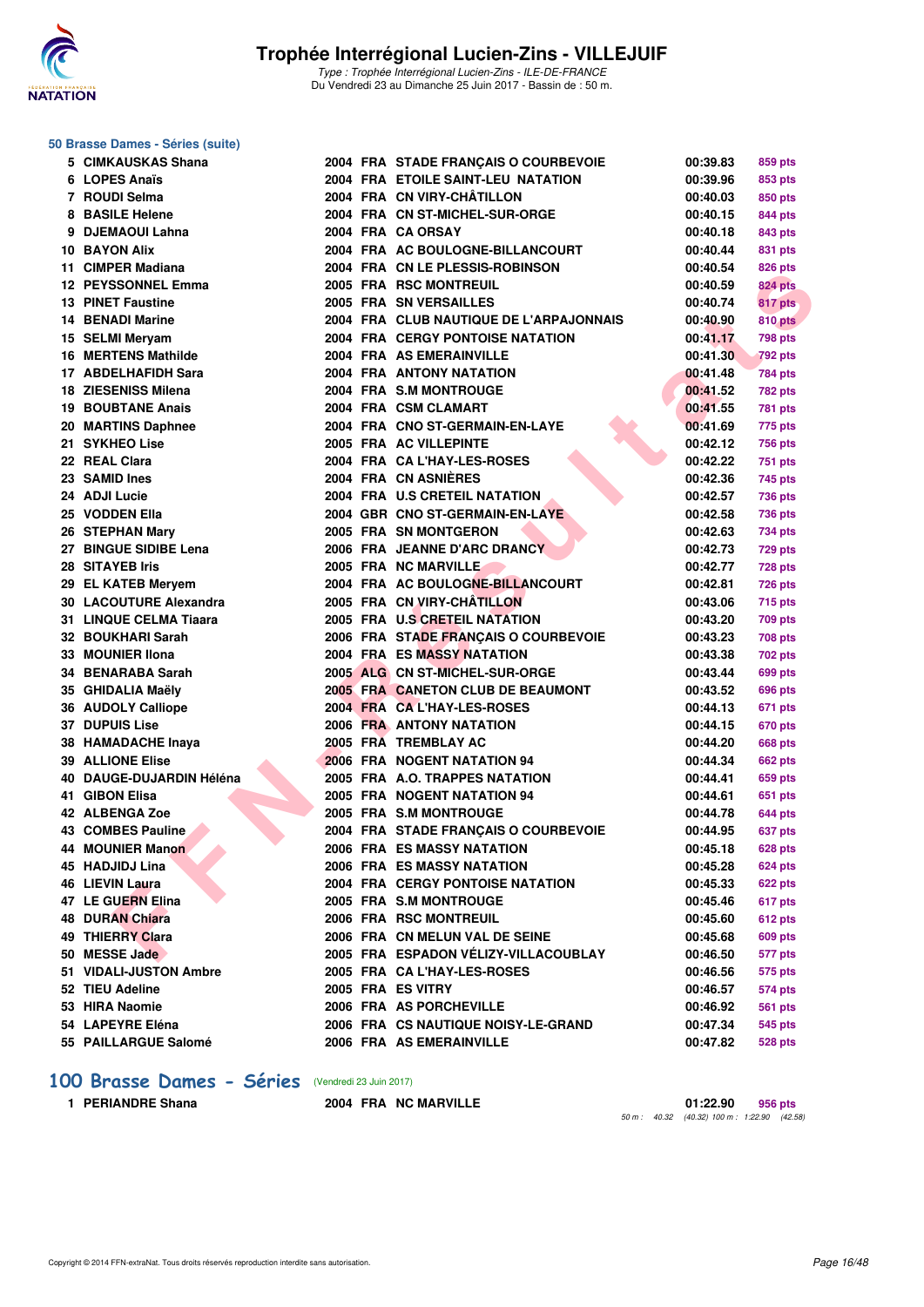![](_page_16_Picture_0.jpeg)

|    | 100 Brasse Dames - Séries (suite) |  |                                          |                  |       |                                                          |                |  |
|----|-----------------------------------|--|------------------------------------------|------------------|-------|----------------------------------------------------------|----------------|--|
|    | 2 LOPES Anaïs                     |  | 2004 FRA ETOILE SAINT-LEU NATATION       | 50 m : 40.83     |       | 01:25.86<br>(40.83) 100 m: 1:25.86 (45.03)               | 893 pts        |  |
|    | 3 CIMPER Madiana                  |  | 2004 FRA CN LE PLESSIS-ROBINSON          | 50 m : 39.65     |       | 01:25.98<br>(39.65) 100 m: 1:25.98 (46.33)               | 891 pts        |  |
|    | 4 DJEMAOUI Lahna                  |  | 2004 FRA CA ORSAY                        |                  |       | 01:26.60                                                 | 878 pts        |  |
|    | 5 TABIASCO Gabrielle              |  | 2004 FRA STADE FRANÇAIS O COURBEVOIE     | 50 m: 41.04      |       | (41.04) 100 m: 1:26.60 (45.56)<br>01:26.97               | 871 pts        |  |
|    | 6 ZIESENISS Milena                |  | 2004 FRA S.M MONTROUGE                   | 50 m: 41.46      |       | (41.46) 100 m: 1:26.97 (45.51)<br>01:27.68               | 856 pts        |  |
|    | 7 BENADI Marine                   |  | 2004 FRA CLUB NAUTIQUE DE L'ARPAJONNAIS  | 50 m: 42.59      |       | (42.59) 100 m: 1:27.68 (45.09)<br>01:27.86               | 852 pts        |  |
|    | 8 BAYON Alix                      |  | 2004 FRA AC BOULOGNE-BILLANCOURT         |                  |       | 50 m: 41.19 (41.19) 100 m: 1:27.86 (46.67)<br>01:28.39   | 842 pts        |  |
|    | 9 ABDELHAFIDH Sara                |  | 2004 FRA ANTONY NATATION                 |                  |       | 50 m: 41.98 (41.98) 100 m: 1:28.39 (46.41)<br>01:28.86   | 832 pts        |  |
|    | 10 DETAIS Louane                  |  | 2004 FRA USO BEZONS                      | 50 m: 41.86      |       | $(41.86)$ 100 m : 1:28.86 $(47.00)$<br>01:29.34          | 823 pts        |  |
|    | 11 ROUDI Selma                    |  | 2004 FRA CN VIRY-CHÂTILLON               |                  |       | 50 m : 42.02 (42.02) 100 m : 1:29.34 (47.32)<br>01:29.49 | 820 pts        |  |
|    | <b>12 MARTINS Daphnee</b>         |  | 2004 FRA CNO ST-GERMAIN-EN-LAYE          | $50 m$ : 41.26   |       | $(41.26)$ 100 m : 1:29.49 $(48.23)$<br>01:29.57          | 818 pts        |  |
|    | <b>13 SYKHEO Lise</b>             |  | 2005 FRA AC VILLEPINTE                   | 50 m: 42.92      |       | (42.92) 100 m: 1:29.57 (46.65)<br>01:30.00               | 810 pts        |  |
|    | <b>14 CIMKAUSKAS Shana</b>        |  | 2004 FRA STADE FRANCAIS O COURBEVOIE     | $50 m$ :         | 42.31 | (42.31) 100 m: 1:30.00 (47.69)<br>01:30.06               | 808 pts        |  |
|    | <b>15 BASILE Helene</b>           |  | 2004 FRA CN ST-MICHEL-SUR-ORGE           | $50 m$ : 41.44   |       | (41.44) 100 m: 1:30.06 (48.62)<br>01:30.10               | 808 pts        |  |
|    | 16 SAMID Ines                     |  | 2004 FRA CN ASNIERES                     |                  |       | 50 m: 42.26 (42.26) 100 m: 1:30.10 (47.84)<br>01:30.31   | 803 pts        |  |
|    | 17 EL KATEB Mervem                |  | 2004 FRA AC BOULOGNE-BILLANCOURT         | 50 m: 43.07      |       | (43.07) 100 m: 1:30.31 (47.24)<br>01:30.46               | 801 pts        |  |
|    | 18 LORIC Azilys                   |  | 2004 FRA CN FONTAINEBLEAU-AVON           | 50 m: 43.59      |       | (43.59) 100 m: 1:30.46 (46.87)<br>01:31.32               | 784 pts        |  |
|    | 19 BENARABA Sarah                 |  | 2005 ALG CN ST-MICHEL-SUR-ORGE           |                  |       | 50 m: 43.12 (43.12) 100 m: 1:31.32 (48.20)<br>01:31.79   | 775 pts        |  |
|    | 20 PINET Faustine                 |  | 2005 FRA SN VERSAILLES                   | 50 m : 43.08     |       | (43.08) 100 m: 1:31.79 (48.71)<br>01:32.08               | 769 pts        |  |
| 21 | <b>DUPUIS Lise</b>                |  | <b>2006 FRA ANTONY NATATION</b>          | 50 m : 43.50     |       | (43.50) 100 m: 1:32.08 (48.58)<br>01:32.29               |                |  |
|    |                                   |  | 2004 FRA CSM CLAMART                     | 50 m: 42.79      |       | (42.79) 100 m: 1:32.29 (49.50)                           | 765 pts        |  |
|    | <b>22 BOUBTANE Anais</b>          |  |                                          | 50 m: 42.51      |       | 01:32.45<br>(42.51) 100 m: 1:32.45 (49.94)               | 762 pts        |  |
|    | 23 STEPHAN Mary                   |  | 2005 FRA SN MONTGERON                    | $50 m$ : 45.00   |       | 01:32.59<br>(45.00) 100 m: 1:32.59 (47.59)               | 759 pts        |  |
|    | 24 GHIDALIA Maëly                 |  | <b>2005 FRA CANETON CLUB DE BEAUMONT</b> | 50 m : 44.44     |       | 01:32.73<br>(44.44) 100 m : 1:32.73 (48.29)              | 757 pts        |  |
|    | 25 BINGUE SIDIBE Lena             |  | 2006 FRA JEANNE D'ARC DRANCY             |                  |       | 01:33.06<br>50 m: 44.37 (44.37) 100 m: 1:33.06 (48.69)   | 750 pts        |  |
|    | 26 LACOUTURE Alexandra            |  | 2005 FRA CN VIRY-CHÂTILLON               | 50 m : 45.70     |       | 01:33.65<br>(45.70) 100 m : 1:33.65 (47.95)              | 739 pts        |  |
|    | 27 SELMI Meryam                   |  | <b>2004 FRA CERGY PONTOISE NATATION</b>  |                  |       | 01:33.70<br>50 m: 44.28 (44.28) 100 m: 1:33.70 (49.42)   | 738 pts        |  |
|    | 28 BOUKHARI Sarah                 |  | 2006 FRA STADE FRANCAIS O COURBEVOIE     |                  |       | 01:34.29<br>50 m: 44.69 (44.69) 100 m: 1:34.29 (49.60)   | 727 pts        |  |
|    | 29 MERTENS Mathilde               |  | 2004 FRA AS EMERAINVILLE                 | $50 m$ : $45.12$ |       | 01:34.37<br>(45.12) 100 m: 1:34.37 (49.25)               | <b>726 pts</b> |  |
|    | 30 BALMER Romane                  |  | 2004 FRA CN VIRY-CHÂTILLON               | 50 m : 44.91     |       | 01:35.48<br>(44.91) 100 m: 1:35.48 (50.57)               | 705 pts        |  |
|    | 31 VODDEN Ella                    |  | 2004 GBR CNO ST-GERMAIN-EN-LAYE          | 50 m: 45.21      |       | 01:35.61<br>(45.21) 100 m: 1:35.61 (50.40)               | 703 pts        |  |
|    | 32 PEYSSONNEL Emma                |  | 2005 FRA RSC MONTREUIL                   | 50 m : 45.99     |       | 01:35.79<br>(45.99) 100 m: 1:35.79 (49.80)               | 699 pts        |  |
|    | 33 OUALDI-DJEBRIL Ines            |  | 2005 FRA LAGNY-SUR-MARNE NATATION        | 50 m : 45.01     |       | 01:36.05<br>(45.01) 100 m: 1:36.05 (51.04)               | 695 pts        |  |
|    | 34 SITAYEB Iris                   |  | 2005 FRA NC MARVILLE                     | 50 m : 46.34     |       | 01:36.60<br>(46.34) 100 m: 1:36.60 (50.26)               | 685 pts        |  |
|    | <b>35 ALLIONE Elise</b>           |  | 2006 FRA NOGENT NATATION 94              |                  |       | 01:37.17                                                 | 674 pts        |  |
|    | 36 FERREIRA Iris                  |  | 2006 FRA VILLIERS SPORTS JEUNESSE        | 50 m : 46.32     |       | (46.32) 100 m: 1:37.17 (50.85)<br>01:37.18               | 674 pts        |  |
|    | 37 HAMADACHE Inaya                |  | 2005 FRA TREMBLAY AC                     | 50 m : 46.80     |       | (46.80) 100 m: 1:37.18 (50.38)<br>01:37.26               | 673 pts        |  |
|    |                                   |  |                                          |                  |       | 50 m: 45.14 (45.14) 100 m: 1:37.26 (52.12)               |                |  |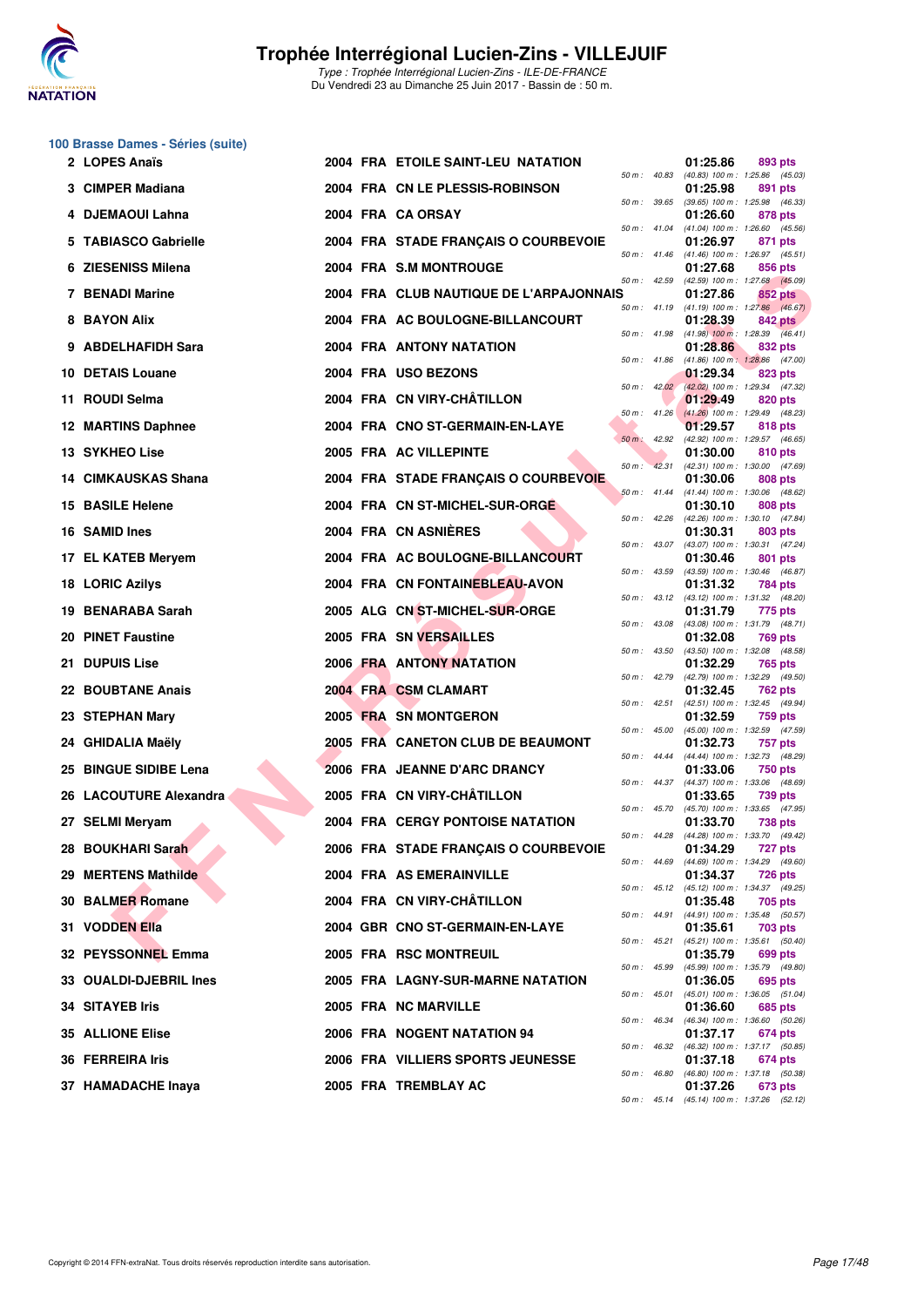![](_page_17_Picture_0.jpeg)

### **100 Brasse Dames - Séries (suite)**

| 38 HADJIDJ Lina                                                                                         |                       | <b>2006 FRA ES MASSY NATATION</b>                                                                                                   |                        | 01:37.46      | 669 pts                                                      |
|---------------------------------------------------------------------------------------------------------|-----------------------|-------------------------------------------------------------------------------------------------------------------------------------|------------------------|---------------|--------------------------------------------------------------|
| 39 BOUKHTOUCHE Sarah                                                                                    |                       | 2005 FRA STADE FRANÇAIS O COURBEVOIE                                                                                                |                        | 01:37.55      | 50 m: 46.27 (46.27) 100 m: 1:37.46 (51.19)<br><b>667 pts</b> |
| 40 BOUSQUIE Chloé                                                                                       |                       | 2006 FRA CN VIRY-CHÂTILLON                                                                                                          | $50 \text{ m}$ : 46.14 | 01:37.60      | $(46.14)$ 100 m : 1:37.55 $(51.41)$<br>667 pts               |
| 41 MOUNIER Manon                                                                                        |                       | 2006 FRA ES MASSY NATATION                                                                                                          |                        | 01:37.69      | 50 m: 46.50 (46.50) 100 m: 1:37.60 (51.10)                   |
|                                                                                                         |                       |                                                                                                                                     |                        |               | 665 pts<br>50 m: 47.03 (47.03) 100 m: 1:37.69 (50.66)        |
| <b>42 BOUCHER Camille</b>                                                                               |                       | 2006 FRA AS BONDY                                                                                                                   | $50 m$ : 45.54         | 01:37.83      | 662 pts<br>(45.54) 100 m: 1:37.83 (52.29)                    |
| 43 FABREGOULE Caroline                                                                                  |                       | 2006 FRA LAGNY-SUR-MARNE NATATION                                                                                                   | 50 m: 46.94            | 01:38.25      | 655 pts<br>$(46.94)$ 100 m : 1:38.25 $(51.31)$               |
| 44 AGATI Lou                                                                                            |                       | 2006 FRA CN FOSSES                                                                                                                  |                        | 01:38.54      | 650 pts                                                      |
| <b>45 LEVASSOR Idalie</b>                                                                               |                       | 2006 FRA USM VIROFLAY                                                                                                               | 50 m: 47.47            | 01:39.87      | $(47.47)$ 100 m : 1:38.54 $(51.07)$<br>626 pts               |
| 46 RABEMANANJARA Jade                                                                                   |                       | 2004 FRA CN VIRY-CHÂTILLON                                                                                                          |                        | 01:39.92      | 50 m: 47.67 (47.67) 100 m: 1:39.87 (52.20)<br>626 pts        |
|                                                                                                         |                       |                                                                                                                                     | $50 m$ : $47.75$       |               | (47.75) 100 m : 1:39.92 (52.17)                              |
| 47 GIBON Elisa                                                                                          |                       | 2005 FRA NOGENT NATATION 94                                                                                                         |                        | 01:40.16      | 621 pts<br>50 m: 47.13 (47.13) 100 m: 1:40.16 (53.03)        |
| 48 ALBENGA Zoe                                                                                          |                       | 2005 FRA S.M MONTROUGE                                                                                                              |                        | 01:41.32      | <b>602 pts</b>                                               |
| 49 MESSE Jade                                                                                           |                       | 2005 FRA ESPADON VÉLIZY-VILLACOUBLAY                                                                                                | $50 m$ : 48.67         | 01:41.54      | $(48.67)$ 100 m : 1:41.32 (52.65)<br>598 pts                 |
| 50 NOVAK Anais                                                                                          |                       | 2006 FRA COLOMBES NATATION                                                                                                          | $50 m$ :<br>49.00      | 01:42.18      | (49.00) 100 m: 1:41.54 (52.54)<br>587 pts                    |
|                                                                                                         |                       |                                                                                                                                     |                        |               | 50 m: 49.15 (49.15) 100 m: 1:42.18 (53.03)                   |
| 51 NGUYEN DUC LONG Rachel                                                                               |                       | 2006 FRA CN ST-MICHEL-SUR-ORGE                                                                                                      | 50 m: 48.29            | 01:42.37      | 584 pts<br>(48.29) 100 m: 1:42.37 (54.08)                    |
| 52 BERASON Mélanie                                                                                      |                       | 2006 FRA VILLIERS SPORTS JEUNESSE                                                                                                   | 50 m: 48.98            | 01:42.69      | <b>578 pts</b><br>$(48.98)$ 100 m : 1:42.69 $(53.71)$        |
| 53 LE GUERN Elina                                                                                       |                       | 2005 FRA S.M MONTROUGE                                                                                                              |                        | 01:42.92      | 575 pts                                                      |
| 54 PAILLARGUE Salomé                                                                                    |                       | 2006 FRA AS EMERAINVILLE                                                                                                            | 50 m : 47.98           | 01:45.77      | (47.98) 100 m: 1:42.92 (54.94)<br>528 pts                    |
| --- DAUGE-DUJARDIN Héléna                                                                               |                       | 2005 FRA A.O. TRAPPES NATATION                                                                                                      |                        | <b>DSQ Ni</b> | 50 m : 51.70 (51.70) 100 m : 1:45.77 (54.07)                 |
|                                                                                                         |                       |                                                                                                                                     |                        |               |                                                              |
| <b>00 Brasse Dames - Séries</b>                                                                         | (Samedi 24 Juin 2017) |                                                                                                                                     |                        |               |                                                              |
| 1 DJEMAOUI Lahna                                                                                        |                       | 2004 FRA CA ORSAY                                                                                                                   |                        | 03:01.27      | 896 pts                                                      |
| 2 ZIESENISS Milena                                                                                      |                       | 50 m: 40.95 (40.95) 100 m: 1:26.98 (46.03) 150 m: 2:13.74 (46.76) 200 m: 3:01.27 (47.53)<br>2004 FRA S.M MONTROUGE                  |                        | 03:02.35      | 885 pts                                                      |
|                                                                                                         |                       | 50 m: 42.36 (42.36) 100 m: 1:28.82 (46.46) 150 m: 2:15.90 (47.08) 200 m: 3:02.35 (46.45)                                            |                        |               |                                                              |
| 3 LOPES Anaïs                                                                                           |                       | 2004 FRA ETOILE SAINT-LEU NATATION<br>50 m: 41.92 (41.92) 100 m: 1:29.11 (47.19) 150 m: 2:16.65 (47.54) 200 m: 3:03.94 (47.29)      |                        | 03:03.94      | 868 pts                                                      |
| 4 PERIANDRE Shana                                                                                       |                       | 2004 FRA NC MARVILLE                                                                                                                |                        | 03:04.27      | 865 pts                                                      |
| 5 ROUDI Selma                                                                                           |                       | 50 m: 41.08 (41.08) 100 m: 1:27.71 (46.63) 150 m: 2:15.19 (47.48) 200 m: 3:04.27 (49.08)<br>2004 FRA CN VIRY-CHATILLON              |                        | 03:04.38      | 864 pts                                                      |
| <b>6 BAYON Alix</b>                                                                                     |                       | 50 m: 42.54 (42.54) 100 m: 1:29.74 (47.20) 150 m: 2:17.53 (47.79) 200 m: 3:04.38 (46.85)<br>2004 FRA AC BOULOGNE-BILLANCOURT        |                        | 03:06.48      | 842 pts                                                      |
|                                                                                                         |                       | 50 m: 42.04 (42.04) 100 m: 1:30.43 (48.39) 150 m: 2:18.61 (48.18) 200 m: 3:06.48 (47.87)                                            |                        |               |                                                              |
| <b>7 BENADI Marine</b>                                                                                  |                       | 2004 FRA CLUB NAUTIQUE DE L'ARPAJONNAIS<br>50 m: 43.09 (43.09) 100 m: 1:30.56 (47.47) 150 m: 2:19.10 (48.54) 200 m: 3:07.43 (48.33) |                        | 03:07.43      | 832 pts                                                      |
| 8 CIMPER Madiana                                                                                        |                       | 2004 FRA CN LE PLESSIS-ROBINSON                                                                                                     |                        | 03:09.19      | 815 pts                                                      |
| 9 ABDELHAFIDH Sara                                                                                      |                       | 50 m: 42.71 (42.71) 100 m: 1:31.43 (48.72) 150 m: 2:21.23 (49.80) 200 m: 3:09.19 (47.96)<br>2004 FRA ANTONY NATATION                |                        | 03:09.80      | 809 pts                                                      |
| 10 EL KATEB Meryem                                                                                      |                       | 50 m: 43.55 (43.55) 100 m: 1:32.09 (48.54) 150 m: 2:21.39<br>2004 FRA AC BOULOGNE-BILLANCOURT                                       |                        | 03:11.18      | (49.30) 200 m : 3:09.80 (48.41)<br>795 pts                   |
|                                                                                                         |                       | 50 m: 44.58 (44.58) 100 m: 1:33.76 (49.18) 150 m: 2:22.33 (48.57) 200 m: 3:11.18 (48.85)                                            |                        |               |                                                              |
| 11 FAUQUANT Maïwenn                                                                                     |                       | 2004 FRA CA ORSAY<br>50 m: 44.06 (44.06) 100 m: 1:33.00 (48.94) 150 m: 2:22.22 (49.22) 200 m: 3:11.95 (49.73)                       |                        | 03:11.95      | 787 pts                                                      |
| $\mathbf{A}$ $\mathbf{A}$ $\mathbf{A}$ $\mathbf{A}$ $\mathbf{B}$ $\mathbf{B}$ $\mathbf{A}$ $\mathbf{A}$ |                       | $0.001$ FBA ON ACNIFECT                                                                                                             |                        | 0.44.05       | $707 - 1$                                                    |

### **[200 Brasse Dames - Séries](http://www.ffnatation.fr/webffn/resultats.php?idact=nat&go=epr&idcpt=47281&idepr=23)** (Samedi 24 Juin 2017)

| 1 DJEMAOUI Lahna         |  | 2004 FRA CA ORSAY                                                                                                              | 03:01.27 | 896 pts |
|--------------------------|--|--------------------------------------------------------------------------------------------------------------------------------|----------|---------|
|                          |  | 50 m: 40.95 (40.95) 100 m: 1:26.98 (46.03) 150 m: 2:13.74 (46.76) 200 m: 3:01.27 (47.53)                                       |          |         |
| 2 ZIESENISS Milena       |  | 2004 FRA S.M MONTROUGE                                                                                                         | 03:02.35 | 885 pts |
|                          |  | 50 m: 42.36 (42.36) 100 m: 1:28.82 (46.46) 150 m: 2:15.90 (47.08) 200 m: 3:02.35 (46.45)                                       |          |         |
| 3 LOPES Anaïs            |  | 2004 FRA ETOILE SAINT-LEU NATATION<br>50 m: 41.92 (41.92) 100 m: 1:29.11 (47.19) 150 m: 2:16.65 (47.54) 200 m: 3:03.94 (47.29) | 03:03.94 | 868 pts |
| 4 PERIANDRE Shana        |  | 2004 FRA NC MARVILLE                                                                                                           | 03:04.27 | 865 pts |
|                          |  | 50 m: 41.08 (41.08) 100 m: 1:27.71 (46.63) 150 m: 2:15.19 (47.48) 200 m: 3:04.27 (49.08)                                       |          |         |
| 5 ROUDI Selma            |  | 2004 FRA CN VIRY-CHÂTILLON                                                                                                     | 03:04.38 | 864 pts |
|                          |  | 50 m: 42.54 (42.54) 100 m: 1:29.74 (47.20) 150 m: 2:17.53 (47.79) 200 m: 3:04.38 (46.85)                                       |          |         |
| 6 BAYON Alix             |  | 2004 FRA AC BOULOGNE-BILLANCOURT                                                                                               | 03:06.48 | 842 pts |
|                          |  | 50 m: 42.04 (42.04) 100 m: 1:30.43 (48.39) 150 m: 2:18.61 (48.18) 200 m: 3:06.48 (47.87)                                       |          |         |
| <b>7 BENADI Marine</b>   |  | 2004 FRA CLUB NAUTIQUE DE L'ARPAJONNAIS                                                                                        | 03:07.43 | 832 pts |
|                          |  | 50 m: 43.09 (43.09) 100 m: 1:30.56 (47.47) 150 m: 2:19.10 (48.54) 200 m: 3:07.43 (48.33)                                       |          |         |
| 8 CIMPER Madiana         |  | 2004 FRA CN LE PLESSIS-ROBINSON                                                                                                | 03:09.19 | 815 pts |
|                          |  | 50 m: 42.71 (42.71) 100 m: 1:31.43 (48.72) 150 m: 2:21.23 (49.80) 200 m: 3:09.19 (47.96)                                       |          |         |
| 9 ABDELHAFIDH Sara       |  | <b>2004 FRA ANTONY NATATION</b>                                                                                                | 03:09.80 | 809 pts |
| 10 EL KATEB Meryem       |  | 50 m: 43.55 (43.55) 100 m: 1:32.09 (48.54) 150 m: 2:21.39 (49.30) 200 m: 3:09.80 (48.41)<br>2004 FRA AC BOULOGNE-BILLANCOURT   | 03:11.18 | 795 pts |
|                          |  | 50 m: 44.58 (44.58) 100 m: 1:33.76 (49.18) 150 m: 2:22.33 (48.57) 200 m: 3:11.18 (48.85)                                       |          |         |
| 11 FAUQUANT Maïwenn      |  | 2004 FRA CA ORSAY                                                                                                              | 03:11.95 | 787 pts |
|                          |  | 50 m: 44.06 (44.06) 100 m: 1:33.00 (48.94) 150 m: 2:22.22 (49.22) 200 m: 3:11.95 (49.73)                                       |          |         |
| 11 SAMID Ines            |  | 2004 FRA CN ASNIERES                                                                                                           | 03:11.95 | 787 pts |
|                          |  | 50 m: 42.33 (42.33) 100 m: 1:30.94 (48.61) 150 m: 2:20.74 (49.80) 200 m: 3:11.95 (51.21)                                       |          |         |
| 13 MARTINS Daphnee       |  | 2004 FRA CNO ST-GERMAIN-EN-LAYE                                                                                                | 03:13.41 | 773 pts |
|                          |  | 50 m: 44.96 (44.96) 100 m: 1:35.34 (50.38) 150 m: 2:25.15 (49.81) 200 m: 3:13.41 (48.26)                                       |          |         |
| 14 DETAIS Louane         |  | 2004 FRA USO BEZONS                                                                                                            | 03:13.89 | 768 pts |
|                          |  | 50 m: 44.36 (44.36) 100 m: 1:33.73 (49.37) 150 m: 2:25.55 (51.82) 200 m: 3:13.89 (48.34)                                       |          |         |
| <b>15 BASILE Helene</b>  |  | 2004 FRA CN ST-MICHEL-SUR-ORGE<br>50 m: 44.04 (44.04) 100 m: 1:34.03 (49.99) 150 m: 2:25.70 (51.67) 200 m: 3:14.82 (49.12)     | 03:14.82 | 759 pts |
| <b>16 PINET Faustine</b> |  | 2005 FRA SN VERSAILLES                                                                                                         | 03:17.25 | 736 pts |
|                          |  | 50 m: 46.95 (46.95) 100 m: 1:38.71 (51.76) 150 m: 2:29.74 (51.03) 200 m: 3:17.25 (47.51)                                       |          |         |
| 17 DAUGE-DUJARDIN Héléna |  | 2005 FRA A.O. TRAPPES NATATION                                                                                                 | 03:17.41 | 735 pts |
|                          |  | 50 m: 45.62 (45.62) 100 m: 1:36.91 (51.29) 150 m: 2:26.41 (49.50) 200 m: 3:17.41 (51.00)                                       |          |         |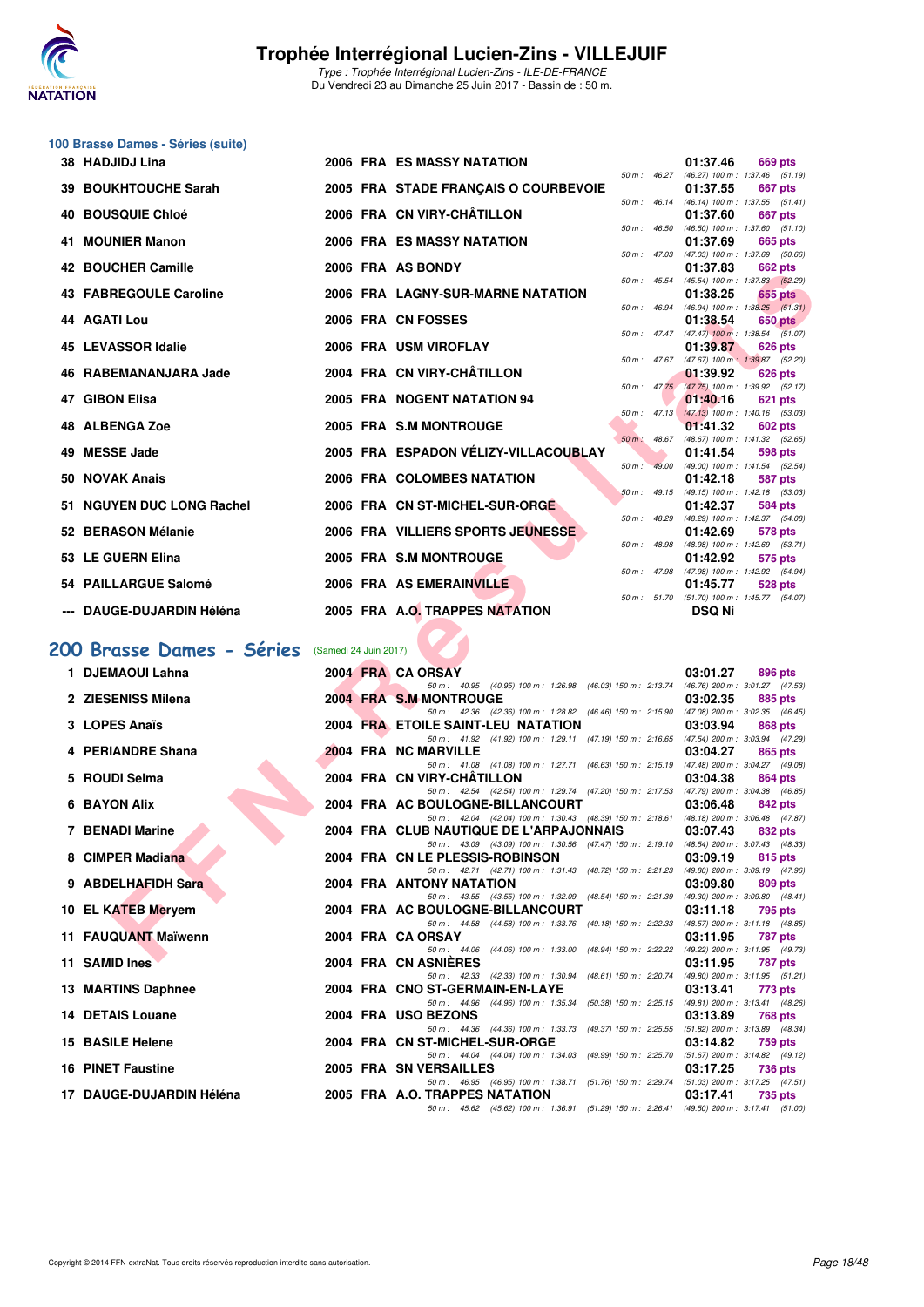![](_page_18_Picture_0.jpeg)

Type : Trophée Interrégional Lucien-Zins - ILE-DE-FRANCE Du Vendredi 23 au Dimanche 25 Juin 2017 - Bassin de : 50 m.

### **200 Brasse Dames - Séries (suite)**

| <b>18 SYKHEO Lise</b>                             |                       | 2005 FRA AC VILLEPINTE                                                                                                              | 03:17.67             | <b>732 pts</b>                                        |
|---------------------------------------------------|-----------------------|-------------------------------------------------------------------------------------------------------------------------------------|----------------------|-------------------------------------------------------|
| <b>19 LACOUTURE Alexandra</b>                     |                       | 50 m: 44.80 (44.80) 100 m: 1:35.99 (51.19) 150 m: 2:27.17 (51.18) 200 m: 3:17.67 (50.50)<br>2005 FRA CN VIRY-CHATILLON              | 03:17.78             | <b>731 pts</b>                                        |
| 20 VODDEN Ella                                    |                       | 50 m: 45.24 (45.24) 100 m: 1:36.66 (51.42) 150 m: 2:27.28 (50.62) 200 m: 3:17.78 (50.50)                                            |                      |                                                       |
|                                                   |                       | 2004 GBR CNO ST-GERMAIN-EN-LAYE<br>50 m: 45.34 (45.34) 100 m: 1:35.95 (50.61) 150 m: 2:27.52 (51.57) 200 m: 3:17.84 (50.32)         | 03:17.84             | 730 pts                                               |
| 21 GHIDALIA Maëly                                 |                       | 2005 FRA CANETON CLUB DE BEAUMONT                                                                                                   | 03:18.22             | <b>727 pts</b>                                        |
| <b>22 BOUBTANE Anais</b>                          |                       | 50 m: 46.48 (46.48) 100 m: 1:36.03 (49.55) 150 m: 2:28.30 (52.27) 200 m: 3:18.22 (49.92)<br>2004 FRA CSM CLAMART                    | 03:18.82             | 721 pts                                               |
|                                                   |                       | 50 m: 45.97 (45.97) 100 m: 1:36.88 (50.91) 150 m: 2:27.77                                                                           |                      | $(50.89)$ 200 m : 3:18.82 $(51.05)$                   |
| 23 BOUSQUIE Chloé                                 |                       | 2006 FRA CN VIRY-CHATILLON<br>50 m : 45.36 (45.36) 100 m : 1:36.97 (51.61) 150 m : 2:27.70                                          | 03:18.88             | <b>721 pts</b><br>$(50.73)$ 200 m : 3:18.88 $(51.18)$ |
| 24 JENVRIN Malia                                  |                       | <b>2004 FRA CSN GUYANCOURT</b>                                                                                                      | 03:19.34             | <b>716 pts</b>                                        |
| 25 DUPUIS Lise                                    |                       | 50 m: 46.35 (46.35) 100 m: 1:37.81 (51.46) 150 m: 2:28.35 (50.54) 200 m: 3:19.34 (50.99)<br><b>2006 FRA ANTONY NATATION</b>         | 03:19.83             | <b>712 pts</b>                                        |
|                                                   |                       | 50 m: 45.29 (45.29) 100 m: 1:38.78 (53.49)<br>$150 m: -$                                                                            |                      | 200 m: 3:19.83 (1:41.05)                              |
| 26 AGATI Lou                                      |                       | 2006 FRA CN FOSSES<br>50 m: 46.14 (46.14) 100 m: 1:38.20 (52.06)<br>$150 m : -$                                                     | 03:20.74             | <b>703 pts</b><br>200 m: 3:20.74 (1:42.54)            |
| 27 FERREIRA Iris                                  |                       | 2006 FRA VILLIERS SPORTS JEUNESSE                                                                                                   | 03:22.94             | 683 pts                                               |
| <b>28 ALLIONE Elise</b>                           |                       | 50 m: 45.67 (45.67) 100 m: 1:37.61 (51.94) 150 m: 2:30.97 (53.36) 200 m: 3:22.94 (51.97)<br>2006 FRA NOGENT NATATION 94             | 03:24.16             | <b>672 pts</b>                                        |
|                                                   |                       | 50 m: 47.12 (47.12) 100 m: 1:41.64 (54.52) 150 m: 2:32.46 (50.82) 200 m: 3:24.16 (51.70)                                            |                      |                                                       |
| 29 BOUCHER Camille                                |                       | 2006 FRA AS BONDY<br>50 m: 47.64 (47.64) 100 m: 1:40.35 (52.71) 150 m: 2:33.97                                                      | 03:26.36             | 652 pts<br>$(53.62)$ 200 m : $3.26.36$ $(52.39)$      |
| <b>30 SAUTEREAU Marie</b>                         |                       | 2004 FRA AQUA VALLEE-DE-CHEVREUSE                                                                                                   | 03:26.40             | 652 pts                                               |
|                                                   |                       | 50 m: 46.24 (46.24) 100 m: 1:38.03 (51.79) 150 m: 2:31.39 (53.36) 200 m: 3:26.40 (55.01)                                            |                      |                                                       |
| 31 SELMI Meryam                                   |                       | <b>2004 FRA CERGY PONTOISE NATATION</b><br>50 m: 45.50 (45.50) 100 m: 1:38.43 (52.93) 150 m: 2:32.69 (54.26) 200 m: 3:26.49 (53.80) | 03:26.49             | 651 pts                                               |
| 32 OUALDI-DJEBRIL Ines                            |                       | 2005 FRA LAGNY-SUR-MARNE NATATION                                                                                                   | 03:26.56             | 650 pts                                               |
| 33 BINGUE SIDIBE Lena                             |                       | 50 m : 47.80 (47.80) 100 m : 1:39.34 (51.54)<br>$150 m : -$<br>2006 FRA JEANNE D'ARC DRANCY                                         | 03:26.68             | 200 m: 3:26.56 (1:47.22)<br>649 pts                   |
|                                                   |                       | 50 m: 46.41 (46.41) 100 m: 1:38.35 (51.94) 150 m: 2:32.82 (54.47) 200 m: 3:26.68 (53.86)                                            |                      |                                                       |
| 34 FABREGOULE Caroline                            |                       | 2006 FRA LAGNY-SUR-MARNE NATATION<br>50 m: 48.04 (48.04) 100 m: 1:41.67 (53.63)<br>$150 m: -$                                       | 03:28.49             | 633 pts<br>200 m: 3:28.49 (1:46.82)                   |
| 35 BOUKHARI Sarah                                 |                       | 2006 FRA STADE FRANÇAIS O COURBEVOIE                                                                                                | 03:28.79             | <b>630 pts</b>                                        |
| 36 GIBON Elisa                                    |                       | 50 m: 47.22 (47.22) 100 m: 1:40.73 (53.51) 150 m: 2:35.77 (55.04) 200 m: 3:28.79 (53.02)<br>2005 FRA NOGENT NATATION 94             | 03:29.88             | 621 pts                                               |
|                                                   |                       | 50 m: 48.47 (48.47) 100 m: 1:42.53 (54.06) 150 m: 2:36.79 (54.26) 200 m: 3:29.88 (53.09)                                            |                      |                                                       |
| 37 HADJIDJ Lina                                   |                       | 2006 FRA ES MASSY NATATION<br>50 m: 47.13 (47.13) 100 m: 1:42.14 (55.01)<br>$150 m : -$                                             | 03:30.39             | 616 pts<br>200 m: 3:30.39 (1:48.25)                   |
| 38 LAPEYRE Eléna                                  |                       | 2006 FRA CS NAUTIQUE NOISY-LE-GRAND                                                                                                 | 03:38.35             | 549 pts                                               |
| 39 PAILLARGUE Salomé                              |                       | 50 m: 1:46.45 (1:46.45) 100 m: 50.42<br>$150 m: -$<br>$\theta$<br>2006 FRA AS EMERAINVILLE                                          | 03:40.87             | 200 m: 3:38.35 (2:47.93)<br><b>529 pts</b>            |
|                                                   |                       | 50 m: 53.62 (53.62) 100 m: 1:50.86 (57.24)<br>$150 m : -$                                                                           |                      | 200 m: 3:40.87 (1:50.01)                              |
| <b>O Papillon Dames - Séries</b>                  | (Samedi 24 Juin 2017) |                                                                                                                                     |                      |                                                       |
| 1 AUDOLY Calliope                                 |                       | 2004 FRA CA L'HAY-LES-ROSES                                                                                                         | 00:32.65             | 924 pts                                               |
| 2 BOUKHTOUCHE Sarah                               |                       | 2005 FRA STADE FRANÇAIS O COURBEVOIE                                                                                                | 00:32.87             | 912 pts                                               |
| 3 ABDELHAFIDH Sara                                |                       | <b>2004 FRA ANTONY NATATION</b>                                                                                                     | 00:33.46             | <b>878 pts</b>                                        |
| 4 GILLES Shainesse                                |                       | 2004 FRA NC MARVILLE                                                                                                                | 00:33.52             | 875 pts                                               |
| 5 QUANTIN Eva                                     |                       | 2004 FRA CSN GUYANCOURT                                                                                                             | 00:33.57             | 872 pts                                               |
| 6 COTE Elena                                      |                       | 2004 FRA SCUF PARIS                                                                                                                 | 00:33.66             | <b>867 pts</b>                                        |
| 7 REAL Clara                                      |                       | 2004 FRA CA L'HAY-LES-ROSES                                                                                                         | 00:33.67             | <b>867 pts</b>                                        |
| 8 LINQUE CELMA Tiaara                             |                       | 2005 FRA U.S CRETEIL NATATION                                                                                                       | 00:34.02             | 847 pts                                               |
| 9 BEN BELLA Aya                                   |                       | <b>2004 FRA CERGY PONTOISE NATATION</b><br>2005 FRA CA L'HAY-LES-ROSES                                                              | 00:34.05             | 845 pts                                               |
| <b>10 CHARPENTE Urielle</b><br>11 VISGUEIRO Julia |                       | 2005 FRA SCUF PARIS                                                                                                                 | 00:34.39<br>00:34.54 | <b>827 pts</b><br>819 pts                             |
|                                                   |                       |                                                                                                                                     |                      |                                                       |

### **[50 Papillon Dames - Séries](http://www.ffnatation.fr/webffn/resultats.php?idact=nat&go=epr&idcpt=47281&idepr=31)** (Samedi 24 Juin 2017)

| 1 AUDOLY Calliope           |  | 2004 FRA CA L'HAY-LES-ROSES             | 00:32.65 | 924 pts |
|-----------------------------|--|-----------------------------------------|----------|---------|
| 2 BOUKHTOUCHE Sarah         |  | 2005 FRA STADE FRANÇAIS O COURBEVOIE    | 00:32.87 | 912 pts |
| 3 ABDELHAFIDH Sara          |  | 2004 FRA ANTONY NATATION                | 00:33.46 | 878 pts |
| 4 GILLES Shainesse          |  | 2004 FRA NC MARVILLE                    | 00:33.52 | 875 pts |
| 5 QUANTIN Eva               |  | 2004 FRA CSN GUYANCOURT                 | 00:33.57 | 872 pts |
| 6 COTE Elena                |  | 2004 FRA SCUF PARIS                     | 00:33.66 | 867 pts |
| 7 REAL Clara                |  | 2004 FRA CA L'HAY-LES-ROSES             | 00:33.67 | 867 pts |
| 8 LINQUE CELMA Tiaara       |  | 2005 FRA U.S CRETEIL NATATION           | 00:34.02 | 847 pts |
| 9 BEN BELLA Aya             |  | <b>2004 FRA CERGY PONTOISE NATATION</b> | 00:34.05 | 845 pts |
| <b>10 CHARPENTE Urielle</b> |  | 2005 FRA CA L'HAY-LES-ROSES             | 00:34.39 | 827 pts |
| 11 VISGUEIRO Julia          |  | 2005 FRA SCUF PARIS                     | 00:34.54 | 819 pts |
| 12 BIZAIS Laura             |  | 2004 FRA CANETON CLUB DE BEAUMONT       | 00:34.57 | 817 pts |
| <b>13 BALMER Romane</b>     |  | 2004 FRA CN VIRY-CHÂTILLON              | 00:34.60 | 815 pts |
| 14 COGNAC Eglantine         |  | 2004 FRA CNO ST-GERMAIN-EN-LAYE         | 00:34.73 | 808 pts |
| <b>15 BENADI Marine</b>     |  | 2004 FRA CLUB NAUTIQUE DE L'ARPAJONNAIS | 00:34.75 | 807 pts |
| 16 TIEU Adeline             |  | 2005 FRA ES VITRY                       | 00:34.80 | 805 pts |
| <b>16 LAFORGE Juliette</b>  |  | 2004 FRA US JEUNESSE MITRY-MORY         | 00:34.80 | 805 pts |
| 18 FRANCO Carla             |  | 2004 FRA AQUA CLUB PONTAULT-ROISSY      | 00:34.83 | 803 pts |
| 19 VIATEUR Jeanne           |  | 2005 FRA NAUTIC CLUB RAMBOUILLET        | 00:35.08 | 790 pts |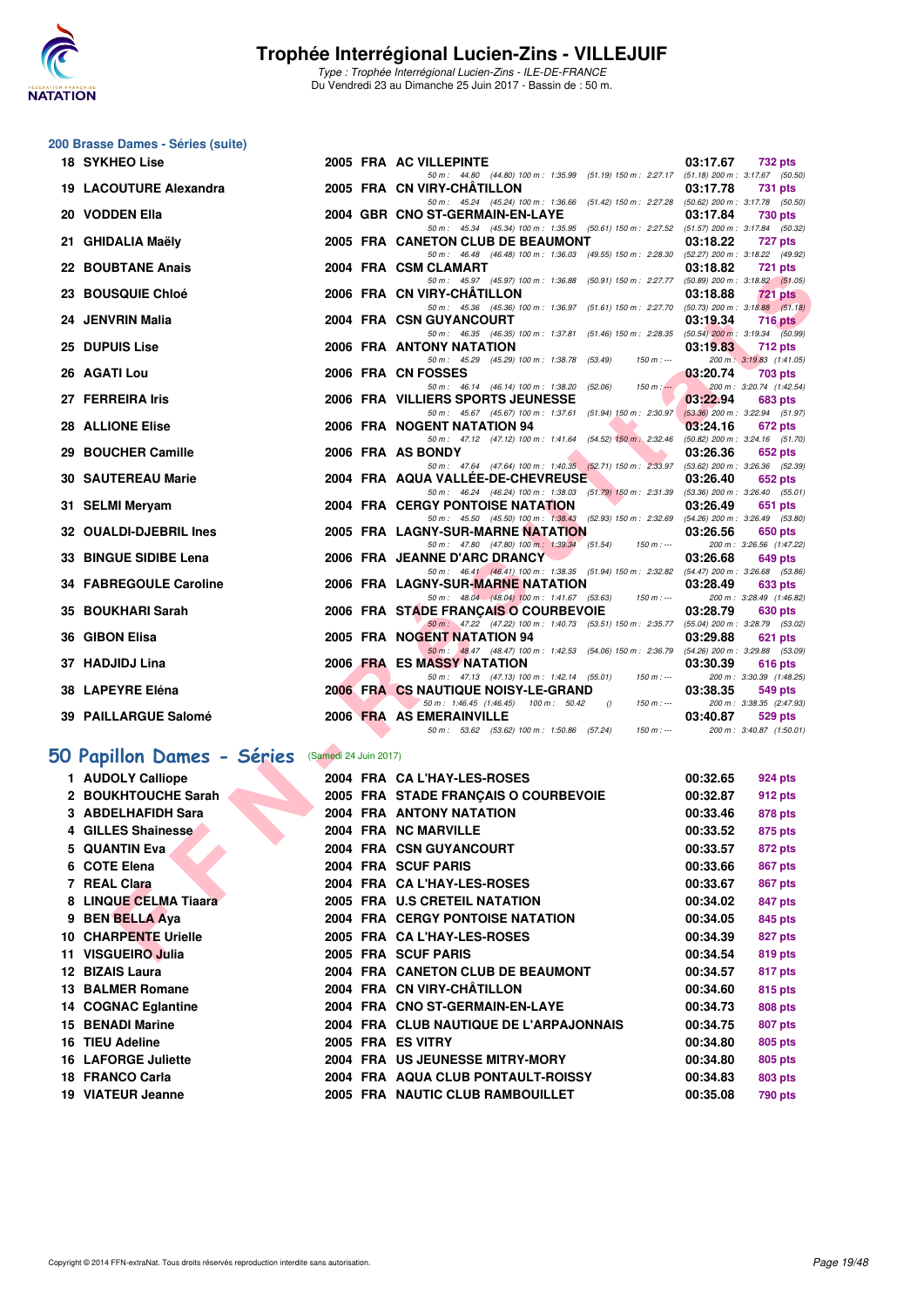![](_page_19_Picture_0.jpeg)

### **50 Papillon Dames - Séries (suite)**

| 20. | <b>JARDIN Coraline</b>    |
|-----|---------------------------|
| 20  | <b>GENIE Lili</b>         |
| 22  | <b>CIMKAUSKAS Shana</b>   |
| 23  | <b>BERBICH Aya</b>        |
|     | 24 FIORENTINO Emma        |
|     | 25 LOPES Anaïs            |
|     | 26 DERRADJI Oriane        |
|     | 27 WIJESINGHE Solene      |
|     | 28 DJEMAOUI Lahna         |
|     | 29 CIMPER Madiana         |
| 30  | <b>SAMID Ines</b>         |
| 31  | <b>JENVRIN Malia</b>      |
| 32  | <b>RABEMANANJARA Jade</b> |
|     | 33 PEYSSONNEL Emma        |
|     | 34 TOFFOLETTI Sofia       |
|     | 35 PHAM Kim-Vv            |
|     | 36 PINET Faustine         |
|     | 37 TABIASCO Gabrielle     |
|     | 38 VALLAT Julie           |
| 39  | <b>ADJI Lucie</b>         |
| 40  | <b>EL KATEB Meryem</b>    |
|     | 41 BASILE Helene          |
|     | 42 DEHOCHE Fantine        |
|     | 43 HAMADACHE Inaya        |
|     | <b>44 NOVAK Anais</b>     |
|     | <b>45 DETAIS Louane</b>   |
|     | 45 HOURIEZ Juliette       |
|     | 47 LE GUEN Ambre          |
| 48  | <b>SERGEUR Nora</b>       |
| 49  | <b>BENARABA Sarah</b>     |
|     | 50 GHIONE Eva             |
|     | 51 BAYON Alix             |
|     | 52 DUPUIS Lise            |
|     | 53 VIDET Oriane           |
|     | 54 HIRA Naomie            |
|     | 55 FABREGOULE Caroline    |
|     | 56 COMBES Pauline         |
|     | 57 GHIDALIA Maëly         |
|     | 58 DURAN Chiara           |
|     | 59 BENSAADA Marwa         |

| 24 FIORENTINO Emma                                 |  | 2004 FRA EN LONGJUMEAU                                   | 00:35.67 | <b>759 pts</b>                                       |
|----------------------------------------------------|--|----------------------------------------------------------|----------|------------------------------------------------------|
| 25 LOPES Anaïs                                     |  | 2004 FRA ETOILE SAINT-LEU NATATION                       | 00:35.81 | 751 pts                                              |
| 26 DERRADJI Oriane                                 |  | 2005 FRA SN VERSAILLES                                   | 00:35.98 | 743 pts                                              |
| 27 WIJESINGHE Solene                               |  | 2005 SRI CNO ST-GERMAIN-EN-LAYE                          | 00:36.04 | 739 pts                                              |
| 28 DJEMAOUI Lahna                                  |  | 2004 FRA CA ORSAY                                        | 00:36.21 | <b>731 pts</b>                                       |
| 29 CIMPER Madiana                                  |  | 2004 FRA CN LE PLESSIS-ROBINSON                          | 00:36.31 | <b>726 pts</b>                                       |
| 30 SAMID Ines                                      |  | 2004 FRA CN ASNIÈRES                                     | 00:36.49 | 716 pts                                              |
| 31 JENVRIN Malia                                   |  | 2004 FRA CSN GUYANCOURT                                  | 00:36.52 | <b>715 pts</b>                                       |
| 32 RABEMANANJARA Jade                              |  | 2004 FRA CN VIRY-CHÂTILLON                               | 00:36.53 | $714$ pts                                            |
| 33 PEYSSONNEL Emma                                 |  | 2005 FRA RSC MONTREUIL                                   | 00:36.61 | <b>710 pts</b>                                       |
| 34 TOFFOLETTI Sofia                                |  | 2004 FRA ESPADON VÉLIZY-VILLACOUBLAY                     | 00:36.66 | <b>708 pts</b>                                       |
| 35 PHAM Kim-Vy                                     |  | 2004 FRA CN LE PLESSIS-ROBINSON                          | 00:36.71 | 705 pts                                              |
| <b>36 PINET Faustine</b>                           |  | 2005 FRA SN VERSAILLES                                   | 00:36.73 | 704 pts                                              |
| 37 TABIASCO Gabrielle                              |  | 2004 FRA STADE FRANCAIS O COURBEVOIE                     | 00:36.76 | <b>703 pts</b>                                       |
| 38 VALLAT Julie                                    |  | 2005 FRA C.S MONTERELAIS NATATION                        | 00:36.79 | 701 pts                                              |
| 39 ADJI Lucie                                      |  | 2004 FRA U.S CRETEIL NATATION                            | 00:36.80 | 701 pts                                              |
| 40 EL KATEB Mervem                                 |  | 2004 FRA AC BOULOGNE-BILLANCOURT                         | 00:36.92 | 695 pts                                              |
| 41 BASILE Helene                                   |  | 2004 FRA CN ST-MICHEL-SUR-ORGE                           | 00:36.96 | 693 pts                                              |
| 42 DEHOCHE Fantine                                 |  | 2004 FRA CSM CLAMART                                     | 00:37.03 | <b>689 pts</b>                                       |
| 43 HAMADACHE Inaya                                 |  | 2005 FRA TREMBLAY AC                                     | 00:37.06 | <b>688 pts</b>                                       |
| 44 NOVAK Anais                                     |  | 2006 FRA COLOMBES NATATION                               | 00:37.30 | 676 pts                                              |
| <b>45 DETAIS Louane</b>                            |  | 2004 FRA USO BEZONS                                      | 00:37.34 | 674 pts                                              |
| 45 HOURIEZ Juliette                                |  | 2005 FRA RUEIL ATHLETIC CLUB                             | 00:37.34 | 674 pts                                              |
| 47 LE GUEN Ambre                                   |  | 2004 FRA CANETON CLUB DE BEAUMONT                        | 00:37.35 | 674 pts                                              |
| 48 SERGEUR Nora                                    |  | 2004 FRA CN LE PLESSIS-ROBINSON                          | 00:37.60 | <b>661 pts</b>                                       |
| 49 BENARABA Sarah                                  |  | 2005 ALG CN ST-MICHEL-SUR-ORGE                           | 00:37.75 | 654 pts                                              |
| 50 GHIONE Eva                                      |  | 2005 FRA U.S CRETEIL NATATION                            | 00:37.77 | 653 pts                                              |
| 51 BAYON Alix                                      |  | 2004 FRA AC BOULOGNE-BILLANCOURT                         | 00:38.31 | 627 pts                                              |
| <b>52 DUPUIS Lise</b>                              |  | <b>2006 FRA ANTONY NATATION</b>                          | 00:38.48 | 619 pts                                              |
| 53 VIDET Oriane                                    |  | 2006 FRA CNO ST-GERMAIN-EN-LAYE                          | 00:38.49 | 619 pts                                              |
| 54 HIRA Naomie                                     |  | 2006 FRA AS PORCHEVILLE                                  | 00:38.65 | 611 pts                                              |
| 55 FABREGOULE Caroline                             |  | 2006 FRA LAGNY-SUR-MARNE NATATION                        | 00:38.91 | 599 pts                                              |
| 56 COMBES Pauline                                  |  | 2004 FRA STADE FRANÇAIS O COURBEVOIE                     | 00:39.40 | 577 pts                                              |
| 57 GHIDALIA Maëly                                  |  | 2005 FRA CANETON CLUB DE BEAUMONT                        | 00:40.53 | 526 pts                                              |
| 58 DURAN Chiara                                    |  | 2006 FRA RSC MONTREUIL                                   | 00:40.98 | <b>507 pts</b>                                       |
| 59 BENSAADA Marwa                                  |  | 2006 FRA COULIS NATATION                                 | 00:42.54 | 443 pts                                              |
| 00 Papillon Dames - Séries (Vendredi 23 Juin 2017) |  |                                                          |          |                                                      |
| 1 JOLY Morgane                                     |  | <b>2004 FRA ES MASSY NATATION</b><br>50 m : 33.48        | 01:12.59 | 936 pts<br>$(33.48)$ 100 m : 1:12.59 $(39.11)$       |
| 2 AUDOLY Calliope                                  |  | 2004 FRA CA L'HAY-LES-ROSES                              | 01:15.24 | 870 pts                                              |
| <b>O DEMADI Madres</b>                             |  | 50 m : 34.07<br>0004 FBA OLUB NAUTIOUE BE LIABBA IONNAIC | 04.45.70 | $(34.07)$ 100 m : 1:15.24 $(41.17)$<br>$0.073 - 1.4$ |
|                                                    |  |                                                          |          |                                                      |

**2004 FRA AQUA CLUB PONTAULT-ROISSY 00:35.14 787 pts 2004 FRA ANTONY NATATION 00:35.14 787 pts 2004 FRA STADE FRANÇAIS O COURBEVOIE 00:35.35 775 pts 23 BERBICH Aya 2004 FRA CN POISSY 00:35.65 760 pts**

### **[100 Papillon Dames - Séries](http://www.ffnatation.fr/webffn/resultats.php?idact=nat&go=epr&idcpt=47281&idepr=32)** (Vendredi 23 Juin 2017)

| 1 JOLY Morgane         |  | <b>2004 FRA ES MASSY NATATION</b>       |                  | 01:12.59                            | 936 pts |         |
|------------------------|--|-----------------------------------------|------------------|-------------------------------------|---------|---------|
|                        |  |                                         | 50 m: 33.48      | $(33.48)$ 100 m : 1:12.59 $(39.11)$ |         |         |
| 2 AUDOLY Calliope      |  | 2004 FRA CA L'HAY-LES-ROSES             |                  | 01:15.24                            | 870 pts |         |
|                        |  |                                         | $50 m$ : $34.07$ | $(34.07)$ 100 m : 1:15.24 $(41.17)$ |         |         |
| <b>3 BENADI Marine</b> |  | 2004 FRA CLUB NAUTIQUE DE L'ARPAJONNAIS |                  | 01:15.78                            |         | 857 pts |
|                        |  |                                         | $50 m$ : $34.62$ | $(34.62)$ 100 m : 1:15.78 $(41.16)$ |         |         |
| 4 BOUKHTOUCHE Sarah    |  | 2005 FRA STADE FRANCAIS O COURBEVOIE    |                  | 01:17.95                            | 805 pts |         |
|                        |  |                                         | $50 m$ : $35.62$ | $(35.62)$ 100 m : 1:17.95 $(42.33)$ |         |         |
| 5 GILLES Shainesse     |  | 2004 FRA NC MARVILLE                    |                  | 01:18.43                            | 793 pts |         |
|                        |  |                                         | 50 m: 35.60      | $(35.60)$ 100 m : 1:18.43 $(42.83)$ |         |         |
| 6 QUANTIN Eva          |  | 2004 FRA CSN GUYANCOURT                 |                  | 01:18.80                            | 785 pts |         |
|                        |  |                                         | 50 m: 33.97      | $(33.97)$ 100 m : 1:18.80 $(44.83)$ |         |         |
| 7 BOUFTINI Sherine     |  | 2005 FRA C.S MONTERELAIS NATATION       |                  | 01:18.95                            | 781 pts |         |
|                        |  |                                         | $50 m$ : $36.24$ | $(36.24)$ 100 m : 1:18.95 $(42.71)$ |         |         |
| 8 REAL Clara           |  | 2004 FRA CA L'HAY-LES-ROSES             |                  | 01:20.14                            |         | 754 pts |
|                        |  |                                         | 50 m: 36.26      | $(36.26)$ 100 m : 1:20.14 $(43.88)$ |         |         |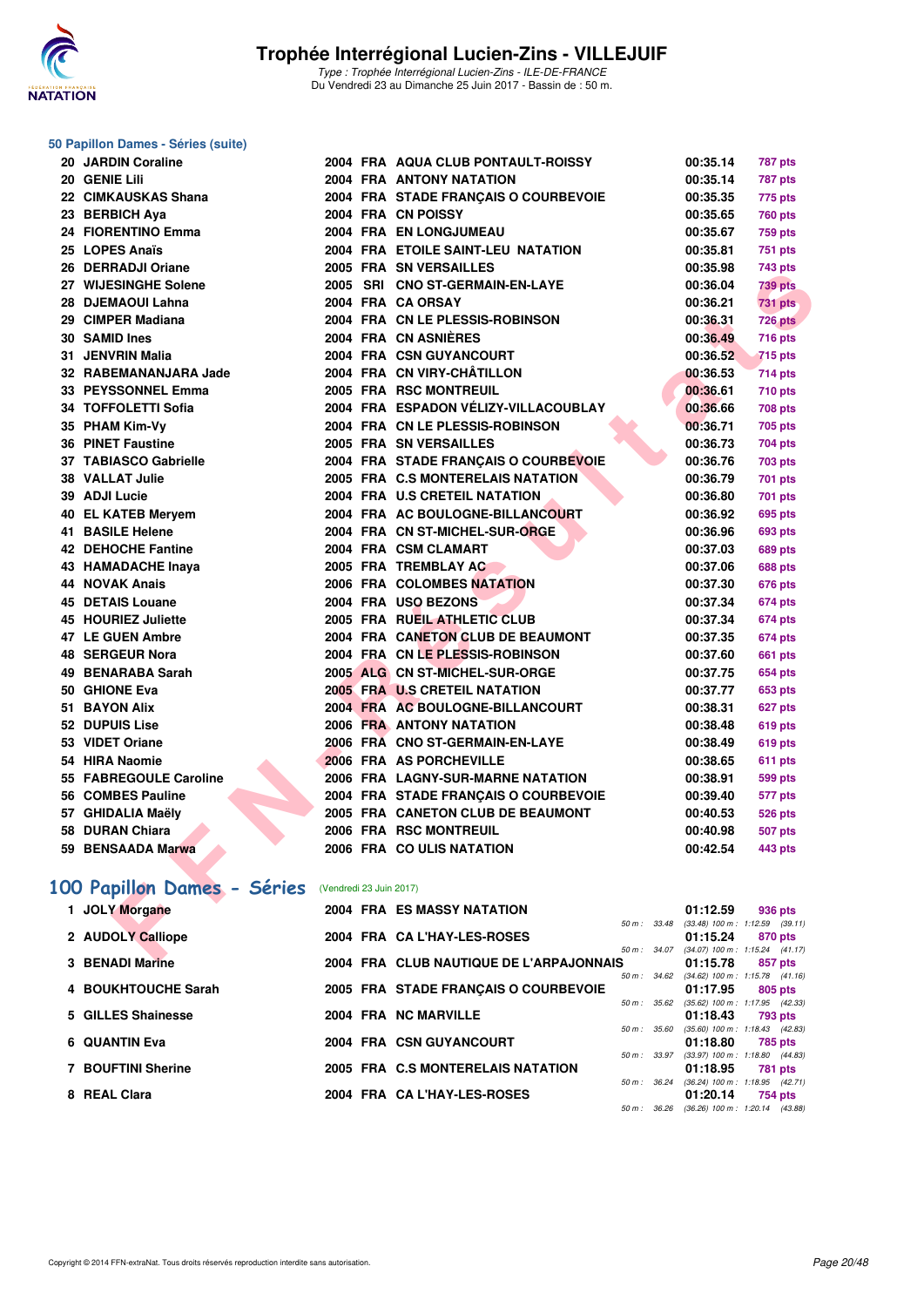![](_page_20_Picture_0.jpeg)

Type : Trophée Interrégional Lucien-Zins - ILE-DE-FRANCE Du Vendredi 23 au Dimanche 25 Juin 2017 - Bassin de : 50 m.

### **100 Papillon Dames - Séries (suite)**

| 9 | VISGUEIRO Julia                   |                         | 2005 FRA SCUF PARIS                                                                                                      |                           | 01:20.68                                               | 741 pts        |         |
|---|-----------------------------------|-------------------------|--------------------------------------------------------------------------------------------------------------------------|---------------------------|--------------------------------------------------------|----------------|---------|
|   | 10 ABDELHAFIDH Sara               |                         | <b>2004 FRA ANTONY NATATION</b>                                                                                          | 50 m: 38.42               | $(38.42)$ 100 m : 1:20.68 $(42.26)$<br>01:20.85        | <b>738 pts</b> |         |
|   | 11 COGNAC Eglantine               |                         | 2004 FRA CNO ST-GERMAIN-EN-LAYE                                                                                          | 50 m: 35.58               | $(35.58)$ 100 m : 1:20.85 $(45.27)$<br>01:20.87        | 737 pts        |         |
|   | 12 EL KATEB Meryem                |                         | 2004 FRA AC BOULOGNE-BILLANCOURT                                                                                         | 50 m : 36.97              | (36.97) 100 m: 1:20.87 (43.90)<br>01:21.15             | 731 pts        |         |
|   |                                   |                         |                                                                                                                          | 50 m: 36.17               | (36.17) 100 m: 1:21.15 (44.98)                         |                |         |
|   | 13 SERGEUR Nora                   |                         | 2004 FRA CN LE PLESSIS-ROBINSON                                                                                          |                           | 01:21.40<br>50 m: 37.47 (37.47) 100 m: 1:21.40 (43.93) | <b>725 pts</b> |         |
|   | <b>14 JARDIN Coraline</b>         |                         | 2004 FRA AQUA CLUB PONTAULT-ROISSY                                                                                       |                           | 01:21.56                                               | <b>722 pts</b> |         |
|   | 15 GENIE Lili                     |                         | <b>2004 FRA ANTONY NATATION</b>                                                                                          | 50 m: 37.36               | $(37.36)$ 100 m : 1:21.56 $(44.20)$<br>01:22.96        | 691 pts        |         |
|   | <b>16 FIORENTINO Emma</b>         |                         | 2004 FRA EN LONGJUMEAU                                                                                                   | 50 m : 36.37              | $(36.37)$ 100 m : 1:22.96 $(46.59)$<br>01:23.35        | 682 pts        |         |
|   | 17 COTE Elena                     |                         | 2004 FRA SCUF PARIS                                                                                                      | 50 m: 38.56               | (38.56) 100 m: 1:23.35 (44.79)<br>01:23.55             | 678 pts        |         |
|   |                                   |                         |                                                                                                                          |                           | 50 m : 37.92 (37.92) 100 m : 1:23.55 (45.63)           |                |         |
|   | 18 AGATI Lou                      |                         | 2006 FRA CN FOSSES                                                                                                       | $50 m$ : $38.43$          | 01:25.90<br>$(38.43)$ 100 m : 1:25.90 $(47.47)$        | 628 pts        |         |
|   | 19 HOURIEZ Juliette               |                         | 2005 FRA RUEIL ATHLETIC CLUB                                                                                             |                           | 01:26.87                                               | <b>608 pts</b> |         |
|   | 20 FRANCO Carla                   |                         | 2004 FRA AQUA CLUB PONTAULT-ROISSY                                                                                       | 50 m: 39.23               | $(39.23)$ 100 m : 1:26.87 $(47.64)$<br>01:26.98        | <b>605 pts</b> |         |
|   |                                   |                         |                                                                                                                          | 50 m : 37.74              | $(37.74)$ 100 m : 1:26.98 $(49.24)$                    |                |         |
|   | 21 LINQUE CELMA Tiaara            |                         | 2005 FRA U.S CRETEIL NATATION                                                                                            | 50 m: 40.43               | 01:27.06<br>$(40.43)$ 100 m : 1:27.06 $(46.63)$        | 604 pts        |         |
|   | 22 DERRADJI Oriane                |                         | 2005 FRA SN VERSAILLES                                                                                                   |                           | 01:27.88                                               | 587 pts        |         |
|   | 23 HIRA Naomie                    |                         | 2006 FRA AS PORCHEVILLE                                                                                                  | 50 m : 37.78              | $(37.78)$ 100 m : 1:27.88 $(50.10)$<br>01:28.10        | 583 pts        |         |
|   |                                   |                         |                                                                                                                          | $50 m$ : $38.61$          | (38.61) 100 m: 1:28.10 (49.49)                         |                |         |
|   | <b>24 CHARPENTE Urielle</b>       |                         | 2005 FRA CA L'HAY-LES-ROSES                                                                                              | 50 m : 38.88              | 01:28.89<br>$(38.88)$ 100 m : 1:28.89 $(50.01)$        | 567 pts        |         |
|   | 25 RABEMANANJARA Jade             |                         | 2004 FRA CN VIRY-CHATILLON                                                                                               | 50 m : 39.35              | 01:29.81                                               | 549 pts        |         |
|   | 26 HADJIDJ Lina                   |                         | 2006 FRA ES MASSY NATATION                                                                                               |                           | $(39.35)$ 100 m : 1:29.81 $(50.46)$<br>01:30.88        | <b>528 pts</b> |         |
|   | 27 BAYON Alix                     |                         | 2004 FRA AC BOULOGNE-BILLANCOURT                                                                                         | 50 m: 42.20               | $(42.20)$ 100 m : 1:30.88 $(48.68)$<br>01:31.10        | 524 pts        |         |
|   |                                   |                         |                                                                                                                          | 50 m : 39.97              | (39.97) 100 m: 1:31.10 (51.13)                         |                |         |
|   | 28 BENARABA Sarah                 |                         | 2005 ALG CN ST-MICHEL-SUR-ORGE                                                                                           | 50 m : 39.00              | 01:31.49<br>$(39.00)$ 100 m : 1:31.49 $(52.49)$        | 516 pts        |         |
|   | 29 BERASON Mélanie                |                         | 2006 FRA VILLIERS SPORTS JEUNESSE                                                                                        |                           | 01:34.33                                               | 464 pts        |         |
|   | 30 HAMADACHE Inaya                |                         | 2005 FRA TREMBLAY AC                                                                                                     | 50 m: 41.02               | (41.02) 100 m: 1:34.33 (53.31)<br>01:38.61             | 390 pts        |         |
|   |                                   |                         |                                                                                                                          |                           | 50 m: 41.79 (41.79) 100 m: 1:38.61 (56.82)             |                |         |
|   | <b>00 Papillon Dames - Séries</b> | (Dimanche 25 Juin 2017) |                                                                                                                          |                           |                                                        |                |         |
|   | 1 JOLY Morgane                    |                         | 2004 FRA ES MASSY NATATION                                                                                               |                           | 02:39.14                                               | 897 pts        |         |
|   | 2 COGNAC Eglantine                |                         | 50 m: 34.32 (34.32) 100 m: 1:14.90 (40.58) 150 m: 1:56.77<br>2004 FRA CNO ST-GERMAIN-EN-LAYE                             |                           | $(41.87)$ 200 m : 2:39.14 $(42.37)$<br>02:51.73        | 744 pts        |         |
|   |                                   |                         | 50 m: 38.18 (38.18) 100 m: 1:22.58 (44.40) 150 m: 2:07.56                                                                |                           | (44.98) 200 m : 2:51.73 (44.17)                        |                |         |
|   | 3 VIATEUR Jeanne                  |                         | 2005 FRA NAUTIC CLUB RAMBOUILLET<br>50 m: 37.86 (37.86) 100 m: 1:19.60                                                   | $(41.74)$ 150 m : 2:04.78 | 02:52.69<br>$(45.18)$ 200 m : 2:52.69 $(47.91)$        | <b>733 pts</b> |         |
|   | 4 FIORENTINO Emma                 |                         | 2004 FRA EN LONGJUMEAU                                                                                                   |                           | 02:55.90                                               | 697 pts        |         |
|   | 5 VISGUEIRO Julia                 |                         | 50 m: 38.42 (38.42) 100 m: 1:21.36<br>2005 FRA SCUF PARIS                                                                | (42.94) 150 m : 2:08.45   | (47.09) 200 m : 2:55.90 (47.45)<br>02:57.39            | 680 pts        |         |
|   |                                   |                         | 50 m: 38.94 (38.94) 100 m: 1:24.20                                                                                       | (45.26) 150 m : 2:12.01   | (47.81) 200 m : 2:57.39                                |                | (45.38) |
|   | 6 HOURIEZ Juliette                |                         | 2005 FRA RUEIL ATHLETIC CLUB<br>50 m: 40.59 (40.59) 100 m: 1:27.97 (47.38) 150 m: 2:16.92 (48.95) 200 m: 3:06.17 (49.25) |                           | 03:06.17                                               | <b>586 pts</b> |         |
|   | --- SERGEUR Nora                  |                         | 2004 FRA CN LE PLESSIS-ROBINSON                                                                                          |                           | <b>DSQ Vi</b>                                          |                |         |
|   | --- JARDIN Coraline               |                         | 2004 FRA AQUA CLUB PONTAULT-ROISSY                                                                                       |                           | <b>DNS</b> dec                                         |                |         |

#### **[200 Papillon Dames - Séries](http://www.ffnatation.fr/webffn/resultats.php?idact=nat&go=epr&idcpt=47281&idepr=33)** (Dimanche 25 Juin 2017)

| 1 JOLY Morgane      |  | 2004 FRA ES MASSY NATATION                                                                      | 02:39.14                                         | 897 pts |
|---------------------|--|-------------------------------------------------------------------------------------------------|--------------------------------------------------|---------|
| 2 COGNAC Eglantine  |  | 50 m: 34.32 (34.32) 100 m: 1:14.90 (40.58) 150 m: 1:56.77<br>2004 FRA CNO ST-GERMAIN-EN-LAYE    | (41.87) 200 m : 2:39.14 (42.37)<br>02:51.73      | 744 pts |
| 3 VIATEUR Jeanne    |  | 50 m: 38.18 (38.18) 100 m: 1:22.58 (44.40) 150 m: 2:07.56<br>2005 FRA NAUTIC CLUB RAMBOUILLET   | (44.98) 200 m : 2:51.73 (44.17)<br>02:52.69      | 733 pts |
| 4 FIORENTINO Emma   |  | 50 m: 37.86 (37.86) 100 m: 1:19.60 (41.74) 150 m: 2:04.78<br>2004 FRA EN LONGJUMEAU             | (45.18) 200 m : 2:52.69 (47.91)<br>02:55.90      | 697 pts |
| 5 VISGUEIRO Julia   |  | $(38.42)$ 100 m : 1:21.36 $(42.94)$ 150 m : 2:08.45<br>50 m : 38.42<br>2005 FRA SCUF PARIS      | (47.09) 200 m : 2:55.90 (47.45)<br>02:57.39      | 680 pts |
| 6 HOURIEZ Juliette  |  | (38.94) 100 m : 1:24.20 (45.26) 150 m : 2:12.01<br>50 m : 38.94<br>2005 FRA RUEIL ATHLETIC CLUB | (47.81) 200 m : 2:57.39 (45.38)<br>03:06.17      | 586 pts |
| --- SERGEUR Nora    |  | 50 m: 40.59 (40.59) 100 m: 1:27.97 (47.38) 150 m: 2:16.92<br>2004 FRA CN LE PLESSIS-ROBINSON    | (48.95) 200 m : 3:06.17 (49.25)<br><b>DSQ Vi</b> |         |
| --- JARDIN Coraline |  | 2004 FRA AQUA CLUB PONTAULT-ROISSY                                                              | <b>DNS</b> dec                                   |         |
|                     |  |                                                                                                 |                                                  |         |

#### **[200 4 Nages Dames - Séries](http://www.ffnatation.fr/webffn/resultats.php?idact=nat&go=epr&idcpt=47281&idepr=41)** (Dimanche 25 Juin 2017)

| 1 JOLY Morgane     |  | 2004 FRA ES MASSY NATATION                                                                                                     | 02:40.45 | 906 pts |
|--------------------|--|--------------------------------------------------------------------------------------------------------------------------------|----------|---------|
|                    |  | 50 m: 34.63 (34.63) 100 m: 1:15.18 (40.55) 150 m: 2:03.25 (48.07) 200 m: 2:40.45 (37.20                                        |          |         |
| 2 ZIESENISS Milena |  | 2004 FRA S.M MONTROUGE<br>50 m: 37.74 (37.74) 100 m: 1:20.11 (42.37) 150 m: 2:07.31 (47.20) 200 m: 2:44.15 (36.84              | 02:44.15 | 860 pts |
| 3 BENADI Marine    |  | 2004 FRA CLUB NAUTIQUE DE L'ARPAJONNAIS                                                                                        | 02:45.00 | 849 pts |
| 4 CIMPER Madiana   |  | 50 m : 35.69 (35.69) 100 m : 1:19.18 (43.49) 150 m : 2:06.47 (47.29) 200 m : 2:45.00 (38.53<br>2004 FRA CN LE PLESSIS-ROBINSON | 02:45.30 | 846 pts |
|                    |  | 50 m : 36.95 (36.95) 100 m : 1:21.46 (44.51) 150 m : 2:08.40 (46.94) 200 m : 2:45.30 (36.90                                    |          |         |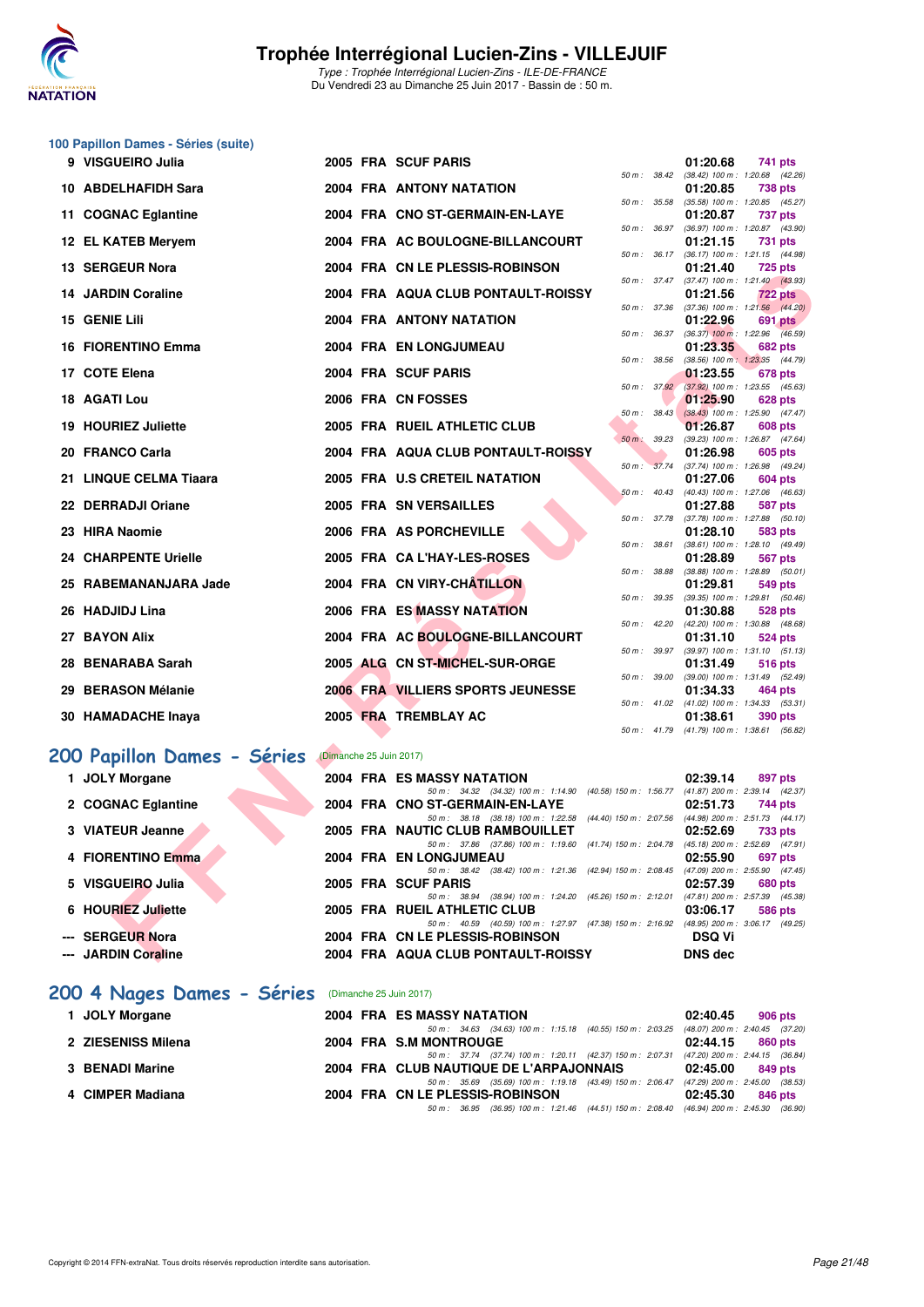![](_page_21_Picture_0.jpeg)

#### **200 4 Nages Dames - Séries (suite)**

| 5 LAFORGE Juliette      |  | 2004 FRA US JEUNESSE MITRY-MORY                                                                                                     | 02:46.81 | 827 pts        |
|-------------------------|--|-------------------------------------------------------------------------------------------------------------------------------------|----------|----------------|
| 6 SERGEUR Nora          |  | 50 m: 36.23 (36.23) 100 m: 1:17.03 (40.80) 150 m: 2:09.05 (52.02) 200 m: 2:46.81 (37.76)<br>2004 FRA CN LE PLESSIS-ROBINSON         | 02:47.25 | 822 pts        |
| 7 QUANTIN Eva           |  | 50 m: 37.84 (37.84) 100 m: 1:21.99 (44.15) 150 m: 2:11.83 (49.84) 200 m: 2:47.25 (35.42)<br>2004 FRA CSN GUYANCOURT                 | 02:47.50 | 819 pts        |
| 8 DJEMAOUI Lahna        |  | 50 m: 34.61 (34.61) 100 m: 1:18.35 (43.74) 150 m: 2:08.28 (49.93) 200 m: 2:47.50 (39.22)<br>2004 FRA CA ORSAY                       | 02:47.78 | 816 pts        |
| 9 BEN BELLA Aya         |  | 50 m: 38.17 (38.17) 100 m: 1:23.97 (45.80) 150 m: 2:10.85 (46.88) 200 m: 2:47.78 (36.93)<br><b>2004 FRA CERGY PONTOISE NATATION</b> | 02:47.87 | 815 pts        |
| 10 TABIASCO Gabrielle   |  | 50 m: 35.23 (35.23) 100 m: 1:19.15 (43.92) 150 m: 2:10.01 (50.86) 200 m: 2:47.87 (37.86)<br>2004 FRA STADE FRANÇAIS O COURBEVOIE    |          |                |
|                         |  | 50 m: 37.48 (37.48) 100 m: 1:21.34 (43.86) 150 m: 2:10.78 (49.44) 200 m: 2:48.28 (37.50)                                            | 02:48.28 | 810 pts        |
| 11 CIMKAUSKAS Shana     |  | 2004 FRA STADE FRANÇAIS O COURBEVOIE<br>50 m: 37.29 (37.29) 100 m: 1:20.46 (43.17) 150 m: 2:10.03 (49.57) 200 m: 2:48.73 (38.70)    | 02:48.73 | 804 pts        |
| 12 LOPES Anaïs          |  | 2004 FRA ETOILE SAINT-LEU NATATION<br>50 m: 36.92 (36.92) 100 m: 1:21.74 (44.82) 150 m: 2:10.31 (48.57) 200 m: 2:49.02 (38.71)      | 02:49.02 | 801 pts        |
| 13 BOUFTINI Sherine     |  | 2005 FRA C.S MONTERELAIS NATATION<br>50 m: 36.74 (36.74) 100 m: 1:22.55 (45.81) 150 m: 2:11.46 (48.91) 200 m: 2:49.03 (37.57)       | 02:49.03 | 801 pts        |
| 14 BOUKHTOUCHE Sarah    |  | 2005 FRA STADE FRANÇAIS O COURBEVOIE<br>50 m: 34.88 (34.88) 100 m: 1:19.16 (44.28) 150 m: 2:10.81 (51.65) 200 m: 2:49.35 (38.54)    | 02:49.35 | 797 pts        |
| 15 EL KATEB Meryem      |  | 2004 FRA AC BOULOGNE-BILLANCOURT<br>50 m: 36.84 (36.84) 100 m: 1:21.16 (44.32) 150 m: 2:10.43 (49.27) 200 m: 2:49.70 (39.27)        | 02:49.70 | 793 pts        |
| 16 LORIC Azilys         |  | 2004 FRA CN FONTAINEBLEAU-AVON                                                                                                      | 02:49.76 | 792 pts        |
| 17 ABDELHAFIDH Sara     |  | 50 m: 37.23 (37.23) 100 m: 1:21.76 (44.53) 150 m: 2:11.03 (49.27) 200 m: 2:49.76 (38.73)<br>2004 FRA ANTONY NATATION                | 02:50.32 | 785 pts        |
| 18 COGNAC Eglantine     |  | 50 m: 35.81 (35.81) 100 m: 1:20.63 (44.82) 150 m: 2:10.18 (49.55) 200 m: 2:50.32 (40.14)<br>2004 FRA CNO ST-GERMAIN-EN-LAYE         | 02:50.91 | 779 pts        |
| 19 MERTENS Mathilde     |  | 50 m: 37.59 (37.59) 100 m: 1:24.17 (46.58) 150 m: 2:14.97 (50.80) 200 m: 2:50.91 (35.94)<br>2004 FRA AS EMERAINVILLE                | 02:50.97 | 778 pts        |
| 20   GENIE Lili         |  | 50 m: 38.25 (38.25) 100 m: 1:24.43 (46.18) 150 m: 2:11.54 (47.11) 200 m: 2:50.97 (39.43)<br>2004 FRA ANTONY NATATION                | 02:51.77 | 769 pts        |
| 21 FAUQUANT Maïwenn     |  | 50 m: 36.14 (36.14) 100 m: 1:20.07 (43.93) 150 m: 2:14.75 (54.68) 200 m: 2:51.77 (37.02)<br>2004 FRA CA ORSAY                       | 02:51.87 | 767 pts        |
| 22 JENVRIN Malia        |  | 50 m: 40.27 (40.27) 100 m: 1:24.02 (43.75) 150 m: 2:12.67 (48.65) 200 m: 2:51.87 (39.20)<br>2004 FRA CSN GUYANCOURT                 | 02:52.04 | 765 pts        |
| 23 SAMID Ines           |  | 50 m: 38.63 (38.63) 100 m: 1:24.69 (46.06) 150 m: 2:13.74 (49.05) 200 m: 2:52.04 (38.30)<br>2004 FRA CN ASNIERES                    | 02:52.96 | 755 pts        |
| <b>24 BASILE Helene</b> |  | 50 m: 38.34 (38.34) 100 m: 1:23.79 (45.45) 150 m: 2:12.73 (48.94) 200 m: 2:52.96 (40.23)<br>2004 FRA CN ST-MICHEL-SUR-ORGE          | 02:53.09 | <b>753 pts</b> |
|                         |  | 50 m: 36.72 (36.72) 100 m: 1:23.08 (46.36) 150 m: 2:13.07 (49.99) 200 m: 2:53.09 (40.02)                                            |          |                |
| 25 BAYON Alix           |  | 2004 FRA AC BOULOGNE-BILLANCOURT<br>50 m: 38.68 (38.68) 100 m: 1:26.84 (48.16) 150 m: 2:12.72 (45.88) 200 m: 2:53.11 (40.39)        | 02:53.11 | <b>753 pts</b> |
| 26 LINQUE CELMA Tiaara  |  | 2005 FRA U.S CRETEIL NATATION<br>50 m: 37.67 (37.67) 100 m: 1:25.20 (47.53) 150 m: 2:18.03 (52.83) 200 m: 2:55.08 (37.05)           | 02:55.08 | <b>731 pts</b> |
| 27 PEYSSONNEL Emma      |  | 2005 FRA RSC MONTREUIL<br>50 m: 37.02 (37.02) 100 m: 1:24.52 (47.50) 150 m: 2:16.64 (52.12) 200 m: 2:55.13 (38.49)                  | 02:55.13 | 730 pts        |
| 28   ROUDI Selma        |  | 2004 FRA CN VIRY-CHATILLON<br>50 m: 38.95 (38.95) 100 m: 1:26.54 (47.59) 150 m: 2:14.85 (48.31) 200 m: 2:55.46 (40.61)              | 02:55.46 | 726 pts        |
| 29 BERBICH Aya          |  | 2004 FRA CN POISSY<br>50 m: 39.33 (39.33) 100 m: 1:28.32 (48.99) 150 m: 2:18.91 (50.59) 200 m: 2:55.75 (36.84)                      | 02:55.75 | <b>723 pts</b> |
| <b>30 DETAIS Louane</b> |  | 2004 FRA USO BEZONS                                                                                                                 | 02:56.03 | <b>720 pts</b> |
| 31 SOUPIZON Maeva       |  | 50 m: 39.61 (39.61) 100 m: 1:25.85 (46.24) 150 m: 2:15.05 (49.20) 200 m: 2:56.03 (40.98)<br>2004 FRA NAUTIC CLUB RAMBOUILLET        | 02:56.75 | 712 pts        |
| 32 VIATEUR Jeanne       |  | 50 m : 2:18.39 (2:18.39) 100 m : 1:30.80<br>() 150 m : 2:18.55 (47.75) 200 m : 2:56.75 (38.20)<br>2005 FRA NAUTIC CLUB RAMBOUILLET  | 02:56.89 | <b>710 pts</b> |
| 33 DEGARDIN Lilou       |  | 50 m: 37.32 (37.32) 100 m: 1:23.86 (46.54) 150 m: 2:17.81 (53.95) 200 m: 2:56.89 (39.08)<br>2005 FRA CSM CLAMART                    | 02:57.20 | 707 pts        |
| 34 GHIONE Eva           |  | 50 m: 39.18 (39.18) 100 m: 1:28.12 (48.94) 150 m: 2:17.57 (49.45) 200 m: 2:57.20 (39.63)<br>2005 FRA U.S CRETEIL NATATION           | 02:57.51 | 703 pts        |
| 35   TOFFOLETTI Sofia   |  | 50 m: 39.23 (39.23) 100 m: 1:26.47 (47.24) 150 m: 2:20.44 (53.97) 200 m: 2:57.51 (37.07)<br>2004 FRA ESPADON VELIZY-VILLACOUBLAY    | 02:58.68 | 690 pts        |
| 36   AZZOUZ Safia       |  | 50 m: 39.21 (39.21) 100 m: 1:25.00 (45.79) 150 m: 2:18.41 (53.41) 200 m: 2:58.68 (40.27)<br>2004 FRA S.M MONTROUGE                  | 02:59.05 | 686 pts        |
| 37   MESSE Jade         |  | 50 m: 40.03 (40.03) 100 m: 1:26.23 (46.20) 150 m: 2:20.84 (54.61) 200 m: 2:59.05 (38.21)<br>2005 FRA ESPADON VELIZY-VILLACOUBLAY    | 02:59.99 | 676 pts        |
| <b>38 SYKHEO Lise</b>   |  | 50 m: 41.71 (41.71) 100 m: 1:25.84 (44.13) 150 m: 2:20.64 (54.80) 200 m: 2:59.99 (39.35)<br>2005 FRA AC VILLEPINTE                  | 03:00.03 | 676 pts        |
|                         |  | 50 m: 39.12 (39.12) 100 m: 1:28.75 (49.63) 150 m: 2:18.16 (49.41) 200 m: 3:00.03 (41.87)                                            |          |                |
| 39 FIORENTINO Emma      |  | 2004 FRA EN LONGJUMEAU<br>50 m: 37.99 (37.99) 100 m: 1:24.78 (46.79) 150 m: 2:20.15 (55.37) 200 m: 3:00.18 (40.03)                  | 03:00.18 | 674 pts        |
| 40   SAUTEREAU Marie    |  | 2004 FRA AQUA VALLEE-DE-CHEVREUSE<br>50 m: 39.61 (39.61) 100 m: 1:25.99 (46.38) 150 m: 2:19.76 (53.77) 200 m: 3:00.30 (40.54)       | 03:00.30 | 673 pts        |
|                         |  |                                                                                                                                     |          |                |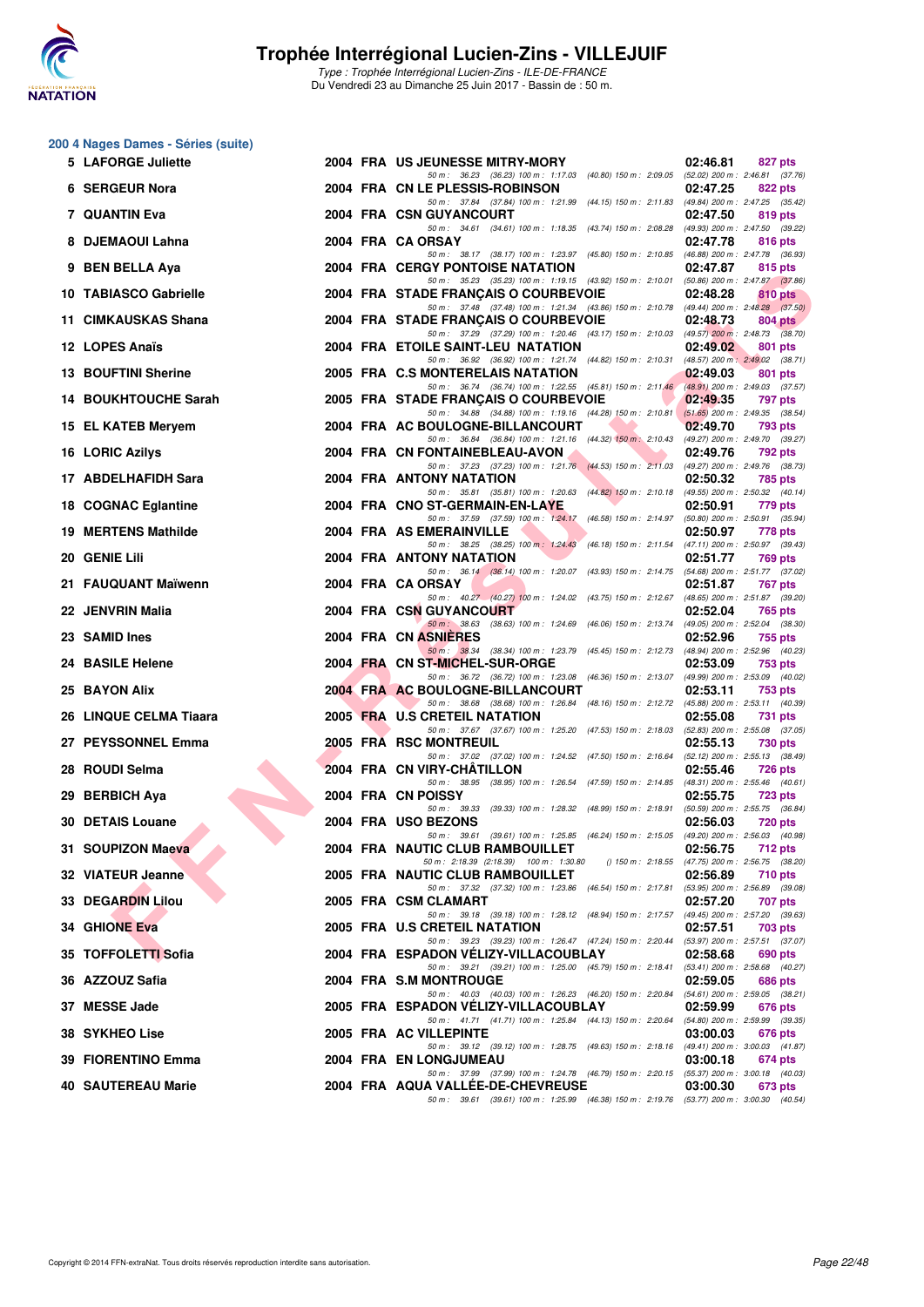![](_page_22_Picture_0.jpeg)

### **200 4 Nages Dames - Séries (suite)**

| 41 BRINDEJONC Juline          |  | 2006 FRA ES MASSY NATATION                                                               | 03:00.31      | 672 pts                  |
|-------------------------------|--|------------------------------------------------------------------------------------------|---------------|--------------------------|
|                               |  | 50 m: 39.77 (39.77) 100 m: 1:27.22 (47.45) 150 m: 2:24.20 (56.98) 200 m: 3:00.31 (36.11) |               |                          |
| 42 LIM Alice                  |  | 2005 FRA US IVRY-SUR-SEINE                                                               | 03:00.59      | 669 pts                  |
|                               |  | 50 m: 39.94 (39.94) 100 m: 1:28.99 (49.05) 150 m: 2:22.20 (53.21) 200 m: 3:00.59 (38.39) |               |                          |
| 43 RABEMANANJARA Jade         |  | 2004 FRA CN VIRY-CHÂTILLON                                                               | 03:00.67      | 669 pts                  |
|                               |  | 50 m: 39.41 (39.41) 100 m: 1:23.69 (44.28) 150 m: 2:18.51 (54.82) 200 m: 3:00.67 (42.16) |               |                          |
| 44 LIEVIN Laura               |  | 2004 FRA CERGY PONTOISE NATATION                                                         | 03:00.92      | 666 pts                  |
|                               |  | 50 m: 41.18 (41.18) 100 m: 1:28.44 (47.26) 150 m: 2:22.43 (53.99) 200 m: 3:00.92 (38.49) |               |                          |
| 45 DEHOCHE Fantine            |  | 2004 FRA CSM CLAMART                                                                     | 03:01.22      | 663 pts                  |
|                               |  | 50 m: 38.80 (38.80) 100 m: 1:24.22 (45.42) 150 m: 2:20.40 (56.18) 200 m: 3:01.22 (40.82) |               |                          |
| 46 BARBOSA Francesca          |  | 2005 FRA CNO ST-GERMAIN-EN-LAYE                                                          | 03:01.85      | 656 pts                  |
|                               |  | 50 m: 39.73 (39.73) 100 m: 1:22.64 (42.91) 150 m: 2:22.24 (59.60) 200 m: 3:01.85 (39.61) |               |                          |
| 47 BOUBTANE Anais             |  | 2004 FRA CSM CLAMART                                                                     | 03:02.46      | 649 pts                  |
|                               |  | 50 m: 42.26 (42.26) 100 m: 1:31.92 (49.66) 150 m: 2:21.95 (50.03) 200 m: 3:02.46 (40.51) |               |                          |
| <b>48 VIDALI-JUSTON Ambre</b> |  | 2005 FRA CA L'HAY-LES-ROSES                                                              | 03:02.68      | 647 pts                  |
|                               |  | 50 m: 40.12 (40.12) 100 m: 1:25.96 (45.84) 150 m: ---                                    |               | 200 m: 3:02.68 (1:36.72) |
| 49 BOUCHER Camille            |  | 2006 FRA AS BONDY                                                                        | 03:04.76      | <b>625 pts</b>           |
|                               |  | 50 m: 41.73 (41.73) 100 m: 1:29.68 (47.95) 150 m: 2:22.61 (52.93) 200 m: 3:04.76 (42.15) |               |                          |
| 50 NOVAK Anais                |  | 2006 FRA COLOMBES NATATION                                                               | 03:05.85      | 614 pts                  |
|                               |  | 50 m: 39.36 (39.36) 100 m: 1:28.35 (48.99) 150 m: 2:23.82 (55.47) 200 m: 3:05.85 (42.03) |               |                          |
| 51 LEVASSOR Idalie            |  | 2006 FRA USM VIROFLAY                                                                    | 03:07.38      | 598 pts                  |
|                               |  | 50 m: 42.96 (42.96) 100 m: 1:30.35 (47.39) 150 m: 2:25.45 (55.10) 200 m: 3:07.38 (41.93) |               |                          |
| 52 FERREIRA Iris              |  | 2006 FRA VILLIERS SPORTS JEUNESSE AND LODGE                                              | 03:07.87      | 593 pts                  |
|                               |  | 50 m: 43.99 (43.99) 100 m: 1:32.00 (48.01) 150 m: 2:24.28 (52.28) 200 m: 3:07.87 (43.59) |               |                          |
| 53 BOUKHARI Sarah             |  | 2006 FRA STADE FRANÇAIS O COURBEVOIE 03:14.32                                            |               | 529 pts                  |
|                               |  | 50 m: 41.66 (41.66) 100 m: 1:32.98 (51.32) 150 m: 2:27.85 (54.87) 200 m: 3:14.32 (46.47) |               |                          |
| --- DAUGE-DUJARDIN Héléna     |  | 2005 FRA A.O. TRAPPES NATATION                                                           | <b>DSQ Ni</b> |                          |
| --- LACOUTURE Alexandra       |  | 2005 FRA CN VIRY-CHÂTILLON                                                               | <b>DSQ Ni</b> |                          |
|                               |  |                                                                                          |               |                          |

### **[400 4 Nages Dames - Séries](http://www.ffnatation.fr/webffn/resultats.php?idact=nat&go=epr&idcpt=47281&idepr=42)** (Samedi 24 Juin 2017)

| סווווווס בווטטווב הא                            |                                                | ZUUT FRA COMULAMARI                                                                                                                                                                                                    |             | <b>UJ.UI.</b> 22<br>uus pis                     |         |
|-------------------------------------------------|------------------------------------------------|------------------------------------------------------------------------------------------------------------------------------------------------------------------------------------------------------------------------|-------------|-------------------------------------------------|---------|
| 46 BARBOSA Francesca                            |                                                | 50 m: 38.80 (38.80) 100 m: 1:24.22 (45.42) 150 m: 2:20.40 (56.18) 200 m: 3:01.22 (40.82)<br>2005 FRA CNO ST-GERMAIN-EN-LAYE                                                                                            |             | 03:01.85<br>656 pts                             |         |
| 47 BOUBTANE Anais                               |                                                | 50 m: 39.73 (39.73) 100 m: 1:22.64 (42.91) 150 m: 2:22.24 (59.60) 200 m: 3:01.85 (39.61)<br>2004 FRA CSM CLAMART                                                                                                       |             | 03:02.46<br>$649$ pts                           |         |
|                                                 |                                                | 50 m: 42.26 (42.26) 100 m: 1:31.92 (49.66) 150 m: 2:21.95 (50.03) 200 m: 3:02.46 (40.51)                                                                                                                               |             |                                                 |         |
| 48   VIDALI-JUSTON Ambre                        |                                                | 2005 FRA CA L'HAY-LES-ROSES<br>50 m : 40.12 (40.12) 100 m : 1:25.96 (45.84)                                                                                                                                            | 150 m : --- | 03:02.68<br>647 pts<br>200 m: 3:02.68 (1:36.72) |         |
| 49 BOUCHER Camille                              |                                                | 2006 FRA AS BONDY                                                                                                                                                                                                      |             | 03:04.76<br>625 pts                             |         |
| 50 NOVAK Anais                                  |                                                | 50 m: 41.73 (41.73) 100 m: 1:29.68 (47.95) 150 m: 2:22.61 (52.93) 200 m: 3:04.76 (42.15)<br>2006 FRA COLOMBES NATATION                                                                                                 |             | 03:05.85<br>614 pts                             |         |
| 51 LEVASSOR Idalie                              |                                                | 50 m: 39.36 (39.36) 100 m: 1:28.35 (48.99) 150 m: 2:23.82 (55.47) 200 m: 3:05.85 (42.03)<br>2006 FRA USM VIROFLAY                                                                                                      |             | 03:07.38                                        |         |
|                                                 |                                                | 50 m: 42.96 (42.96) 100 m: 1:30.35 (47.39) 150 m: 2:25.45 (55.10) 200 m: 3:07.38 (41.93)                                                                                                                               |             | 598 pts                                         |         |
| 52 FERREIRA Iris                                |                                                | <b>2006 FRA VILLIERS SPORTS JEUNESSE</b><br>50 m: 43.99 (43.99) 100 m: 1:32.00 (48.01) 150 m: 2:24.28 (52.28) 200 m: 3:07.87 (43.59)                                                                                   |             | 03:07.87<br>593 pts                             |         |
| 53 BOUKHARI Sarah                               |                                                | 2006 FRA STADE FRANÇAIS O COURBEVOIE                                                                                                                                                                                   |             | 03:14.32<br><b>529 pts</b>                      |         |
| --- DAUGE-DUJARDIN Héléna                       |                                                | 50 m: 41.66 (41.66) 100 m: 1:32.98 (51.32) 150 m: 2:27.85 (54.87) 200 m: 3:14.32 (46.47)<br>2005 FRA A.O. TRAPPES NATATION                                                                                             |             | <b>DSQ Ni</b>                                   |         |
| --- LACOUTURE Alexandra                         |                                                | 2005 FRA CN VIRY-CHATILLON                                                                                                                                                                                             |             | <b>DSQ Ni</b>                                   |         |
|                                                 |                                                |                                                                                                                                                                                                                        |             |                                                 |         |
| 00 4 Nages Dames - Séries (Samedi 24 Juin 2017) |                                                |                                                                                                                                                                                                                        |             |                                                 |         |
| 1 JOLY Morgane                                  |                                                | 2004 FRA ES MASSY NATATION                                                                                                                                                                                             |             | 05:36.51<br>900 pts                             |         |
|                                                 |                                                | 50 m: 34.16 (34.16) 100 m: 1:14.50 (40.34) 150 m: 1:56.81 (42.31) 200 m: 2:37.91 (41.10) 250 m: 3:26.65 (48.74) 300 m: 4:16.87 (50.22) 350 m: 4:57.50 (40.63) 400 m: 5:36.51 (39.01)                                   |             |                                                 |         |
| 2 ZIESENISS Milena                              |                                                | 2004 FRA S.M MONTROUGE<br>50 m: 37.57 (37.57) 100 m: 1:22.24 (44.67) 150 m: 2:08.78 (46.54) 200 m: 2:52.23 (43.45) 250 m: 3:39.96 (47.73) 300 m: 4:29.96 (50.00) 350 m: 5:10.26 (40.30) 400 m: 5:48.62                 |             | 05:48.62<br>826 pts                             | (38.36) |
| 3 EL KATEB Meryem                               |                                                | 2004 FRA AC BOULOGNE-BILLANCOURT                                                                                                                                                                                       |             | 05:56.15<br>781 pts                             |         |
|                                                 |                                                | 50 m : 37.19 (37.19) 100 m : 1:24.59 (47.40) 150 m : 2:12.00 (47.41) 200 m : 2:56.03 (44.03) 250 m : 3:46.74 (50.71) 300 m : 4:35.11 (48.37) 350 m : 5:15.99 (40.88) 400 m : 5:56.15 (40.16)                           |             |                                                 |         |
| 4 SERGEUR Nora                                  |                                                | 2004 FRA CN LE PLESSIS-ROBINSON                                                                                                                                                                                        |             | 05:57.32<br>774 pts                             |         |
| 5 CIMPER Madiana                                |                                                | 50 m: 38.43 (38.43) 100 m: 1:24.61 (46.18) 150 m: 2:09.66 (45.05) 200 m: 2:53.95 (44.29) 250 m: 3:46.65 (52.70) 300 m: 4:38.76 (52.11) 350 m: 5:18.99 (40.23) 400 m: 5:57.32<br>2004 FRA CN LE PLESSIS-ROBINSON        |             | 05:58.08<br>770 pts                             | (38.33) |
|                                                 |                                                | 50 m: 38.64 (38.64) 100 m: 1:26.72 (48.08) 150 m: 2:14.24 (47.52) 200 m: 3:01.53 (47.29) 250 m: 3:49.17 (47.64) 300 m: 4:39.76 (50.59) 350 m: 5:19.24 (39.48) 400 m: 5:58.08                                           |             |                                                 | (38.84) |
| 6 LORIC Azilys                                  |                                                | 2004 FRA CN FONTAINEBLEAU-AVON<br>50 m : 37.70 (37.70) 100 m : 1:22.63 (44.93) 150 m : 2:10.75 (48.12) 200 m : 2:56.74 (45.99) 250 m : 3:47.43 (50.69) 300 m : 4:39.05 (51.62) 350 m : 5:19.73 (40.68) 400 m : 5:59.51 |             | 05:59.51<br>762 pts                             | (39.78) |
| 7 BOUFTINI Sherine                              |                                                | 2005 FRĀ C.S MONTERELAIS NATATION                                                                                                                                                                                      |             | 06:00.39<br>757 pts                             |         |
|                                                 |                                                | 50 m: 37.35 (37.35) 100 m: 1:20.97 (43.62) 150 m: 2:10.55 (49.58) 200 m: 2:57.68 (47.13) 250 m: 3:47.23 (49.55) 300 m: 4:39.43 (52.20) 350 m: 5:20.11 (40.68) 400 m: 6:00.39                                           |             |                                                 | (40.28) |
| 8 BALMER Romane                                 | <u>and the state of the state of the state</u> | 2004 FRA CN VIRY-CHATILLON<br>50 m: 38.44 (38.44) 100 m: 1:23.58 (45.14) 150 m: 2:11.19 (47.61) 200 m: 2:56.86 (45.67) 250 m: 3:51.71 (54.85) 300 m: 4:46.21 (54.50) 350 m: 5:27.85 (41.64) 400 m: 6:07.21 (39.36)     |             | 06:07.21<br><b>718 pts</b>                      |         |
| 9 GENIE Lili                                    |                                                | 2004 FRA ANTONY NATATION                                                                                                                                                                                               |             | 06:08.57<br><b>710 pts</b>                      |         |
|                                                 |                                                | 50 m: 37.49 (37.49) 100 m: 1:23.66 (46.17) 150 m: 2:09.67 (46.01) 200 m: 2:54.65 (44.98) 250 m: 3:51.05 (56.40) 300 m: 4:46.55 (55.50) 350 m: 5:27.12 (40.57) 400 m: 6:08.57 (41.45)                                   |             |                                                 |         |
| 10 COTE Elena                                   |                                                | 2004 FRA SCUF PARIS<br>50 m: 39.48 (39.48) 100 m: 1:27.18 (47.70) 150 m: 2:15.06 (47.88) 200 m: 3:01.44 (46.38) 250 m: 3:57.08 (55.64) 300 m: 4:53.19 (56.11) 350 m: 5:34.61 (41.42) 400 m: 6:14.56 (39.95)            |             | 06:14.56<br>677 pts                             |         |
| 11 SELMI Mervam                                 |                                                | 2004 FRA CERGY PONTOISE NATATION                                                                                                                                                                                       |             | 06:16.54<br>667 pts                             |         |
|                                                 |                                                | 50 m: 40.18 (40.18) 100 m: 1:31.48 (51.30) 150 m: 2:22.33 (50.85) 200 m: 3:10.09 (47.76) 250 m: 4:00.74 (50.65) 300 m: 4:53.60 (52.86) 350 m: 5:35.62 (42.02) 400 m: 6:16.54 (40.92)                                   |             |                                                 |         |
| 12 DAUGE-DUJARDIN Héléna                        |                                                | 2005 FRA A.O. TRAPPES NATATION<br>50 m: 42.93 (42.93) 100 m: 1:34.42 (51.49) 150 m: 2:21.84 (47.42) 200 m: 3:08.40 (46.56) 250 m: 3:59.46 (51.06) 300 m: 4:51.71 (52.25) 350 m: 5:35.01 (43.30) 400 m: 6:18.22 (43.21) |             | 06:18.22<br>658 pts                             |         |
| 13 AZZOUZ Safia                                 |                                                | 2004 FRA S.M MONTROUGE                                                                                                                                                                                                 |             | 06:18.32<br>657 pts                             |         |
|                                                 |                                                | 50 m: 42.21 (42.21) 100 m: 1:31.58 (49.37) 150 m: 2:22.09 (50.51) 200 m: 3:09.86 (47.77) 250 m: 4:04.54 (54.68) 300 m: 5:00.29 (55.75) 350 m: 5:40.70 (40.41) 400 m: 6:18.32 (37.62)                                   |             |                                                 |         |
| 14 PHAM Kim-Vv                                  |                                                | 2004 FRA CN LE PLESSIS-ROBINSON                                                                                                                                                                                        |             | 06:19.90<br>649 pts                             |         |
| 15 MOUNIER Ilona                                |                                                | 50 m: 39.90 (39.90) 100 m: 1:34.82 (54.92) 150 m: 2:20.79 (45.97) 200 m: 3:08.46 (47.67) 250 m: 4:03.26 (54.80) 300 m: 4:59.32 (56.06) 350 m: 5:40.49 (41.17) 400 m: 6:19.90 (39.41)<br>2004 FRA ES MASSY NATATION     |             | 06:20.27<br>647 pts                             |         |
|                                                 |                                                | 50 m: 40.30 (40.30) 100 m: 1:33.26 (52.96) 150 m: 2:20.10 (46.84) 200 m: 3:05.90 (45.80) 250 m: 4:01.13 (55.23) 300 m: 4:58.79 (57.66) 350 m: 5:40.54 (41.75) 400 m: 6:20.27 (39.73)                                   |             |                                                 |         |
| 16 TOFFOLETTI Sofia                             |                                                | 2004 FRA ESPADON VELIZY-VILLACOUBLAY                                                                                                                                                                                   |             | 06:20.78<br><b>644 pts</b>                      |         |
| 17 DETAIS Louane                                |                                                | 50 m: 41.86 (41.86) 100 m: 1:28.81 (46.95) 150 m: 2:20.01 (51.20) 200 m: 3:06.88 (46.87) 250 m: 4:02.23 (55.35) 300 m: 4:57.52 (55.29) 350 m: 5:40.95 (43.43) 400 m: 6:20.78<br>2004 FRA USO BEZONS                    |             | 06:21.83<br>638 pts                             | (39.83) |
|                                                 |                                                | 50 m : 40.40 (40.40) 100 m : 1:33.01 (52.61) 150 m : 2:22.73 (49.72) 200 m : 3:10.75 (48.02) 250 m : 4:03.75 (53.00) 300 m : 4:56.54                                                                                   |             | (52.79) 350 m: 5:41.76 (45.22) 400 m: 6:21.83   | (40.07) |
| 18 SOUPIZON Maeva                               |                                                | 2004 FRA NAUTIC CLUB RAMBOUILLET                                                                                                                                                                                       |             | 06:23.37<br>630 pts                             |         |
| 19 COMBES Pauline                               |                                                | 50 m: 41.58 (41.58) 100 m: 1:35.70 (54.12) 150 m: 2:25.39 (49.69) 200 m: 3:14.31 (48.92) 250 m: 4:06.58 (52.27) 300 m: 5:00.89 (54.31) 350 m: 5:43.28 (42.39) 400 m: 6:23.37<br>2004 FRA STADE FRANÇAIS O COURBEVOIE   |             | 06:23.50<br>630 pts                             | (40.09) |
|                                                 |                                                | 50 m: 41.05 (41.05) 100 m: 1:27.92 (46.87) 150 m: 2:17.73 (49.81) 200 m: 3:04.48 (46.75) 250 m: 3:59.26 (54.78) 300 m: 4:55.98 (56.72) 350 m: 5:41.41 (45.43) 400 m: 6:23.50 (42.09)                                   |             |                                                 |         |
| 20   WIJESINGHE Solene                          |                                                | 2005 SRI CNO ST-GERMAIN-EN-LAYE                                                                                                                                                                                        |             | 06:24.12<br>626 pts                             |         |
|                                                 |                                                | 50 m : 39.55 (39.55) 100 m : 1:28.44 (48.89) 150 m : 2:17.63 (49.19) 200 m : 3:05.69 (48.06) 250 m : 4:01.50 (55.81) 300 m : 4:58.22 (56.72) 350 m : 5:42.53 (44.31) 400 m : 6:24.12 (41.59)                           |             |                                                 |         |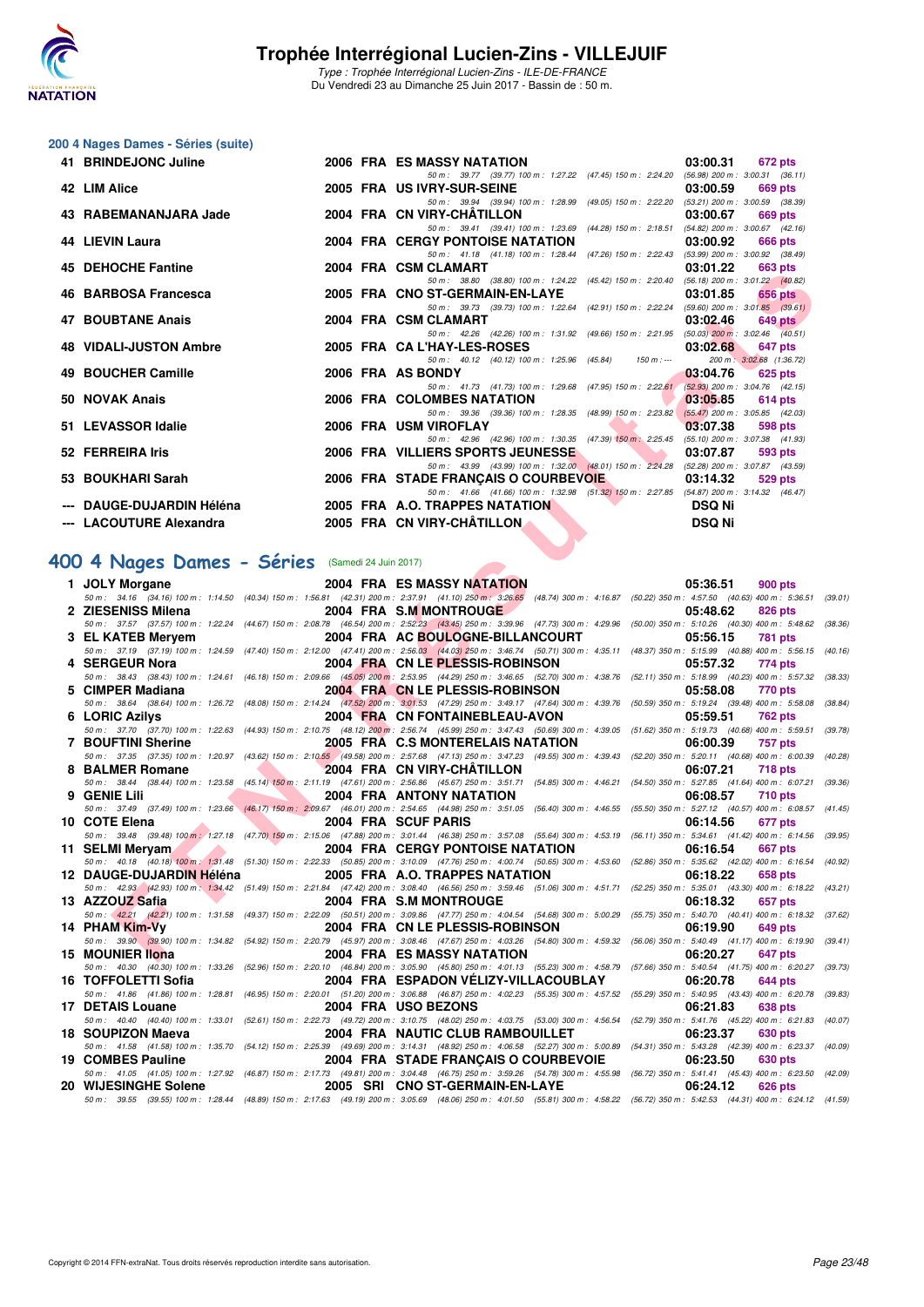![](_page_23_Picture_0.jpeg)

#### **400 4 Nages Dames - Séries (suite)**

| 21 BOUBTANE Anais   | 2004 FRA CSM CLAMART                 | 06:24.86 623 pts                                                                                                                                                                             |
|---------------------|--------------------------------------|----------------------------------------------------------------------------------------------------------------------------------------------------------------------------------------------|
|                     |                                      | 50 m: 43.08 (43.08) 100 m: 1:34.97 (51.89) 150 m: 2:25.03 (50.06) 200 m: 3:14.80 (49.77) 250 m: 4:05.87 (51.07) 300 m: 4:57.65 (51.78) 350 m: 5:42.52 (44.87) 400 m: 6:24.86 (42.34)         |
| 22 VODDEN Ella      | 2004 GBR CNO ST-GERMAIN-EN-LAYE      | 06:25.53<br>619 pts                                                                                                                                                                          |
|                     |                                      | 50 m : 41.49 (41.49) 100 m : 1:33.37 (51.88) 150 m : 2:21.94 (48.57) 200 m : 3:07.43 (45.49) 250 m : 4:01.89 (54.46) 300 m : 4:56.34 (54.45) 350 m : 5:42.14 (45.80) 400 m : 6:25.53 (43.39) |
| 23 LIM Alice        | <b>2005 FRA US IVRY-SUR-SEINE</b>    | 06:30.25<br>595 pts                                                                                                                                                                          |
|                     |                                      | 50 m: 43.45 (43.45) 100 m: 1:34.70 (51.25) 150 m: 2:27.56 (52.86) 200 m: 3:16.99 (49.43) 250 m: 4:11.48 (54.49) 300 m: 5:07.36 (55.88) 350 m: 5:50.41 (43.05) 400 m: 6:30.25 (39.84)         |
|                     |                                      | 06:35.21 570 pts                                                                                                                                                                             |
|                     |                                      | 50 m: 45.38 (45.38) 100 m: 1:42.73 (57.35) 150 m: 2:31.53 (48.80) 200 m: 3:18.77 (47.24) 250 m: 4:16.39 (57.62) 300 m: 5:12.37 (55.98) 350 m: 5:55.07 (42.70) 400 m: 6:35.21 (40.14)         |
| 25 MESSE Jade       | 2005 FRA ESPADON VÉLIZY-VILLACOUBLAY | 06:36.98<br>561 pts                                                                                                                                                                          |
|                     |                                      | 50 m: 44.39 (44.39) 100 m: 1:37.24 (52.85) 150 m: 2:26.58 (49.34) 200 m: 3:14.93 (48.35) 250 m: 4:11.82 (56.89) 300 m: 5:09.53 (57.71) 350 m: 5:54.12 (44.59) 400 m: 6:36.98 (42.86)         |
| 26 BOUCHER Camille  | 2006 FRA AS BONDY                    | 06:49.18<br>502 pts                                                                                                                                                                          |
|                     |                                      | 50 m: 44.41 (44.41) 100 m: 1:41.25 (56.84) 150 m: 2:32.90 (51.65) 200 m: 3:22.99 (50.09) 250 m: 4:20.14 (57.15) 300 m: 5:14.21 (54.07) 350 m: 6:03.87 (49.66) 400 m: 6:49.18 (45.31)         |
| --- DEHOCHE Fantine | 2004 FRA CSM CLAMART                 | <b>DSQ Da</b>                                                                                                                                                                                |
| --- BROSSEAU Lola   | <b>2004 FRA YERRES NATATION</b>      | <b>DSQ Vi</b>                                                                                                                                                                                |

### **[50 Nage Libre Messieurs - Séries](http://www.ffnatation.fr/webffn/resultats.php?idact=nat&go=epr&idcpt=47281&idepr=51)** (Dimanche 25 Juin 2017)

| MLJJL JAUC                                               | ZUUJ FRA EJFADUN VELIZI-VILLACOUDLAI                                                                                                                                                                  | UU.JU.JU<br>้วง เ มเจ      |
|----------------------------------------------------------|-------------------------------------------------------------------------------------------------------------------------------------------------------------------------------------------------------|----------------------------|
| 26 BOUCHER Camille                                       | 50 m: 44.39 (44.39) 100 m: 1:37.24 (52.85) 150 m: 2:26.58 (49.34) 200 m: 3:14.93 (48.35) 250 m: 4:11.82 (56.89) 300 m: 5:09.53 (57.71) 350 m: 5:54.12 (44.59) 400 m: 6:36.98 (4:<br>2006 FRA AS BONDY | 06:49.18<br><b>502 pts</b> |
|                                                          | 50 m: 44.41 (44.41) 100 m: 1:41.25 (56.84) 150 m: 2:32.90 (51.65) 200 m: 3:22.99 (50.09) 250 m: 4:20.14 (57.15) 300 m: 5:14.21 (54.07) 350 m: 6:03.87 (49.66) 400 m: 6:49.18 (4:                      |                            |
| --- DEHOCHE Fantine                                      | 2004 FRA CSM CLAMART                                                                                                                                                                                  | <b>DSQ Da</b>              |
| --- BROSSEAU Lola                                        | 2004 FRA YERRES NATATION                                                                                                                                                                              | <b>DSQ Vi</b>              |
|                                                          |                                                                                                                                                                                                       |                            |
| 10 Nage Libre Messieurs - Séries (Dimanche 25 Juin 2017) |                                                                                                                                                                                                       |                            |
| 1 ROGER Elwan                                            | 2003 FRA AQUA CLUB PONTAULT-ROISSY                                                                                                                                                                    | 00:26.74<br><b>986 pts</b> |
| 2 VAREILLAUD Maxime                                      | 2003 FRA CN ST-MICHEL-SUR-ORGE                                                                                                                                                                        | 00:27.02<br>968 pts        |
| 3 ASSOUVIE André                                         | 2003 FRA VILLIERS SPORTS JEUNESSE                                                                                                                                                                     | 00:27.30<br>950 pts        |
| 4 JOUENNE Ugo                                            | <b>2003 FRA PROVINS NATATION</b>                                                                                                                                                                      | 00:27.36<br>946 pts        |
| 5 PAILLARD Yanis                                         | 2003 FRA ETOILE SAINT-LEU NATATION                                                                                                                                                                    | 00:27.42<br>942 pts        |
| 6 DJERRAH Riad                                           | <b>2003 FRA US VILLEJUIF NATATION</b>                                                                                                                                                                 | 00:27.78<br>920 pts        |
| <b>7 MOUCHON JUGIER Robin</b>                            | 2003 FRA US JEUNESSE MITRY-MORY                                                                                                                                                                       | 00:27.91<br>911 pts        |
| 8 AUBERT Kevin                                           | 2003 FRA RED STAR CLUB CHAMPIGNY                                                                                                                                                                      | 00:27.95<br>909 pts        |
| 9 LEMARCHAND Antonn                                      | 2004 FRA CN LE PLESSIS-ROBINSON                                                                                                                                                                       | 00:28.01<br>905 pts        |
| <b>10 GABALI Matthieu</b>                                | 2003 FRA ES VITRY                                                                                                                                                                                     | 00:28.15<br>896 pts        |
| <b>11 KAMALEU GUIAMBA Bernar</b>                         | 2003 FRA U.S CRETEIL NATATION                                                                                                                                                                         | 00:28.16<br>896 pts        |
| <b>12 CHATELLIER Cedric</b>                              | <b>2003 FRA ES MASSY NATATION</b>                                                                                                                                                                     | 00:28.20<br>893 pts        |
| <b>13 FABREGOULE Antoine</b>                             | 2003 FRA LAGNY-SUR-MARNE NATATION                                                                                                                                                                     | 00:28.21<br>893 pts        |
| 14 FAURE Noa                                             | 2003 FRA AC VILLEPINTE                                                                                                                                                                                | 00:28.24<br>891 pts        |
| 15 LOTENBERG Rayane                                      | 2003 FRA STADE FRANÇAIS O COURBEVOIE                                                                                                                                                                  | 00:28.31<br>887 pts        |
| 16 DA SILVA Martin                                       | 2003 FRA CN VIRY-CHÂTILLON                                                                                                                                                                            | 00:28.34<br>885 pts        |
| <b>17 KINGUE MOUSSINGA Theodore</b>                      | 2003 FRA CN ASNIÈRES                                                                                                                                                                                  | 00:28.44<br>879 pts        |
| 18 LIN Julien                                            | 2003 FRA CN ASNIÈRES                                                                                                                                                                                  | 00:28.49<br>875 pts        |
| 19 DUBOIS Aurelien                                       | 2003 FRA US JEUNESSE MITRY-MORY                                                                                                                                                                       | 00:28.50<br>875 pts        |
| 20 POULIQUEN Mael                                        | 2003 FRA AQUA CLUB PONTAULT-ROISSY                                                                                                                                                                    | 00:28.59<br>869 pts        |
| 21 DELANOË Jérémie                                       | 2003 FRA ACS CORMEILLES                                                                                                                                                                               | 00:28.67<br><b>864 pts</b> |
| 21 DARCY Enzo                                            | 2003 FRA CN FONTAINEBLEAU-AVON                                                                                                                                                                        | 00:28.67<br>864 pts        |
| 23 PICHON Titouan                                        | 2003 FRA AC VILLEPINTE                                                                                                                                                                                | 00:28.81<br>856 pts        |
| 24 COLOMAR Kyllian                                       | 2003 FRA SN VERSAILLES                                                                                                                                                                                | 00:28.83<br>855 pts        |
| 25 GRANGEON Paul                                         | 2003 FRA AQUA VALLÉE-DE-CHEVREUSE                                                                                                                                                                     | 00:28.92<br>849 pts        |
| 26 MAHBOUB Iliès                                         | 2003 FRA AC VILLEPINTE                                                                                                                                                                                | 00:28.96<br>847 pts        |
| 27 KAILASAPILLAI Vithusan                                | 2003 FRA ES MASSY NATATION                                                                                                                                                                            | 00:28.99<br>845 pts        |
| 28 BADALYAN Samson                                       | 2003 FRA CN VIRY-CHÂTILLON                                                                                                                                                                            | 00:29.02<br>843 pts        |
| 29 BOSSU Erwan                                           | 2004 FRA C.S MONTERELAIS NATATION                                                                                                                                                                     | 00:29.08<br>840 pts        |
| 30 KEBLI Soulaymane                                      | 2003 FRA AC VILLEPINTE                                                                                                                                                                                | 00:29.09<br>839 pts        |
| 31 SASOT-VALIN Paul                                      | 2003 FRA CN ANDRESY                                                                                                                                                                                   | 00:29.14<br>836 pts        |
| 32 DELAHAYE Arnaud                                       | 2004 FRA CS CLICHY 92                                                                                                                                                                                 | 00:29.21<br>832 pts        |
| 33 CHEFRI Adam                                           | 2003 FRA CN ASNIERES                                                                                                                                                                                  | 00:29.24<br>830 pts        |
| 34 PETILLON Alexandre                                    | 2005 FRA CNO ST-GERMAIN-EN-LAYE                                                                                                                                                                       | 00:29.29<br>827 pts        |
| 35 REMY Tristan                                          | 2003 FRA AC VILLEPINTE                                                                                                                                                                                | 00:29.31<br>826 pts        |
| 36 CHAULIAGUET Ethan                                     | 2005 FRA AQUA CLUB PONTAULT-ROISSY                                                                                                                                                                    | 00:29.38<br>822 pts        |
| 37 CUDRY Hector                                          | 2004 FRA CO ULIS NATATION                                                                                                                                                                             | 00:29.39<br>821 pts        |
| 38 KRAIEM Adam                                           | 2003 FRA AS CORBEIL-ESSONNE                                                                                                                                                                           | 00:29.44<br>818 pts        |
| 39 ROCHER Quentin                                        | 2003 FRA SCM CHÂTILLON NATATION                                                                                                                                                                       | 00:29.48<br>816 pts        |
| 40 AKOPYAN Sergey                                        | 2004 RUS STADE FRANÇAIS O COURBEVOIE                                                                                                                                                                  | 00:29.49<br>815 pts        |
| <b>41 JAMART Olivier</b>                                 | 2003 FRA COULOMMIERS NATATION                                                                                                                                                                         | 00:29.52<br>813 pts        |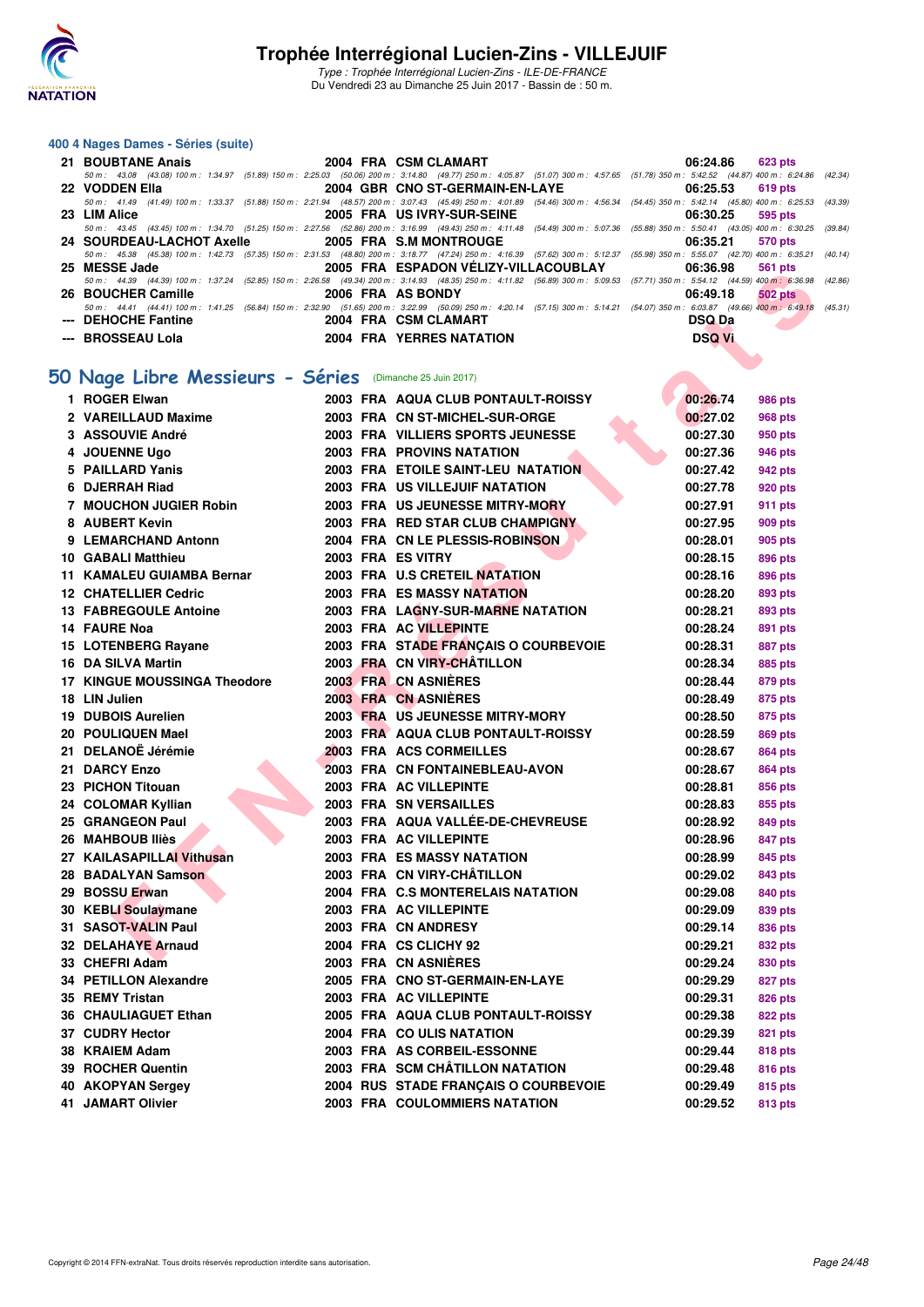![](_page_24_Picture_0.jpeg)

#### **50 Nage Libre Messieurs - Séries (suite)**

| 42 ROMDHANE Dayen          |  | 2004 FRA U.S CRETEIL NATATION               | 00:29.60 | 809 pts        |
|----------------------------|--|---------------------------------------------|----------|----------------|
| 43 BAZIN Théo              |  | 2003 FRA RED STAR CLUB CHAMPIGNY            | 00:29.61 | <b>808 pts</b> |
| 44 KHOURI Giulio           |  | 2003 FRA STADE FRANÇAIS O COURBEVOIE        | 00:29.62 | 807 pts        |
| 45 CAUSSE Adam             |  | 2003 FRA ESPADON VÉLIZY-VILLACOUBLAY        | 00:29.63 | 807 pts        |
| 46 KOHLER Charles          |  | 2005 FRA STADE FRANÇAIS O COURBEVOIE        | 00:29.73 | 801 pts        |
| 47 DESOLUE Valentin        |  | 2003 FRA C.S MONTERELAIS NATATION           | 00:29.74 | 800 pts        |
| <b>48 VINCENT Quentin</b>  |  | 2003 FRA AS CORBEIL-ESSONNE                 | 00:29.75 | 800 pts        |
| <b>49 TANTER Colin</b>     |  | 2003 FRA S.M MONTROUGE                      | 00:29.76 | <b>799 pts</b> |
| 50 POMMIER Robin           |  | 2004 FRA SCUF PARIS                         | 00:29.77 | <b>799 pts</b> |
| 51 HERVAULT Raphaël        |  | 2003 FRA CNO ST-GERMAIN-EN-LAYE             | 00:29.79 | 797 pts        |
| 52 MASSON Maxime           |  | 2005 FRA AQUA CLUB PONTAULT-ROISSY          | 00:29.82 | <b>796 pts</b> |
| 53 MEDDAHI Massyl          |  | 2004 FRA CSN GUYANCOURT                     | 00:29.84 | <b>795 pts</b> |
| 53 CURTI Léo               |  | 2004 FRA RUEIL ATHLETIC CLUB                | 00:29.84 | 795 pts        |
| 55 JEAN Nicolas            |  | 2003 FRA CA ORSAY                           | 00:29.85 | 794 pts        |
| 56 GOLIATH Gabriel         |  | 2004 FRA A.O. TRAPPES NATATION              | 00:29.92 | 790 pts        |
| 57 GILLIER Mattias         |  | 2003 FRA CN FONTAINEBLEAU-AVON              | 00:29.94 | 789 pts        |
| 58 NOUVEL Bastien          |  | 2004 FRA A.O. TRAPPES NATATION              | 00:29.98 | 786 pts        |
| 59 VERNET Hadrien          |  | 2004 FRA AQUA VALLÉE-DE-CHEVREUSE           | 00:30.01 | 785 pts        |
| <b>60 CHESNAIS Alexis</b>  |  | <b>2004 FRA VILLEMONBLE SPORTS NATATION</b> | 00:30.02 | <b>784 pts</b> |
| 61 BOHLER Louis            |  | 2003 FRA S.M MONTROUGE                      | 00:30.11 | 779 pts        |
| 62 NAZIH Amine             |  | 2003 FRA AC VILLEPINTE                      | 00:30.16 | 776 pts        |
| 63 BRAIZE Neo              |  | <b>2004 FRA ES MASSY NATATION</b>           | 00:30.18 | 775 pts        |
| 64 MARTEL Gabriel          |  | 2004 FRA CN LE PLESSIS-ROBINSON             | 00:30.32 | 767 pts        |
| 65 HUYNH Antoine           |  | 2005 FRA U.S CRETEIL NATATION               | 00:30.36 | 764 pts        |
| <b>66 TORET Alexis</b>     |  | 2004 FRA US VILLEJUIF NATATION              | 00:30.37 | <b>764 pts</b> |
| 67 BOUFTINI Walid          |  | 2003 FRA C.S MONTERELAIS NATATION           | 00:30.39 | <b>763 pts</b> |
| 68 DOKIC Nael              |  | 2003 FRA CN ASNIERES                        | 00:30.40 | 762 pts        |
| 69 NATHAN Milan            |  | 2004 FRA AC BOULOGNE-BILLANCOURT            | 00:30.49 |                |
| 70 AIT MOHAND Massinissa   |  | <b>2005 FRA MONTIGNY NATATION</b>           | 00:30.59 | <b>757 pts</b> |
|                            |  | 2004 NED CNO ST-GERMAIN-EN-LAYE             |          | 751 pts        |
| 71 REES Tyler              |  |                                             | 00:30.64 | 748 pts        |
| 72 BENHAMOU Oscar          |  | <b>2003 FRA SN VERSAILLES</b>               | 00:30.71 | 744 pts        |
| 73 HOUSSOUNI Riad          |  | 2005 FRA ES VITRY                           | 00:30.82 | 738 pts        |
| 74 LE BOHEC Gurvan         |  | 2004 FRA RED STAR CLUB CHAMPIGNY            | 00:30.88 | 735 pts        |
| 75 KUKLA Baptiste          |  | 2004 FRA NAUTIC CLUB RAMBOUILLET            | 00:30.90 | 734 pts        |
| 76 TAILLANDIER Alan        |  | 2004 FRA CN LE PLESSIS-ROBINSON             | 00:31.05 | 725 pts        |
| 77 CABANNE-VERNERY Kerian  |  | 2004 FRA C.S MONTERELAIS NATATION           | 00:31.07 | 724 pts        |
| <b>78 LANGLAIS Leo</b>     |  | <b>2004 FRA ES MASSY NATATION</b>           | 00:31.12 | <b>721 pts</b> |
| 79 ASSOUANE Bilel          |  | 2004 FRA CN ASNIERES                        | 00:31.15 | <b>720 pts</b> |
| 80 DUVAL Elias             |  | 2004 FRA NAUTIC CLUB RAMBOUILLET            | 00:31.19 | <b>718 pts</b> |
| 81 RAZANATEFY Tsitoaina    |  | 2004 FRA SN MONTGERON                       | 00:31.21 | 716 pts        |
| 82 PERRIER Axel            |  | 2005 FRA AC VILLEPINTE                      | 00:31.22 | <b>716 pts</b> |
| 83 HARRACH Mohammed        |  | 2005 MAR BLANC-MESNIL S.N                   | 00:31.24 | <b>715 pts</b> |
| 84 WALD Benjamin           |  | 2004 FRA AC BOULOGNE-BILLANCOURT            | 00:31.26 | 714 pts        |
| <b>85 NAKATANI Edouard</b> |  | 2004 FRA CA L'HAY-LES-ROSES                 | 00:31.27 | <b>713 pts</b> |
| 86 LE GUENNO Ilann         |  | 2005 FRA SN VERSAILLES                      | 00:31.32 | <b>710 pts</b> |
| 87 DUPONT Maxence          |  | 2004 FRA CN VAL MAUBUEE                     | 00:31.46 | 703 pts        |
| 88 MEDI-EPEE Arthur-Cyran  |  | 2004 FRA U.S CRETEIL NATATION               | 00:31.50 | <b>700 pts</b> |
| 89 ERRAHMOUNI Adam         |  | 2004 FRA CN FONTAINEBLEAU-AVON              | 00:31.61 | 694 pts        |
| 90 THENU Alexandre         |  | 2005 FRA AQUA CLUB PONTAULT-ROISSY          | 00:31.72 | 688 pts        |
| 91 BLAISE Arthur           |  | 2005 FRA ES MASSY NATATION                  | 00:31.73 | <b>688 pts</b> |
| 92 LAYMOUNI Riad           |  | <b>2005 FRA MONTIGNY NATATION</b>           | 00:32.10 | <b>668 pts</b> |
| 93 ATCHANE Yanis           |  | 2005 FRA CSN GUYANCOURT                     | 00:32.11 | <b>667 pts</b> |
| 94 COCHARD Mathieu         |  | 2004 FRA ES MASSY NATATION                  | 00:32.14 | <b>666 pts</b> |
| 95 BOUALLEGUE Mohamed      |  | 2005 FRA AC VILLEPINTE                      | 00:32.19 | <b>663 pts</b> |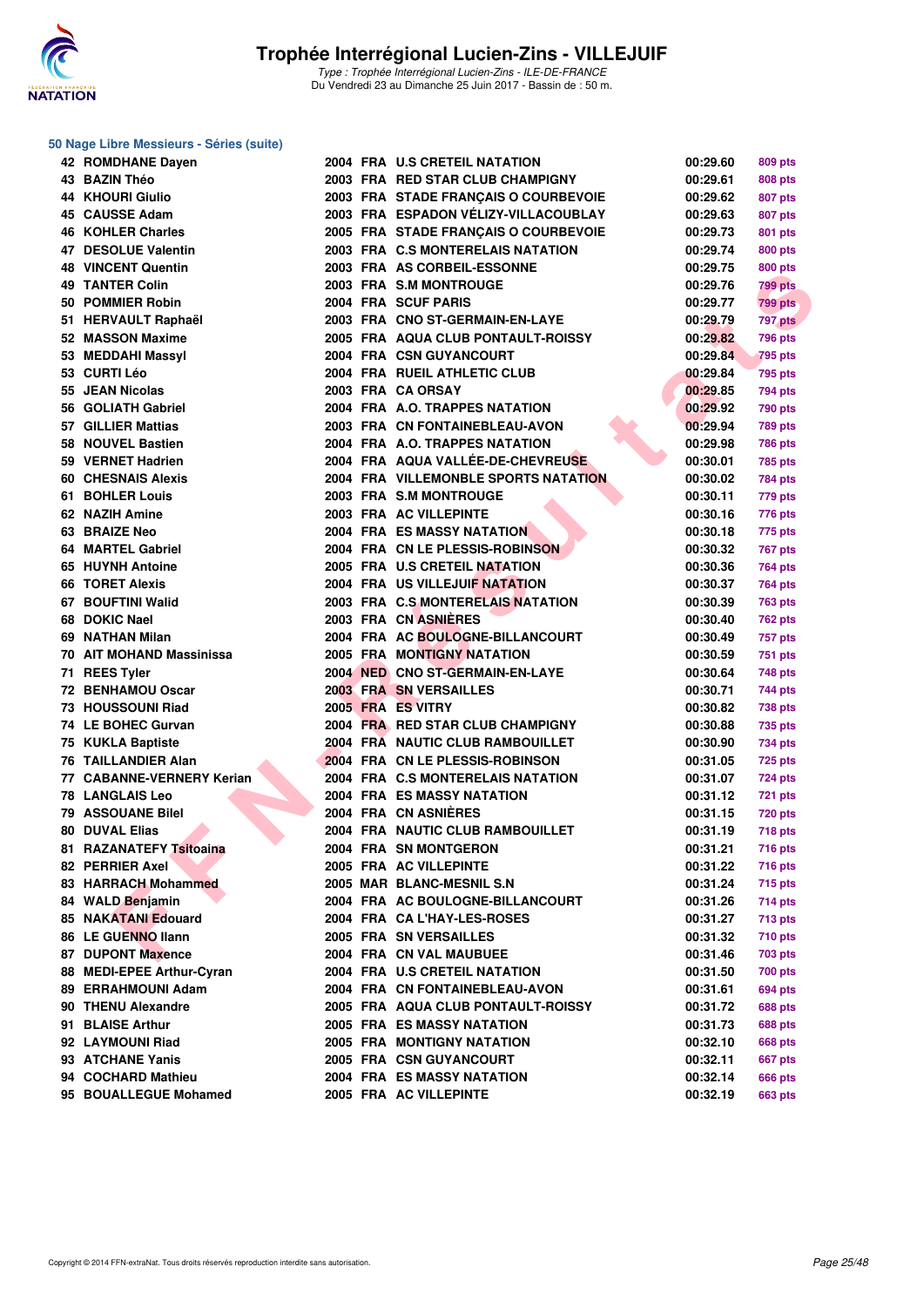![](_page_25_Picture_0.jpeg)

Type : Trophée Interrégional Lucien-Zins - ILE-DE-FRANCE Du Vendredi 23 au Dimanche 25 Juin 2017 - Bassin de : 50 m.

#### **50 Nage Libre Messieurs - Séries (suite)**

| 96 LEROUX Yanis      | 2005 FRA CN LE PLESSIS-ROBINSON    | 00:32.49<br>647 pts |
|----------------------|------------------------------------|---------------------|
| 97 CONDETTE Alaric   | 2005 FRA SN VERSAILLES             | 00:32.63<br>640 pts |
| 98 VANDEVELDE Thomas | <b>2004 FRA SN VERSAILLES</b>      | 00:33.94<br>573 pts |
| --- LETOCART Enzo    | 2004 FRA AQUA CLUB PONTAULT-ROISSY | <b>DSQ Da</b>       |
| --- MELINARD Théo    | 2004 FRA AC VILLEPINTE             | <b>DSQ Da</b>       |
| --- HUET Titouan     | 2003 FRA CS CLICHY 92              | <b>DSQ Da</b>       |
|                      |                                    |                     |

### **[100 Nage Libre Messieurs - Séries](http://www.ffnatation.fr/webffn/resultats.php?idact=nat&go=epr&idcpt=47281&idepr=52)** (Samedi 24 Juin 2017)

| 00 Nage Libre Messieurs - Séries (Samedi 24 Juin 2017) |  |                                      |                  |              |          |                                                         |
|--------------------------------------------------------|--|--------------------------------------|------------------|--------------|----------|---------------------------------------------------------|
| 1 VAREILLAUD Maxime                                    |  | 2003 FRA CN ST-MICHEL-SUR-ORGE       |                  |              | 00:59.23 | 953 pts                                                 |
| 2 HUET Titouan                                         |  | 2003 FRA CS CLICHY 92                | 50 m : 28.58     |              | 00:59.34 | $(28.58)$ 100 m : 59.23 $(30.65)$<br>950 pts            |
| 3 DJERRAH Riad                                         |  | 2003 FRA US VILLEJUIF NATATION       | 50 m : 28.74     |              | 00:59.95 | $(28.74)$ 100 m : 59.34 $(30.60)$<br>931 pts            |
| 4 PAILLARD Yanis                                       |  | 2003 FRA ETOILE SAINT-LEU NATATION   | 50 m: 28.95      |              | 01:00.08 | $(28.95)$ 100 m : 59.95 (31.00)<br>927 pts              |
| 5 MOUCHON JUGIER Robin                                 |  | 2003 FRA US JEUNESSE MITRY-MORY      | 50 m : 28.87     |              | 01:00.25 | $(28.87)$ 100 m : 1:00.08 $(31.21)$<br>922 pts          |
| 6 ROGER Elwan                                          |  | 2003 FRA AQUA CLUB PONTAULT-ROISSY   | 50 m: 28.46      |              | 01:00.45 | $(28.46)$ 100 m : 1:00.25 $(31.79)$<br>916 pts          |
| 7 FABREGOULE Antoine                                   |  | 2003 FRA LAGNY-SUR-MARNE NATATION    | 50 m: 29.02      |              | 01:00.64 | (29.02) 100 m: 1:00.45 (31.43)<br>910 pts               |
| 8 ASSOUVIE André                                       |  | 2003 FRA VILLIERS SPORTS JEUNESSE    | 50 m: 29.19      |              | 01:00.79 | $(29.19)$ 100 m : 1:00.64 $(31.45)$<br>906 pts          |
|                                                        |  |                                      | 50 m: 29.08      |              |          | (29.08) 100 m: 1:00.79 (31.71)                          |
| 9 DA SILVA Martin                                      |  | 2003 FRA CN VIRY-CHÂTILLON           |                  | 50 m : 29.43 | 01:01.19 | 894 pts<br>$(29.43)$ 100 m : 1:01.19 $(31.76)$          |
| 10 CHATELLIER Cedric                                   |  | <b>2003 FRA ES MASSY NATATION</b>    |                  | 50 m : 29.53 | 01:01.40 | 888 pts<br>(29.53) 100 m: 1:01.40 (31.87)               |
| 11 CHELLIA Sami                                        |  | 2003 FRA U.S CRETEIL NATATION        |                  |              | 01:01.42 | 887 pts                                                 |
| 12 COLOMAR Kyllian                                     |  | 2003 FRA SN VERSAILLES               |                  | 50 m : 29.64 | 01:01.55 | (29.64) 100 m: 1:01.42 (31.78)                          |
|                                                        |  |                                      |                  |              |          | 883 pts<br>50 m: 30.05 (30.05) 100 m: 1:01.55 (31.50)   |
| 13 PICHON Titouan                                      |  | 2003 FRA AC VILLEPINTE               |                  |              | 01:01.56 | 883 pts                                                 |
| 14 KAMALEU GUIAMBA Bernar                              |  | 2003 FRA U.S CRETEIL NATATION        | 50 m : 30.09     |              | 01:01.72 | $(30.09)$ 100 m : 1:01.56 $(31.47)$<br>878 pts          |
| 15 FAURE Noa                                           |  | 2003 FRA AC VILLEPINTE               | $50 m$ : $30.20$ |              | 01:01.81 | $(30.20)$ 100 m : 1:01.72 $(31.52)$<br>875 pts          |
|                                                        |  |                                      | 50 m : 30.70     |              |          | $(30.70)$ 100 m : 1:01.81 $(31.11)$                     |
| 15 CHEFRI Adam                                         |  | 2003 FRA CN ASNIÈRES                 |                  |              | 01:01.81 | 875 pts                                                 |
| 17 AUBERT Kevin                                        |  | 2003 FRA RED STAR CLUB CHAMPIGNY     | 50 m: 29.86      | 50 m : 29.17 | 01:01.84 | (29.86) 100 m: 1:01.81 (31.95)<br>874 pts               |
| 18 LIN Julien                                          |  | 2003 FRA CN ASNIERES                 |                  |              | 01:02.00 | (29.17) 100 m : 1:01.84 (32.67)<br>870 pts              |
| 19 INCROCIATI Yoan                                     |  | 2003 FRA LAGNY-SUR-MARNE NATATION    |                  | 50 m : 29.73 | 01:02.26 | (29.73) 100 m : 1:02.00 (32.27)<br>862 pts              |
| 20 LEMARCHAND Antonn                                   |  | 2004 FRA CN LE PLESSIS-ROBINSON      | 50 m : 30.01     |              | 01:02.29 | $(30.01)$ 100 m : 1:02.26 $(32.25)$<br>861 pts          |
|                                                        |  |                                      | 50 m : 29.29     |              |          | (29.29) 100 m : 1:02.29 (33.00)                         |
| <b>21 LETOCART Enzo</b>                                |  | 2004 FRA AQUA CLUB PONTAULT-ROISSY   | 50 m: 30.59      |              | 01:02.31 | 861 pts<br>$(30.59)$ 100 m : 1:02.31 $(31.72)$          |
| 22 GABALI Matthieu                                     |  | 2003 FRA ES VITRY                    |                  | 50 m : 29.71 | 01:02.35 | 859 pts<br>(29.71) 100 m: 1:02.35 (32.64)               |
| 23 BADALYAN Samson                                     |  | 2003 FRA CN VIRY-CHÂTILLON           |                  |              | 01:02.49 | 855 pts                                                 |
| 24 ROCHER Quentin                                      |  | 2003 FRA SCM CHÂTILLON NATATION      |                  | 50 m : 30.06 | 01:02.54 | $(30.06)$ 100 m : 1:02.49 $(32.43)$<br>854 pts          |
|                                                        |  |                                      |                  | 50 m : 30.18 |          | $(30.18)$ 100 m : 1:02.54 $(32.36)$                     |
| <b>25 DARCY Enzo</b>                                   |  | 2003 FRA CN FONTAINEBLEAU-AVON       |                  |              | 01:02.56 | 853 pts<br>50 m : 30.30 (30.30) 100 m : 1:02.56 (32.26) |
| 25 DUBOIS Aurelien                                     |  | 2003 FRA US JEUNESSE MITRY-MORY      | 50 m: 30.68      |              | 01:02.56 | 853 pts<br>$(30.68)$ 100 m : 1:02.56 $(31.88)$          |
| 27 BOSSU Erwan                                         |  | 2004 FRA C.S MONTERELAIS NATATION    |                  |              | 01:02.61 | 852 pts                                                 |
| 28   OUABDESSELAM Leo                                  |  | 2003 FRA CSM CLAMART                 |                  | 50 m : 30.81 | 01:02.89 | $(30.81)$ 100 m : 1:02.61 $(31.80)$<br>844 pts          |
| 29 KRAIEM Adam                                         |  | 2003 FRA AS CORBEIL-ESSONNE          |                  | 50 m : 31.00 | 01:02.93 | $(31.00)$ 100 m : 1:02.89 $(31.89)$<br>843 pts          |
| 30 POULIQUEN Mael                                      |  | 2003 FRA AQUA CLUB PONTAULT-ROISSY   |                  | 50 m : 30.49 | 01:02.96 | $(30.49)$ 100 m : 1:02.93 $(32.44)$<br>842 pts          |
|                                                        |  |                                      |                  |              |          | 50 m : 30.32 (30.32) 100 m : 1:02.96 (32.64)            |
| 31 KHOURI Giulio                                       |  | 2003 FRA STADE FRANCAIS O COURBEVOIE |                  |              | 01:03.00 | 841 pts                                                 |

| 0:32.49       | 647 pts |
|---------------|---------|
| 0:32.63       | 640 pts |
| 0:33.94       | 573 pts |
| <b>DSQ Da</b> |         |
| <b>DSQ Da</b> |         |
| )SQ Da        |         |
|               |         |

|          |       | 00:59.23          | 953 pts            |
|----------|-------|-------------------|--------------------|
| 50 m :   | 28.58 | $(28.58)$ 100 m : | 59.23 (30.65)      |
|          |       | 00:59.34          | 950 pts            |
| $50 m$ : | 28.74 | $(28.74)$ 100 m : | 59.34<br>(30.60)   |
|          |       | 00:59.95          | 931<br>pts         |
| $50 m$ : | 28.95 | $(28.95)$ 100 m : | (31.00)<br>59.95   |
|          |       | 01:00.08          |                    |
|          |       |                   | 927 pts            |
| $50 m$ : | 28.87 | $(28.87)$ 100 m : | 1:00.08<br>(31.21) |
|          |       | 01:00.25          | 922 pts            |
| $50 m$ : | 28.46 | $(28.46)$ 100 m : | 1:00.25<br>(31.79) |
|          |       | 01:00.45          | 916 pts            |
| 50 m:    | 29.02 | $(29.02)$ 100 m : | 1:00.45<br>(31.43) |
|          |       | 01:00.64          | 910 pts            |
| $50 m$ : | 29.19 | (29.19) 100 m :   | 1:00.64<br>(31.45) |
|          |       | 01:00.79          | 906 pts            |
| $50 m$ : | 29.08 | (29.08) 100 m :   | 1:00.79<br>(31.71) |
|          |       | 01:01.19          | 894 pts            |
| 50 m :   | 29.43 | (29.43) 100 m :   | 1:01.19<br>(31.76) |
|          |       | 01:01.40          | 888 pts            |
| $50 m$ : | 29.53 | (29.53) 100 m :   | 1:01.40<br>(31.87) |
|          |       | 01:01.42          | 887<br>pts         |
| $50 m$ : | 29.64 | $(29.64) 100 m$ : | 1:01.42<br>(31.78) |
|          |       | 01:01.55          | 883 pts            |
|          | 30.05 | $(30.05)$ 100 m : |                    |
| 50 m :   |       |                   | 1:01.55<br>(31.50) |
|          |       | 01:01.56          | 883 pts            |
| $50 m$ : | 30.09 | $(30.09)$ 100 m : | 1:01.56<br>(31.47) |
|          |       | 01:01.72          | 878 pts            |
| 50 m :   | 30.20 | $(30.20)$ 100 m : | 1:01.72<br>(31.52) |
|          |       | 01:01.81          | 875 pts            |
| $50 m$ : | 30.70 | $(30.70)$ 100 m : | (31.11)<br>1:01.81 |
|          |       | 01:01.81          | 875 pts            |
| $50 m$ : | 29.86 | (29.86) 100 m :   | 1:01.81<br>(31.95) |
|          |       | 01:01.84          | 874 pts            |
| 50 m :   | 29.17 | (29.17) 100 m :   | 1:01.84<br>(32.67) |
|          |       | 01:02.00          | 870 pts            |
| 50 m :   | 29.73 | (29.73) 100 m :   | 1:02.00<br>(32.27) |
|          |       | 01:02.26          | 862 pts            |
| $50 m$ : | 30.01 | $(30.01)$ 100 m : | 1:02.26<br>(32.25) |
|          |       | 01:02.29          | 861<br>pts         |
| 50 m :   | 29.29 | (29.29) 100 m :   | 1:02.29<br>(33.00) |
|          |       | 01:02.31          | 861<br>pts         |
| 50 m :   | 30.59 | $(30.59)$ 100 m : | 1:02.31<br>(31.72) |
|          |       | 01:02.35          | 859 pts            |
| $50 m$ : | 29.71 | (29.71) 100 m :   | 1:02.35<br>(32.64) |
|          |       | 01:02.49          | 855 pts            |
| $50 m$ : | 30.06 | $(30.06)$ 100 m : | 1:02.49<br>(32.43) |
|          |       |                   | 854 pts            |
|          |       | 01:02.54          |                    |
| 50 m :   | 30.18 | $(30.18) 100 m$ : | 1:02.54<br>(32.36) |
|          |       | 01:02.56          | 853 pts            |
| $50 m$ : | 30.30 | $(30.30)$ 100 m : | 1:02.56<br>(32.26) |
|          |       | 01:02.56          | 853 pts            |
| 50 m :   | 30.68 | $(30.68) 100 m$ : | 1:02.56<br>(31.88) |
|          |       | 01:02.61          | 852 pts            |
| $50 m$ : | 30.81 | $(30.81)$ 100 m : | 1:02.61<br>(31.80) |
|          |       | 01:02.89          | 844 pts            |
| $50 m$ : | 31.00 | $(31.00) 100 m$ : | 1:02.89<br>(31.89) |
|          |       | 01:02.93          | 843 pts            |
| $50 m$ : | 30.49 | $(30.49) 100 m$ : | 1:02.93<br>(32.44) |
|          |       | 01:02.96          | 842 pts            |
| 50 m :   | 30.32 | $(30.32)$ 100 m : | 1:02.96<br>(32.64) |
|          |       | 01:03.00          | 841 pts            |
| 50 m :   | 30.68 | $(30.68) 100 m$ : | 1:03.00 (32.32)    |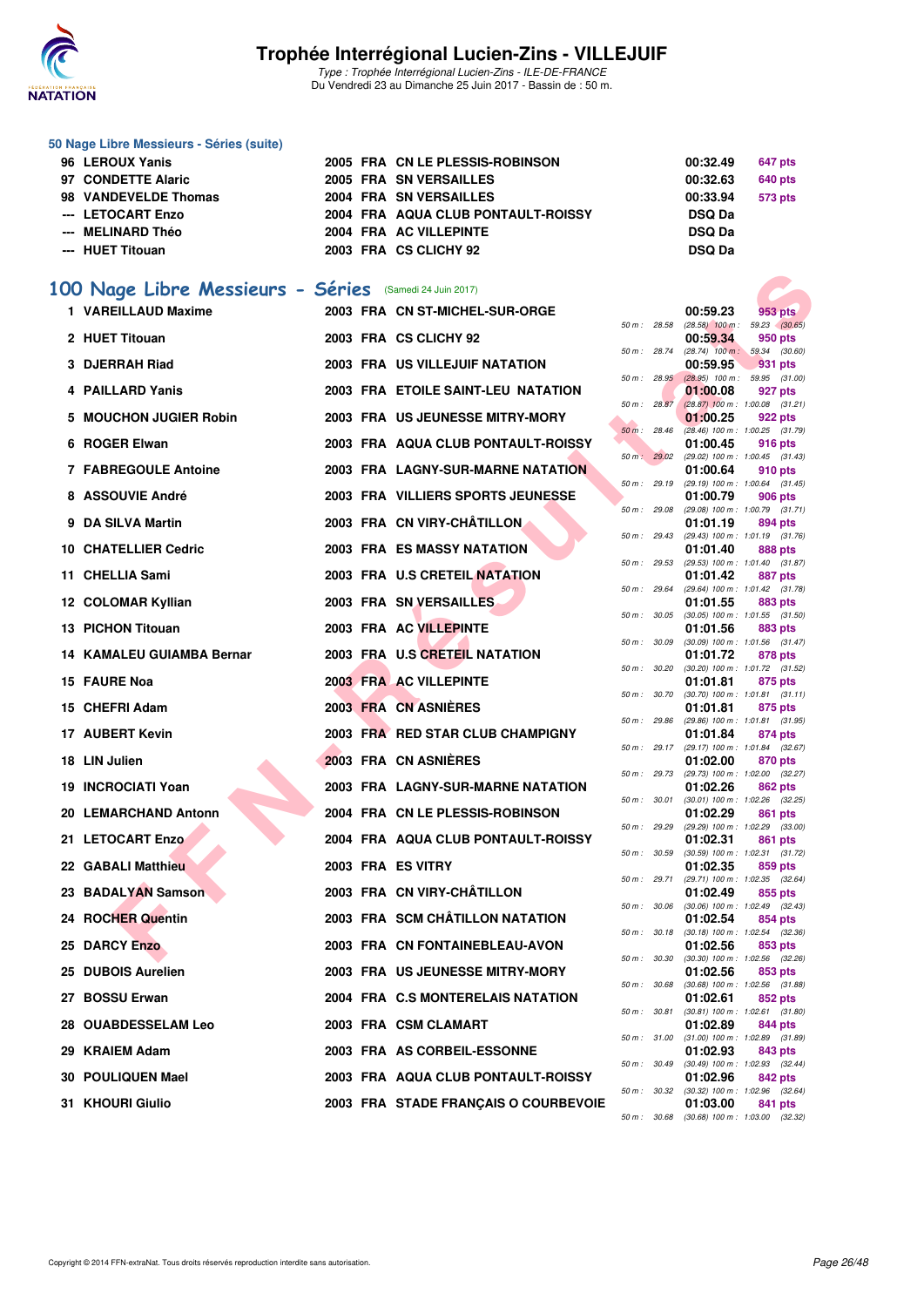![](_page_26_Picture_0.jpeg)

|    | 100 Nage Libre Messieurs - Séries (suite) |  |                                      |              |              |                                                          |                                                |
|----|-------------------------------------------|--|--------------------------------------|--------------|--------------|----------------------------------------------------------|------------------------------------------------|
|    | 32 REMY Tristan                           |  | 2003 FRA AC VILLEPINTE               |              | 50 m : 30.47 | 01:03.18                                                 | 835 pts<br>$(30.47)$ 100 m : 1:03.18 $(32.71)$ |
|    | 33 CATHALO Antonin                        |  | 2003 FRA CSN GUYANCOURT              |              |              | 01:03.32<br>50 m: 31.12 (31.12) 100 m: 1:03.32 (32.20)   | 831 pts                                        |
|    | 34 DELANOË Jérémie                        |  | 2003 FRA ACS CORMEILLES              |              |              | 01:03.37                                                 | 830 pts                                        |
|    | 35 BAZIN Théo                             |  | 2003 FRA RED STAR CLUB CHAMPIGNY     | 50 m : 30.91 |              | 01:03.44                                                 | (30.91) 100 m: 1:03.37 (32.46)<br>828 pts      |
|    | 35 LOTENBERG Rayane                       |  | 2003 FRA STADE FRANÇAIS O COURBEVOIE | 50 m : 30.76 |              | 01:03.44                                                 | $(30.76)$ 100 m : 1:03.44 $(32.68)$<br>828 pts |
|    | 37 COMMERET Jéhann                        |  | <b>2003 FRA YERRES NATATION</b>      | 50 m: 30.16  |              | 01:03.50                                                 | $(30.16)$ 100 m : 1:03.44 $(33.28)$<br>826 pts |
|    | 38 AKOPYAN Sergey                         |  | 2004 RUS STADE FRANÇAIS O COURBEVOIE | 50 m : 30.32 |              | 01:03.55                                                 | $(30.32)$ 100 m : 1:03.50 $(33.18)$<br>825 pts |
|    | 39 GRANGEON Paul                          |  | 2003 FRA AQUA VALLÉE-DE-CHEVREUSE    |              | 50 m : 31.35 | 01:03.56                                                 | $(31.35)$ 100 m : 1:03.55 $(32.20)$<br>824 pts |
| 40 | <b>ROMDHANE Dayen</b>                     |  | 2004 FRA U.S CRETEIL NATATION        | 50 m : 30.55 |              | 01:03.74                                                 | $(30.55)$ 100 m : 1:03.56 $(33.01)$<br>819 pts |
|    | 41 KAILASAPILLAI Vithusan                 |  | 2003 FRA ES MASSY NATATION           | 50 m: 30.95  |              | 01:03.86                                                 | (30.95) 100 m : 1:03.74 (32.79)<br>816 pts     |
|    | 42 CAUSSE Adam                            |  | 2003 FRA ESPADON VELIZY-VILLACOUBLAY | 50 m : 30.94 |              | 01:03.87                                                 | $(30.94)$ 100 m : 1:03.86 $(32.92)$<br>815 pts |
|    | 43 SASOT-VALIN Paul                       |  | 2003 FRA CN ANDRESY                  | $50 m$ :     | 30.68        | 01:03.90                                                 | (30.68) 100 m: 1:03.87 (33.19)<br>815 pts      |
|    | 44 CUDRY Hector                           |  | 2004 FRA COULIS NATATION             | 50 m: 30.32  |              | 01:03.98                                                 | (30.32) 100 m: 1:03.90 (33.58)<br>812 pts      |
|    | 45 DELAHAYE Arnaud                        |  | 2004 FRA CS CLICHY 92                | 50 m: 30.81  |              | 01:04.01                                                 | $(30.81)$ 100 m : 1:03.98 $(33.17)$<br>811 pts |
|    | <b>46 GOLIATH Gabriel</b>                 |  | 2004 FRA A.O. TRAPPES NATATION       |              |              | 50 m: 30.47 (30.47) 100 m: 1:04.01 (33.54)<br>01:04.03   | 811 pts                                        |
|    | 47 KEBLI Soulaymane                       |  | 2003 FRA AC VILLEPINTE               | 50 m : 30.79 |              | 01:04.09                                                 | $(30.79)$ 100 m : 1:04.03 $(33.24)$<br>809 pts |
|    | <b>48 KINGUE MOUSSINGA Theodore</b>       |  | 2003 FRA CN ASNIERES                 | 50 m : 31.15 |              | $(31.15)$ 100 m : 1:04.09 $(32.94)$<br>01:04.16          | 807 pts                                        |
|    | 49 FOUCHERE Léo                           |  | 2003 FRA CERGY PONTOISE NATATION     | 50 m : 30.35 |              | 01:04.21                                                 | $(30.35)$ 100 m : 1:04.16 $(33.81)$<br>806 pts |
|    | 50 TANTER Colin                           |  | 2003 FRA S.M MONTROUGE               | 50 m : 31.03 |              | 01:04.27                                                 | $(31.03)$ 100 m : 1:04.21 $(33.18)$<br>804 pts |
|    | 51 JEAN Nicolas                           |  | 2003 FRA CA ORSAY                    | 50 m : 30.71 |              | 01:04.36                                                 | (30.71) 100 m: 1:04.27 (33.56)<br>802 pts      |
|    |                                           |  | <b>2003 FRA COULOMMIERS NATATION</b> | 50 m : 30.49 |              |                                                          | (30.49) 100 m: 1:04.36 (33.87)                 |
|    | 52 JAMART Olivier                         |  |                                      |              | 50 m : 31.20 | 01:04.43<br>$(31.20)$ 100 m : 1:04.43 $(33.23)$          | 800 pts                                        |
|    | 53 MAHBOUB Iliès                          |  | 2003 FRA AC VILLEPINTE               | 50 m : 30.87 |              | 01:04.44                                                 | 799 pts<br>(30.87) 100 m: 1:04.44 (33.57)      |
|    | 54 NOUVEL Bastien                         |  | 2004 FRA A.O. TRAPPES NATATION       | 50 m : 31.58 |              | 01:04.50                                                 | 798 pts<br>$(31.58)$ 100 m : 1:04.50 $(32.92)$ |
|    | 55 VERNET Hadrien                         |  | 2004 FRA AQUA VALLÉE-DE-CHEVREUSE    |              |              | 01:04.61<br>50 m: 31.35 (31.35) 100 m: 1:04.61 (33.26)   | 795 pts                                        |
|    | 56 VINCENT Quentin                        |  | 2003 FRA AS CORBEIL-ESSONNE          |              | 50 m : 31.57 | 01:04.93<br>$(31.57)$ 100 m : 1:04.93 $(33.36)$          | 786 pts                                        |
|    | 57 DOKIC Nael                             |  | 2003 FRA CN ASNIERES                 |              |              | 01:05.08<br>50 m: 31.31 (31.31) 100 m: 1:05.08 (33.77)   | <b>781 pts</b>                                 |
|    | <b>58 MANSOURI Lucas</b>                  |  | 2003 FRA TREMBLAY AC                 |              |              | 01:05.17<br>50 m: 31.33 (31.33) 100 m: 1:05.17 (33.84)   | 779 pts                                        |
|    | 59 BOUFTINI Walid                         |  | 2003 FRA C.S MONTERELAIS NATATION    |              | 50 m: 31.18  | 01:05.21<br>$(31.18)$ 100 m : 1:05.21 $(34.03)$          | 778 pts                                        |
|    | 60 PETILLON Alexandre                     |  | 2005 FRA CNO ST-GERMAIN-EN-LAYE      |              | 50 m : 31.97 | 01:05.36                                                 | 774 pts<br>$(31.97)$ 100 m : 1:05.36 $(33.39)$ |
|    | 60 AUKAULOO Zaki                          |  | 2005 FRA ES MASSY NATATION           |              |              | 01:05.36<br>50 m : 31.19 (31.19) 100 m : 1:05.36 (34.17) | 774 pts                                        |
|    | 62 HERVAULT Raphaël                       |  | 2003 FRA CNO ST-GERMAIN-EN-LAYE      |              | 50 m : 31.53 | 01:05.40<br>$(31.53)$ 100 m : 1:05.40 $(33.87)$          | 772 pts                                        |
|    | 63 GILLIER Mattias                        |  | 2003 FRA CN FONTAINEBLEAU-AVON       |              |              | 01:05.63<br>50 m: 31.87 (31.87) 100 m: 1:05.63 (33.76)   | 766 pts                                        |
|    | 64 TAGNATI Gianni                         |  | 2005 FRA AAS SARCELLES NATATION 95   |              |              | 01:05.73<br>50 m : 31.82 (31.82) 100 m : 1:05.73 (33.91) | 763 pts                                        |
|    | 65 MONTELEONE Thomas                      |  | 2004 FRA ES MASSY NATATION           |              | 50 m : 32.20 | 01:05.80                                                 | 761 pts<br>$(32.20)$ 100 m : 1:05.80 $(33.60)$ |
|    | 66 NAZIH Amine                            |  | 2003 FRA AC VILLEPINTE               |              | 50 m : 31.16 | 01:05.93                                                 | 758 pts<br>$(31.16)$ 100 m : 1:05.93 $(34.77)$ |
|    | 67 CURTI Léo                              |  | 2004 FRA RUEIL ATHLETIC CLUB         |              |              | 01:05.99                                                 | 756 pts                                        |

| $50 m$ : | 30.47 | 01:03.18<br>$(30.47)$ 100 m : | 835 pts<br>1:03.18<br>(32.71)        |
|----------|-------|-------------------------------|--------------------------------------|
|          |       | 01:03.32                      | 831 pts                              |
| $50 m$ : | 31.12 | $(31.12) 100 m$ :<br>01:03.37 | 1:03.32<br>(32.20)<br>830 pts        |
| $50 m$ : | 30.91 | $(30.91)$ 100 m :             | 1:03.37<br>(32.46)                   |
| $50 m$ : |       | 01:03.44                      | <b>828 pts</b>                       |
|          | 30.76 | $(30.76)$ 100 m :<br>01:03.44 | 1:03.44<br>(32.68)<br><b>828 pts</b> |
| $50 m$ : | 30.16 | $(30.16) 100 m$ :             | 1:03.44<br>(33.28)                   |
| $50 m$ : | 30.32 | 01:03.50<br>$(30.32)$ 100 m : | 826 pts<br>1:03.50<br>(33.18)        |
|          |       | 01:03.55                      | <b>825 pts</b>                       |
| $50 m$ : | 31.35 | $(31.35)$ 100 m :<br>01:03.56 | 1:03.55<br>(32.20)<br><b>824 pts</b> |
| $50 m$ : | 30.55 | $(30.55)$ 100 m :             | 1:03.56<br>(33.01)                   |
| $50 m$ : | 30.95 | 01:03.74<br>$(30.95)$ 100 m : | 819 pts<br>1:03.74<br>(32.79)        |
|          |       | 01:03.86                      | 816 pts                              |
| $50 m$ : | 30.94 | $(30.94)$ 100 m :<br>01:03.87 | 1:03.86<br>(32.92)<br>815 pts        |
| $50 m$ : | 30.68 | $(30.68) 100 m$ :             | 1:03.87<br>(33.19)                   |
|          |       | 01:03.90                      | 815 pts                              |
| $50 m$ : | 30.32 | $(30.32)$ 100 m :<br>01:03.98 | 1:03.90<br>(33.58)<br>812 pts        |
| $50 m$ : | 30.81 | $(30.81)$ 100 m :             | 1:03.98<br>(33.17)                   |
| $50 m$ : | 30.47 | 01:04.01<br>$(30.47) 100 m$ : | 811 pts<br>1:04.01<br>(33.54)        |
|          |       | 01:04.03                      | 811 pts                              |
| $50 m$ : | 30.79 | $(30.79)$ 100 m :<br>01:04.09 | 1:04.03<br>(33.24)<br>809 pts        |
| $50 m$ : | 31.15 | $(31.15) 100 m$ :             | 1:04.09<br>(32.94)                   |
| $50 m$ : | 30.35 | 01:04.16<br>$(30.35)$ 100 m : | <b>807 pts</b><br>1:04.16<br>(33.81) |
|          |       | 01:04.21                      | <b>806 pts</b>                       |
| $50 m$ : | 31.03 | $(31.03) 100 m$ :<br>01:04.27 | 1:04.21<br>(33.18)                   |
| $50 m$ : | 30.71 | $(30.71)$ 100 m :             | <b>804 pts</b><br>1:04.27<br>(33.56) |
|          |       | 01:04.36                      | 802 pts                              |
| 50 m :   | 30.49 | $(30.49) 100 m$ :<br>01:04.43 | 1:04.36<br>(33.87)<br><b>800 pts</b> |
| $50 m$ : | 31.20 | $(31.20)$ 100 m :             | 1:04.43<br>(33.23)                   |
| $50 m$ : | 30.87 | 01:04.44<br>$(30.87)$ 100 m : | 799 pts<br>1:04.44<br>(33.57)        |
|          |       | 01:04.50                      | <b>798 pts</b>                       |
| 50 m :   | 31.58 | $(31.58) 100 m$ :<br>01:04.61 | 1:04.50<br>(32.92)<br><b>795 pts</b> |
| $50 m$ : | 31.35 | $(31.35) 100 m$ :             | (33.26)<br>1:04.61                   |
| $50 m$ : | 31.57 | 01:04.93<br>$(31.57) 100 m$ : | <b>786 pts</b><br>1:04.93<br>(33.36) |
|          |       | 01:05.08                      | <b>781 pts</b>                       |
| $50 m$ : | 31.31 | $(31.31)$ 100 m :<br>01:05.17 | 1:05.08<br>(33.77)<br>779 pts        |
| 50 m :   | 31.33 | $(31.33) 100 m$ :             | 1:05.17<br>(33.84)                   |
| $50 m$ : | 31.18 | 01:05.21<br>$(31.18) 100 m$ : | 778 pts<br>1:05.21<br>(34.03)        |
|          |       | 01:05.36                      | 774 pts                              |
| $50 m$ : | 31.97 | $(31.97) 100 m$ :<br>01:05.36 | 1:05.36<br>(33.39)<br>774 pts        |
| $50 m$ : | 31.19 | $(31.19) 100 m$ :             | 1:05.36<br>(34.17)                   |
|          |       | 01:05.40                      | 772 pts                              |
| $50 m$ : | 31.53 | (31.53) 100 m :<br>01:05.63   | 1:05.40<br>(33.87)<br><b>766 pts</b> |
| $50 m$ : | 31.87 | $(31.87) 100 m$ :             | 1:05.63<br>(33.76)                   |
| $50 m$ : | 31.82 | 01:05.73<br>$(31.82) 100 m$ : | 763 pts<br>1:05.73<br>(33.91)        |
|          |       | 01:05.80                      | <b>761 pts</b>                       |
| $50 m$ : | 32.20 | (32.20) 100 m :<br>01:05.93   | 1:05.80<br>(33.60)<br><b>758 pts</b> |
| 50 m :   | 31.16 | $(31.16) 100 m$ :             | 1:05.93<br>(34.77)                   |
| 50 m :   | 31.23 | 01:05.99<br>$(31.23) 100 m$ : | <b>756 pts</b><br>1:05.99<br>(34.76) |
|          |       |                               |                                      |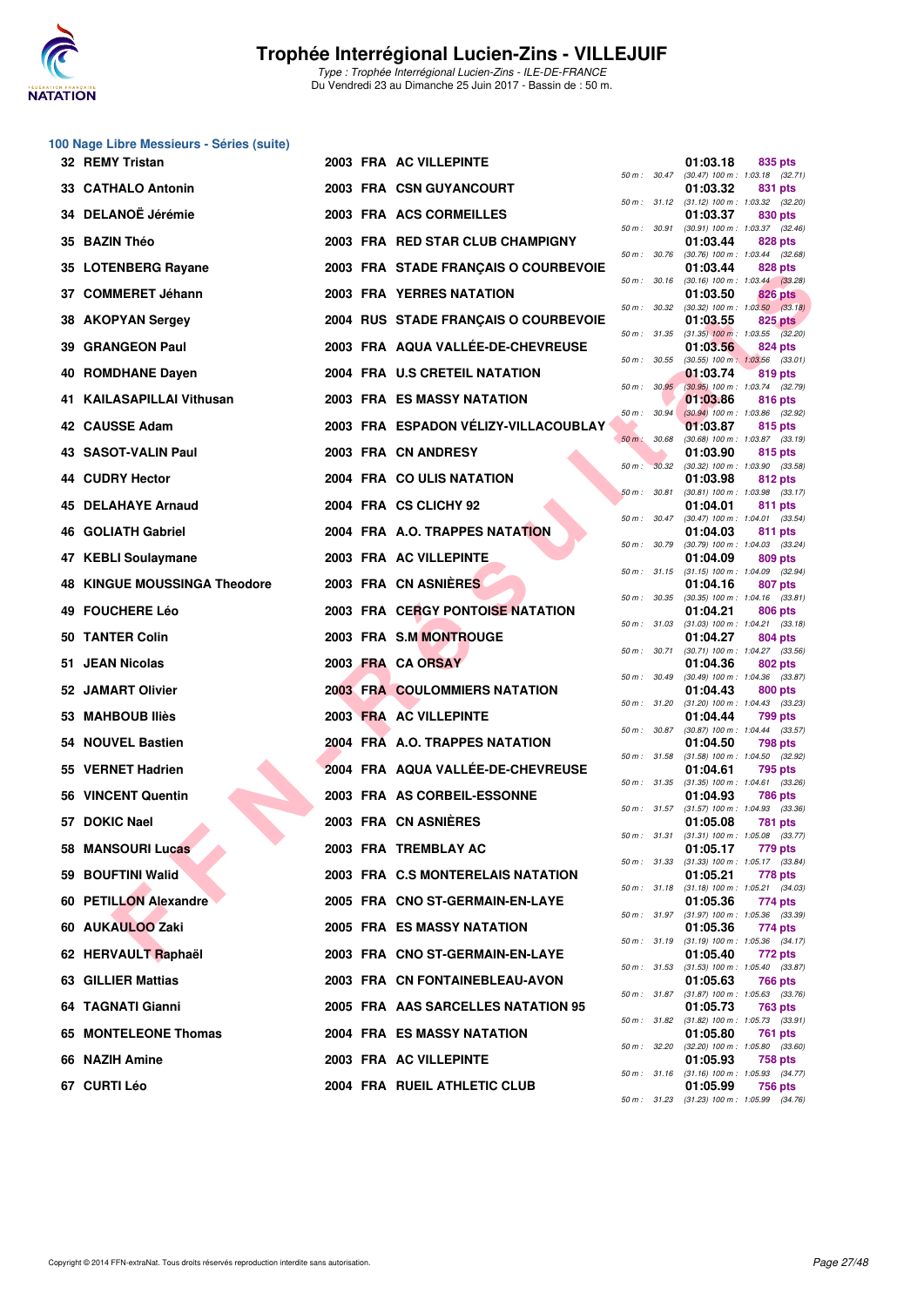![](_page_27_Picture_0.jpeg)

|    | 100 Nage Libre Messieurs - Séries (suite) |  |                                      |              |              |                                                                   |
|----|-------------------------------------------|--|--------------------------------------|--------------|--------------|-------------------------------------------------------------------|
|    | 68 REES Tyler                             |  | 2004 NED CNO ST-GERMAIN-EN-LAYE      | 50 m : 32.69 |              | 01:06.06<br>754 pts<br>$(32.69)$ 100 m : 1:06.06 $(33.37)$        |
| 69 | <b>MEDDAHI Massyl</b>                     |  | 2004 FRA CSN GUYANCOURT              | 50 m : 30.85 |              | 01:06.13<br>752 pts<br>$(30.85)$ 100 m : 1:06.13 $(35.28)$        |
| 70 | <b>MELINARD Théo</b>                      |  | 2004 FRA AC VILLEPINTE               | 50 m: 31.21  |              | 01:06.32<br>747 pts                                               |
|    | 71 MASSON Maxime                          |  | 2005 FRA AQUA CLUB PONTAULT-ROISSY   |              |              | $(31.21)$ 100 m : 1:06.32 $(35.11)$<br>01:06.35<br>746 pts        |
|    | 72 TORET Alexis                           |  | 2004 FRA US VILLEJUIF NATATION       | 50 m : 31.86 |              | $(31.86)$ 100 m : 1:06.35 $(34.49)$<br>01:06.36<br>746 pts        |
|    | 73 HARRACH Mohammed                       |  | 2005 MAR BLANC-MESNIL S.N.           | 50 m: 32.65  |              | $(32.65)$ 100 m : 1:06.36 $(33.71)$<br>01:06.38<br>745 pts        |
| 74 | <b>CHESNAIS Alexis</b>                    |  | 2004 FRA VILLEMONBLE SPORTS NATATION | 50 m: 32.19  |              | $(32.19)$ 100 m : 1:06.38 $(34.19)$<br>01:06.46<br><b>743 pts</b> |
| 75 | <b>HUYNH Antoine</b>                      |  | 2005 FRA U.S CRETEIL NATATION        | 50 m: 30.90  |              | $(30.90)$ 100 m : 1:06.46 $(35.56)$<br>01:06.74<br>736 pts        |
|    | <b>76 GUILLAUME Quentin</b>               |  | 2003 FRA BLANC-MESNIL S.N            | 50 m: 31.66  |              | $(31.66)$ 100 m : 1:06.74 $(35.08)$<br>01:06.91<br>731 pts        |
| 77 | <b>BRAIZE Neo</b>                         |  | <b>2004 FRA ES MASSY NATATION</b>    | 50 m: 31.68  |              | $(31.68)$ 100 m : 1:06.91 $(35.23)$<br>01:06.99<br><b>729 pts</b> |
|    | 78 WALD Benjamin                          |  | 2004 FRA AC BOULOGNE-BILLANCOURT     | 50 m : 32.48 |              | $(32.48)$ 100 m : 1:06.99 $(34.51)$<br>01:07.04<br>728 pts        |
| 79 | <b>BOHLER Louis</b>                       |  | 2003 FRA S.M MONTROUGE               | $50 m$ :     | 32.82        | (32.82) 100 m: 1:07.04 (34.22)<br>01:07.15<br><b>725 pts</b>      |
|    | <b>80 LANGLAIS Leo</b>                    |  | <b>2004 FRA ES MASSY NATATION</b>    | 50 m: 32.21  |              | (32.21) 100 m: 1:07.15 (34.94)<br>01:07.25<br><b>722 pts</b>      |
|    | 81 LE GUENNO Ilann                        |  | 2005 FRA SN VERSAILLES               | 50 m: 32.52  |              | (32.52) 100 m: 1:07.25 (34.73)<br>01:07.27<br>721 pts             |
|    | 82 BEBOULENE Remi                         |  | 2004 FRA AS PORCHEVILLE              | 50 m: 32.49  |              | (32.49) 100 m: 1:07.27 (34.78)<br>01:07.31<br><b>720 pts</b>      |
|    | <b>83 KOHLER Charles</b>                  |  | 2005 FRA STADE FRANÇAIS O COURBEVOIE | 50 m: 32.66  |              | $(32.66)$ 100 m : 1:07.31 $(34.65)$<br>01:07.40<br><b>718 pts</b> |
| 84 | <b>ZIDANI Adil</b>                        |  | 2004 FRA AAS SARCELLES NATATION 95   | 50 m : 32.25 |              | (32.25) 100 m: 1:07.40 (35.15)<br>01:07.47<br>716 pts             |
|    | 85 ERRAHMOUNI Adam                        |  | 2004 FRA CN FONTAINEBLEAU-AVON       | 50 m: 32.54  |              | (32.54) 100 m : 1:07.47 (34.93)<br>01:07.55<br>714 pts            |
| 86 | <b>CABANNE-VERNERY Kerian</b>             |  | 2004 FRA C.S MONTERELAIS NATATION    | 50 m: 32.69  |              | (32.69) 100 m: 1:07.55 (34.86)<br>01:07.60<br>712 pts             |
| 87 | <b>KUKLA Baptiste</b>                     |  | 2004 FRA NAUTIC CLUB RAMBOUILLET     | 50 m : 32.19 |              | $(32.19)$ 100 m : 1:07.60 $(35.41)$<br>01:07.63<br><b>712 pts</b> |
| 88 | <b>ASSOUANE Bilel</b>                     |  | 2004 FRA CN ASNIERES                 | 50 m : 32.94 |              | (32.94) 100 m: 1:07.63 (34.69)                                    |
|    |                                           |  |                                      | 50 m: 32.74  |              | 01:07.65<br>711 pts<br>(32.74) 100 m: 1:07.65 (34.91)             |
| 89 | <b>MEDI-EPEE Arthur-Cyran</b>             |  | 2004 FRA U.S CRETEIL NATATION        | 50 m : 33.12 |              | 01:07.83<br>706 pts<br>$(33.12)$ 100 m : 1:07.83 $(34.71)$        |
| 90 | <b>MOLON Yann</b>                         |  | 2004 FRA CN MAISONS-ALFORT           | 50 m: 33.02  |              | 01:08.19<br>697 pts<br>$(33.02)$ 100 m : 1:08.19 $(35.17)$        |
| 91 | <b>TAILLANDIER Alan</b>                   |  | 2004 FRA CN LE PLESSIS-ROBINSON      | 50 m : 33.11 |              | 01:08.41<br>691 pts<br>$(33.11)$ 100 m : 1:08.41 $(35.30)$        |
|    | 92 BENHAMOU Oscar                         |  | 2003 FRA SN VERSAILLES               | 50 m : 33.07 |              | 01:08.84<br><b>680 pts</b><br>$(33.07)$ 100 m : 1:08.84 $(35.77)$ |
|    | 93 COCHARD Mathieu                        |  | 2004 FRA ES MASSY NATATION           | 50 m : 33.40 |              | 01:08.90<br>678 pts<br>(33.40) 100 m : 1:08.90 (35.50)            |
|    | 94 RAZANATEFY Tsitoaina                   |  | 2004 FRA SN MONTGERON                | 50 m : 32.84 |              | 01:09.05<br>674 pts<br>$(32.84)$ 100 m : 1:09.05 $(36.21)$        |
|    | 95 NAKATANI Edouard                       |  | 2004 FRA CA L'HAY-LES-ROSES          | 50 m : 32.76 |              | 01:09.30<br>668 pts<br>$(32.76)$ 100 m : 1:09.30 $(36.54)$        |
|    | 96 CONDETTE Alaric                        |  | 2005 FRA SN VERSAILLES               | 50 m: 33.63  |              | 01:09.77<br>656 pts<br>$(33.63)$ 100 m : 1:09.77 $(36.14)$        |
|    | 97 HOUSSOUNI Riad                         |  | 2005 FRA ES VITRY                    | 50 m: 32.46  |              | 01:09.78<br>656 pts<br>(32.46) 100 m: 1:09.78 (37.32)             |
|    | 98 BOUALLEGUE Mohamed                     |  | 2005 FRA AC VILLEPINTE               | 50 m : 33.47 |              | 01:09.93<br>652 pts<br>$(33.47)$ 100 m : 1:09.93 $(36.46)$        |
|    | 99 THENU Alexandre                        |  | 2005 FRA AQUA CLUB PONTAULT-ROISSY   | 50 m : 33.57 |              | 01:10.23<br>644 pts<br>(33.57) 100 m: 1:10.23 (36.66)             |
|    | 100 AIT MOHAND Massinissa                 |  | 2005 FRA MONTIGNY NATATION           |              |              | 01:10.30<br>642 pts                                               |
|    | 101 DUVAL Elias                           |  | 2004 FRA NAUTIC CLUB RAMBOUILLET     | 50 m: 34.00  |              | 01:10.61<br>634 pts<br>$(34.00)$ 100 m : 1:10.61 $(36.61)$        |
|    | 102 LAYMOUNI Riad                         |  | <b>2005 FRA MONTIGNY NATATION</b>    | 50 m : 35.09 |              | 01:10.75<br>631 pts<br>$(35.09)$ 100 m : 1:10.75 $(35.66)$        |
|    | 103 CHAULIAGUET Ethan                     |  | 2005 FRA AQUA CLUB PONTAULT-ROISSY   | 50 m : 34.55 |              | 01:10.92<br>627 pts<br>(34.55) 100 m : 1:10.92 (36.37)            |
|    | 104 ION Victor                            |  | 2005 FRA ES MASSY NATATION           |              | 50 m : 34.41 | 01:10.96<br>626 pts<br>$(34.41)$ 100 m : 1:10.96 $(36.55)$        |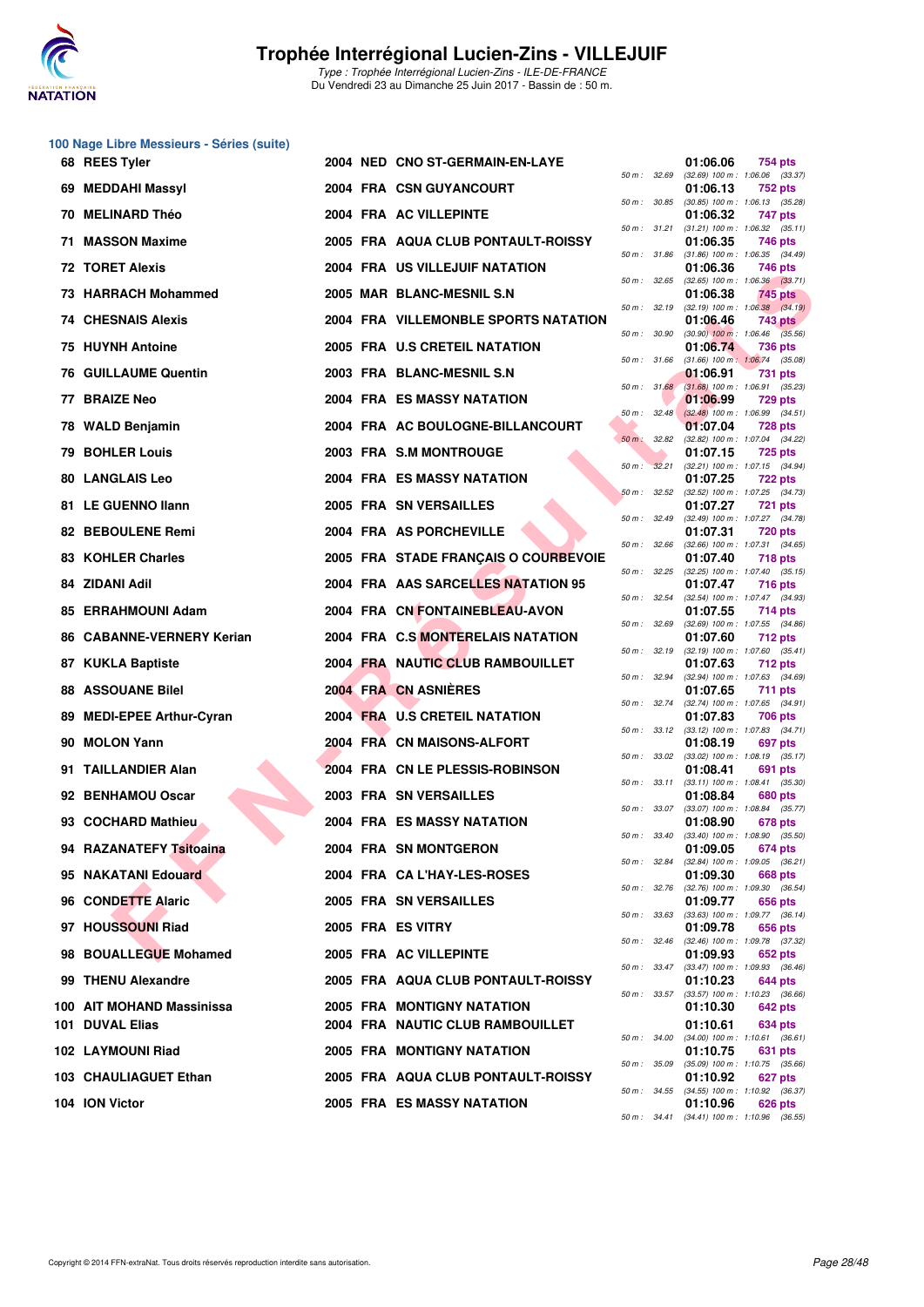![](_page_28_Picture_0.jpeg)

| 100 Nage Libre Messieurs - Séries (suite) |                                    |                                            |
|-------------------------------------------|------------------------------------|--------------------------------------------|
| 105 KOLTALO Nathan                        | 2005 FRA USC CONFLANS-STE-HONORINE | 01:11.38<br>615 pts                        |
| 106 VANDEVELDE Thomas                     | <b>2004 FRA SN VERSAILLES</b>      | 01:11.53<br><b>612 pts</b>                 |
|                                           |                                    | 50 m: 34.54 (34.54) 100 m: 1:11.53 (36.99) |
| 107 LEROUX Yanis                          | 2005 FRA CN LE PLESSIS-ROBINSON    | 01:12.53<br>587 pts                        |
|                                           |                                    | 50 m: 34.51 (34.51) 100 m: 1:12.53 (38.02) |
| 108 PERRIER Axel                          | 2005 FRA AC VILLEPINTE             | 01:12.87<br>579 pts                        |
|                                           | 50 m: 33.60                        | $(33.60)$ 100 m : 1:12.87 $(39.27)$        |
| --- TRUBERT Ronan                         | 2003 FRA USC CONFLANS-STE-HONORINE | DNS dec                                    |

### **[200 Nage Libre Messieurs - Séries](http://www.ffnatation.fr/webffn/resultats.php?idact=nat&go=epr&idcpt=47281&idepr=53)** (Vendredi 23 Juin 2017)

| 00 Nage Libre Messieurs - Séries (Vendredi 23 Juin 2017)<br>1 OUABDESSELAM Leo | 2003 FRA CSM CLAMART                                                                                                             | 02:09.85<br>931 pts                                        |
|--------------------------------------------------------------------------------|----------------------------------------------------------------------------------------------------------------------------------|------------------------------------------------------------|
| 2 HUET Titouan                                                                 | 50 m: 30.78 (30.78) 100 m: 1:03.95 (33.17) 150 m: 1:37.52 (33.57) 200 m: 2:09.85 (32.33)<br>2003 FRA CS CLICHY 92                | 02:10.58<br>920 pts                                        |
|                                                                                | 50 m: 29.53 (29.53) 100 m: 1:02.69<br>(33.16)<br>$150 m: -$                                                                      | 200 m: 2:10.58 (1:07.89)                                   |
| 3 DA SILVA Martin                                                              | 2003 FRA CN VIRY-CHATILLON<br>50 m: 30.77 (30.77) 100 m: 1:04.42 (33.65) 150 m: 1:38.93                                          | 02:11.90<br>900 pts<br>(34.51) 200 m : 2:11.90 (32.97)     |
| 4 FABREGOULE Antoine                                                           | 2003 FRA LAGNY-SUR-MARNE NATATION                                                                                                | 02:13.05<br>883 pts                                        |
| 5 CLAIMAND Adrien                                                              | 50 m: 30.78 (30.78) 100 m: 1:05.21 (34.43) 150 m: 1:40.53<br>2003 FRA CSN GUYANCOURT                                             | $(35.32)$ 200 m : 2:13.05 $(32.52)$<br>02:13.11<br>882 pts |
| <b>6 MOUCHON JUGIER Robin</b>                                                  | 50 m: 30.85 (30.85) 100 m: 1:04.61 (33.76) 150 m: 1:39.28<br>2003 FRA US JEUNESSE MITRY-MORY                                     | $(34.67)$ 200 m : 2:13.11 $(33.83)$<br>02:13.96<br>870 pts |
|                                                                                | 50 m: 29.52 (29.52) 100 m: 1:03.99 (34.47) 150 m: 1:38.67                                                                        | $(34.68)$ 200 m : 2:13.96 $(35.29)$                        |
| 7 COLOMAR Kyllian                                                              | 2003 FRA SN VERSAILLES<br>50 m: 30.73 (30.73) 100 m: 1:04.69<br>$(33.96)$ 150 m : 1:39.87                                        | 02:14.02<br>869 pts<br>$(35.18)$ 200 m : 2:14.02 $(34.15)$ |
| 8 CHEFRI Adam                                                                  | 2003 FRA CN ASNIERES                                                                                                             | 02:14.07<br>868 pts                                        |
| 9 INCROCIATI Yoan                                                              | 50 m : 29.74 (29.74) 100 m : 1:03.88<br>$(34.14)$ 150 m : 1:39.53<br><b>2003 FRA LAGNY-SUR-MARNE NATATION</b>                    | $(35.65)$ 200 m : 2:14.07 $(34.54)$<br>02:14.11<br>867 pts |
|                                                                                | 50 m: 31.83 (31.83) 100 m: 1:06.35<br>$(34.52)$ 150 m : 1:41.18                                                                  | $(34.83)$ 200 m : 2:14.11 $(32.93)$                        |
| 10 DJERRAH Riad                                                                | <b>2003 FRA US VILLEJUIF NATATION</b><br>50 m: 30.76 (30.76) 100 m: 1:04.49<br>$(33.73)$ 150 m : 1:38.87                         | 02:14.33<br>864 pts<br>$(34.38)$ 200 m : 2:14.33 $(35.46)$ |
| 11 FAURE Noa                                                                   | 2003 FRA AC VILLEPINTE                                                                                                           | 02:14.35<br>864 pts                                        |
| <b>12 CATHALO Antonin</b>                                                      | 50 m: 31.23 (31.23) 100 m: 1:05.55<br>(34.32) 150 m : 1:41.33<br>2003 FRA CSN GUYANCOURT                                         | $(35.78)$ 200 m : 2:14.35 $(33.02)$<br>02:15.54<br>846 pts |
| 13 BOSSU Erwan                                                                 | 50 m: 31.91 (31.91) 100 m: 1:06.83<br>$(34.92)$ 150 m : 1:42.59<br>2004 FRA C.S MONTERELAIS NATATION                             | $(35.76)$ 200 m : 2:15.54 $(32.95)$                        |
|                                                                                | 50 m: 32.95 (32.95) 100 m: 1:07.92<br>(34.97) 150 m : 1:43.99                                                                    | 02:16.05<br>839 pts<br>$(36.07)$ 200 m : 2:16.05 $(32.06)$ |
| 14 VAREILLAUD Maxime                                                           | 2003 FRA CN ST-MICHEL-SUR-ORGE<br>$(35.71)$ 150 m : 1:42.10                                                                      | 02:16.43<br>834 pts                                        |
| 15 REMY Tristan                                                                | 50 m: 31.18 (31.18) 100 m: 1:06.89<br>2003 FRA AC VILLEPINTE                                                                     | (35.21) 200 m : 2:16.43 (34.33)<br>02:16.62<br>831 pts     |
| <b>16 CHATELLIER Cedric</b>                                                    | 50 m: 30.96 (30.96) 100 m: 1:05.88<br>$(34.92)$ 150 m : 1:42.13<br><b>2003 FRA ES MASSY NATATION</b>                             | $(36.25)$ 200 m : 2:16.62 $(34.49)$<br>02:16.66<br>830 pts |
|                                                                                | 50 m: 31.51 (31.51) 100 m: 1:06.49<br>$(34.98)$ 150 m : 1:42.89                                                                  | $(36.40)$ 200 m : 2:16.66 $(33.77)$                        |
| 17 KRAIEM Adam                                                                 | 2003 FRA AS CORBEIL-ESSONNE<br>50 m: 31.95 (31.95) 100 m: 1:07.26<br>$(35.31)$ 150 m : 1:43.46                                   | 02:16.90<br>827 pts<br>$(36.20)$ 200 m : 2:16.90 $(33.44)$ |
| 18 LIN Julien                                                                  | 2003 FRA CNASNIERES                                                                                                              | 02:17.00<br>825 pts                                        |
| <b>19 TANTER Colin</b>                                                         | 50 m: 31.83 (31.83) 100 m: 1:06.82<br>$(34.99)$ 150 m : 1:43.03<br>2003 FRA S.M MONTROUGE                                        | $(36.21)$ 200 m : 2:17.00 $(33.97)$<br>02:17.13<br>823 pts |
|                                                                                | 50 m: 31.31 (31.31) 100 m: 1:07.39<br>$(36.08)$ 150 m : 1:43.07                                                                  | $(35.68)$ 200 m : 2:17.13 $(34.06)$                        |
| 20 PAILLARD Yanis                                                              | 2003 FRA ETOILE SAINT-LEU NATATION<br>50 m : 31.11 (31.11) 100 m : 1:07.19<br>$(36.08)$ 150 m : 1:43.74                          | 02:17.31<br>821 pts<br>$(36.55)$ 200 m : 2:17.31 $(33.57)$ |
| 21 GABALI Matthieu                                                             | 2003 FRA ES VITRY                                                                                                                | 02:17.89<br>813 pts                                        |
| 22 BOUFTINI Walid                                                              | 50 m: 30.82 (30.82) 100 m: 1:06.36<br>$(35.54)$ 150 m : 1:42.35<br>2003 FRA C.S MONTERELAIS NATATION                             | $(35.99)$ 200 m : 2:17.89 $(35.54)$<br>02:18.07<br>810 pts |
|                                                                                | 50 m: 31.89 (31.89) 100 m: 1:07.01<br>$(35.12)$ 150 m : 1:43.14                                                                  | $(36.13)$ 200 m : 2:18.07 $(34.93)$                        |
| 23 MANSOURI Lucas                                                              | 2003 FRA TREMBLAY AC<br>50 m : 31.88 (31.88) 100 m : 1:07.31 (35.43) 150 m : 1:43.57 (36.26) 200 m : 2:18.26 (34.69)             | 02:18.26<br>807 pts                                        |
| 24 LETOCART Enzo                                                               | 2004 FRA AQUA CLUB PONTAULT-ROISSY                                                                                               | 02:18.62<br>802 pts                                        |
| 25 AKOPYAN Sergey                                                              | 50 m: 31.73 (31.73) 100 m: 1:07.75 (36.02) 150 m: 1:43.04 (35.29) 200 m: 2:18.62 (35.58)<br>2004 RUS STADE FRANÇAIS O COURBEVOIE | 02:18.83<br>799 pts                                        |
|                                                                                | 50 m : 31.70 (31.70) 100 m : 1:08.21 (36.51) 150 m : 1:44.60                                                                     | (36.39) 200 m : 2:18.83 (34.23)                            |
| 26 ASSOUVIE André                                                              | 2003 FRA VILLIERS SPORTS JEUNESSE<br>50 m: 31.00 (31.00) 100 m: 1:07.12 (36.12) 150 m: 1:44.16 (37.04) 200 m: 2:19.08 (34.92)    | 02:19.08<br>796 pts                                        |
| 27 KAMALEU GUIAMBA Bernar                                                      | 2003 FRA U.S CRETEIL NATATION                                                                                                    | 02:19.20<br>794 pts                                        |
| 28 DARCY Enzo                                                                  | 50 m: 31.89 (31.89) 100 m: 1:07.63 (35.74) 150 m: 1:44.84 (37.21) 200 m: 2:19.20 (34.36)<br>2003 FRA CN FONTAINEBLEAU-AVON       | 02:19.52<br>790 pts                                        |
|                                                                                | 50 m: 31.83 (31.83) 100 m: 1:08.56 (36.73) 150 m: 1:45.12 (36.56) 200 m: 2:19.52 (34.40)                                         |                                                            |
| 29 CAUSSE Adam                                                                 | 2003 FRA ESPADON VELIZY-VILLACOUBLAY<br>50 m: 32.57 (32.57) 100 m: 1:08.01 (35.44) 150 m: 1:44.01 (36.00) 200 m: 2:19.58 (35.57) | 02:19.58<br>789 pts                                        |
| <b>30 LEMARCHAND Antonn</b>                                                    | 2004 FRA CN LE PLESSIS-ROBINSON                                                                                                  | 02:19.70<br>787 pts                                        |
|                                                                                | 50 m: 30.88 (30.88) 100 m: 1:06.59 (35.71) 150 m: 1:43.73 (37.14) 200 m: 2:19.70 (35.97)                                         |                                                            |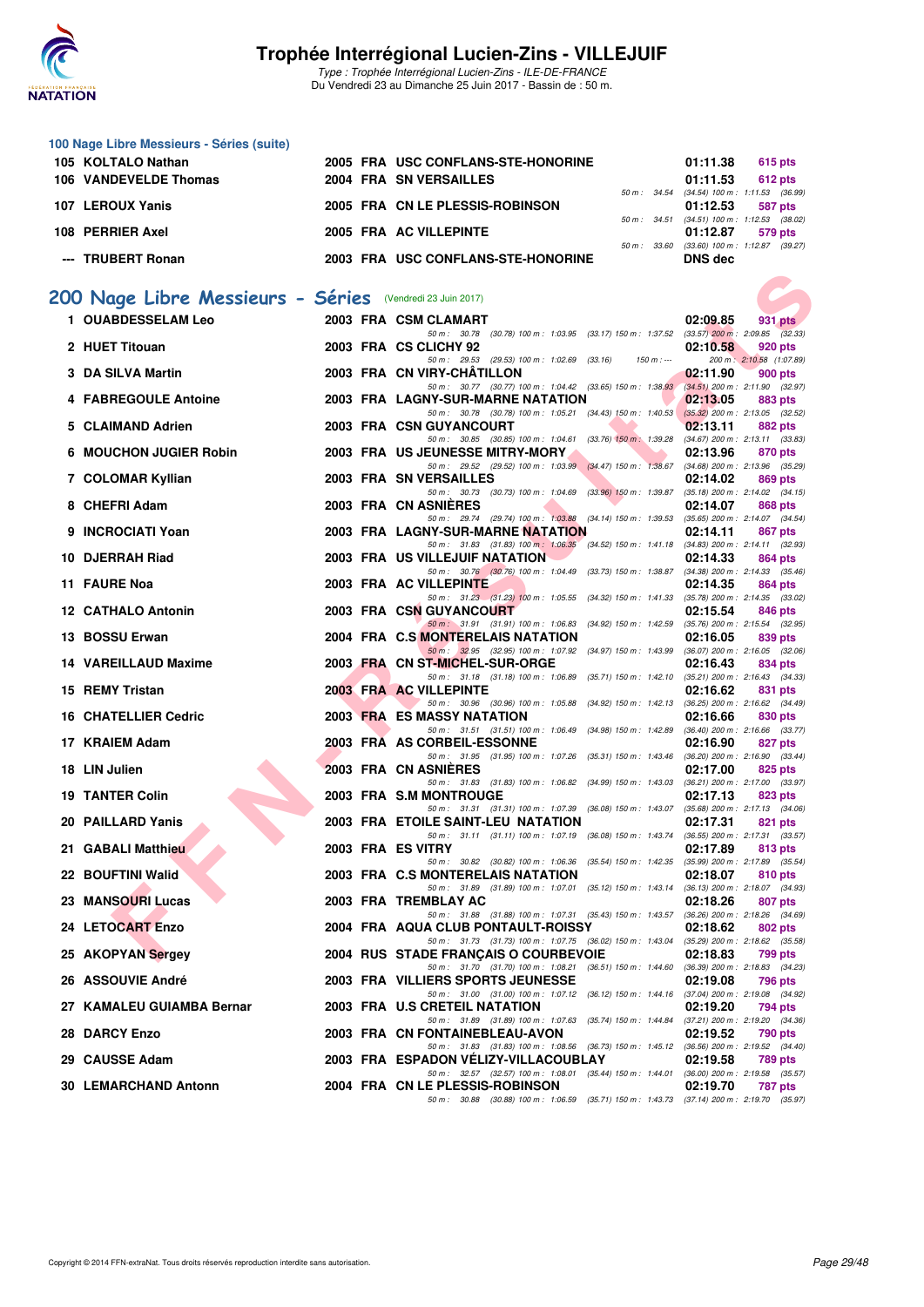![](_page_29_Picture_0.jpeg)

#### **200 Nage Libre Messieurs - Séries (suite)**

|     | 31 MARTEL Gabriel                         |  | 2004 FRA CN LE PLESSIS-ROBINSON                                                                                                |                                                               | 02:19.71 | 787 pts                                        |
|-----|-------------------------------------------|--|--------------------------------------------------------------------------------------------------------------------------------|---------------------------------------------------------------|----------|------------------------------------------------|
|     | 32 ROMDHANE Dayen                         |  | 50 m: 32.05 (32.05) 100 m: 1:07.65 (35.60) 150 m: 1:44.36 (36.71) 200 m: 2:19.71 (35.35)<br>2004 FRA U.S CRETEIL NATATION      |                                                               | 02:19.87 | 785 pts                                        |
|     | 33 NOUVEL Bastien                         |  | 50 m: 31.25 (31.25) 100 m: 1:07.07 (35.82) 150 m: 1:44.21 (37.14) 200 m: 2:19.87 (35.66)<br>2004 FRA A.O. TRAPPES NATATION     |                                                               | 02:20.12 | 781 pts                                        |
|     | 34 BADALYAN Samson                        |  | 50 m: 31.41 (31.41) 100 m: 1:06.57 (35.16) 150 m: 1:43.80<br>2003 FRA CN VIRY-CHATILLON                                        |                                                               | 02:20.23 | (37.23) 200 m : 2:20.12 (36.32)<br>780 pts     |
|     | 35 BAZIN Théo                             |  | 50 m: 31.61 (31.61) 100 m: 1:07.30<br>2003 FRA RED STAR CLUB CHAMPIGNY                                                         | (35.69) 150 m : 1:44.57 (37.27) 200 m : 2:20.23 (35.66)       | 02:20.45 | 777 pts                                        |
|     | 36 TETART Martin                          |  | 50 m: 32.06 (32.06) 100 m: 1:08.19 (36.13) 150 m: 1:45.68 (37.49) 200 m: 2:20.45 (34.77)<br>2003 FRA CN ST-MICHEL-SUR-ORGE     |                                                               | 02:20.51 | 776 pts                                        |
|     | 37 AUKAULOO Zaki                          |  | 50 m: 32.26 (32.26) 100 m: 1:08.09<br>2005 FRA ES MASSY NATATION                                                               | (35.83) 150 m : 1:44.78                                       | 02:20.88 | $(36.69)$ 200 m : 2:20.51 $(35.73)$<br>771 pts |
|     | 38 DUBOIS Aurelien                        |  | 50 m: 31.54 (31.54) 100 m: 1:07.04<br>2003 FRA US JEUNESSE MITRY-MORY                                                          | $(35.50)$ 150 m : 1:44.12 $(37.08)$ 200 m : 2:20.88 $(36.76)$ | 02:21.21 | 766 pts                                        |
|     | <b>39 GILLIER Mattias</b>                 |  | 50 m: 31.84 (31.84) 100 m: 1:08.65<br>2003 FRA CN FONTAINEBLEAU-AVON                                                           | (36.81) 150 m : 1:46.91 (38.26) 200 m : 2:21.21 (34.30)       | 02:21.45 | 763 pts                                        |
|     |                                           |  | 50 m: 33.58 (33.58) 100 m: 1:09.22 (35.64) 150 m: 1:46.18                                                                      |                                                               |          | $(36.96)$ 200 m : 2:21.45 $(35.27)$            |
|     | 40 FOUCHERE Léo                           |  | <b>2003 FRA CERGY PONTOISE NATATION</b><br>50 m: 32.49 (32.49) 100 m: 1:08.69                                                  | (36.20) 150 m : 1:45.92 (37.23) 200 m : 2:21.53 (35.61)       | 02:21.53 | 762 pts                                        |
|     | 41 BELLAHCENE Bilel                       |  | 2003 FRA AC VILLEPINTE<br>50 m: 33.00 (33.00) 100 m: 1:09.13 (36.13) 150 m: 1:45.46 (36.33) 200 m: 2:21.71 (36.25)             |                                                               | 02:21.71 | 759 pts                                        |
|     | 42 JOUENNE Ugo                            |  | 2003 FRA PROVINS NATATION<br>50 m: 31.20 (31.20) 100 m: 1:08.45 (37.25) 150 m: 1:46.91                                         |                                                               | 02:21.86 | 757 pts<br>$(38.46)$ 200 m : 2:21.86 $(34.95)$ |
|     | 43 MEDDAHI Massyl                         |  | 2004 FRA CSN GUYANCOURT<br>50 m: 31.46 (31.46) 100 m: 1:06.58 (35.12) 150 m: 1:44.43 (37.85) 200 m: 2:21.94 (37.51)            |                                                               | 02:21.94 | 756 pts                                        |
|     | 44 SASOT-VALIN Paul                       |  | 2003 FRA CN ANDRESY<br>50 m: 32.42 (32.42) 100 m: 1:08.62 (36.20) 150 m: 1:45.57                                               |                                                               | 02:22.12 | 753 pts<br>$(36.95)$ 200 m : 2:22.12 $(36.55)$ |
|     | 45 DOKIC Nael                             |  | 2003 FRA CN ASNIERES<br>50 m: 32.99 (32.99) 100 m: 1:08.83                                                                     | $(35.84)$ 150 m : 1:46.18                                     | 02:22.21 | 752 pts<br>$(37.35)$ 200 m : 2:22.21 $(36.03)$ |
|     | 46 WALD Benjamin                          |  | 2004 FRA AC BOULOGNE-BILLANCOURT<br>50 m: 33.13 (33.13) 100 m: 1:09.85 (36.72) 150 m: 1:47.24 (37.39) 200 m: 2:22.40 (35.16)   |                                                               | 02:22.40 | <b>750 pts</b>                                 |
|     | 47 DELANOË Jérémie                        |  | 2003 FRA ACS CORMEILLES                                                                                                        |                                                               | 02:22.41 | 749 pts                                        |
|     | 48 COCHARD Mathieu                        |  | 50 m: 31.83 (31.83) 100 m: 1:08.89 (37.06) 150 m: 1:47.34 (38.45) 200 m: 2:22.41 (35.07)<br>2004 FRA ES MASSY NATATION         |                                                               | 02:22.44 | 749 pts                                        |
| 49. | <b>JAMART Olivier</b>                     |  | 50 m: 33.54 (33.54) 100 m: 1:09.41 (35.87) 150 m: 1:46.79 (37.38) 200 m: 2:22.44 (35.65)<br>2003 FRA COULOMMIERS NATATION      |                                                               | 02:22.54 | <b>748 pts</b>                                 |
|     | 50 CUDRY Hector                           |  | 50 m: 32.80 (32.80) 100 m: 1:09.13 (36.33) 150 m: 1:46.90 (37.77) 200 m: 2:22.54 (35.64)<br>2004 FRA COULIS NATATION           |                                                               | 02:22.57 | 747 pts                                        |
|     | 51 CURTI Léo                              |  | 50 m: 33.30 (33.30) 100 m: 1:09.53 (36.23) 150 m: 1:47.32 (37.79) 200 m: 2:22.57 (35.25)<br>2004 FRA RUEIL ATHLETIC CLUB       |                                                               | 02:22.75 | 745 pts                                        |
|     | 52 VERNET Hadrien                         |  | 50 m: 32.99 (32.99) 100 m: 1:09.80 (36.81) 150 m: 1:47.45 (37.65) 200 m: 2:22.75 (35.30)<br>2004 FRA AQUA VALLEE-DE-CHEVREUSE  |                                                               | 02:22.97 | 742 pts                                        |
|     | 53 KAILASAPILLAI Vithusan                 |  | 50 m: 32.50 (32.50) 100 m: 1:08.78 (36.28) 150 m: 1:47.29 (38.51) 200 m: 2:22.97 (35.68)<br>2003 FRA ES MASSY NATATION         |                                                               | 02:23.15 | 739 pts                                        |
|     | 54 MELINARD Théo                          |  | 50 m: 32.17 (32.17) 100 m: 1:07.97 (35.80) 150 m: 1:46.18 (38.21) 200 m: 2:23.15 (36.97)<br>2004 FRA AC VILLEPINTE             |                                                               | 02:23.18 | 739 pts                                        |
|     | 55 CABANNE-VERNERY Kerian                 |  | 50 m: 33.86 (33.86) 100 m: 1:10.41 (36.55) 150 m: 1:48.31 (37.90) 200 m: 2:23.18 (34.87)<br>2004 FRA C.S MONTERELAIS NATATION  |                                                               | 02:23.23 | 738 pts                                        |
|     |                                           |  | 50 m: 32.99 (32.99) 100 m: 1:09.76 (36.77) 150 m: 1:47.58 (37.82) 200 m: 2:23.23 (35.65)<br>2003 FRA AC VILLEPINTE             |                                                               | 02:24.00 |                                                |
|     | 56 KEBLI Soulaymane<br>57 LE BOHEC Gurvan |  | 50 m: 31.11 (31.11) 100 m: 1:07.35 (36.24) 150 m: 1:46.00 (38.65) 200 m: 2:24.00 (38.00)                                       |                                                               |          | 728 pts                                        |
|     | $\blacktriangle$                          |  | 2004 FRA RED STAR CLUB CHAMPIGNY<br>50 m: 33.10 (33.10) 100 m: 1:09.61 (36.51) 150 m: 1:46.89 (37.28) 200 m: 2:24.13 (37.24)   |                                                               | 02:24.13 | 726 pts                                        |
|     | 58 VINCENT Quentin                        |  | 2003 FRA AS CORBEIL-ESSONNE<br>50 m: 33.32 (33.32) 100 m: 1:10.13 (36.81) 150 m: 1:48.50 (38.37) 200 m: 2:24.32 (35.82)        |                                                               | 02:24.32 | <b>724 pts</b>                                 |
|     | 59 BRAIZE Neo                             |  | 2004 FRA ES MASSY NATATION<br>50 m: 34.07 (34.07) 100 m: 1:12.64 (38.57) 150 m: 1:49.74 (37.10) 200 m: 2:24.62 (34.88)         |                                                               | 02:24.62 | 720 pts                                        |
|     | 60 ROCHER Quentin                         |  | 2003 FRA SCM CHATILLON NATATION<br>50 m: 32.26 (32.26) 100 m: 1:07.88 (35.62) 150 m: 1:46.36 (38.48) 200 m: 2:24.71 (38.35)    |                                                               | 02:24.71 | <b>718 pts</b>                                 |
|     | 61 BOHLER Louis                           |  | 2003 FRA S.M MONTROUGE<br>50 m: 32.31 (32.31) 100 m: 1:09.13 (36.82) 150 m: 1:47.42 (38.29) 200 m: 2:25.28 (37.86)             |                                                               | 02:25.28 | 711 pts                                        |
|     | 62 ERRAHMOUNI Adam                        |  | 2004 FRA CN FONTAINEBLEAU-AVON<br>50 m: 32.77 (32.77) 100 m: 1:09.48 (36.71) 150 m: 1:47.96 (38.48) 200 m: 2:25.32 (37.36)     |                                                               | 02:25.32 | 710 pts                                        |
|     | 63 ATCHANE Yanis                          |  | 2005 FRA CSN GUYANCOURT<br>50 m: 34.10 (34.10) 100 m: 1:11.44 (37.34) 150 m: 1:50.10 (38.66) 200 m: 2:25.81 (35.71)            |                                                               | 02:25.81 | 704 pts                                        |
|     | 64 PETILLON Alexandre                     |  | 2005 FRA CNO ST-GERMAIN-EN-LAYE                                                                                                |                                                               | 02:26.23 | 698 pts                                        |
|     | 65 TAGNATI Gianni                         |  | 50 m: 33.85 (33.85) 100 m: 1:11.51 (37.66) 150 m: 1:49.95 (38.44) 200 m: 2:26.23 (36.28)<br>2005 FRA AAS SARCELLES NATATION 95 |                                                               | 02:27.00 | 688 pts                                        |
|     | 66 BENHAMOU Oscar                         |  | 50 m: 33.41 (33.41) 100 m: 1:10.62 (37.21) 150 m: 1:49.46 (38.84) 200 m: 2:27.00 (37.54)<br>2003 FRA SN VERSAILLES             |                                                               | 02:27.11 | 687 pts                                        |
|     |                                           |  | 50 m: 34.28 (34.28) 100 m: 1:11.86 (37.58) 150 m: 1:49.50 (37.64) 200 m: 2:27.11 (37.61)                                       |                                                               |          |                                                |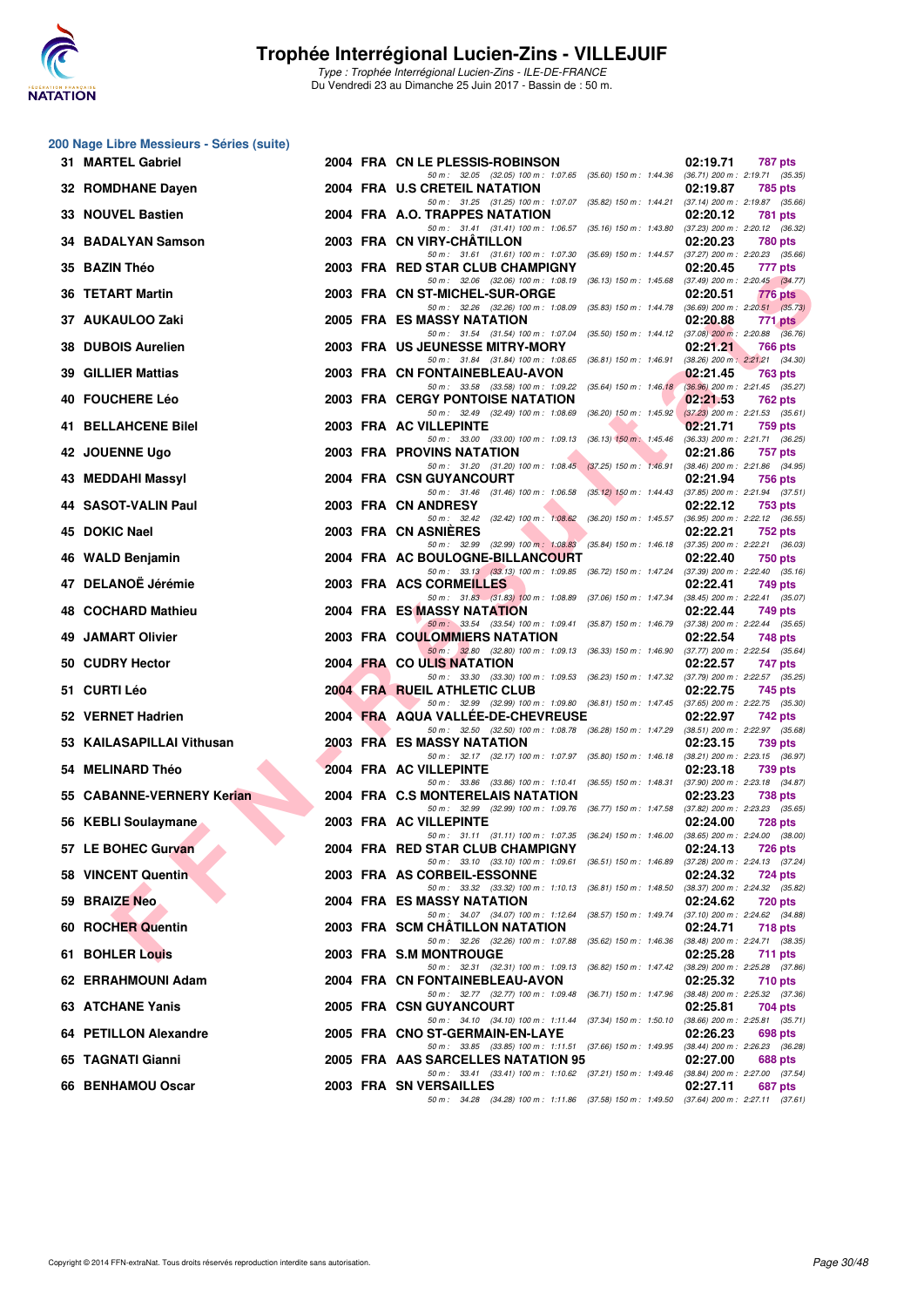![](_page_30_Picture_0.jpeg)

#### **200 Nage Libre Messieurs - Séries (suite)**

| 67 KINGUE MOUSSINGA Theodore                             |  | 2003 FRA CN ASNIERES<br>02:27.28<br>684 pts                                                                                                                                                                                                  |
|----------------------------------------------------------|--|----------------------------------------------------------------------------------------------------------------------------------------------------------------------------------------------------------------------------------------------|
| 68 MAHBOUB Iliès                                         |  | 50 m: 32.88 (32.88) 100 m: 1:09.66 (36.78) 150 m: 1:48.74 (39.08) 200 m: 2:27.28 (38.54)<br>2003 FRA AC VILLEPINTE<br>02:27.32<br><b>684 pts</b>                                                                                             |
| 69 HUYNH Antoine                                         |  | 50 m: 33.34 (33.34) 100 m: 1:10.59 (37.25) 150 m: 1:49.64 (39.05) 200 m: 2:27.32 (37.68)<br>2005 FRA U.S CRETEIL NATATION<br>02:27.90<br>676 pts                                                                                             |
|                                                          |  | 50 m: 32.33 (32.33) 100 m: 1:09.65 (37.32) 150 m: 1:49.19 (39.54) 200 m: 2:27.90 (38.71)                                                                                                                                                     |
| 70 HARRACH Mohammed                                      |  | 2005 MAR BLANC-MESNIL S.N<br>02:28.08<br>674 pts<br>50 m: 34.21 (34.21) 100 m: 1:11.92 (37.71) 150 m: 1:50.78 (38.86) 200 m: 2:28.08 (37.30)                                                                                                 |
| 71 DUPONT Maxence                                        |  | 2004 FRA CN VAL MAUBUEE<br>02:28.10<br>674 pts<br>50 m: 34.60 (34.60) 100 m: 1:12.87 (38.27) 150 m: 1:50.99 (38.12) 200 m: 2:28.10 (37.11)                                                                                                   |
| 72 HERVAULT Raphaël                                      |  | 2003 FRA CNO ST-GERMAIN-EN-LAYE<br>02:29.39<br>657 pts                                                                                                                                                                                       |
| <b>73 LATSAGUE Thomas</b>                                |  | 50 m: 32.91 (32.91) 100 m: 1:10.57 (37.66) 150 m: 1:50.52 (39.95) 200 m: 2:29.39 (38.87)<br>2005 FRA ES MASSY NATATION<br>02:29.62<br>654 pts                                                                                                |
| 74 MOLON Yann                                            |  | 50 m: 34.28 (34.28) 100 m: 1:13.32 (39.04) 150 m: 1:52.59 (39.27) 200 m: 2:29.62 (37.03)<br>2004 FRA CN MAISONS-ALFORT<br>02:30.38<br>644 pts                                                                                                |
|                                                          |  | 50 m: 34.48 (34.48) 100 m: 1:13.09 (38.61) 150 m: 1:52.28 (39.19) 200 m: 2:30.38 (38.10)                                                                                                                                                     |
| 75 BOUALLEGUE Mohamed                                    |  | 2005 FRA AC VILLEPINTE<br>02:30.72<br>640 pts<br>50 m: 34.21 (34.21) 100 m: 1:13.29 (39.08) 150 m: 1:52.37<br>$(39.08)$ 200 m : 2:30.72 $(38.35)$                                                                                            |
| 76 NAKATANI Edouard                                      |  | 2004 FRA CA L'HAY-LES-ROSES<br>02:30.94<br>637 pts                                                                                                                                                                                           |
| <b>77 CONDETTE Alaric</b>                                |  | 50 m: 33.31 (33.31) 100 m: 1:11.81 (38.50) 150 m: 1:51.02 (39.21) 200 m: 2:30.94 (39.92)<br>2005 FRA SN VERSAILLES<br>02:31.19<br>634 pts                                                                                                    |
|                                                          |  | 50 m: 34.18 (34.18) 100 m: 1:13.55 (39.37) 150 m: 1:53.67 (40.12) 200 m: 2:31.19 (37.52)                                                                                                                                                     |
| <b>78 TORET Alexis</b>                                   |  | 2004 FRA US VILLEJUIF NATATION<br>02:31.53<br>630 pts<br>50 m: 34.18 (34.18) 100 m: 1:13.68 (39.50) 150 m: 1:52.77 (39.09) 200 m: 2:31.53 (38.76)                                                                                            |
| <b>79 BLAISE Arthur</b>                                  |  | <b>2005 FRA ES MASSY NATATION</b><br>02:31.72<br><b>628 pts</b>                                                                                                                                                                              |
| 80 ION Victor                                            |  | 50 m: 34.68 (34.68) 100 m: 1:13.21 (38.53) 150 m: 1:53.01 (39.80) 200 m: 2:31.72 (38.71)<br>2005 FRA ES MASSY NATATION<br>02:31.84<br>626 pts                                                                                                |
|                                                          |  | 50 m: 35.11 (35.11) 100 m: 1:13.93 (38.82) 150 m: 1:54.13 (40.20) 200 m: 2:31.84 (37.71)                                                                                                                                                     |
| 81 PERRIER Axel                                          |  | 2005 FRA AC VILLEPINTE<br>02:32.29<br><b>620 pts</b><br>50 m: 33.97 (33.97) 100 m: 1:12.36 (38.39) 150 m: 1:52.70 (40.34) 200 m: 2:32.29 (39.59)                                                                                             |
| 82 ASSOUANE Bilel                                        |  | 2004 FRA CN ASNIERES<br>02:32.72<br>615 pts                                                                                                                                                                                                  |
| 83 NATHAN Milan                                          |  | 50 m: 35.15 (35.15) 100 m: 1:14.57 (39.42) 150 m: 1:54.78 (40.21) 200 m: 2:32.72 (37.94)<br>2004 FRA AC BOULOGNE-BILLANCOURT<br>02:32.80<br>614 pts                                                                                          |
|                                                          |  | 50 m: 35.08 (35.08) 100 m: 1:14.81 (39.73) 150 m: 1:54.99 (40.18) 200 m: 2:32.80 (37.81)                                                                                                                                                     |
| 84 NAZIH Amine                                           |  | 2003 FRA AC VILLEPINTE<br>02:32.81<br>614 pts<br>50 m: 33.97 (33.97) 100 m: 1:12.61 (38.64) 150 m: 1:53.08 (40.47) 200 m: 2:32.81 (39.73)                                                                                                    |
| 85 KOHLER Charles                                        |  | 2005 FRA STADE FRANÇAIS O COURBEVOIE<br>02:33.23<br>609 pts                                                                                                                                                                                  |
| 86 RAZANATEFY Tsitoaina                                  |  | 50 m: 33.15 (33.15) 100 m: 1:11.91 (38.76) 150 m: 1:53.34 (41.43) 200 m: 2:33.23 (39.89)<br>2004 FRA SN MONTGERON<br>02:33.53<br>605 pts                                                                                                     |
|                                                          |  | 50 m: 34.59 (34.59) 100 m: 1:12.86 (38.27) 150 m: 1:53.63 (40.77) 200 m: 2:33.53 (39.90)                                                                                                                                                     |
| 87 THENU Alexandre                                       |  | 2005 FRA AQUA CLUB PONTAULT-ROISSY<br>02:34.00<br>599 pts<br>50 m: 34.10 (34.10) 100 m: 1:13.28 (39.18) 150 m: 1:54.80 (41.52) 200 m: 2:34.00 (39.20)                                                                                        |
| 88 DJAMA Enzo                                            |  | 2005 FRA CN ASNIERES<br>02:34.36<br>595 pts                                                                                                                                                                                                  |
| <b>89 BENOUADFEL Adel</b>                                |  | 50 m: 36.15 (36.15) 100 m: 1:15.68 (39.53) 150 m: 1:55.46 (39.78) 200 m: 2:34.36 (38.90)<br>2005 FRA AC VILLEPINTE<br>02:34.56<br>593 pts                                                                                                    |
|                                                          |  | 50 m: 35.90 (35.90) 100 m: 1:15.49 (39.59) 150 m: 1:56.34 (40.85) 200 m: 2:34.56 (38.22)                                                                                                                                                     |
| 90 CHAULIAGUET Ethan                                     |  | 2005 FRA AQUA CLUB PONTAULT-ROISSY<br>02:35.09<br>586 pts<br>50 m: 33.69 (33.69) 100 m: 1:13.63 (39.94) 150 m: 1:55.73 (42.10) 200 m: 2:35.09 (39.36)                                                                                        |
| 91 KOLTALO Nathan                                        |  | 2005 FRA USC CONFLANS-STE-HONORINE<br>02:35.45<br>582 pts                                                                                                                                                                                    |
| 92 VANDEVELDE Thomas                                     |  | 50 m: 35.57 (35.57) 100 m: 1:16.33 (40.76) 150 m: 1:57.35 (41.02) 200 m: 2:35.45 (38.10)<br>2004 FRA SN VERSAILLES<br>02:37.83<br>553 pts                                                                                                    |
|                                                          |  | 50 m: 35.61 (35.61) 100 m: 1:15.17 (39.56) 150 m: 1:56.85 (41.68) 200 m: 2:37.83 (40.98)                                                                                                                                                     |
| 00 Nage Libre Messieurs - Séries (Dimanche 25 Juin 2017) |  |                                                                                                                                                                                                                                              |
| 1 OUABDESSELAM Leo                                       |  | 2003 FRA CSM CLAMART<br>04:26.90<br>983 pts                                                                                                                                                                                                  |
|                                                          |  | 50 m: 30,31 (30.31) 100 m: 1:03.73 (33.42) 150 m: 1:37.99 (34.26) 200 m: 2:11.91 (33.92) 250 m: 2:46.06 (34.15) 300 m: 3:20.04 (33.98) 350 m: 3:54.17 (34.13) 400 m: 4:26.90 (3.                                                             |
| 2 DA SILVA Martin                                        |  | 2003 FRA CN VIRY-CHATILLON<br>04:40.48<br><b>881 pts</b><br>50 m: 30.29 (30.29) 100 m: 1:04.93 (34.64) 150 m: 1:41.13 (36.20) 200 m: 2:17.94 (36.81) 250 m: 2:54.75 (36.81) 300 m: 3:31.89 (37.14) 350 m: 4:07.51 (35.62) 400 m: 4:40.48 (3: |
| 3 INCROCIATI Yoan                                        |  | 2003 FRA LAGNY-SUR-MARNE NATATION<br>04:41.37<br>874 pts                                                                                                                                                                                     |
| $\blacksquare$ CADDECALLE Assistant                      |  | 50 m: 31.06 (31.06) 100 m: 1:04.99 (33.93) 150 m: 1:40.72 (35.73) 200 m: 2:16.97 (36.25) 250 m: 2:53.65 (36.68) 300 m: 3:29.89 (36.24) 350 m: 4:06.25 (36.36) 400 m: 4:41.37 (3.<br>$0.000$ FDA LAONIV CUD MADNE NATATION<br>$OCH = 11$      |

## **[400 Nage Libre Messieurs - Séries](http://www.ffnatation.fr/webffn/resultats.php?idact=nat&go=epr&idcpt=47281&idepr=54)** (Dimanche 25 Juin 2017)

|                      |                               |                                                                                                                                                                                              | $04:26.90$ 983 pts  |
|----------------------|-------------------------------|----------------------------------------------------------------------------------------------------------------------------------------------------------------------------------------------|---------------------|
|                      |                               | 50 m : 30.31 (30.31) 100 m : 1:03.73 (33.42) 150 m : 1:37.99 (34.26) 200 m : 2:11.91 (33.92) 250 m : 2:46.06 (34.15) 300 m : 3:20.04 (33.98) 350 m : 3:54.17 (34.13) 400 m : 4:26.90 (32.73) |                     |
| 2 DA SILVA Martin    |                               | 2003 FRA CN VIRY-CHÄTILLON                                                                                                                                                                   | 04:40.48<br>881 pts |
|                      |                               | 50 m: 30.29 (30.29) 100 m: 1:04.93 (34.64) 150 m: 1:41.13 (36.20) 200 m: 2:17.94 (36.81) 250 m: 2:54.75 (36.81) 300 m: 3:31.89 (37.14) 350 m: 4:07.51 (35.62) 400 m: 4:40.48 (32.97)         |                     |
| 3 INCROCIATI Yoan    |                               | 2003 FRA LAGNY-SUR-MARNE NATATION                                                                                                                                                            | 04:41.37<br>874 pts |
|                      |                               | 50 m: 31.06 (31.06) 100 m: 1:04.99 (33.93) 150 m: 1:40.72 (35.73) 200 m: 2:16.97 (36.25) 250 m: 2:53.65 (36.68) 300 m: 3:29.89 (36.24) 350 m: 4:06.25 (36.36) 400 m: 4:41.37 (35.12)         |                     |
| 4 FABREGOULE Antoine |                               | 2003 FRA LAGNY-SUR-MARNE NATATION                                                                                                                                                            | 04:42.57<br>865 pts |
|                      |                               | 50 m: 30.68 (30.68) 100 m: 1:04.82 (34.14) 150 m: 1:41.11 (36.29) 200 m: 2:17.85 (36.74) 250 m: 2:55.08 (37.23) 300 m: 3:31.75 (36.67) 350 m: 4:08.12 (36.37) 400 m: 4:42.57 (34.45)         |                     |
| 5 BOSSU Erwan        |                               | 2004 FRA C.S MONTERELAIS NATATION                                                                                                                                                            | 04:42.72<br>864 pts |
|                      |                               | 50 m: 32.22 (32.22) 100 m: 1:06.88 (34.66) 150 m: 1:42.60 (35.72) 200 m: 2:19.01 (36.41) 250 m: 2:55.76 (36.75) 300 m: 3:32.54 (36.78) 350 m: 4:08.97 (36.43) 400 m: 4:42.72 (33.75)         |                     |
| 6 CLAIMAND Adrien    |                               | <b>2003 FRA CSN GUYANCOURT</b>                                                                                                                                                               | 04:42.94<br>863 pts |
|                      |                               | 50 m : 32.06 (32.06) 100 m : 1:07.22 (35.16) 150 m : 1:43.18 (35.96) 200 m : 2:20.28 (37.10) 250 m : 2:56.91 (36.63) 300 m : 3:33.03 (36.12) 350 m : 4:09.82 (36.79) 400 m : 4:42.94 (33.12) |                     |
| 7 REMY Tristan       | <b>2003 FRA AC VILLEPINTE</b> |                                                                                                                                                                                              | 04:43.64<br>858 pts |
|                      |                               | 50 m: 30.54 (30.54) 100 m: 1:04.94 (34.40) 150 m: 1:41.72 (36.78) 200 m: 2:18.36 (36.64) 250 m: 2:55.60 (37.24) 300 m: 3:32.16 (36.56) 350 m: 4:09.19 (37.03) 400 m: 4:43.64 (34.45)         |                     |
| 8 FAURE Noa          | <b>2003 FRA AC VILLEPINTE</b> |                                                                                                                                                                                              | 04:45.08<br>847 pts |
|                      |                               | 50 m: 32.41 (32.41) 100 m: 1:07.17 (34.76) 150 m: 1:43.43 (36.26) 200 m: 2:20.32 (36.89) 250 m: 2:57.93 (37.61) 300 m: 3:34.75 (36.82) 350 m: 4:11.28 (36.53) 400 m: 4:45.08 (33.80)         |                     |
| 9 CHEFRI Adam        |                               | <b>2003 FRA CN ASNIERES</b>                                                                                                                                                                  | 04:45.79<br>842 pts |
|                      |                               | 50 m: 30.57 (30.57) 100 m: 1:05.15 (34.58) 150 m: 1:41.99 (36.84) 200 m: 2:19.07 (37.08) 250 m: 2:55.98 (36.91) 300 m: 3:33.39 (37.41) 350 m: 4:10.22 (36.83) 400 m: 4:45.79 (35.57)         |                     |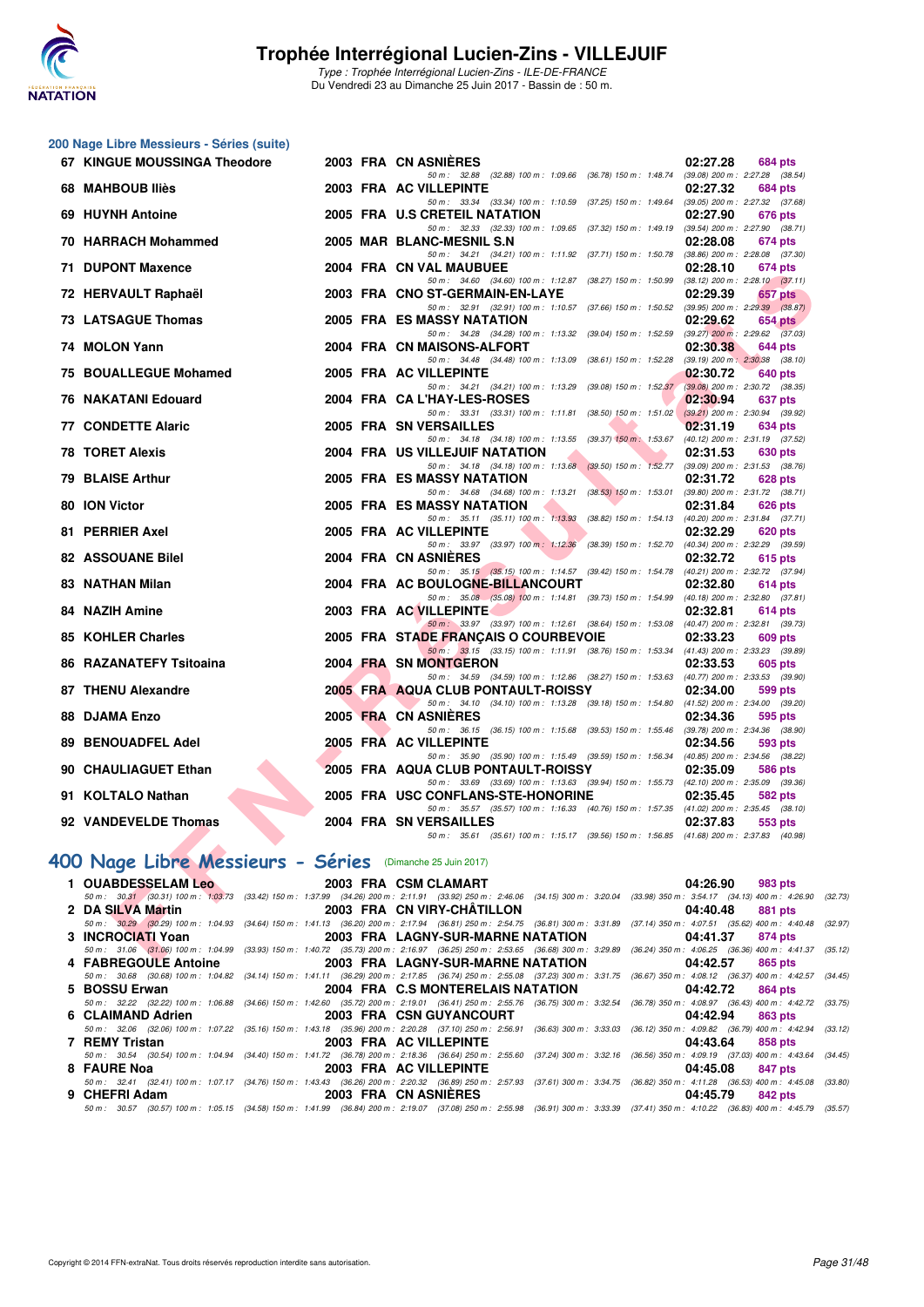![](_page_31_Picture_0.jpeg)

#### **400 Nage Libre Messieurs - Séries (suite)**

| 10 MOUCHON JUGIER Robin            |                           | 2003 FRA US JEUNESSE MITRY-MORY                                                                                                                                                                                                         | 04:46.52                                                   | 837 pts            |
|------------------------------------|---------------------------|-----------------------------------------------------------------------------------------------------------------------------------------------------------------------------------------------------------------------------------------|------------------------------------------------------------|--------------------|
| 11 DARCY Enzo                      |                           | 50 m: 31.00 (31.00) 100 m: 1:05.86 (34.86) 150 m: 1:41.42 (35.56) 200 m: 2:18.32 (36.90) 250 m: 2:54.98 (36.66) 300 m: 3:32.41 (37.43) 350 m: 4:10.13 (37.72) 400 m: 4:46.52 (36.39)<br>2003 FRA CN FONTAINEBLEAU-AVON                  | 04:48.03                                                   | 826 pts            |
| <b>12 TANTER Colin</b>             |                           | 50 m: 31.61 (31.61) 100 m: 1:06.57 (34.96) 150 m: 1:43.58 (37.01) 200 m: 2:20.98 (37.40) 250 m: 2:58.30 (37.32) 300 m: 3:35.70 (37.40) 350 m: 4:12.98 (37.28) 400 m: 4:48.03 (35.05)<br>2003 FRA S.M MONTROUGE                          | 04:48.53                                                   | 823 pts            |
| 13 DUBOIS Aurelien                 |                           | 50 m: 32.05 (32.05) 100 m: 1:07.63 (35.58) 150 m: 1:44.67 (37.04) 200 m: 2:22.01 (37.34) 250 m: 2:59.23 (37.22) 300 m: 3:36.67 (37.44) 350 m: 4:13.57 (36.90) 400 m: 4:48.53 (34.96)<br>2003 FRA US JEUNESSE MITRY-MORY                 | 04:48.92                                                   | 820 pts            |
|                                    |                           | 50 m: 31.90 (31.90) 100 m: 1:08.50 (36.60) 150 m: 1:45.50 (37.00) 200 m: 2:23.46 (37.96) 250 m: 3:01.19 (37.73) 300 m: 3:37.98 (36.79) 350 m: 4:14.98 (37.00) 400 m: 4:48.92                                                            |                                                            | (33.94)            |
| 14 BOUFTINI Walid                  |                           | 2003 FRA C.S MONTERELAIS NATATION<br>50 m: 32.02 (32.02) 100 m: 1:07.51 (35.49) 150 m: 1:44.61 (37.10) 200 m: 2:22.24 (37.63) 250 m: 2:59.95 (37.71) 300 m: 3:37.08 (37.13) 350 m: 4:14.34 (37.26) 400 m: 4:50.12 (35.78)               | 04:50.12                                                   | 811 pts            |
| 15 JEAN Nicolas                    |                           | 2003 FRA CA ORSAY                                                                                                                                                                                                                       | 04:50.82                                                   | <b>806 pts</b>     |
| 16 DOKIC Nael                      |                           | 50 m: 31.55 (31.55) 100 m: 1:06.30 (34.75) 150 m: 1:42.79 (36.49) 200 m: 2:20.20 (37.41) 250 m: 2:58.10 (37.90) 300 m: 3:35.27 (37.17) 350 m: 4:14.16 (38.89) 400 m: 4:50.82<br>2003 FRA CN ASNIERES                                    | 04:51.53                                                   | (36.66)<br>801 pts |
| 17 BAZIN Théo                      |                           | 50 m: 31.80 (31.80) 100 m: 1:07.03 (35.23) 150 m: 1:43.91 (36.88) 200 m: 2:21.19 (37.28) 250 m: 2:59.17 (37.98) 300 m: 3:37.38 (38.21) 350 m: 4:15.48 (38.10) 400 m: 4:51.53 (36.05)<br>2003 FRA RED STAR CLUB CHAMPIGNY                | 04:51.70                                                   | 800 pts            |
|                                    |                           | 50 m: 33.33 (33.33) 100 m: 1:10.45 (37.12) 150 m: 1:48.69 (38.24) 200 m: 2:26.77 (38.08) 250 m: 3:04.00 (37.23) 300 m: 3:41.97 (37.97) 350 m: 4:19.49 (37.52) 400 m: 4:51.70                                                            |                                                            | (32.21)            |
| <b>18 BELLAHCENE Bilel</b>         |                           | 2003 FRA AC VILLEPINTE<br>50 m: 32.85 (32.85) 100 m: 1:08.92 (36.07) 150 m: 1:45.54 (36.62) 200 m: 2:23.11 (37.57) 250 m: 3:00.29 (37.18) 300 m: 3:38.21 (37.92) 350 m: 4:15.70 (37.49) 400 m: 4:51.81 (36.11)                          | 04:51.81                                                   | 799 pts            |
| 19 MARTEL Gabriel                  |                           | 2004 FRA CN LE PLESSIS-ROBINSON                                                                                                                                                                                                         | 04:51.89                                                   | 799 pts            |
| 20 BADALYAN Samson                 |                           | 50 m: 32.64 (32.64) 100 m: 1:08.69 (36.05) 150 m: 1:45.99 (37.30) 200 m: 2:23.26 (37.27) 250 m: 3:00.73 (37.47) 300 m: 3:38.48 (37.75) 350 m: 4:15.81 (37.33) 400 m: 4:51.89<br>2003 FRA CN VIRY-CHATILLON                              | 04:52.08                                                   | (36.08)<br>798 pts |
|                                    |                           | 50 m : 31.89 (31.89) 100 m : 1:08.21 (36.32) 150 m : 1:45.30 (37.09) 200 m : 2:23.56 (38.26) 250 m : 3:00.86 (37.30) 300 m : 3:39.53 (38.67) 350 m : 4:16.48 (36.95) 400 m : 4:52.08                                                    |                                                            | (35.60)            |
| 21 LIN Julien                      |                           | 2003 FRA CN ASNIERES                                                                                                                                                                                                                    | 04:53.00                                                   | 791 pts            |
| 22 KINGUE MOUSSINGA Theodore       |                           | 50 m: 31.88 (31.88) 100 m: 1:07.54 (35.66) 150 m: 1:44.33 (36.79) 200 m: 2:22.33 (38.00) 250 m: 3:00.12 (37.79) 300 m: 3:38.27 (38.15) 350 m: 4:16.21 (37.94) 400 m: 4:53.00 (36.79)<br>2003 FRA CN ASNIERES                            | 04:53.04                                                   | 791 pts            |
|                                    |                           | 50 m: 32.39 (32.39) 100 m: 1:07.52 (35.13) 150 m: 1:44.36 (36.84) 200 m: 2:22.13 (37.77) 250 m: 3:00.29 (38.16) 300 m: 3:38.21 (37.92) 350 m: 4:16.02 (37.81) 400 m: 4:53.04                                                            |                                                            | (37.02)            |
| 23 AKOPYAN Sergey                  |                           | <b>2004 RUS STADE FRANCAIS O COURBEVOIE</b><br>50 m: 33.15 (33.15) 100 m: 1:09.59 (36.44) 150 m: 1:47.98 (38.39) 200 m: 2:25.53 (37.55) 250 m: 3:03.56 (38.03) 300 m: 3:41.11 (37.55) 350 m: 4:18.18 (37.07) 400 m: 4:53.58 (35.40)     | 04:53.58                                                   | <b>787 pts</b>     |
| 24 KUKLA Baptiste                  |                           | 2004 FRA NAUTIC CLUB RAMBOUILLET                                                                                                                                                                                                        | 04:54.08                                                   | 784 pts            |
| 25 CHATELLIER Cedric               |                           | 50 m: 33.29 (33.29) 100 m: 1:09.88 (36.59) 150 m: 1:47.52 (37.64) 200 m: 2:25.22 (37.70) 250 m: 3:02.89 (37.67) 300 m: 3:40.98 (38.09) 350 m: 4:18.33 (37.35) 400 m: 4:54.08<br><b>2003 FRA ES MASSY NATATION</b>                       | 04:54.49                                                   | (35.75)<br>781 pts |
|                                    |                           | 50 m : 31.37 (31.37) 100 m : 1:06.37 (35.00) 150 m : 1:43.98 (37.61) 200 m : 2:22.01 (38.03) 250 m : 3:01.37 (39.36) 300 m : 3:40.29 (38.92) 350 m : 4:19.14 (38.85) 400 m : 4:54.49                                                    |                                                            | (35.35)            |
| 26 KRAIEM Adam                     |                           | 2003 FRA AS CORBEIL-ESSONNE<br>50 m : 33.17 (33.17) 100 m : 1:08.66 (35.49) 150 m : 1:45.47 (36.81) 200 m : 2:22.76 (37.29) 250 m : 3:00.60 (37.84) 300 m : 3:38.83 (38.23) 350 m : 4:17.60 (38.77) 400 m : 4:54.86                     | 04:54.86                                                   | 778 pts<br>(37.26) |
| 27 ERRAHMOUNI Adam                 |                           | 2004 FRA CN FONTAINEBLEAU-AVON                                                                                                                                                                                                          | 04:55.23                                                   | 776 pts            |
|                                    |                           | 50 m: 33.40 (33.40) 100 m: 1:10.43 (37.03) 150 m: 1:48.00 (37.57) 200 m: 2:26.90 (38.90) 250 m: 3:05.10 (38.20) 300 m: 3:43.72 (38.62) 350 m: 4:20.14 (36.42) 400 m: 4:55.23                                                            |                                                            | (35.09)            |
| 28 JAMART Olivier                  |                           | 2003 FRA COULOMMIERS NATATION<br>50 m: 32.24 (32.24) 100 m: 1:08.42 (36.18) 150 m: 1:46.56 (38.14) 200 m: 2:24.71 (38.15) 250 m: 3:02.58 (37.87) 300 m: 3:41.00 (38.42) 350 m: 4:19.04 (38.04) 400 m: 4:55.43 (36.39)                   | 04:55.43                                                   | 774 pts            |
| 29 TETART Martin                   |                           | 2003 FRA CN ST-MICHEL-SUR-ORGE                                                                                                                                                                                                          | 04:56.68                                                   | 766 pts            |
| 30 MONTELEONE Thomas               |                           | 50 m: 32.58 (32.58) 100 m: 1:08.89 (36.31) 150 m: 1:47.07 (38.18) 200 m: 2:24.70 (37.63) 250 m: 3:03.53 (38.83) 300 m: 3:41.44 (37.91) 350 m: 4:19.59 (38.15) 400 m: 4:56.68<br>2004 FRA ES MASSY NATATION                              | 04:56.91                                                   | (37.09)<br>764 pts |
|                                    |                           | 50 m: 34.01 (34.01) 100 m: 1:11.83 (37.82) 150 m: 1:50.81 (38.98) 200 m: 2:28.57 (37.76) 250 m: 3:06.50 (37.93) 300 m: 3:43.86 (37.36) 350 m: 4:21.21 (37.35) 400 m: 4:56.91 (35.70)                                                    | 04:56.92                                                   |                    |
| 31 LEMARCHAND Antonn               |                           | 2004 FRA CN LE PLESSIS-ROBINSON<br>50 m: 32.37 (32.37) 100 m: 1:08.88 (36.51) 150 m: 1:47.81 (38.93) 200 m: 2:25.83 (38.02) 250 m: 3:04.17 (38.34) 300 m: 3:41.68 (37.51) 350 m: 4:20.33 (38.65) 400 m: 4:56.92                         |                                                            | 764 pts<br>(36.59) |
| 32 LOTENBERG Rayane                |                           | 2003 FRA STADE FRANÇAIS O COURBEVOIE                                                                                                                                                                                                    | 04:57.06                                                   | 763 pts            |
| 33 ROMDHANE Dayen                  |                           | 50 m : 33.46 (33.46) 100 m : 1:09.72 (36.26) 150 m : 1:47.25 (37.53) 200 m : 2:25.91 (38.66) 250 m : 3:04.91 (39.00) 300 m : 3:43.27 (38.36) 350 m : 4:21.80 (38.53) 400 m : 4:57.06<br>2004 FRA U.S CRETEIL NATATION                   | 04:57.25                                                   | (35.26)<br>762 pts |
|                                    |                           | 50 m : 32.99 (32.99) 100 m : 1:09.70 (36.71) 150 m : 1:47.32 (37.62) 200 m : 2:25.95 (38.63) 250 m : 3:04.65 (38.70) 300 m : 3:43.40 (38.75) 350 m : 4:20.24 (36.84) 400 m : 4:57.25 (37.01)                                            |                                                            |                    |
| 34 CHAMAYOU Gael                   |                           | <b>2003 FRA ES MASSY NATATION</b><br>50 m: 32.62 (32.62) 100 m: 1:09.49 (36.87) 150 m: 1:47.22 (37.73) 200 m: 2:25.67 (38.45) 250 m: 3:03.26 (37.59) 300 m: 3:41.46 (38.20) 350 m: 4:19.55 (38.09) 400 m: 4:57.31 (37.76)               | 04:57.31                                                   | 761 pts            |
| 35 GILLIER Mattias                 |                           | 2003 FRA CN FONTAINEBLEAU-AVON                                                                                                                                                                                                          | 04:58.70                                                   | 752 pts            |
| 36 COMMERET Jéhann                 |                           | 50 m : 32.57 (32.57) 100 m : 1:08.85 (36.28) 150 m : 1:47.09 (38.24) 200 m : 2:25.75 (38.66) 250 m : 3:04.14 (38.39) 300 m : 3:43.12 (38.98) 350 m : 4:21.31 (38.19) 400 m : 4:58.70 (37.39)<br>2003 FRA YERRES NATATION                | 04:58.81                                                   |                    |
| 50 m : $33.13$ $(33.13)$ $100 m$ : | 150 m : 1:47.95 (1:14.82) | 200 m : ---<br>250 m: 3:05.11 (1:17.16)<br>$300 m : -$                                                                                                                                                                                  | 751 pts<br>350 m: 4:22.43 (1:17.32) 400 m: 4:58.81 (36.38) |                    |
| 37 NOUVEL Bastien                  |                           | 2004 FRA A.O. TRAPPES NATATION                                                                                                                                                                                                          | 04:59.24                                                   | 748 pts            |
| 38 LETOCART Enzo                   |                           | 50 m: 32.31 (32.31) 100 m: 1.08.99 (36.68) 150 m: 1.47.45 (38.46) 200 m: 2:27.02 (39.57) 250 m: 3:05.76 (38.74) 300 m: 3:44.54 (38.78) 350 m: 4:23.07 (38.53) 400 m: 4:59.24<br>2004 FRA AQUA CLUB PONTAULT-ROISSY                      | 04:59.26                                                   | (36.17)<br>748 pts |
|                                    |                           | 50 m: 31.26 (31.26) 100 m: 1:07.70 (36.44) 150 m: 1:45.80 (38.10) 200 m: 2:24.48 (38.68) 250 m: 3:02.21 (37.73) 300 m: 3:43.13 (40.92) 350 m: 4:21.16 (38.03) 400 m: 4:59.26                                                            |                                                            | (38.10)            |
| 39 WALD Benjamin                   |                           | 2004 FRA AC BOULOGNE-BILLANCOURT<br>50 m: 33.49 (33.49) 100 m: 1:10.51 (37.02) 150 m: 1:49.16 (38.65) 200 m: 2:28.38 (39.22) 250 m: 3:06.56 (38.18) 300 m: 3:44.40 (37.84) 350 m: 4:22.93 (38.53) 400 m: 4:59.27                        | 04:59.27                                                   | 748 pts<br>(36.34) |
| 40 AUBERT Kevin                    |                           | 2003 FRA RED STAR CLUB CHAMPIGNY                                                                                                                                                                                                        | 04:59.29                                                   | 748 pts            |
| 41 FOUCHERE Léo                    |                           | 50 m : 31.42 (31.42) 100 m : 1:06.50 (35.08) 150 m : 1:43.97 (37.47) 200 m : 2:22.09 (38.12) 250 m : 3:00.91 (38.82) 300 m : 3:39.90 (38.99) 350 m : 4:19.89 (39.99) 400 m : 4:59.29 (39.40)<br><b>2003 FRA CERGY PONTOISE NATATION</b> | 04:59.73                                                   | 745 pts            |
|                                    |                           | 50 m: 33.72 (33.72) 100 m: 1:10.39 (36.67) 150 m: 1:47.90 (37.51) 200 m: 2:25.65 (37.75) 250 m: 3:04.12 (38.47) 300 m: 3:42.90 (38.78) 350 m: 4:22.32 (39.42) 400 m: 4:59.73 (37.41)                                                    |                                                            |                    |
| 42 MANSOURI Lucas                  |                           | 2003 FRA TREMBLAY AC<br>50 m : 32.89 (32.89) 100 m : 1:09.74 (36.85) 150 m : 1:48.16 (38.42) 200 m : 2:26.59 (38.43) 250 m : 3:06.16 (39.57) 300 m : 3:44.29 (38.13) 350 m : 4:23.32 (39.03) 400 m : 5:00.18 (36.86)                    | 05:00.18                                                   | 742 pts            |
| 43 KHOURI Giulio                   |                           | 2003 FRA STADE FRANÇAIS O COURBEVOIE                                                                                                                                                                                                    | 05:01.30                                                   | 734 pts            |
| 44 MELINARD Théo                   |                           | 50 m: 33.42 (33.42) 100 m: 1:11.04 (37.62) 150 m: 1:50.28 (39.24) 200 m: 2:29.56 (39.28) 250 m: 3:07.77 (38.21) 300 m: 3:46.61 (38.84) 350 m: 4:24.41 (37.80) 400 m: 5:01.30<br>2004 FRA AC VILLEPINTE                                  | 05:01.74                                                   | (36.89)<br>731 pts |
|                                    |                           | 50 m : 33.44 (33.44) 100 m : 1:10.70 (37.26) 150 m : 1:48.97 (38.27) 200 m : 2:27.85 (38.88) 250 m : 3:06.87 (39.02) 300 m : 3:45.75 (38.88) 350 m : 4:24.54 (38.79) 400 m : 5:01.74 (37.20)                                            |                                                            |                    |
| 45 BEBOULENE Remi                  |                           | 2004 FRA AS PORCHEVILLE<br>50 m : 32.97 (32.97) 100 m : 1:10.00 (37.03) 150 m : 1:48.90 (38.90) 200 m : 2:27.91 (39.01) 250 m : 3:07.20 (39.29) 300 m : 3:45.98 (38.78) 350 m : 4:24.84 (38.86) 400 m : 5:02.81 (37.97)                 | 05:02.81                                                   | 724 pts            |
|                                    |                           |                                                                                                                                                                                                                                         |                                                            |                    |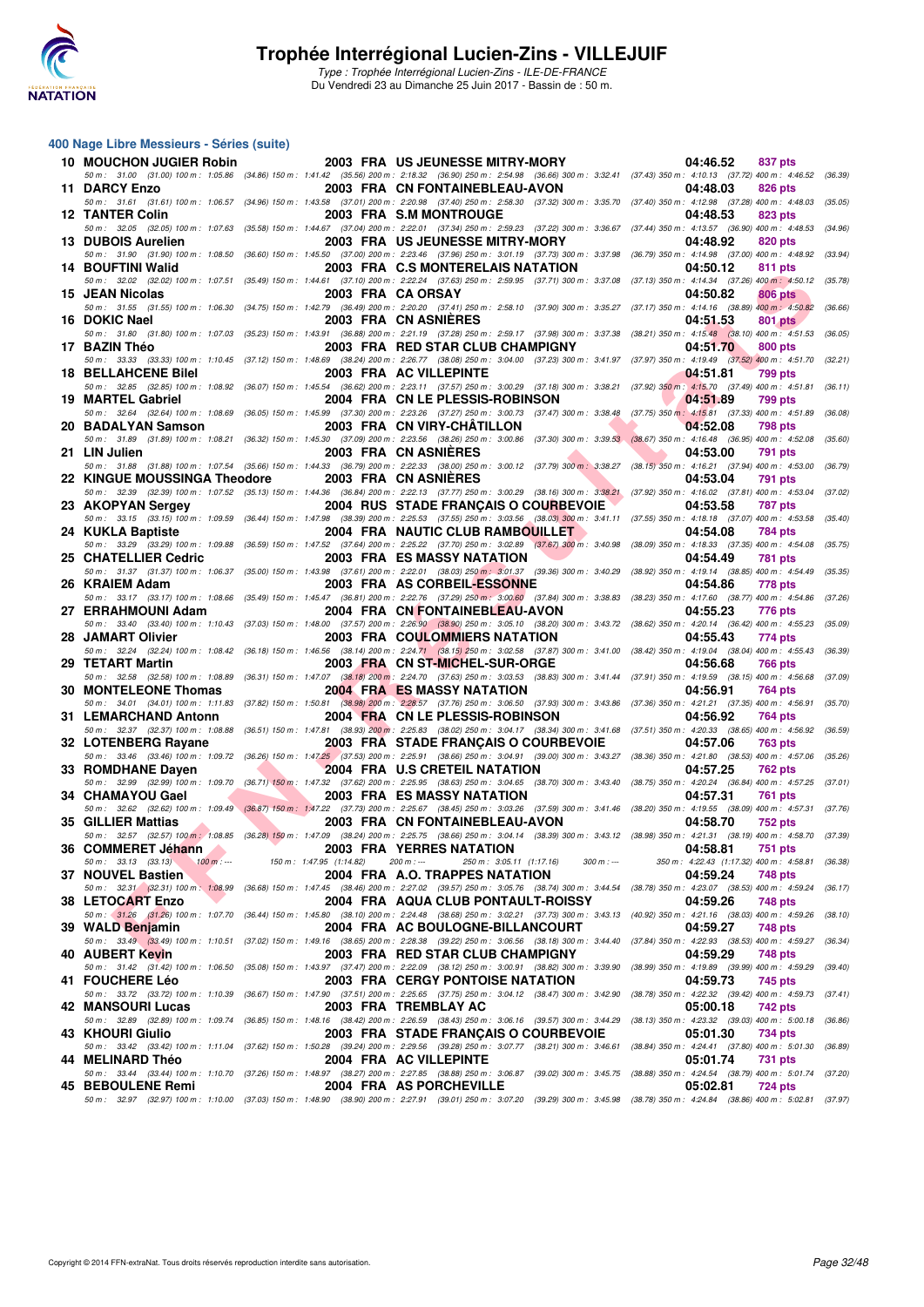![](_page_32_Picture_0.jpeg)

#### **400 Nage Libre Messieurs - Séries (suite)**

| 46 KAMALEU GUIAMBA Bernar                                                                                                                                                                                           |  | 2003 FRA U.S CRETEIL NATATION        |             | 05:02.98                                        | <b>723 pts</b>                      |         |
|---------------------------------------------------------------------------------------------------------------------------------------------------------------------------------------------------------------------|--|--------------------------------------|-------------|-------------------------------------------------|-------------------------------------|---------|
| 50 m : 32.48 (32.48) 100 m : 1:08.91 (36.43) 150 m : 1:47.14 (38.23) 200 m : 2:25.98 (38.84) 250 m : 3:04.48 (38.50) 300 m : 3:43.73 (39.25)<br>47 CUDRY Hector                                                     |  | 2004 FRA COULIS NATATION             |             | $350 m : -$<br>05:03.95                         | 400 m: 5:02.98 (1:19.25)<br>717 pts |         |
| 50 m: 34.67 (34.67) 100 m: 1:12.57 (37.90) 150 m: 1:51.36 (38.79) 200 m: 2:30.81 (39.45) 250 m: 3:09.58 (38.77) 300 m: 3:48.75 (39.17) 350 m: 4:27.50 (38.75) 400 m: 5:03.95 (36.45)<br>48 CABANNE-VERNERY Kerian   |  | 2004 FRA C.S MONTERELAIS NATATION    |             | 05:04.35                                        | 714 pts                             |         |
| 50 m: 34.25 (34.25) 100 m: 1:12.26 (38.01) 150 m: 1:52.09 (39.83) 200 m: 2:31.43 (39.34) 250 m: 3:11.13 (39.70) 300 m: 3:49.86 (38.73) 350 m: 4:27.79 (37.93) 400 m: 5:04.35 (36.56)<br>49 ATCHANE Yanis            |  | <b>2005 FRA CSN GUYANCOURT</b>       |             | 05:04.50                                        | 713 pts                             |         |
| 50 m: 33.66 (33.66) 100 m: 1:10.96 (37.30) 150 m: 1:49.47 (38.51) 200 m: 2:29.20 (39.73) 250 m: 3:08.24 (39.04) 300 m: 3:47.74 (39.50) 350 m: 4:26.56 (38.82) 400 m: 5:04.50 (37.94)                                |  |                                      |             |                                                 |                                     |         |
| 50 VAREILLAUD Maxime                                                                                                                                                                                                |  | 2003 FRA CN ST-MICHEL-SUR-ORGE       |             | 05:04.61                                        | 712 pts                             |         |
| 50 m: 32.85 (32.85) 100 m: 1:09.05 (36.20) 150 m: 1:46.95 (37.90) 200 m: 2:25.54 (38.59) 250 m: 3:03.92 (38.38) 300 m: 3:45.19 (41.27) 350 m: 4:25.57 (40.38) 400 m: 5:04.61<br>51 COCHARD Mathieu                  |  | 2004 FRA ES MASSY NATATION           |             | 05:04.80                                        | 711 pts                             | (39.04) |
| 50 m: 33.54 (33.54) 100 m: 1:10.78 (37.24) 150 m: 1:49.30 (38.52) 200 m: 2:28.45 (39.15) 250 m: 3:07.06 (38.61) 300 m: 3:45.94 (38.88) 350 m: 4:25.49 (39.55) 400 m: 5:04.80                                        |  |                                      |             |                                                 |                                     | (39.31) |
| 52 CAUSSE Adam<br>50 m: 34.14 (34.14) 100 m: 1:11.49 (37.35) 150 m: 1:49.31 (37.82) 200 m: 2:27.89 (38.58) 250 m: 3:06.82 (38.93) 300 m: 3:46.15 (39.33) 350 m: 4:26.34 (40.19) 400 m: 5:04.84                      |  | 2003 FRA ESPADON VELIZY-VILLACOUBLAY |             | 05:04.84                                        | <b>711 pts</b>                      | (38.50) |
| 53 TAGNATI Gianni                                                                                                                                                                                                   |  | 2005 FRA AAS SARCELLES NATATION 95   |             | 05:05.54                                        | 706 pts                             |         |
| 50 m: 34.42 (34.42) 100 m: 1:12.80 (38.38) 150 m: 1:51.71 (38.91) 200 m: 2:30.56 (38.85) 250 m: 3:09.18 (38.62) 300 m: 3:48.80 (39.62) 350 m: 4:27.54 (38.74) 400 m: 5:05.54                                        |  |                                      |             |                                                 |                                     | (38.00) |
| 54 GOLIATH Gabriel<br>50 m: 32.63 (32.63) 100 m: 1:10.39 (37.76) 150 m: 1:49.64 (39.25) 200 m: 2:30.02 (40.38) 250 m: 3:08.39 (38.37) 300 m: 3:48.85 (40.46) 350 m: 4:28.12 (39.27) 400 m: 5:05.62 (37.50)          |  | 2004 FRA A.O. TRAPPES NATATION       |             | 05:05.62                                        | 706 pts                             |         |
| 55 VINCENT Quentin                                                                                                                                                                                                  |  | 2003 FRA AS CORBEIL-ESSONNE          |             | 05:05.90                                        | 704 pts                             |         |
| 50 m: 31.82 (31.82) 100 m: 1:08.76 (36.94) 150 m: 1:47.78 (39.02) 200 m: 2:26.61 (38.83) 250 m: 3:06.51 (39.90) 300 m: 3:46.45 (39.94) 350 m: 4:27.43 (40.98) 400 m: 5:05.90                                        |  |                                      |             |                                                 |                                     | (38.47) |
| 56 MEDDAHI Massyl<br>50 m: 34.18 (34.18) 100 m: 1:12.68 (38.50) 150 m: 1:52.17 (39.49) 200 m: 2:32.11 (39.94) 250 m: 3:11.26 (39.15) 300 m: 3:49.80 (38.54) 350 m: 4:29.40 (39.60) 400 m: 5:06.04                   |  | <b>2004 FRA CSN GUYANCOURT</b>       |             | 05:06.04                                        | <b>703 pts</b>                      | (36.64) |
| 57 KAILASAPILLAI Vithusan                                                                                                                                                                                           |  | 2003 FRA ES MASSY NATATION           |             | 05:06.58                                        | 699 pts                             |         |
| 50 m: 32.87 (32.87) 100 m: 1:09.19 (36.32) 150 m: 1:47.76 (38.57) 200 m: 2:27.22 (39.46) 250 m: 3:07.05 (39.83) 300 m: 3:47.73 (40.68) 350 m: 4:27.58 (39.85) 400 m: 5:06.58                                        |  |                                      |             |                                                 |                                     | (39.00) |
| 58 ASSOUANE Bilel<br>50 m: 34.59 (34.59) 100 m: 1:13.17 (38.58) 150 m: 1:52.12 (38.95) 200 m: 2:31.74 (39.62) 250 m: 3:11.12 (39.38) 300 m: 3:51.01 (39.89) 350 m: 4:30.26 (39.25) 400 m: 5:06.92                   |  | 2004 FRA CN ASNIERES                 |             | 05:06.92                                        | 697 pts                             | (36.66) |
| 59 PETILLON Alexandre                                                                                                                                                                                               |  | 2005 FRA CNO ST-GERMAIN-EN-LAYE      |             | 05:08.58                                        | 686 pts                             |         |
| 50 m: 33.60 (33.60) 100 m: 1:11.49 (37.89) 150 m: 1:50.01 (38.52) 200 m: 2:30.38 (40.37) 250 m: 3:10.07 (39.69) 300 m: 3:50.65 (40.58) 350 m: 4:30.00 (39.35) 400 m: 5:08.58 (38.58)                                |  |                                      |             |                                                 |                                     |         |
| 60 LANGLAIS Leo<br>50 m: 34.31 (34.31) 100 m: 1:13.33 (39.02) 150 m: 1:53.76 (40.43) 200 m: 2:33.08 (39.32) 250 m: 3:12.89 (39.81) 300 m: 3:52.83 (39.94) 350 m: 4:33.13 (40.30) 400 m: 5:10.25                     |  | <b>2004 FRA ES MASSY NATATION</b>    |             | 05:10.25                                        | 675 pts                             | (37.12) |
| 61 VERNET Hadrien                                                                                                                                                                                                   |  | 2004 FRA AQUA VALLÉE-DE-CHEVREUSE    |             | 05:10.27                                        | 675 pts                             |         |
| 50 m: 33.05 (33.05) 100 m: 1:10.25 (37.20) 150 m: 1:49.82 (39.57) 200 m: 2:30.44 (40.62) 250 m; 3:11.61 (41.17) 300 m: 3:52.12 (40.51) 350 m: 4:33.12 (41.00) 400 m: 5:10.27 (37.15)<br><b>62 DUPONT Maxence</b>    |  | 2004 FRA CN VAL MAUBUEE              |             | 05:10.79                                        | 672 pts                             |         |
| 50 m: 34.72 (34.72) 100 m: 1:13.64 (38.92) 150 m: 1:53.18 (39.54) 200 m: 2:32.80 (39.62) 250 m: 3:12.35 (39.55) 300 m: 3:52.19 (39.84) 350 m: 4:32.48 (40.29) 400 m: 5:10.79                                        |  |                                      |             |                                                 |                                     | (38.31) |
| 63 VANDEVELDE Thomas                                                                                                                                                                                                |  | 2004 FRA SN VERSAILLES               |             | 05:11.18                                        | 669 pts                             |         |
| 50 m: 33.90 (33.90) 100 m: 1:11.81 (37.91) 150 m: 1:51.47 (39.66) 200 m: 2:31.60 (40.13) 250 m: 3:11.99 (40.39) 300 m: 3:52.34 (40.35) 350 m: 4:32.42 (40.08) 400 m: 5:11.18 (38.76)<br>64 DELANOE Jérémie          |  | 2003 FRA ACS CORMEILLES              |             | 05:11.26                                        | 669 pts                             |         |
| 50 m: 33.60 (33.60) 100 m: 1:11.32 (37.72) 150 m: 1:50.60 (39.28) 200 m: 2:30.42 (39.82) 250 m: 3:11.71 (41.29) 300 m: 3:52.46 (40.75) 350 m: 4:33.72 (41.26) 400 m: 5:11.26 (37.54)                                |  |                                      |             |                                                 |                                     |         |
| 65 BLAISE Arthur                                                                                                                                                                                                    |  | 2005 FRA ES MASSY NATATION           |             | 05:12.12                                        | 663 pts                             |         |
| 50 m: 34.57 (34.57) 100 m: 1:13.29 (38.72) 150 m: 1:54.01 (40.72) 200 m: 2:34.04 (40.03) 250 m: 3:14.31 (40.27) 300 m: 3:54.78 (40.47) 350 m: 4:34.55 (39.77) 400 m: 5:12.12 (37.57)<br>66 LE BOHEC Gurvan          |  | 2004 FRA RED STAR CLUB CHAMPIGNY     |             | 05:12.31                                        | 662 pts                             |         |
| 50 m: 34.44 (34.44) 100 m: 1:12.22 (37.78) 150 m: 1:50.72 (38.50) 200 m: 2:31.33 (40.61) 250 m: 3:11.35 (40.02) 300 m: 3:51.75 (40.40) 350 m: 4:32.77 (41.02) 400 m: 5:12.31 (39.54)                                |  |                                      |             |                                                 |                                     |         |
| 67 BOUALLEGUE Mohamed                                                                                                                                                                                               |  | 2005 FRA AC VILLEPINTE               |             | 05:12.63                                        | 660 pts                             |         |
| 50 m: 35.25 (35.25) 100 m: 1:14.45 (39.20) 150 m: 1:54.55 (40.10) 200 m: 2:34.28 (39.73) 250 m: 3:15.33 (41.05) 300 m: 3:55.87 (40.54) 350 m: 4:36.21 (40.34) 400 m: 5:12.63<br>68 ROCHER Quentin                   |  | 2003 FRA SCM CHATILLON NATATION      |             | 05:12.82                                        | <b>659 pts</b>                      | (36.42) |
| 50 m: 34.42 (34.42) 100 m: 1:13.02 (38.60) 150 m: 1:53.16 (40.14) 200 m: 2:34.68 (41.52) 250 m: 3:14.91 (40.23) 300 m: 3:56.42 (41.51) 350 m: 4:37.26 (40.84) 400 m: 5:12.82 (35.56)                                |  |                                      |             |                                                 |                                     |         |
| 69 DJAMA Enzo                                                                                                                                                                                                       |  | 2005 FRA CN ASNIERES                 |             | 05:13.43                                        | 655 pts                             |         |
| 50 m: 36.09 (36.09) 100 m: 1:15.54 (39.45) 150 m: 1:56.27 (40.73) 200 m: 2:36.89 (40.62) 250 m: 3:17.67 (40.78) 300 m: 3:57.40 (39.73) 350 m: 4:36.50 (39.10) 400 m: 5:13.43 (36.93)<br>70 KEBLI Soulaymane         |  | 2003 FRA AC VILLEPINTE               |             | 05:14.69                                        | 647 pts                             |         |
| 50 m: 33.97 (33.97) 100 m: 1:11.30 (37.33) 150 m: 1:50.49 (39.19) 200 m: 2:30.93 (40.44) 250 m: 3:10.13 (39.20)                                                                                                     |  |                                      | $300 m : -$ | 350 m: 4:33.31 (1:23.18) 400 m: 5:14.69 (41.38) |                                     |         |
| 71 BENOUADFEL Adel<br>50 m: 35.64 (35.64) 100 m: 1:14.43 (38.79) 150 m: 1:54.80 (40.37) 200 m: 2:35.36 (40.56) 250 m: 3:15.94 (40.58) 300 m: 3:56.30 (40.36) 350 m: 4:37.69 (41.39) 400 m: 5:16.41 (38.72)          |  | 2005 FRA AC VILLEPINTE               |             | 05:16.41                                        | 636 pts                             |         |
| 72 RAZANATEFY Tsitoaina                                                                                                                                                                                             |  | <b>2004 FRA SN MONTGERON</b>         |             | 05:18.59 623 pts                                |                                     |         |
| 50 m: 34.69 (34.69) 100 m: 1:13.76 (39.07) 150 m: 1:53.96 (40.20) 200 m: 2:34.69 (40.73) 250 m: 3:16.13 (41.44) 300 m: 3:57.16 (41.03) 350 m: 4:39.31 (42.15) 400 m: 5:18.59 (39.28)                                |  |                                      |             |                                                 |                                     |         |
| <b>73 NAKATANI Edouard</b><br>50 m: 35.00 (35.00) 100 m: 1:14.57 (39.57) 150 m: 1:55.64 (41.07) 200 m: 2:36.64 (41.00) 250 m: 3:17.84 (41.20) 300 m: 3:59.80 (41.96) 350 m: 4:41.67 (41.87) 400 m: 5:23.06 (41.39)  |  | 2004 FRA CA L'HAY-LES-ROSES          |             | 05:23.06                                        | 595 pts                             |         |
| 74 ION Victor                                                                                                                                                                                                       |  | <b>2005 FRA ES MASSY NATATION</b>    |             | 05:23.61                                        | 592 pts                             |         |
| 50 m: 35.04 (35.04) 100 m: 1:14.45 (39.41) 150 m: 1:55.24 (40.79) 200 m: 2:37.18 (41.94) 250 m: 3:18.68 (41.50) 300 m: 4:01.18 (42.50) 350 m: 4:43.60 (42.42) 400 m: 5:23.61                                        |  |                                      |             |                                                 |                                     | (40.01) |
| 75 KOLTALO Nathan<br>50 m: 36.25 (36.25) 100 m: 1:16.77 (40.52) 150 m: 1:58.73 (41.96) 200 m: 2:40.90 (42.17) 250 m: 3:23.16 (42.26) 300 m: 4:05.11 (41.95) 350 m: 4:46.74 (41.63) 400 m: 5:25.05 (38.31)           |  | 2005 FRA USC CONFLANS-STE-HONORINE   |             | 05:25.05                                        | 583 pts                             |         |
| 76 TAILLANDIER Alan                                                                                                                                                                                                 |  | 2004 FRA CN LE PLESSIS-ROBINSON      |             | 05:25.89                                        | 578 pts                             |         |
| 50 m: 34.44 (34.44) 100 m: 1:14.37 (39.93) 150 m: 1:54.80 (40.43) 200 m: 2:36.37 (41.57) 250 m: 3:18.64 (42.27) 300 m: 4:01.72 (43.08) 350 m: 4:44.36 (42.64) 400 m: 5:25.89 (41.53)                                |  |                                      |             |                                                 |                                     |         |
| 77 TORET Alexis<br>50 m: 34.86 (34.86) 100 m: 1:15.08 (40.22) 150 m: 1:56.87 (41.79) 200 m: 2:39.19 (42.32) 250 m: 3:22.46 (43.27) 300 m: 4:05.15 (42.69) 350 m: 4:47.98 (42.83) 400 m: 5:26.29 (38.31)             |  | 2004 FRA US VILLEJUIF NATATION       |             | 05:26.29                                        | 576 pts                             |         |
| 78 BENHAMOU Oscar                                                                                                                                                                                                   |  | 2003 FRA SN VERSAILLES               |             | 05:26.55                                        | 575 pts                             |         |
| 50 m : 34.84 (34.84) 100 m : 1:15.08 (40.24) 150 m : 1:56.94 (41.86) 200 m : 2:39.93 (42.99) 250 m : 3:20.95 (41.02) 300 m : 4:02.99 (42.04) 350 m : 4:44.91 (41.92) 400 m : 5:26.55 (41.64)<br>--- CATHALO Antonin |  | 2003 FRA CSN GUYANCOURT              |             | <b>DNS dec</b>                                  |                                     |         |
|                                                                                                                                                                                                                     |  |                                      |             |                                                 |                                     |         |

### **[1500 Nage Libre Messieurs - Séries](http://www.ffnatation.fr/webffn/resultats.php?idact=nat&go=epr&idcpt=47281&idepr=56)** (Samedi 24 Juin 2017)

1 OUABDESSELAM Leo 2003 FRA CSM CLAMART 17:03.93 1067 pts

| 50 m: 31.29 (31.29) 100 m: 1:04.82 (33.53) 150 m: 1:39.02 (34.20) 200 m: 2:13.59 (34.57) 250 m: 2:48.23 (34.64) 300 m: 3:22.27 (34.04) 350 m: 3:56.58 (34.31) 400 m: 4:30.97 (34.39)                                           |  |  |  |  |
|--------------------------------------------------------------------------------------------------------------------------------------------------------------------------------------------------------------------------------|--|--|--|--|
| 450 m: 5:05.21 (34.24) 500 m: 5:39.49 (34.28) 550 m: 6:13.54 (34.05) 600 m: 6:47.71 (34.17) 650 m: 7:21.90 (34.19) 700 m: 7:56.06 (34.16) 750 m: 8:30.17 (34.11) 800 m: 9:04.41 (34.24)                                        |  |  |  |  |
| 85. 84.189900 84.42, 8900 84.42, 8900 84.47.64 (34.46) 84.46 (34.46) 84.46 (34.40) 850 84.42 (34.42) 850 84.42 (34.201150 81 13:04.90 (34.241200 84.241200 84.241200 84.241200 84.241200 84.241200 84.241200 84.56 (34.56 84.2 |  |  |  |  |
| 1250 m : 14:13.94 (34.481300 m : 14:48.16 (34.221350 m : 15:22.54 (34.381400 m : 15:56.87 (34.331450 m : 16:30.97 (34.101500 m : 17:03.93 (32.96)                                                                              |  |  |  |  |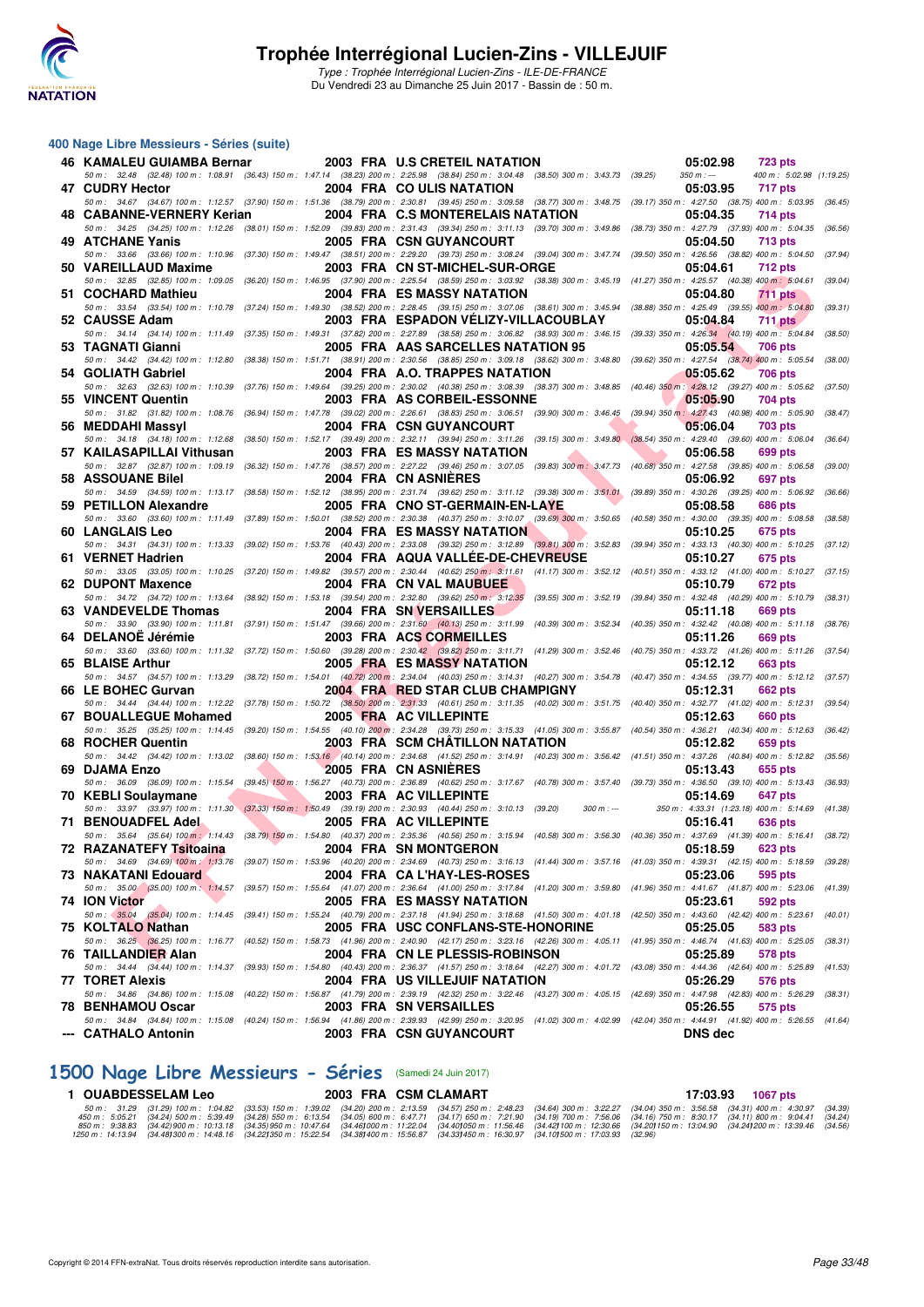![](_page_33_Picture_0.jpeg)

Type : Trophée Interrégional Lucien-Zins - ILE-DE-FRANCE Du Vendredi 23 au Dimanche 25 Juin 2017 - Bassin de : 50 m.

### F F N - R É SIN - R É SIN - R É SIN - R É SIN - R É SIN - R É SIN - R É SIN - R É SIN - R É SIN - R É SIN - R É SIN - R É SIN - R É SIN - R É SIN - R É SIN - R É SIN - R É SIN - R É SIN - R É SIN - R É SIN - R É SIN - R É **1500 Nage Libre Messieurs - Séries (suite) 2 DA SILVA Martin** 2003 FRA CN VIRY-CHÂTILLON 18:14.14 930 pts<br>
50 m: 31.21 (31.21) 100 m: 1:05.96 (34.75) 150 m: 1:41.81 (35.85) 200 m: 2:18.40 (36.59) 250 m: -- 300 m: 3:31.34 (1:12.94) 350 m: 4:07.88 (36.54) 400 m: 4:4 50 m: 31.21 (31.21) 100 m: 1:05.96 (34.75) 150 m: 1:41.81 (35.85) 200 m: 2:18.40 (36.59) 250 m:--- 300 m: 3:31.34 (1:12.94) 350 m: 4:07.88 (36.54) 400 m: 4:44.08 (36.20)<br>450 m: 5:20.66 (36.59) 500 m: 5:56.95 (36.39 550 1260 m : 13:21 (31.21) 100 m : 1:05.96 (34.75) 150 m : 1:41.81 (35.85) 200 m : 2:18.40 (36.59)<br>1250 m : 5:20.66 (36.58) 500 m : 5:56.95 (36.29) 550 m : 6:33.50 (36.55) 600 m : 7:10.45 (36.95)<br>1250 m : 15:03.23 (36.74) 300 **3 REMY Tristan 2003 FRA AC VILLEPINTE 18:15.99 926 pts** 50 m : 31.45 (31.45) 100 m : 1:06.55 (35.10) 150 m : 1:42.18 (35.63) 200 m : 2:18.41 (36.23) 250 m : 2:55.27 (36.86) 300 m : 3:31.70 (36.43) 350 m : 4:06.08 (36.38) 400 m : 4:44.96 (36.88)<br>450 m : 10:16.27 (36.18) 500 m : **4 BOUFTINI Walid** 2003 FRA C.S MONTERELAIS NATATION 18:35.79 889 pts<br>
50 m: 32.80 (32.80) 100 m: 1:08.67 (35.87) 150 m: 1:45.24 (36.57) 200 m: 2:22.09 (36.85) 250 m: 2:59.04 (36.95) 300 m: 3:35.74 (36.70) 350 m: 4:13.10 ( 50 m : 32.80 (32.80) 100 m : 1:08.67 (35.87) 150 m : 1:45.24 (36.57) 200 m : 2:22.09 (36.85) 250 m : 2:59.04 (36.95) 300 m : 3:35.74 (36.70) 350 m : 4:13.10 (37.36) 400 m : 4:50.04 (36.94)<br>450 m : 10:25.60 (37.25) 300 m : **5 BOSSU Erwan** 2004 FRA C.S MONTERELAIS NATATION 18:37.17 886 pts 2004 FRA C.S MONTERELAIS NATATION 18:37.4 (32.74) 100 m: 1:08.03 (35.29) 150 m: 1:44.79 (36.76) 200 m: 2:21.11 (36.32) 250 m: 2:57.64 (36.53) 300 m: 3:33.5 50 m : 32.74 (32.74) 100 m : 1:08.03 (35.29) 150 m : 1:44.79 (36.76) 200 m : 2:51.11 (36.32) 250 m : 2:57.64 (36.53) 300 m : 3:33.54 (35.90) 350 m : 4:11.22 (37.68) 400 m : 4:48.70 (37.48)<br>450 m : 10:25.88 (37.68) 500 m : **6 MARTEL Gabriel 2004 FRA CN LE PLESSIS-ROBINSON** 18:41.48 878 pts<br>
50 m: 33.20 (33.20) 100 m: 1:09.62 (36.42) 150 m: 1:46.80 (37.18) 200 m: 2:24.27 (37.47) 250 m: 3:01.89 (37.62) 300 m: 3:39.29 (37.40) 350 m: 4:16.83 (37 50 m: 3320 (3320) 100 m: 1:09.62 (36.42) 150 m: 1:46.80 (37.18) 200 m: 2:24.27 (37.47) 250 m: 3:01.89 (37.62) 300 m: 3:39.29 (37.40) 350 m: 4:16.83 (37.54) 400 m: 4:54.64 (37.81)<br>450 m: 10:33.42 (37.56) 900 m: 61:10.11 (37 **7 KUKLA Baptiste 2004 FRA NAUTIC CLUB RAMBOUILLET**<br>
50 m: 34.43 (34.43) 100 m: 1:12.13 (37.70) 150 m: 1:49.93 (37.80) 200 m: 2:27.84 (37.91) 250 m: 3:05.40 (37.56) 300 m: 3:43.88 (38.43) 350 m: 4:21.91 (38.08) 400 m: 4:59 50 m: 3443 (3443) 100 m: 1:12.13 (37.70) 150 m: 1:49.93 (37.80) 200 m: 2:27.84 (37.91) 250 m: 3:0540 (37.56) 300 m: 3:43.83 (38.43) 350 m: 4:21.91 (38.08) 400 m: 4:59.82 (37.91)<br>450 m: 10:40.06 (37.41) 500 m: 61:552 (38.26 **8 CLAIMAND Adrien** 2003 FRA CSN GUYANCOURT 18:46.47 869 pts<br>
50 m : 32.23 (32.23) 100 m : 1:07.71 (35.48) 150 m : 1:44.35 (36.64) 200 m : 2:21.23 (36.88) 250 m : 2:37.62 (36.39) 300 m : 335.58 (37.96) 350 m : 4:3.41 (37.8 50 m: 32.23 (32.23) 100 m: 1:07.71 (35.48) 150 m: 1:44.35 (36.64) 200 m: 2:21.23 (36.88) 250 m: 2:57.62 (36.39) 300 m: 3:35.58 (37.96) 350 m: 4:13.41 (37.83) 400 m: 4:51.37 (37.96)<br>450 m: 5:29.70 (38.33) 500 m: 6:07.30 (37 .850 m : 10:38.47 (37.62)900 m : 11:16.64 (38.67) (38.79.700 m : 12:31.96 (36.791050 m : 16:98.671050 m : 13:48.25 (38.631150 m : 14:26.60 (38.491300 m : 15:05.17 (38.57)<br>1250 m : 15:43.57 (38.4013 **9 FAURE Noa** 2003 FRA AC VILLEPINTE 18:48.65 18:48.65 865 pts<br>
50 m : 32.63 (32.63) 100 m : 1:08.29 (35.66) 150 m : 1:45.20 (36.91) 200 m : 2:23.04 (37.84) 250 m : 3:00.55 (37.51) 300 m : 3:38.80 (38.25) 350 m : 4:16.58 ( 50 m : 32.63 (32.63) 100 m : 1:08.29 (35.66) 150 m : 1:45.20 (36.91) 200 m : 2:23.04 (37.84) 250 m : 3:00.55 (37.51) 300 m : 3:38.80 (38.25) 350 m : 4:16.58 (37.78) 400 m : 4:54.69 (38.11)<br>450 m : 10:39.60 (38.48) 900 m : **10 TANTER Colin 2003 FRA S.M MONTROUGE 18:48.98 18:48.98 865 pts**<br>
50 m: 32.65 (32.65) 100 m: 1:09.08 (36.43) 150 m: 1:45.80 (36.72) 200 m: 2:24.08 (38.28) 250 m: 3:02.27 (38.19) 300 m: 3:41.16 (38.89) 350 m: 4:19.11 (37. 50 m : 32.65 (32.65) 100 m : 1:09.08 (36.43) 150 m : 1:45.80 (36.72) 200 m : 2:24.08 (38.28) 250 m : 3:41.30 (38.39) 350 m : 4:19.11 (37.95) 400 m : 4:58.22 (39.11)<br>450 m : 5:36.20 (37.98) 500 m : 6:14.77 (38.55) 500 m : 6 **11 MOUCHON JUGIER Robin 2003 FRA US JEUNESSE MITRY-MORY 18:51.59 860 pts** 50 m : 33.85 (33.85) 100 m : 1:09.71 (35.86)150 m : 3:01.90 (1:52.19) 200 m : 2:24.08 ()250 m : 4:16.95 (1:52.87) 300 m : 3:39.10 ()350 m : 5:32.37 (1:53.27) 400 m : 4:54.75 () 450 m : --- 500 m : 6:10.69 (1:15.94) 550 m : 6:48.18 (37.49) 600 m : 7:26.33 (38.15) 650 m : 8:04.41 (38.08) 700 m : 8:42.03 (37.62) 750 m : 9:20.74 (38.71) 800 m : 9:59.61 (38.87) 850 m : 10:38.07 (38.46)900 m : 11:16.82 (38.75)950 m : 11:54.90 (38.08)1000 m : 12:31.90 (37.00)1050 m : 13:09.64 (37.74)1100 m : 13:47.26 (37.62)1150 m : 14:25.28 (38.02)1200 m : 15:03.89 (38.61) 1250 m : 15:42.96 (39.07)1300 m : 16:21.55 (38.59)1350 m : 16:59.30 (37.75)1400 m : 17:37.71 (38.41)1450 m : 18:15.54 (37.83)1500 m : 18:51.59 (36.05) **12 CHEFRI Adam 10:06.06 13:06.06 13:06.06 13:06.06 13:06.06 13:06.06 13:06.06 13:06.06 13:06.06 13:06.06 13:06.06 13:06.06 13:06.06 14:08:09 13:06.06 14:08:09 14:08:09 14:08:09 14:08:** 50 m : 32.16 (32.16) 100 m : 1:07.85 (35.69) 150 m : 1:45.50 (37.65) 200 m : 2:23.23 (37.73) 250 m : 3:01.43 (38.20) 300 m : 3:39.35 (37.32) 350 m : 4:17.83 (38.48) 400 m : 4:56.29 (38.46)<br>450 m : 10:46.20 (38.71) 500 m : **13 TETART Martin 2003 FRA CN ST-MICHEL-SUR-ORGE 19:07.54 831 pts**<br>
50 m : 34.11 (34.11) 100 m : 1:11.51 (37.40) 150 m : 1:49.48 (37.97) 200 m : 2:27.71 (38.23) 250 m : 3:06.06 (38.35) 300 m : 3:44.09 (38.03) 350 m : 4:22. 50 m : 34.11 (34.11) 100 m : 1:1.51 (37.40) 150 m : 1:49.48 (37.97) 200 m : 2:27.71 (38.23) 250 m : 3:06.06 (38.35) 300 m : 3:44.09 (38.03) 350 m : 4:22.72 (38.63) 400 m : 5:00.92 (38.20)<br>450 m : 10:48.67 (38.66) 500 m : 6 **14 DOKIC Nael 2003 FRA CN ASNIÈRES 19:20.74 19:20.74 19:20.74 19:20.74 2003 FRA CN ASNIÈRES 19:20.76 19:20.74 19:20.74 19:20.74 19:20.74 19:20.74 19:20.74 19:20.74 19:20.74 19:20.74 19:20.7** 50 m : 33.07 (33.07) 100 m : 1:09.94 (36.87) 150 m : 1:47.53 (37.59) 200 m : 2:25.39 (37.86) 250 m : 3:03.23 (37.84) 300 m : 3:41.85 (38.62) 350 m : 4:20.50 (38.65) 400 m : 4:59.24 (38.74)<br>450 m : 5:38.16 (38.92) 500 m : 6 **15 GILLIER Mattias** 2003 FRA CN FONTAINEBLEAU-AVON 19:21.98 805 pts<br>
50 m: 33.52 (33.52) 100 m: 1:10.63 (37.11) 150 m: 1:49.18 (38.55) 200 m: 2:27.91 (38.73) 250 m: 3:07.03 (39.12) 300 m: 3:44.98 (37.95) 350 m: 4:23.82 (3 50 m : 33.52 (33.52) 100 m i 1:10.63 (37.11) 150 m : 1:49.18 (38.55) 200 m : 2:27.91 (38.73) 250 m : 3:07.03 (39.12) 300 m : 3:44.98 (37.95) 350 m : 4:23.82 (38.84) 400 m : 5:02.94 (39.12)<br>150 m : 10:54.93 (38.91) 900 m : **16 WALD Benjamin 2004 FRA AC BOULOGNE-BILLANCOURT 19:34.47 784 pts**<br>
50 m : **34.02** (34.02) 100 m : 1:12.79 (38.77) 150 m : 1:52.42 (39.63) 200 m : 2:32.62 (40.20) 250 m : 3:13.00 (40.38) 300 m : 3:53.14 (40.14) 350 m : 50 m : 3402 (34,02) 100 m : 1:12.79 (38.77) 150 m : 1:52.42 (39.63) 200 m : 2:32.62 (40.20) 250 m : 3:13.00 (40.38) 300 m : 3:53.14 (40.14) 350 m : 4:33.91 (40.77) 400 m : 5:13.80 (39.89)<br>450 m : 5:134.42 (40.62) 500 m : 6 **17 DUBOIS Aurelien 2003 FRA US JEUNESSE MITRY-MORY 19:38.08** 777 pts<br>
50 m: 34.70 (34.70) 100 m: 1:11.94 (37.24) 150 m: 1:51.60 (39.66) 200 m: 2:29.91 (38.31) 250 m: 3:09.31 (39.40) 300 m: 3:47.82 (38.51) 350 m: 4:26.94 ( 50 m: 34.70 (34.70) 100 m: 1:11.94 (37.24) 150 m: 1:51.60 (39.66) 200 m: 2:29.91 (38.31) 250 m: 3:09.31 (39.40) 300 m: 3:47.82 (38.51) 350 m: 4:26.94 (39.12) 400 m: 5:06.32 (39.38)<br>450 m: 51:05.93 (30.2) 500 m: 62:25.99 (3 **18 ERRAHMOUNI Adam 2004 FRA CN FONTAINEBLEAU-AVON 19:38.93 176 pts**<br> **18 ERRAHMOUNI Adam 19:20** m: 1:12.10 (37.92) **150 m:** 200 m: 2:30.36 (1:18.26) **250 m:** 200 m: 34.18 (34.18) 100 m: 5:07.81 (2:37.45)<br> **180 m:** 50 m : 34.18 (34.18) 100 m : 1:12.10 (37.92) 150 m : --- 200 m : 2:30.36 (1:18.26) 250 m : --- 300 m : --- 350 m : --- 400 m : 5:07.81 (2:37.45) 450 m : --- 500 m : --- 550 m : --- 600 m : --- 650 m : --- 700 m : --- 750 m : --- 800 m : --- 850 m : --- 900 m : --- 950 m : --- 1000 m : --- 1050 m : --- 1100 m : --- 1150 m : --- 1200 m : --- 1250 m : --- 1300 m : --- 1350 m : --- 1400 m : --- 1450 m : --- 1500 m : 19:38.93 (14:31.12) **19 CABANNE-VERNERY Kerian 2004 FRA C.S MONTERELAIS NATATION 19:39.49 775 pts** 50 m : 33.35 (33.35) 100 m : 1:11.57 (38.22) 150 m : 1:50.56 (38.99) 200 m : 2:30.71 (40.15) 250 m : 3:09.91 (39.20) 300 m : 3:49.34 (39.43) 350 m : 4:28.06 (38.72) 400 m : 5:08.07 (40.01)<br>450 m : 5: 850 m : 11:05.07 (39.36)900 m : 11:46.11 (41.04)950 m : 12:25.54 (39.431000 m : 13:06.51 (39.61100 m : 12:04.44 (39.61100 m : 15:0101 (39.671200 m : 15:48.37 (41.36,91<br>1250 m : 16:27.78 (39.411300 m : 17:07.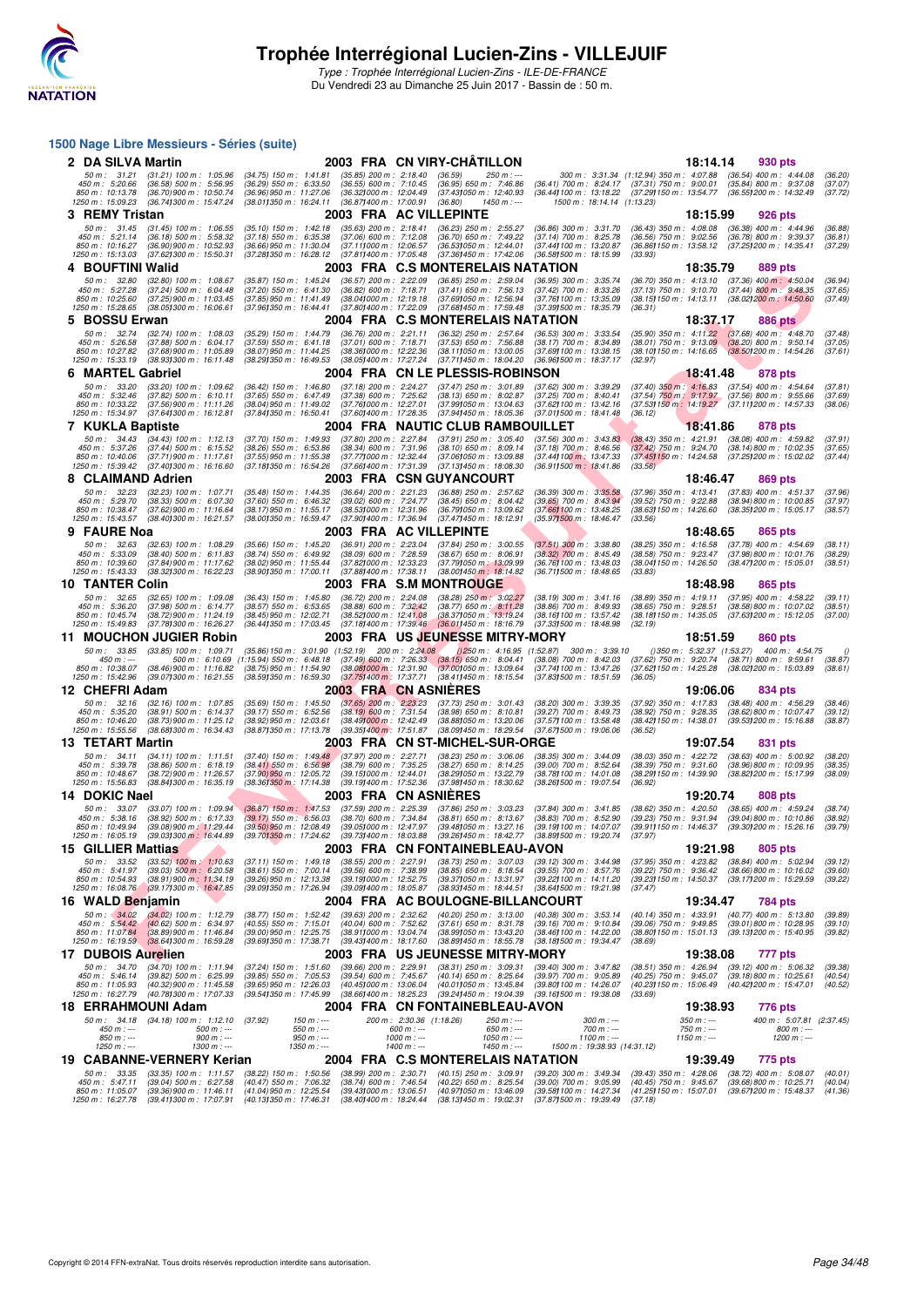![](_page_34_Picture_0.jpeg)

Type : Trophée Interrégional Lucien-Zins - ILE-DE-FRANCE Du Vendredi 23 au Dimanche 25 Juin 2017 - Bassin de : 50 m.

|                                                                         | 1500 Nage Libre Messieurs - Séries (suite)                                                                                                                                                 |                                                                                                                  |                                                             |                                                                                                                |                                                                                                                                                                                                                                                                                                                    |                                                                                                                |                                                                                                                                                                                                    |                                                                                                      |                               |
|-------------------------------------------------------------------------|--------------------------------------------------------------------------------------------------------------------------------------------------------------------------------------------|------------------------------------------------------------------------------------------------------------------|-------------------------------------------------------------|----------------------------------------------------------------------------------------------------------------|--------------------------------------------------------------------------------------------------------------------------------------------------------------------------------------------------------------------------------------------------------------------------------------------------------------------|----------------------------------------------------------------------------------------------------------------|----------------------------------------------------------------------------------------------------------------------------------------------------------------------------------------------------|------------------------------------------------------------------------------------------------------|-------------------------------|
| 20 COCHARD Mathieu                                                      |                                                                                                                                                                                            |                                                                                                                  |                                                             |                                                                                                                | 2004 FRA ES MASSY NATATION                                                                                                                                                                                                                                                                                         |                                                                                                                | 19:44.14                                                                                                                                                                                           | <b>767 pts</b>                                                                                       |                               |
| 50 m : 34.04<br>450 m: 5:48.06<br>850 m: 11:08.40<br>1250 m: 16:27.65   | (34.04) 100 m : 1:12.53<br>$(39.71)$ 500 m : 6:28.38<br>(40.88) 900 m : 11:48.52<br>(38.681300 m : 17:07.42)                                                                               | $(38.49)$ 150 m : 1:51.12<br>$(40.32)$ 550 m : 7:06.66<br>$(40.12)$ 950 m : 12:28.56<br>(39.77) 350 m : 17:47.34 |                                                             | $(38.59)$ 200 m : 2:30.93<br>$(38.28)$ 600 m : 7:46.79<br>(40.041000 m: 13:09.41<br>(39.92) 400 m : 18:26.84   | $(39.81)$ 250 m : 3:09.88<br>$(40.13)$ 650 m : 8:27.25<br>(40.851050 m: 13:49.43)<br>(39.50)<br>$1450 m: -$                                                                                                                                                                                                        | $(40.46)$ 700 m : 9:07.41<br>(40.02) 100 m : 14:29.17<br>1500 m: 19:44.14 (1:17.30)                            | (38.95) 300 m: 3:49.47 (39.59) 350 m: 4:28.57 (39.10) 400 m: 5:08.35<br>(40.16) 750 m : 9:47.23 (39.82) 800 m : 10:27.52<br>(39.74) 150 m: 15:09.01 (39.84) 200 m: 15:48.97                        |                                                                                                      | (39.78)<br>(40.29)<br>(39.96) |
| 21 VANDEVELDE Thomas                                                    |                                                                                                                                                                                            |                                                                                                                  |                                                             |                                                                                                                | 2004 FRA SN VERSAILLES                                                                                                                                                                                                                                                                                             |                                                                                                                | 19:53.13                                                                                                                                                                                           | <b>751 pts</b>                                                                                       |                               |
| 50 m : 34.69<br>$1250 m : -$                                            | (34.69) 100 m: 1:12.46 (37.77) 150 m: 1:51.70 (39.24) 200 m: 2:31.23<br>450 m : 5:51.09 (39.99) 500 m : 6:31.76<br>850 m: 12:34.24 (2:01.39) 900 m: 11:53.76<br>1300 m: 17:16.35 (1:20.30) | (40.67) 550 m : 7:12.23 (40.47) 600 m : 7:52.60                                                                  | $(950 \text{ m} : 13.53.71 \quad (1.59.95)$<br>$1350 m : -$ | 1000 m : ---<br>1400 m: 18:36.02 (1:19.67)                                                                     | $(39.53)$ 250 m : 3:11.22<br>(40.37) 650 m : 8:32.04<br>1050 m: 16:35.77 (2:42.06)<br>1450 m : ---                                                                                                                                                                                                                 | $(39.99)$ 300 m : 3:50.64<br>1100 m : ---<br>1500 m: 19:53.13 (1:17.11)                                        | (39.44) 700 m: 9:12.12 (40.08)750 m: 11:13.01 (2:00.89) 800 m: 10:32.85                                                                                                                            | (39.42) 350 m: 4:30.93 (40.29) 400 m: 5:11.10 (40.17)<br>1150 m: 17:55.94 (1:20.17) 1200 m: 15:56.05 | 0<br>$\theta$                 |
| <b>22 LANGLAIS Leo</b>                                                  |                                                                                                                                                                                            |                                                                                                                  |                                                             |                                                                                                                | 2004 FRA ES MASSY NATATION                                                                                                                                                                                                                                                                                         |                                                                                                                | 19:57.90                                                                                                                                                                                           | 743 pts                                                                                              |                               |
| 50 m: 34.35<br>450 m : 5:52.78<br>850 m : 11:14.28<br>1250 m: 16:39.67  | $(34.35)$ 100 m : 1:13.69<br>$(40.46)$ 500 m : 6:33.14<br>$(40.27)$ 900 m : 11:54.51<br>$1300 m$ : ---<br>$\theta$                                                                         | $(39.34)$ 150 m : 1:53.76<br>$(40.36)$ 550 m : 7:13.05<br>(40.23) 950 m : 12:35.62 (41.111000 m : 13:15.40)      | 1350 m: 18:00.22 (1:20.55)                                  | (40.07) 200 m : 2:33.52<br>(39.91) 600 m : 7:52.58<br>$1400 m$ : ---                                           | $(39.76)$ 250 m : 3:13.55<br>$(39.53)$ 650 m : 8:32.96<br>(39.781050 m : 13.56.64                                                                                                                                                                                                                                  | (40.03) 300 m : 3:52.78<br>$(40.38)$ 700 m : 9:13.10<br>1450 m: 19:20.26 (1:20.041500 m: 19:57.90              | $(39.23)$ 350 m : 4:32.59 $(39.81)$ 400 m : 5:12.32<br>(40.14) 750 m : 9:53.82 (40.72) 800 m : 10:34.01<br>(41.24)100 m: 17:20.62 (3:23.98) 1150 m: 15:18.50<br>(37.64)                            | (200 m : 18:39.38 (3:20.88)                                                                          | (39.73)<br>(40.19)            |
| 23 GORLIER Ilan                                                         |                                                                                                                                                                                            |                                                                                                                  |                                                             |                                                                                                                | 2004 FRA AC VILLEPINTE                                                                                                                                                                                                                                                                                             |                                                                                                                | 20:09.61                                                                                                                                                                                           | <b>724 pts</b>                                                                                       |                               |
| 50 m: 34.93<br>450 m: 5:54.46<br>850 m: 11:20.22<br>1250 m : 16:47.63   | $(34.93)$ 100 m : 1:14.30<br>$(40.38)$ 500 m : 6:35.19<br>$(41.56)$ 900 m : 12:01.11<br>(40.731300 m : 17:28.19)                                                                           | $(39.37)$ 150 m : 1:53.75<br>$(40.73)$ 550 m : 7:15.21<br>(40.89) 950 m : 12:41.94<br>(40.561350 m : 18:08.96    |                                                             | $(39.45)$ 200 m : 2:33.81<br>$(40.02)$ 600 m : 7:55.70<br>(40.83) 000 m : 13:22.95<br>(40.77) 400 m : 18:50.25 | $(40.06)$ 250 m : 3:13.48<br>$(40.49)$ 650 m : 8:36.74<br>(41.011050 m: 14:03.65<br>(41.29)<br>$1450 m$ : ---                                                                                                                                                                                                      | (39.67) 300 m : 3:53.20<br>$(41.04)$ 700 m : 9:16.88<br>(40.70) 100 m : 14:45.22<br>1500 m: 20:09.61 (1:19.36) | $(39.72)$ 350 m : 4:33.74<br>(40.14) 750 m : 9:58.18 (41.30) 800 m : 10:38.66<br>(41.57) 150 m : 15:25.79                                                                                          | $(40.54)$ 400 m : 5:14.08<br>(40.571200 m : 16:06.90                                                 | (40.34)<br>(40.48)<br>(41.11) |
| 24 PETILLON Alexandre                                                   |                                                                                                                                                                                            |                                                                                                                  |                                                             |                                                                                                                | 2005 FRA CNO ST-GERMAIN-EN-LAYE                                                                                                                                                                                                                                                                                    |                                                                                                                | 20:09.95                                                                                                                                                                                           | <b>723 pts</b>                                                                                       |                               |
| $450 m : -$<br>$850 m: -$<br>$1250 m : -$                               | 50 m: 34.96 (34.96) 100 m: 1:13.96 (39.00)<br>$500 m$ : ---<br>$900 m: -$<br>$1300 m : -$                                                                                                  |                                                                                                                  | $150 m: -$<br>$550 m: -$<br>$950 m: -$<br>$1350 m : -$      | 200 m: 2:35.42 (1:21.46)<br>$600 m: -$<br>$1000 m$ : ---<br>$1400 m$ : ---                                     | $250 m: -$<br>$650 m: -$<br>$1050 m$ : ---<br>$1450 m: -$                                                                                                                                                                                                                                                          | $300 m : -$<br>$700 m: -$<br>$1100 m: -$<br>1500 m: 20:09.95 (9:27.91)                                         | $350 m: -$<br>$750 m: -$<br>$1150 m: -$                                                                                                                                                            | 400 m: 5:17.39 (2:41.97)<br>800 m: 10:42.04 (5:24.65)<br>$1200 m : -$                                |                               |
| 25 DUPONT Maxence                                                       |                                                                                                                                                                                            |                                                                                                                  |                                                             |                                                                                                                | 2004 FRA CN VAL MAUBUEE                                                                                                                                                                                                                                                                                            |                                                                                                                | 20:19.64                                                                                                                                                                                           | <b>707 pts</b>                                                                                       |                               |
| 50 m: 36.32<br>450 m : 6:05.08<br>850 m : 11:33.15<br>1250 m: 16:58.24  | $(36.32)$ 100 m : 1:16.52<br>$(41.07)$ 500 m : 6:46.18<br>$(41.38)$ 900 m : 12:13.65<br>(40.41) 300 m : 17:38.95                                                                           |                                                                                                                  |                                                             |                                                                                                                | (40.20) 150 m: 1:58.37 (41.85) 200 m: 2:39.18 (40.81) 250 m: 3:20.39<br>$(41.10)$ 550 m : 7:26.95 $(40.77)$ 600 m : 8:07.90 $(40.95)$ 650 m : 8:49.17<br>$(40.50)$ 950 m : 12:55.07 $(41.42)$ 000 m : 13:36.15 $(41.08)$ 050 m : 14:16.13<br>(40.711350 m: 18:19.90 (40.951400 m: 19:00.13 (40.231450 m: 19:40.56) | (41.27) 700 m : 9:29.92<br>(39.98) 100 m : 14:56.72<br>(40.43) 500 m : 20:19.64                                | $(41.21)$ 300 m : 4:01.50 $(41.11)$ 350 m : 4:42.77 $(41.27)$ 400 m : 5:24.01<br>(40.75) 750 m : 10:11.17 (41.25) 800 m : 10:51.77<br>(40.59) 150 m : 15:37.38 (40.66) 200 m : 16:17.83<br>(39.08) |                                                                                                      | (41.24)<br>(40.60)<br>(40.45) |
| <b>26 LATSAGUE Thomas</b>                                               |                                                                                                                                                                                            |                                                                                                                  |                                                             |                                                                                                                | 2005 FRA ES MASSY NATATION                                                                                                                                                                                                                                                                                         |                                                                                                                | 20:21.41                                                                                                                                                                                           | 704 pts                                                                                              |                               |
| $450 m : -$<br>$850 m: -$<br>$1250 m : -$                               | 50 m: 35.72 (35.72) 100 m: 1:14.22<br>$500 m$ : ---<br>$900 m: -$<br>$1300 m : -$                                                                                                          | (38.50)                                                                                                          | $150 m : -$<br>$550 m : -$<br>$950 m: -$<br>$1350 m : -$    | 200 m: 2:34.93 (1:20.71)<br>$600 m$ : ---<br>$1000 m$ : ---<br>$1400 m$ : ---                                  | $250 m$ : ---<br>650 m : ---<br>$1050 m$ : ---<br>$1450 m: -$                                                                                                                                                                                                                                                      | $300 m: -$<br>$700 m: -$<br>$1100 m: -$<br>1500 m: 20:21.41 (9:35.76)                                          | $350 m : -$<br>$750 m: -$<br>$1150 m: -$                                                                                                                                                           | 400 m: 5:18.18 (2:43.25)<br>800 m: 10:45.65 (5:27.47)<br>$1200 m: -$                                 |                               |
| 27 BENOUADFEL Adel                                                      |                                                                                                                                                                                            |                                                                                                                  |                                                             |                                                                                                                | 2005 FRA AC VILLEPINTE                                                                                                                                                                                                                                                                                             |                                                                                                                | 20:38.71                                                                                                                                                                                           | 676 pts                                                                                              |                               |
| $450 m: -$<br>$850 m: -$<br>$1250 m : -$                                | 50 m: 35.88 (35.88) 100 m: 1:14.71 (38.83)<br>$500 m$ : ---<br>$900 m: -$<br>$1300 m: -$                                                                                                   |                                                                                                                  | $150 m: -$<br>$550 m: -$<br>$950 m: -$<br>$1350 m: -$       | 200 m: 2:35.72 (1:21.01)<br>$600 m: -$<br>$1000 m: -$<br>$1400 m: -$                                           | 250 m : ---<br>$650 m: -$<br>$1050 m$ : ---<br>$1450 m$ : ---                                                                                                                                                                                                                                                      | $300 m : -$<br>$700 m: -$<br>$1100 m: -$<br>1500 m: 20:38.71 (9:47.08)                                         | $350 m : -$<br>$750 m: -$<br>$1150 m: -$                                                                                                                                                           | 400 m: 5:20.02 (2:44.30)<br>800 m: 10:51.63 (5:31.61)<br>$1200 m$ : ---                              |                               |
| <b>28 ASSOUANE Bilel</b>                                                |                                                                                                                                                                                            |                                                                                                                  |                                                             |                                                                                                                | 2004 FRA CN ASNIERES                                                                                                                                                                                                                                                                                               |                                                                                                                | 20:46.05                                                                                                                                                                                           | 664 pts                                                                                              |                               |
| $450 m : -$<br>$850 m: -$<br>$1250 m : -$                               | 50 m: 37.47 (37.47) 100 m: 1:17.94 (40.47)<br>$500 m$ : ---<br>$900 m: -$<br>1300 m : ---                                                                                                  |                                                                                                                  | $150 m: -$<br>550 m : ---<br>$950 m: -$<br>1350 m : ---     | 200 m: 2:41.34 (1:23.40)<br>$600 m$ : ---<br>$1000 m: -$<br>$1400 m : -$                                       | $250 m$ : ---<br>$650 m: -$<br>$1050 m: -$<br>$1450 m: -$                                                                                                                                                                                                                                                          | $300 m: -$<br>$700 m: -$<br>$1100 m: -$<br>1500 m: 20:46.05 (9:43.51)                                          | $350 m : -$<br>$750 m: -$<br>$1150 m: -$                                                                                                                                                           | 400 m: 5:26.34 (2:45.00)<br>800 m: 11:02.54 (5:36.20)<br>$1200 m : -$                                |                               |
| 29 REES Tyler                                                           |                                                                                                                                                                                            |                                                                                                                  |                                                             |                                                                                                                | 2004 NED CNO ST-GERMAIN-EN-LAYE                                                                                                                                                                                                                                                                                    |                                                                                                                | 21:04.60                                                                                                                                                                                           | 635 pts                                                                                              |                               |
| 50 m : 36.09<br>$450 m : -$<br>$850 m: -$<br>$1250 m : -$               | (36.09) 100 m : 1:16.47<br>$500 m$ : ---<br>$900 m: -$<br>$1300 m$ : ---                                                                                                                   | (40.38)                                                                                                          | $150 m: -$<br>$550 m: -$<br>$950 m: -$<br>$1350 m$ : ---    | 200 m: 2:39.86 (1:23.39)<br>$600 m: --$<br>$1000 m$ : ---<br>$1400 m$ : ---                                    | 250 m : ---<br>$650 m: -$<br>$1050 m$ : ---<br>$1450 m$ : ---                                                                                                                                                                                                                                                      | $300 m: -$<br>$700 m : -$<br>$1100 m: -$<br>1500 m: 21:04.60 (9:55.35)                                         | $350 m : -$<br>$750 m: -$<br>$1150 m: -$                                                                                                                                                           | 400 m: 5:29.33 (2:49.47)<br>800 m: 11:09.25 (5:39.92)<br>$1200 m : -$                                |                               |
| <b>30 NAKATANI Edouard</b>                                              |                                                                                                                                                                                            |                                                                                                                  |                                                             |                                                                                                                | 2004 FRA CA L'HAY-LES-ROSES                                                                                                                                                                                                                                                                                        |                                                                                                                | 21:08.88                                                                                                                                                                                           | <b>628 pts</b>                                                                                       |                               |
| $450 m: -$<br>$850 m: -$<br>$1250 m : -$                                | 50 m: 35.97 (35.97) 100 m: 1:16.60 (40.63)<br>$500 m$ : ---<br>$900 m: -$<br>$1300 m : -$                                                                                                  |                                                                                                                  | $150 m : -$<br>$550 m: -$<br>$950 m: -$<br>$1350 m : -$     | 200 m: 2:40.67 (1:24.07)<br>$600 m: -$<br>$1000 m: -$<br>$1400 m: -$                                           | 250 m : ---<br>$650 m: -$<br>$1050 m$ : ---<br>$1450 m : -$                                                                                                                                                                                                                                                        | $300 m : -$<br>$700 m: -$<br>$1100 m: -$<br>1500 m: 21:08.88 (9:59.16)                                         | $350 m: -$<br>$750 m: -$<br>$1150 m: -$                                                                                                                                                            | 400 m: 5:29.47 (2:48.80)<br>800 m: 11:09.72 (5:40.25)<br>$1200 m$ : ---                              |                               |
| 31 ION Victor                                                           |                                                                                                                                                                                            |                                                                                                                  |                                                             |                                                                                                                | 2005 FRA ES MASSY NATATION                                                                                                                                                                                                                                                                                         |                                                                                                                | 21:09.30                                                                                                                                                                                           | 627 pts                                                                                              |                               |
| 50 m: 36.43<br>450 m : 6:11.87<br>850 m : 11:55.38<br>1250 m : 17:40.47 | $(36.43)$ 100 m : 1:16.45<br>$(43.00)$ 500 m : 6:54.68<br>(43.76) 900 m : 12:37.79<br>(42.441300 m : 18:23.69)                                                                             | (42.81) 550 m : 7:37.94 (43.26) 600 m : 8:20.69<br>(42.41) 950 m : 13:21.50<br>(43.221350 m : 19:06.64           |                                                             | $(43.71)000 \text{ m}: 14.04.66$                                                                               | (40.02) 150 m: 1:58.52 (42.07) 200 m: 2:39.34 (40.82) 250 m: 3:21.79<br>$(42.75)$ 650 m : 9:04.21<br>(43.16) 050 m: 14:47.64 (42.98) 100 m: 15:31.61<br>(42.95) 400 m : 19:48.43 (41.79) 450 m : 20:29.88 (41.45) 500 m : 21:09.30                                                                                 | $(43.52)$ 700 m : 9:46.73                                                                                      | (42.45) 300 m: 4:03.73 (41.94) 350 m: 4:46.75 (43.02) 400 m: 5:28.87<br>(42.52) 750 m : 10:28.95<br>(43.97) 150 m : 16:14.63 (43.02) 200 m : 16:58.03<br>(39.42)                                   | (42.22) 800 m : 11:11.62                                                                             | (42.12)<br>(42.67)<br>(43.40) |
| --- VAREILLAUD Maxime                                                   |                                                                                                                                                                                            |                                                                                                                  |                                                             |                                                                                                                | 2003 FRA CN ST-MICHEL-SUR-ORGE                                                                                                                                                                                                                                                                                     |                                                                                                                | <b>DNS</b> dec                                                                                                                                                                                     |                                                                                                      |                               |
| 50 Dos Messieurs                                                        |                                                                                                                                                                                            | <b>Séries</b> (Samedi 24 Juin 2017)                                                                              |                                                             |                                                                                                                |                                                                                                                                                                                                                                                                                                                    |                                                                                                                |                                                                                                                                                                                                    |                                                                                                      |                               |
| 1 PAILLARD Yanis                                                        |                                                                                                                                                                                            |                                                                                                                  |                                                             |                                                                                                                | 2003 FRA ETOILE SAINT-LEU NATATION                                                                                                                                                                                                                                                                                 |                                                                                                                | 00:31.24                                                                                                                                                                                           | 928 pts                                                                                              |                               |
| 2 PICHON Titouan                                                        |                                                                                                                                                                                            |                                                                                                                  |                                                             |                                                                                                                | 2003 FRA AC VILLEPINTE                                                                                                                                                                                                                                                                                             |                                                                                                                | 00:31.45                                                                                                                                                                                           | 917 pts                                                                                              |                               |
|                                                                         |                                                                                                                                                                                            |                                                                                                                  |                                                             |                                                                                                                |                                                                                                                                                                                                                                                                                                                    |                                                                                                                |                                                                                                                                                                                                    |                                                                                                      |                               |
| 3 HUET Titouan                                                          |                                                                                                                                                                                            |                                                                                                                  |                                                             |                                                                                                                | 2003 FRA CS CLICHY 92                                                                                                                                                                                                                                                                                              |                                                                                                                | 00:31.56                                                                                                                                                                                           | 911 pts                                                                                              |                               |
| 4 SASOT-VALIN Paul                                                      |                                                                                                                                                                                            |                                                                                                                  |                                                             |                                                                                                                | 2003 FRA CN ANDRESY                                                                                                                                                                                                                                                                                                |                                                                                                                | 00:32.25                                                                                                                                                                                           | 875 pts                                                                                              |                               |
|                                                                         | 5 MOUCHON JUGIER Robin                                                                                                                                                                     |                                                                                                                  |                                                             |                                                                                                                | 2003 FRA US JEUNESSE MITRY-MORY                                                                                                                                                                                                                                                                                    |                                                                                                                | 00:32.32                                                                                                                                                                                           | 871 pts                                                                                              |                               |
| 6 ROGER Elwan                                                           |                                                                                                                                                                                            |                                                                                                                  |                                                             |                                                                                                                | 2003 FRA AQUA CLUB PONTAULT-ROISSY                                                                                                                                                                                                                                                                                 |                                                                                                                | 00:32.42                                                                                                                                                                                           | 866 pts                                                                                              |                               |
| 7.0400V E <sub>max</sub>                                                |                                                                                                                                                                                            |                                                                                                                  |                                                             |                                                                                                                | 3003 EDA ON FONTAINEDI EAU AVON                                                                                                                                                                                                                                                                                    |                                                                                                                | 00.00 CO                                                                                                                                                                                           | OFF.                                                                                                 |                               |

### **[50 Dos Messieurs - Séries](http://www.ffnatation.fr/webffn/resultats.php?idact=nat&go=epr&idcpt=47281&idepr=61)** (Samedi 24 Juin 2017)

| 1 PAILLARD Yanis            |  | 2003 FRA ETOILE SAINT-LEU NATATION    | 00:31.24 | 928 pts        |
|-----------------------------|--|---------------------------------------|----------|----------------|
| 2 PICHON Titouan            |  | 2003 FRA AC VILLEPINTE                | 00:31.45 | 917 pts        |
| 3 HUET Titouan              |  | 2003 FRA CS CLICHY 92                 | 00:31.56 | 911 pts        |
| 4 SASOT-VALIN Paul          |  | 2003 FRA CN ANDRESY                   | 00:32.25 | 875 pts        |
| 5 MOUCHON JUGIER Robin      |  | 2003 FRA US JEUNESSE MITRY-MORY       | 00:32.32 | 871 pts        |
| 6 ROGER Elwan               |  | 2003 FRA AQUA CLUB PONTAULT-ROISSY    | 00:32.42 | <b>866 pts</b> |
| 7 DARCY Enzo                |  | 2003 FRA CN FONTAINEBLEAU-AVON        | 00:32.63 | 855 pts        |
| 8 DJERRAH Riad              |  | <b>2003 FRA US VILLEJUIF NATATION</b> | 00:32.65 | 854 pts        |
| 9 JEAN Nicolas              |  | 2003 FRA CA ORSAY                     | 00:33.23 | <b>825 pts</b> |
| 10 DUBOIS Aurelien          |  | 2003 FRA US JEUNESSE MITRY-MORY       | 00:33.29 | <b>822 pts</b> |
| 11 DELANOË Jérémie          |  | 2003 FRA ACS CORMEILLES               | 00:33.39 | 817 pts        |
| 12 ROCHER Quentin           |  | 2003 FRA SCM CHÂTILLON NATATION       | 00:33.41 | <b>816 pts</b> |
| <b>13 VAREILLAUD Maxime</b> |  | 2003 FRA CN ST-MICHEL-SUR-ORGE        | 00:33.57 | <b>808 pts</b> |
| 14 LIN Julien               |  | 2003 FRA CN ASNIERES                  | 00:33.80 | 796 pts        |
| <b>15 MARTEL Gabriel</b>    |  | 2004 FRA CN LE PLESSIS-ROBINSON       | 00:33.86 | 793 pts        |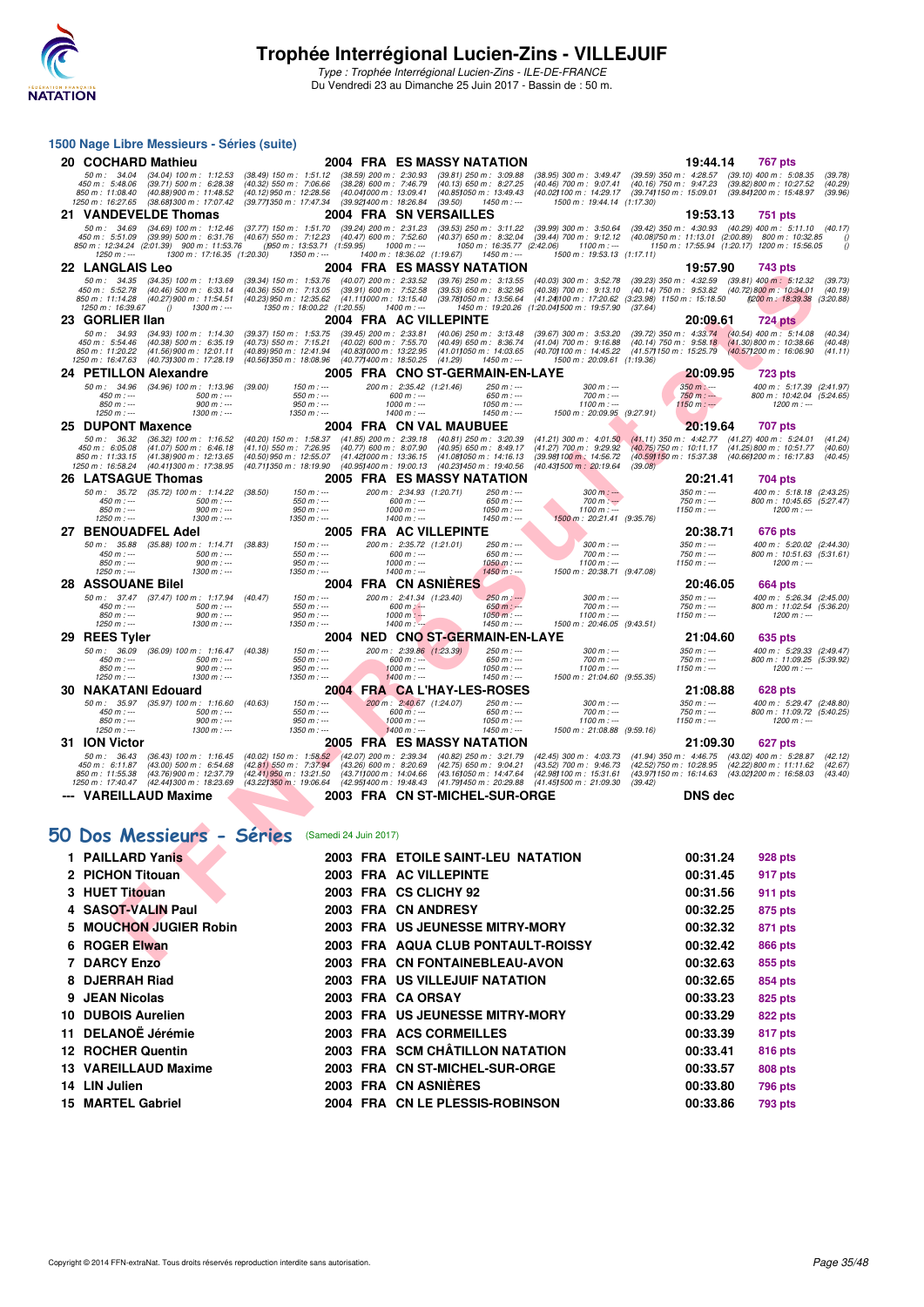![](_page_35_Picture_0.jpeg)

#### **50 Dos Messieurs - Séries (suite)**

| 16 CHELLIA Sami                     |  | 2003 FRA U.S CRETEIL NATATION           | 00:33.90 | 792 pts        |
|-------------------------------------|--|-----------------------------------------|----------|----------------|
| 17 GRANGEON Paul                    |  | 2003 FRA AQUA VALLÉE-DE-CHEVREUSE       | 00:33.96 | <b>789 pts</b> |
| 18 BEBOULENE Remi                   |  | 2004 FRA AS PORCHEVILLE                 | 00:33.99 | 787 pts        |
| 19 CURTI Léo                        |  | 2004 FRA RUEIL ATHLETIC CLUB            | 00:34.08 | 783 pts        |
| 20 BOUFTINI Walid                   |  | 2003 FRA C.S MONTERELAIS NATATION       | 00:34.36 | <b>769 pts</b> |
| 21 KHOURI Giulio                    |  | 2003 FRA STADE FRANCAIS O COURBEVOIE    | 00:34.42 | <b>766 pts</b> |
| 22 HERVAULT Raphaël                 |  | 2003 FRA CNO ST-GERMAIN-EN-LAYE         | 00:34.68 | 754 pts        |
| 23 FOUCHERE Léo                     |  | <b>2003 FRA CERGY PONTOISE NATATION</b> | 00:34.76 | <b>750 pts</b> |
| 24 CHEFRI Adam                      |  | 2003 FRA CN ASNIÈRES                    | 00:34.85 | <b>745 pts</b> |
| 25 NOUVEL Bastien                   |  | 2004 FRA A.O. TRAPPES NATATION          | 00:34.87 | 744 pts        |
| <b>26 ASSOUVIE André</b>            |  | 2003 FRA VILLIERS SPORTS JEUNESSE       | 00:35.03 | 737 pts        |
| 27 REES Tyler                       |  | 2004 NED CNO ST-GERMAIN-EN-LAYE         | 00:35.07 | 735 pts        |
| 28 KEBLI Soulaymane                 |  | 2003 FRA AC VILLEPINTE                  | 00:35.12 | 733 pts        |
| 29 CHAMAYOU Gael                    |  | 2003 FRA ES MASSY NATATION              | 00:35.27 | <b>725 pts</b> |
| <b>30 TANTER Colin</b>              |  | 2003 FRA S.M MONTROUGE                  | 00:35.47 | <b>716 pts</b> |
| 30 LEMARCHAND Antonn                |  | 2004 FRA CN LE PLESSIS-ROBINSON         | 00:35.47 | <b>716 pts</b> |
| 32 NATHAN Milan                     |  | 2004 FRA AC BOULOGNE-BILLANCOURT        | 00:35.49 | <b>715 pts</b> |
| 33 GOLIATH Gabriel                  |  | 2004 FRA A.O. TRAPPES NATATION          | 00:35.53 | 713 pts        |
| 34 DJAMA Enzo                       |  | 2005 FRA CN ASNIERES                    | 00:35.58 | 711 pts        |
| <b>35 LETOCART Enzo</b>             |  | 2004 FRA AQUA CLUB PONTAULT-ROISSY      | 00:35.60 | <b>710 pts</b> |
| 36 CAUSSE Adam                      |  | 2003 FRA ESPADON VÉLIZY-VILLACOUBLAY    | 00:35.68 | 706 pts        |
| 37 LE BOHEC Gurvan                  |  | 2004 FRA RED STAR CLUB CHAMPIGNY        | 00:35.74 | 703 pts        |
| 38 KAMALEU GUIAMBA Bernar           |  | 2003 FRA U.S CRETEIL NATATION           | 00:35.76 | <b>702 pts</b> |
| <b>39 KINGUE MOUSSINGA Theodore</b> |  | 2003 FRA CN ASNIERES                    | 00:35.79 | <b>701 pts</b> |
| 40 VINCENT Quentin                  |  | 2003 FRA AS CORBEIL-ESSONNE             | 00:35.82 | <b>700 pts</b> |
| 41 HOUSSOUNI Riad                   |  | 2005 FRA ES VITRY                       | 00:35.84 | <b>699 pts</b> |
| 42 JAMART Olivier                   |  | 2003 FRA COULOMMIERS NATATION           | 00:35.85 | 698 pts        |
| 43 BENHAMOU Oscar                   |  | 2003 FRA SN VERSAILLES                  | 00:35.88 | 697 pts        |
| 44 VERNET Hadrien                   |  | 2004 FRA AQUA VALLEE-DE-CHEVREUSE       | 00:35.99 | 692 pts        |
| 45 KRAIEM Adam                      |  | 2003 FRA AS CORBEIL-ESSONNE             | 00:36.02 | 690 pts        |
| 46 MOLON Yann                       |  | 2004 FRA CN MAISONS-ALFORT              | 00:36.08 | 688 pts        |
| 47 HARRACH Mohammed                 |  | 2005 MAR BLANC-MESNIL S.N               | 00:36.10 | 687 pts        |
| 48 MASSON Maxime                    |  | 2005 FRA AQUA CLUB PONTAULT-ROISSY      | 00:36.25 | 680 pts        |
| 49 BADALYAN Samson                  |  | 2003 FRA CN VIRY-CHÂTILLON              | 00:36.26 | 679 pts        |
| 50 PERRIER Axel                     |  | 2005 FRA AC VILLEPINTE                  | 00:36.46 | 670 pts        |
| 51 ROMDHANE Dayen                   |  | 2004 FRA U.S CRETEIL NATATION           | 00:36.51 | 668 pts        |
| 52 LE GUENNO llann                  |  | 2005 FRA SN VERSAILLES                  | 00:36.70 | 660 pts        |
| 53 TORET Alexis                     |  | 2004 FRA US VILLEJUIF NATATION          | 00:36.71 | 659 pts        |
| 54 TAILLANDIER Alan                 |  | 2004 FRA CN LE PLESSIS-ROBINSON         | 00:36.80 | 655 pts        |
| 55 BOHLER Louis                     |  | 2003 FRA S.M MONTROUGE                  | 00:36.86 | <b>652 pts</b> |
| 56 LEROUX Yanis                     |  | 2005 FRA CN LE PLESSIS-ROBINSON         | 00:36.89 | 651 pts        |
| 57 HUYNH Antoine                    |  | 2005 FRA U.S CRETEIL NATATION           | 00:36.91 | 650 pts        |
| 58 KOHLER Charles                   |  | 2005 FRA STADE FRANÇAIS O COURBEVOIE    | 00:36.99 | 647 pts        |
| 59 KUKLA Baptiste                   |  | 2004 FRA NAUTIC CLUB RAMBOUILLET        | 00:37.26 | 635 pts        |
| 60 THENU Alexandre                  |  | 2005 FRA AQUA CLUB PONTAULT-ROISSY      | 00:37.58 | 621 pts        |
| 61 DUPONT Maxence                   |  | 2004 FRA CN VAL MAUBUEE                 | 00:37.68 | 616 pts        |
| 62 KOLTALO Nathan                   |  | 2005 FRA USC CONFLANS-STE-HONORINE      | 00:37.69 | 616 pts        |
| 63 RAZANATEFY Tsitoaina             |  | 2004 FRA SN MONTGERON                   | 00:38.10 | 598 pts        |
| 64 DUVAL Elias                      |  | 2004 FRA NAUTIC CLUB RAMBOUILLET        | 00:39.07 | 557 pts        |
| 65 LAYMOUNI Riad                    |  | 2005 FRA MONTIGNY NATATION              | 00:39.34 | 546 pts        |
| 66 AIT MOHAND Massinissa            |  | 2005 FRA MONTIGNY NATATION              | 00:40.65 | 494 pts        |

#### **[100 Dos Messieurs - Séries](http://www.ffnatation.fr/webffn/resultats.php?idact=nat&go=epr&idcpt=47281&idepr=62)** (Dimanche 25 Juin 2017)

**1 HUET Titouan 2003 FRA CS CLICHY 92 01:06.02 943 pts** 50 m : 32.32 (32.32) 100 m : 1:06.02 (33.70)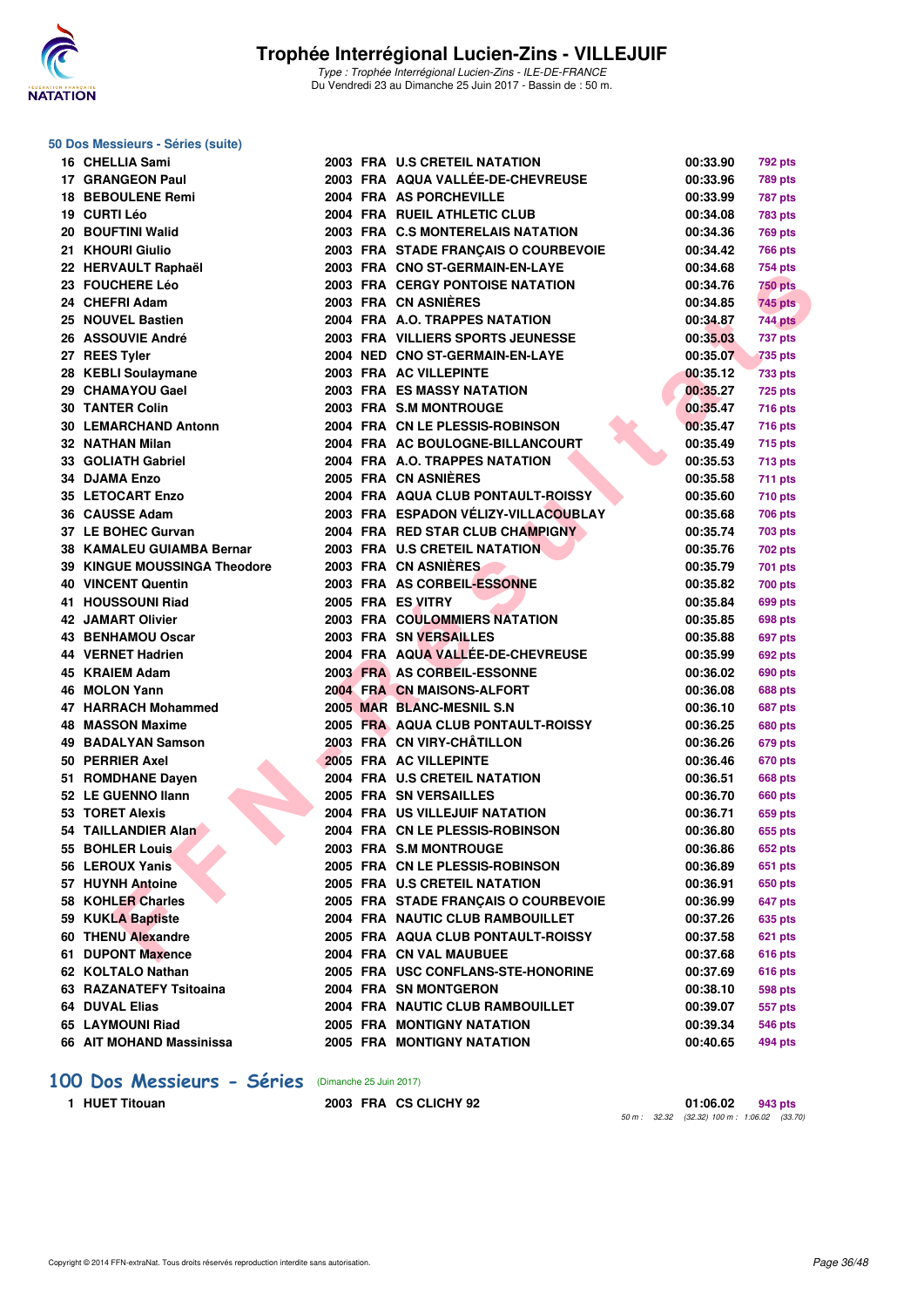![](_page_36_Picture_0.jpeg)

|  | 100 Dos Messieurs - Séries (suite) |  |  |
|--|------------------------------------|--|--|
|--|------------------------------------|--|--|

| 2 PAILLARD Yanis               |  | 2003 FRA ETOILE SAINT-LEU NATATION    |                |              | 01:06.07 | 942 pts                                                 |
|--------------------------------|--|---------------------------------------|----------------|--------------|----------|---------------------------------------------------------|
| 3 PICHON Titouan               |  | 2003 FRA AC VILLEPINTE                | 50 m: 32.51    |              | 01:08.15 | $(32.51)$ 100 m : 1:06.07 $(33.56)$<br>889 pts          |
| 4 INCROCIATI Yoan              |  | 2003 FRA LAGNY-SUR-MARNE NATATION     | 50 m : 32.98   |              | 01:09.10 | $(32.98)$ 100 m : 1:08.15 $(35.17)$<br>865 pts          |
| 5 DUBOIS Aurelien              |  | 2003 FRA US JEUNESSE MITRY-MORY       |                | 50 m : 34.13 | 01:09.97 | $(34.13)$ 100 m : 1:09.10 $(34.97)$<br>844 pts          |
| 6 SASOT-VALIN Paul             |  | 2003 FRA CN ANDRESY                   |                | 50 m : 34.49 | 01:10.12 | $(34.49)$ 100 m : 1:09.97 $(35.48)$<br>840 pts          |
| 7 CLAIMAND Adrien              |  | 2003 FRA CSN GUYANCOURT               |                | 50 m : 33.91 | 01:10.41 | $(33.91)$ 100 m : 1:10.12 $(36.21)$<br>833 pts          |
| 8 CHELLIA Sami                 |  | 2003 FRA U.S CRETEIL NATATION         |                | 50 m : 35.27 | 01:10.50 | $(35.27)$ 100 m : 1:10.41 $(35.14)$<br>831 pts          |
| 9 DJERRAH Riad                 |  | <b>2003 FRA US VILLEJUIF NATATION</b> |                |              | 01:10.65 | 50 m : 34.85 (34.85) 100 m : 1:10.50 (35.65)<br>827 pts |
| 10 DARCY Enzo                  |  | 2003 FRA CN FONTAINEBLEAU-AVON        | 50 m : 33.85   |              | 01:10.74 | $(33.85)$ 100 m : 1:10.65 $(36.80)$<br>825 pts          |
| 11 MARTEL Gabriel              |  | 2004 FRA CN LE PLESSIS-ROBINSON       |                | 50 m: 35.40  | 01:12.01 | $(35.40)$ 100 m : 1:10.74 $(35.34)$<br><b>795 pts</b>   |
| <b>12 BOUFTINI Walid</b>       |  | 2003 FRA C.S MONTERELAIS NATATION     |                | 50 m: 35.59  | 01:12.04 | $(35.59)$ 100 m : 1:12.01 $(36.42)$<br>794 pts          |
| 13 BEBOULENE Remi              |  | 2004 FRA AS PORCHEVILLE               | $50 m$ : 35.56 |              | 01:12.22 | $(35.56)$ 100 m : 1:12.04 $(36.48)$<br>790 pts          |
| 14 DELANOË Jérémie             |  | 2003 FRA ACS CORMEILLES               |                | 50 m : 34.99 | 01:12.23 | $(34.99)$ 100 m : 1:12.22 $(37.23)$<br><b>790 pts</b>   |
| <b>15 MOUCHON JUGIER Robin</b> |  | 2003 FRA US JEUNESSE MITRY-MORY       | 50 m: 35.38    |              | 01:12.36 | $(35.38)$ 100 m : 1:12.23 $(36.85)$<br>787 pts          |
| 16 FOUCHERE Léo                |  | 2003 FRA CERGY PONTOISE NATATION      | 50 m : 34.83   |              | 01:13.46 | $(34.83)$ 100 m : 1:12.36 $(37.53)$<br>761 pts          |
| <b>17 GRANGEON Paul</b>        |  | 2003 FRA AQUA VALLÉE-DE-CHEVREUSE     | 50 m: 36.25    |              | 01:13.72 | (36.25) 100 m: 1:13.46 (37.21)<br>755 pts               |
| 18 HERVAULT Raphaël            |  | 2003 FRA CNO ST-GERMAIN-EN-LAYE       |                | 50 m : 36.03 | 01:14.12 | $(36.03)$ 100 m : 1:13.72 $(37.69)$<br>746 pts          |
| 19 JEAN Nicolas                |  | 2003 FRA CA ORSAY                     |                | 50 m : 36.00 | 01:14.22 | $(36.00)$ 100 m : 1:14.12 $(38.12)$<br>743 pts          |
| 20 CHAMAYOU Gael               |  | 2003 FRA ES MASSY NATATION            | 50 m: 35.86    |              | 01:14.47 | $(35.86)$ 100 m : 1:14.22 $(38.36)$<br>738 pts          |
| 21 NOUVEL Bastien              |  | 2004 FRA A.O. TRAPPES NATATION        |                |              | 01:14.56 | 50 m: 35.96 (35.96) 100 m: 1:14.47 (38.51)<br>736 pts   |
| 22 TANTER Colin                |  | 2003 FRA S.M MONTROUGE                | 50 m: 36.65    |              | 01:15.02 | $(36.65)$ 100 m : 1:14.56 $(37.91)$<br>725 pts          |
| 23 CATHALO Antonin             |  | 2003 FRA CSN GUYANCOURT               |                | 50 m : 36.91 | 01:15.03 | $(36.91)$ 100 m : 1:15.02 $(38.11)$<br>725 pts          |
| 23 KHOURI Giulio               |  | 2003 FRA STADE FRANÇAIS O COURBEVOIE  |                | 50 m : 37.20 | 01:15.03 | $(37.20)$ 100 m : 1:15.03 $(37.83)$<br>725 pts          |
| 25 ROCHER Quentin              |  | 2003 FRA SCM CHÂTILLON NATATION       | 50 m : 36.61   |              | 01:15.05 | $(36.61)$ 100 m : 1:15.03 $(38.42)$<br>724 pts          |
| 26 LIN Julien                  |  | 2003 FRA CN ASNIERES                  |                |              | 01:15.35 | 50 m: 37.18 (37.18) 100 m: 1:15.05 (37.87)<br>718 pts   |
| 27 VAREILLAUD Maxime           |  | 2003 FRA CN ST-MICHEL-SUR-ORGE        | 50 m : 36.09   |              | 01:15.47 | $(36.09)$ 100 m : 1:15.35 $(39.26)$<br>715 pts          |
| 28 MONTELEONE Thomas           |  | <b>2004 FRA ES MASSY NATATION</b>     | 50 m : 36.70   |              | 01:15.91 | $(36.70)$ 100 m : 1:15.47 $(38.77)$<br>705 pts          |
| 29 COMMERET Jéhann             |  | 2003 FRA YERRES NATATION              |                |              | 01:16.02 | 50 m: 37.54 (37.54) 100 m: 1:15.91 (38.37)<br>703 pts   |
| 30 DJAMA Enzo                  |  | 2005 FRA CN ASNIERES                  | 50 m : 36.87   |              | 01:16.13 | $(36.87)$ 100 m : 1:16.02 $(39.15)$<br>700 pts          |
| 31 NATHAN Milan                |  | 2004 FRA AC BOULOGNE-BILLANCOURT      |                | 50 m : 37.58 | 01:16.38 | $(37.58)$ 100 m : 1:16.13 $(38.55)$<br>695 pts          |
| 32 KINGUE MOUSSINGA Theodore   |  | 2003 FRA CN ASNIERES                  |                |              | 01:16.50 | 50 m: 37.95 (37.95) 100 m: 1:16.38 (38.43)<br>692 pts   |
| 33 LE GUENNO Ilann             |  | 2005 FRA SN VERSAILLES                | 50 m: 36.16    |              | 01:16.67 | $(36.16)$ 100 m : 1:16.50 $(40.34)$<br>688 pts          |
| 34 CAUSSE Adam                 |  | 2003 FRA ESPADON VELIZY-VILLACOUBLAY  | 50 m : 38.04   |              | 01:16.93 | (38.04) 100 m: 1:16.67 (38.63)<br>682 pts               |
| 35 HOUSSOUNI Riad              |  | 2005 FRA ES VITRY                     | 50 m : 37.88   |              | 01:17.20 | $(37.88)$ 100 m : 1:16.93 $(39.05)$<br>677 pts          |
| 36 AUKAULOO Zaki               |  | 2005 FRA ES MASSY NATATION            |                | 50 m : 37.57 | 01:17.25 | $(37.57)$ 100 m : 1:17.20 $(39.63)$<br>675 pts          |
| <b>37 TORET Alexis</b>         |  | 2004 FRA US VILLEJUIF NATATION        |                | 50 m : 37.49 | 01:17.29 | $(37.49)$ 100 m : 1:17.25 $(39.76)$<br>675 pts          |
|                                |  |                                       |                |              |          | 50 m: 38.42 (38.42) 100 m: 1:17.29 (38.87)              |

|          |       | 01:06.07                      | 942 pts                              |
|----------|-------|-------------------------------|--------------------------------------|
| 50 m :   | 32.51 | $(32.51)$ 100 m :             | 1:06.07<br>(33.56)<br>889 pts        |
| $50 m$ : | 32.98 | 01:08.15<br>$(32.98) 100 m$ : | 1:08.15<br>(35.17)                   |
|          |       | 01:09.10                      | 865 pts                              |
| 50 m :   | 34.13 | (34.13) 100 m :               | 1:09.10<br>(34.97)                   |
|          | 34.49 | 01:09.97<br>$(34.49) 100 m$ : | 844 pts<br>(35.48)                   |
| 50 m :   |       | 01:10.12                      | 1:09.97<br>840 pts                   |
| 50 m :   | 33.91 | $(33.91)$ 100 m :             | 1:10.12<br>(36.21)                   |
|          |       | 01:10.41                      | 833 pts                              |
| $50 m$ : | 35.27 | $(35.27) 100 m$ :<br>01:10.50 | 1:10.41<br>(35.14)                   |
| $50 m$ : | 34.85 | $(34.85)$ 100 m :             | 831 pts<br>1:10.50<br>(35.65)        |
|          |       | 01:10.65                      | 827 pts                              |
| $50 m$ : | 33.85 | $(33.85)$ 100 m :             | 1:10.65<br>(36.80)                   |
| $50 m$ : | 35.40 | 01:10.74                      | 825 pts<br>1:10.74<br>(35.34)        |
|          |       | $(35.40)$ 100 m :<br>01:12.01 | 795 pts                              |
| 50 m :   | 35.59 | $(35.59)$ 100 m :             | 1:12.01<br>(36.42)                   |
|          |       | 01:12.04                      | 794 pts                              |
| $50 m$ : | 35.56 | $(35.56) 100 m$ :<br>01:12.22 | 1:12.04<br>(36.48)                   |
| $50 m$ : | 34.99 | $(34.99)$ 100 m :             | <b>790 pts</b><br>1:12.22<br>(37.23) |
|          |       | 01:12.23                      | <b>790 pts</b>                       |
| 50 m :   | 35.38 | $(35.38) 100 m$ :             | 1:12.23<br>(36.85)                   |
| 50 m :   | 34.83 | 01:12.36<br>$(34.83) 100 m$ : | <b>787 pts</b><br>(37.53)<br>1:12.36 |
|          |       | 01:13.46                      | 761<br>pts                           |
| $50 m$ : | 36.25 | $(36.25)$ 100 m :             | 1:13.46<br>(37.21)                   |
|          |       | 01:13.72                      | 755 pts                              |
| 50 m :   | 36.03 | $(36.03)$ 100 m :<br>01:14.12 | 1:13.72<br>(37.69)<br>746 pts        |
| 50 m :   | 36.00 | $(36.00)$ 100 m :             | 1:14.12<br>(38.12)                   |
|          |       | 01:14.22                      | 743 pts                              |
| 50 m :   | 35.86 | $(35.86) 100 m$ :             | 1:14.22<br>(38.36)                   |
| 50 m :   | 35.96 | 01:14.47<br>(35.96) 100 m :   | 738 pts<br>1:14.47<br>(38.51)        |
|          |       | 01:14.56                      | 736 pts                              |
| $50 m$ : | 36.65 | $(36.65)$ 100 m :             | 1:14.56<br>(37.91)                   |
| $50 m$ : | 36.91 | 01:15.02<br>$(36.91)$ 100 m : | <b>725 pts</b>                       |
|          |       | 01:15.03                      | 1:15.02<br>(38.11)<br>725 pts        |
| 50 m :   | 37.20 | $(37.20)$ 100 m :             | (37.83)<br>1:15.03                   |
|          |       | 01:15.03                      | <b>725 pts</b>                       |
| $50 m$ : | 36.61 | $(36.61)$ 100 m :<br>01:15.05 | 1:15.03<br>(38.42)<br><b>724 pts</b> |
| $50 m$ : | 37.18 | $(37.18) 100 m$ :             | 1:15.05<br>(37.87)                   |
|          |       | 01:15.35                      | <b>718 pts</b>                       |
| 50 m :   | 36.09 | (36.09) 100 m :<br>01:15.47   | 1:15.35<br>(39.26)                   |
| $50 m$ : | 36.70 | $(36.70)$ 100 m :             | <b>715 pts</b><br>1:15.47<br>(38.77) |
|          |       | 01:15.91                      | 705 pts                              |
| $50 m$ : | 37.54 | $(37.54) 100 m$ :             | 1:15.91<br>(38.37)                   |
| $50 m$ : | 36.87 | 01:16.02<br>$(36.87) 100 m$ : | 703 pts<br>1:16.02<br>(39.15)        |
|          |       | 01:16.13                      | <b>700 pts</b>                       |
| $50 m$ : | 37.58 | $(37.58) 100 m$ :             | 1:16.13<br>(38.55)                   |
|          |       | 01:16.38                      | <b>695 pts</b>                       |
| $50 m$ : | 37.95 | (37.95) 100 m :<br>01:16.50   | 1:16.38<br>(38.43)<br>692 pts        |
| 50 m :   | 36.16 | $(36.16) 100 m$ :             | 1:16.50<br>(40.34)                   |
|          |       | 01:16.67                      | <b>688 pts</b>                       |
| $50 m$ : | 38.04 | (38.04) 100 m :               | 1:16.67<br>(38.63)                   |
| $50 m$ : | 37.88 | 01:16.93<br>$(37.88) 100 m$ : | 682 pts<br>1:16.93<br>(39.05)        |
|          |       | 01:17.20                      | 677 pts                              |
| $50 m$ : | 37.57 | (37.57) 100 m :               | 1:17.20<br>(39.63)                   |
| $50 m$ : | 37.49 | 01:17.25<br>(37.49) 100 m :   | 675 pts<br>1:17.25<br>(39.76)        |
|          |       | 01:17.29                      | 675 pts                              |
| 50 m :   | 38.42 | $(38.42) 100 m$ :             | 1:17.29<br>(38.87)                   |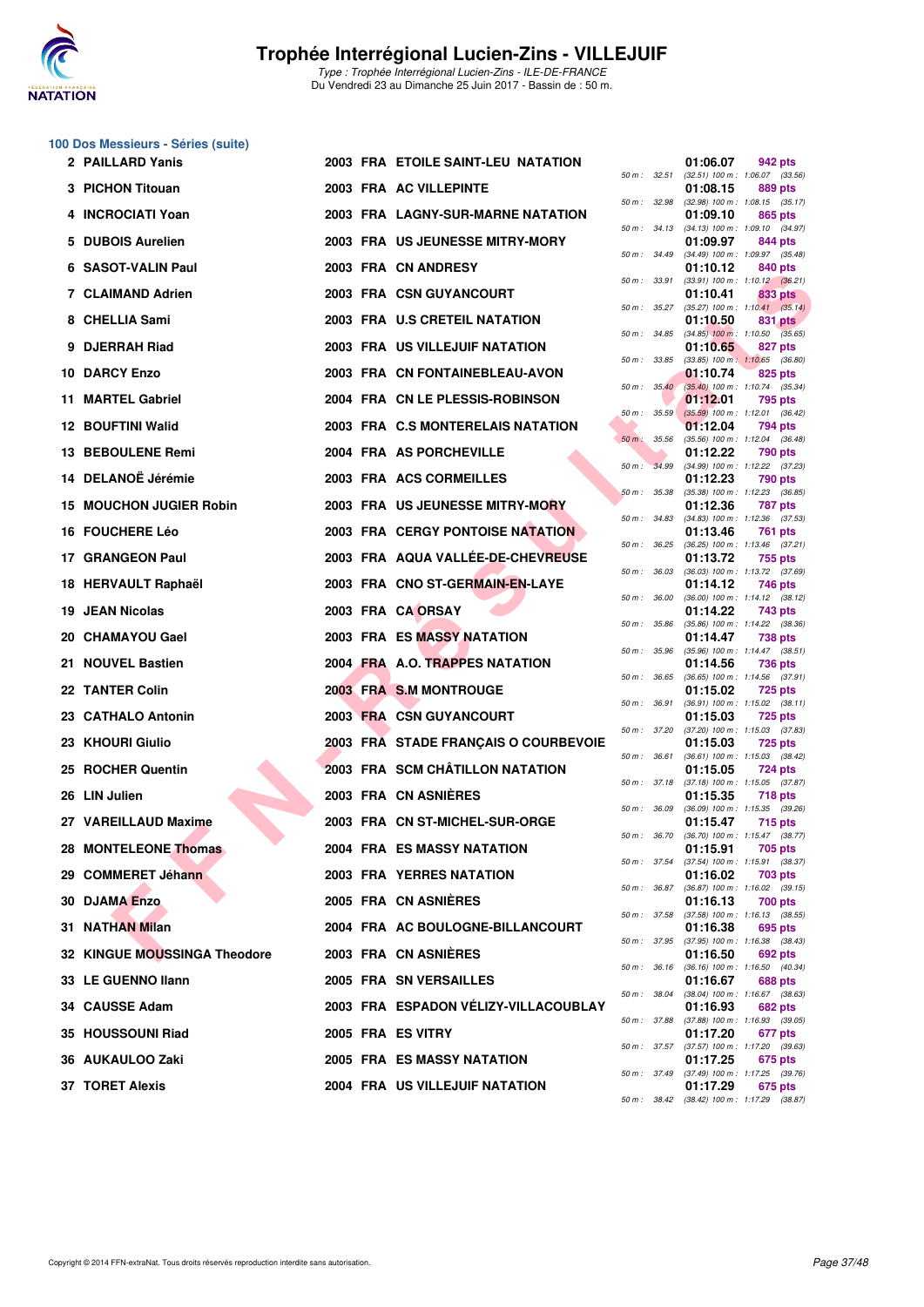![](_page_37_Picture_0.jpeg)

|     | 100 Dos Messieurs - Séries (suite) |                         |                                                                                                   |                                                                   |
|-----|------------------------------------|-------------------------|---------------------------------------------------------------------------------------------------|-------------------------------------------------------------------|
|     | 38 REES Tyler                      |                         | 2004 NED CNO ST-GERMAIN-EN-LAYE<br>50 m : 38.31                                                   | 01:17.32<br>674 pts                                               |
| 39  | <b>DUPONT Maxence</b>              |                         | 2004 FRA CN VAL MAUBUEE                                                                           | $(38.31)$ 100 m : 1:17.32 $(39.01)$<br>01:17.40<br>672 pts        |
| 40  | <b>MAHBOUB Iliès</b>               |                         | 50 m : 38.23<br>2003 FRA AC VILLEPINTE                                                            | $(38.23)$ 100 m : 1:17.40 $(39.17)$<br>01:18.00<br>659 pts        |
|     | 41 VINCENT Quentin                 |                         | 50 m : 38.17<br>2003 FRA AS CORBEIL-ESSONNE                                                       | $(38.17)$ 100 m : 1:18.00 $(39.83)$<br>01:18.40<br>650 pts        |
|     | 42 CHEFRI Adam                     |                         | 50 m : 38.73<br>2003 FRA CN ASNIERES                                                              | $(38.73)$ 100 m : 1:18.40 $(39.67)$<br>01:18.64<br>645 pts        |
|     | <b>43 VERNET Hadrien</b>           |                         | 50 m : 37.68<br>2004 FRA AQUA VALLÉE-DE-CHEVREUSE                                                 | $(37.68)$ 100 m : 1:18.64 $(40.96)$<br>01:19.47<br><b>628 pts</b> |
|     | 44 LEROUX Yanis                    |                         | 50 m : 39.11<br>2005 FRA CN LE PLESSIS-ROBINSON                                                   | (39.11) 100 m: 1:19.47 (40.36)                                    |
|     |                                    |                         | 50 m : 39.19                                                                                      | 01:19.84<br><b>620 pts</b><br>$(39.19)$ 100 m : 1:19.84 $(40.65)$ |
|     | 45 KOLTALO Nathan                  |                         | 2005 FRA USC CONFLANS-STE-HONORINE<br>50 m : 38.93                                                | 01:19.88<br>619 pts<br>(38.93) 100 m: 1:19.88 (40.95)             |
| 46  | <b>KEBLI Soulaymane</b>            |                         | 2003 FRA AC VILLEPINTE<br>50 m : 38.90                                                            | 01:19.89<br>619 pts<br>$(38.90)$ 100 m : 1:19.89 $(40.99)$        |
| 47  | <b>BOHLER Louis</b>                |                         | 2003 FRA S.M MONTROUGE<br>$50 m$ : $39.15$                                                        | 01:19.92<br>618 pts<br>(39.15) 100 m: 1:19.92 (40.77)             |
| 48. | <b>RAZANATEFY Tsitoaina</b>        |                         | <b>2004 FRA SN MONTGERON</b>                                                                      | 01:19.96<br>617 pts                                               |
| 49  | <b>DUVAL Elias</b>                 |                         | $50 m$ : $39.02$<br>2004 FRA NAUTIC CLUB RAMBOUILLET                                              | (39.02) 100 m: 1:19.96 (40.94)<br>01:20.01<br>616 pts             |
| 50  | <b>THENU Alexandre</b>             |                         | 50 m: 39.45<br>2005 FRA AQUA CLUB PONTAULT-ROISSY                                                 | $(39.45)$ 100 m : 1:20.01 $(40.56)$<br>01:20.41<br>608 pts        |
| 51  | <b>TAILLANDIER Alan</b>            |                         | 50 m: 39.09<br>2004 FRA CN LE PLESSIS-ROBINSON                                                    | (39.09) 100 m: 1:20.41 (41.32)<br>01:20.77<br>601 pts             |
|     | 52 ION Victor                      |                         | 50 m : 39.52<br>2005 FRA ES MASSY NATATION                                                        | (39.52) 100 m: 1:20.77 (41.25)<br>01:21.18<br>592 pts             |
|     |                                    |                         | 50 m : 40.35                                                                                      | $(40.35)$ 100 m : 1:21.18 $(40.83)$                               |
|     | 53 KOHLER Charles                  |                         | 2005 FRA STADE FRANÇAIS O COURBEVOIE<br>50 m : 39.37                                              | 01:21.82<br>579 pts<br>(39.37) 100 m: 1:21.82 (42.45)             |
|     | 54 LAYMOUNI Riad                   |                         | 2005 FRA MONTIGNY NATATION<br>50 m: 40.07                                                         | 01:21.96<br>576 pts<br>(40.07) 100 m: 1:21.96 (41.89)             |
| 55. | <b>BLAISE Arthur</b>               |                         | <b>2005 FRA ES MASSY NATATION</b><br>50 m: 40.09                                                  | 01:22.70<br>561 pts<br>(40.09) 100 m: 1:22.70 (42.61)             |
| 56  | <b>VANDEVELDE Thomas</b>           |                         | 2004 FRA SN VERSAILLES<br>$50 m$ : $40.61$                                                        | 01:24.42<br>528 pts<br>$(40.61)$ 100 m : 1:24.42 $(43.81)$        |
|     | <b>BENHAMOU Oscar</b>              |                         | 2003 FRA SN VERSAILLES                                                                            | <b>DNS</b> dec                                                    |
|     | <b>ROGER Elwan</b>                 |                         | <b>2003 FRA AQUA CLUB PONTAULT-ROISSY</b>                                                         | <b>DNS</b> dec                                                    |
|     | 200 Dos Messieurs - Séries         | (Vendredi 23 Juin 2017) |                                                                                                   |                                                                   |
|     | 1 HUET Titouan                     |                         | 2003 FRA CS CLICHY 92                                                                             | 02:25.77<br>888 pts                                               |
|     | 2 PAILLARD Yanis                   |                         | 50 m: 33.11 (33.11) 100 m: 1:09.65 (36.54) 150 m: 1:47.74<br>2003 FRA ETOILE SAINT-LEU NATATION   | $(38.09)$ 200 m : 2:25.77 $(38.03)$<br>02:26.38<br>880 pts        |
|     |                                    |                         | 50 m: 33.81 (33.81) 100 m: 1:11.47 (37.66) 150 m: 1:49.30                                         | $(37.83)$ 200 m : 2:26.38 $(37.08)$                               |
|     | 3 INCROCIATI Yoan                  |                         | 2003 FRA LAGNY-SUR-MARNE NATATION<br>50 m : 35.54 (35.54) 100 m : 1:12.93 (37.39) 150 m : 1:50.97 | 02:26.62<br>877 pts<br>$(38.04)$ 200 m : 2:26.62 $(35.65)$        |
|     | 4 BOUFTINI Walid                   |                         | 2003 FRA C.S MONTERELAIS NATATION<br>50 m : 35.42 (35.42) 100 m : 1:12.95 (37.53) 150 m : 1:51.50 | 02:28.20<br>858 pts<br>(38.55) 200 m : 2:28.20 (36.70)            |
|     | 5 CLAIMAND Adrien                  |                         | 2003 FRA CSN GUYANCOURT<br>50 m: 36.01 (36.01) 100 m: 1:13.58 (37.57) 150 m: 1:52.73              | 02:29.07<br>847 pts<br>(39.15) 200 m : 2:29.07 (36.34)            |
|     | 6 PICHON Titouan                   |                         | 2003 FRA AC VILLEPINTE<br>50 m: 34.01 (34.01) 100 m: 1:11.59 (37.58) 150 m: 1:51.38               | 02:30.51<br>829 pts<br>$(39.79)$ 200 m : 2:30.51 $(39.13)$        |
|     | 7 SASOT-VALIN Paul                 |                         | 2003 FRA CN ANDRESY                                                                               | 02:31.13<br>822 pts                                               |
|     | 8 MARTEL Gabriel                   |                         | 50 m: 35.25 (35.25) 100 m: 1:13.76 (38.51) 150 m: 1:52.52<br>2004 FRA CN LE PLESSIS-ROBINSON      | (38.76) 200 m : 2:31.13 (38.61)<br>02:31.57<br>817 pts            |
|     | 9 OUABDESSELAM Leo                 |                         | 50 m: 35.82 (35.82) 100 m: 1:14.33 (38.51) 150 m: 1:53.33<br>2003 FRA CSM CLAMART                 | (39.00) 200 m : 2:31.57 (38.24)<br>02:33.98<br>788 pts            |
|     | 10 BEBOULENE Remi                  |                         | 50 m : 36.92 (36.92) 100 m : 1:16.22 (39.30) 150 m : 1:55.25<br>2004 FRA AS PORCHEVILLE           | $(39.03)$ 200 m : 2:33.98 $(38.73)$<br>02:34.07<br>787 pts        |

11 CATHALO Antonin 2003 FRA CSN GUYANCOURT 12 MOUCHON JUGIER Robin 2003 FRA US JEUNESSE MITRY-MORY

**13 DUBOIS Aurelien 2003 FRA US JEUNESSE MITRY-MORY 02:36.96 753 pts** 50 m : 36.41 (36.41) 100 m : 1:16.30 (39.89) 150 m : 1:57.56 (41.26) 200 m : 2:36.96 (39.40) **14 FOUCHERE Léo 2003 FRA CERGY PONTOISE NATATION 02:37.65 746 pts**

50 m :  $35.66$  (35.66) 100 m :  $1:14.78$  (39.12) 150 m :  $1:54.93$  (40.15) 200 m :  $2:34.07$  (39.14)<br>**GUYANCOURT** 

50 m : 36.56 (36.56) 100 m : 1:15.76 (39.20) 150 m : 1:56.31 (40.55) 200 m : 2:34.88 (38.57)<br>EUNESSE MITRY-MORY 02:36.82 755 pts

50 m : 37.06 (37.06) 100 m : 1:17.48 (40.42) 150 m : 1:58.06 (40.58) 200 m : 2:37.65 (39.59)

50 m : 36.56 (36.56) 100 m : 1:16.76 (40.20) 150 m : 1:58.51 (41.75) 200 m : 2:36.82 (38.31)<br>2003 FRA US JEUNESSE MITRY-MORY 02:36.96 753 pts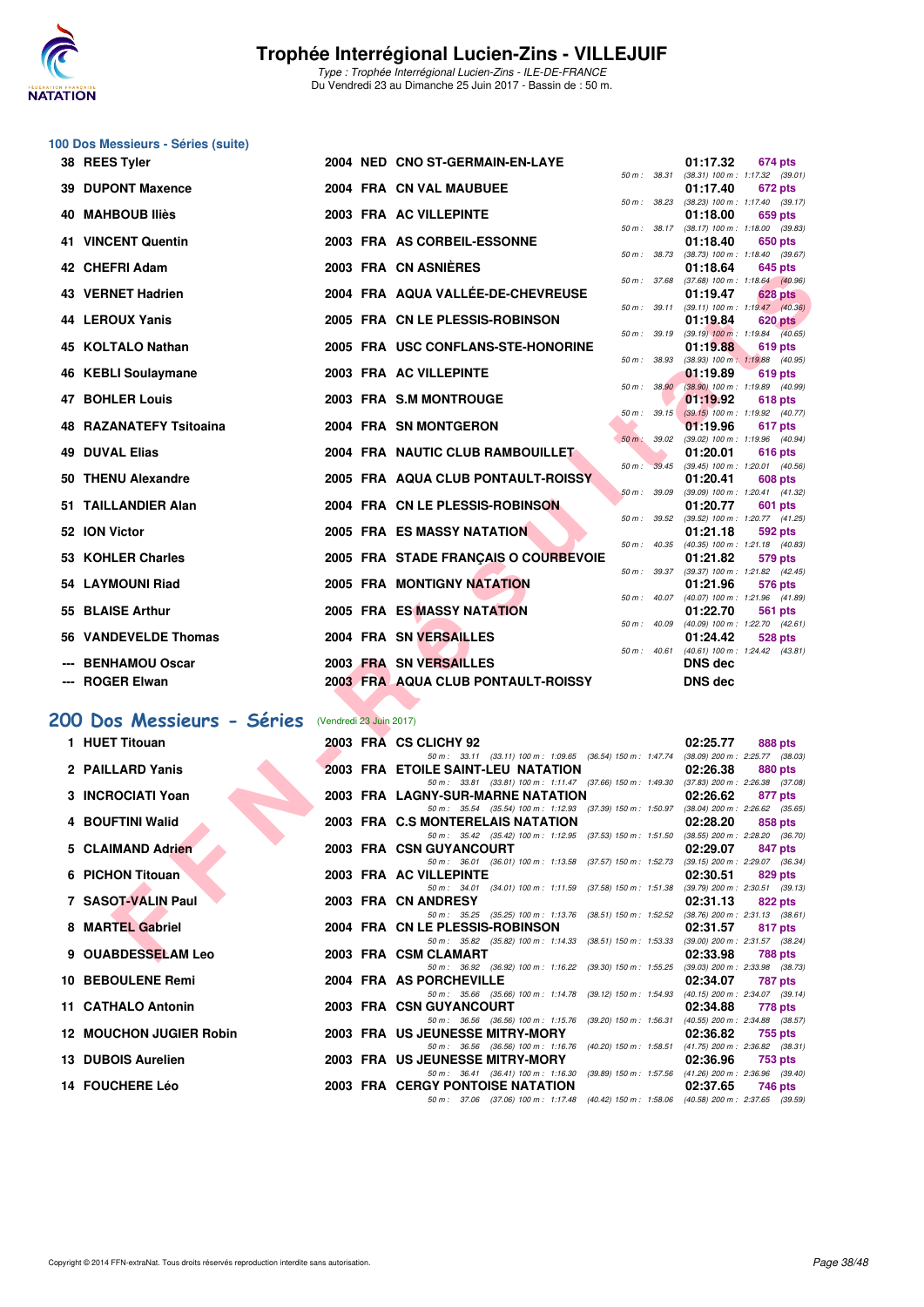![](_page_38_Picture_0.jpeg)

#### **200 Dos Messieurs - Séries (suite)**

| 15 DARCY Enzo                       |  | 2003 FRA CN FONTAINEBLEAU-AVON                                                                                                     | 02:38.13      | 740 pts        |
|-------------------------------------|--|------------------------------------------------------------------------------------------------------------------------------------|---------------|----------------|
| 16 ROCHER Quentin                   |  | 50 m: 36.51 (36.51) 100 m: 1:17.12 (40.61) 150 m: 1:59.41 (42.29) 200 m: 2:38.13 (38.72)<br>2003 FRA SCM CHATILLON NATATION        | 02:38.33      | 738 pts        |
| 17 DELANOË Jérémie                  |  | 50 m: 37.68 (37.68) 100 m: 1:17.93 (40.25) 150 m: 1:58.76 (40.83) 200 m: 2:38.33 (39.57)<br>2003 FRA ACS CORMEILLES                | 02:39.33      | <b>726 pts</b> |
| <b>18 KINGUE MOUSSINGA Theodore</b> |  | 50 m: 37.67 (37.67) 100 m: 1:18.70 (41.03) 150 m: 2:00.17 (41.47) 200 m: 2:39.33 (39.16)<br>2003 FRA CN ASNIERES                   | 02:39.90      | 720 pts        |
|                                     |  | 50 m: 37.28 (37.28) 100 m: 1:17.41 (40.13) 150 m: 1:59.67 (42.26) 200 m: 2:39.90 (40.23)                                           |               |                |
| 19 CHAMAYOU Gael                    |  | <b>2003 FRA ES MASSY NATATION</b><br>50 m: 37.82 (37.82) 100 m: 1:18.64 (40.82) 150 m: 2:00.07 (41.43) 200 m: 2:40.43 (40.36)      | 02:40.43      | 714 pts        |
| 20 MONTELEONE Thomas                |  | 2004 FRA ES MASSY NATATION<br>50 m: 38.45 (38.45) 100 m: 1:20.28 (41.83) 150 m: 2:02.02 (41.74) 200 m: 2:40.97 (38.95)             | 02:40.97      | <b>708 pts</b> |
| 21 CAUSSE Adam                      |  | 2003 FRA ESPADON VELIZY-VILLACOUBLAY                                                                                               | 02:41.11      | 707 pts        |
| 22 KHOURI Giulio                    |  | 50 m: 38.27 (38.27) 100 m: 1:18.58 (40.31) 150 m: 1:59.45 (40.87) 200 m: 2:41.11 (41.66)<br>2003 FRA STADE FRANÇAIS O COURBEVOIE   | 02:42.71      | 689 pts        |
| 23 LE BOHEC Gurvan                  |  | 50 m: 38.69 (38.69) 100 m: 1:21.39 (42.70) 150 m: 2:02.86 (41.47) 200 m: 2:42.71 (39.85)<br>2004 FRA RED STAR CLUB CHAMPIGNY       | 02:43.85      | 676 pts        |
| 24 GORLIER IIan                     |  | 50 m: 37.74 (37.74) 100 m: 1:19.51 (41.77) 150 m: 2:02.30 (42.79) 200 m: 2:43.85 (41.55)<br>2004 FRA AC VILLEPINTE                 | 02:44.02      | 674 pts        |
|                                     |  | 50 m: 39.33 (39.33) 100 m: 1:20.96 (41.63) 150 m: 2:03.67 (42.71) 200 m: 2:44.02 (40.35)                                           |               |                |
| 25 LEMARCHAND Antonn                |  | 2004 FRA CN LE PLESSIS-ROBINSON<br>50 m: 38.53 (38.53) 100 m: 1:20.50 (41.97) 150 m: 2:02.53 (42.03) 200 m: 2:44.23 (41.70)        | 02:44.23      | 672 pts        |
| 26 NATHAN Milan                     |  | 2004 FRA AC BOULOGNE-BILLANCOURT                                                                                                   | 02:44.28      | 672 pts        |
| 27 JAMART Olivier                   |  | 50 m: 39.66 (39.66) 100 m: 1:21.65 (41.99) 150 m: 2:04.79 (43.14) 200 m: 2:44.28 (39.49)<br><b>2003 FRA COULOMMIERS NATATION</b>   | 02:44.55      | 669 pts        |
| 28 DUPONT Maxence                   |  | 50 m: 39.85 (39.85) 100 m: 1:23.09 (43.24) 150 m: 2:04.84 (41.75) 200 m: 2:44.55 (39.71)<br>2004 FRA CN VAL MAUBUEE                | 02:44.65      | 668 pts        |
|                                     |  | 50 m: 39.09 (39.09) 100 m: 1:21.46 (42.37) 150 m: 2:03.89 (42.43) 200 m: 2:44.65 (40.76)<br>2005 FRA AAS SARCELLES NATATION 95     |               |                |
| 29 TAGNATI Gianni                   |  | 50 m: 40.01 (40.01) 100 m: 1:22.29 (42.28) 150 m: 2:04.13 (41.84) 200 m: 2:44.92 (40.79)                                           | 02:44.92      | 665 pts        |
| <b>30 VINCENT Quentin</b>           |  | 2003 FRA AS CORBEIL-ESSONNE<br>50 m: 39.02 (39.02) 100 m: 1:21.39 (42.37) 150 m: 2:03.96 (42.57) 200 m: 2:45.05 (41.09)            | 02:45.05      | 663 pts        |
| 31 DJAMA Enzo                       |  | 2005 FRA CN ASNIERES                                                                                                               | 02:45.93      | 654 pts        |
| 32 BENHAMOU Oscar                   |  | 50 m: 39.97 (39.97) 100 m: 1:22.55 (42.58) 150 m: 2:05.16 (42.61) 200 m: 2:45.93 (40.77)<br><b>2003 FRA SN VERSAILLES</b>          | 02:45.96      | 654 pts        |
| 33 REES Tyler                       |  | 50 m : 38.85 (38.85) 100 m : 1:19.99 (41.14) 150 m : 2:02.88 (42.89) 200 m : 2:45.96 (43.08)<br>2004 NED CNO ST-GERMAIN-EN-LAYE    | 02:47.56      | 637 pts        |
|                                     |  | 50 m: 40.58 (40.58) 100 m: 1:23.65 (43.07) 150 m: 2:07.09 (43.44) 200 m: 2:47.56 (40.47)                                           |               |                |
| 34 PETILLON Alexandre               |  | 2005 FRA CNO ST-GERMAIN-EN-LAYE<br>50 m: 41.00 (41.00) 100 m: 1:23.65 (42.65) 150 m: 2:07.43 (43.78) 200 m: 2:48.69 (41.26)        | 02:48.69      | $625$ pts      |
| <b>34 TAILLANDIER Alan</b>          |  | 2004 FRA CN LE PLESSIS-ROBINSON                                                                                                    | 02:48.69      | 625 pts        |
| 36 LEROUX Yanis                     |  | 50 m: 38.67 (38.67) 100 m: 1:21.01 (42.34) 150 m: 2:05.58 (44.57) 200 m: 2:48.69 (43.11)<br>2005 FRA CN LE PLESSIS-ROBINSON        | 02:49.73      | 614 pts        |
| <b>37 BOHLER Louis</b>              |  | 50 m: 39.73 (39.73) 100 m: 1:23.38 (43.65) 150 m: 2:08.13 (44.75) 200 m: 2:49.73 (41.60)<br>2003 FRA S.M MONTROUGE                 | 02:50.01      | 611 pts        |
|                                     |  | 50 m: 40.06 (40.06) 100 m: 1:22.45 (42.39) 150 m: 2:06.43 (43.98) 200 m: 2:50.01 (43.58)                                           |               |                |
| 38 MASSON Maxime                    |  | 2005 FRA AQUA CLUB PONTAULT-ROISSY<br>50 m: 40.08 (40.08) 100 m: 1:22.98 (42.90) 150 m: 2:09.09 (46.11) 200 m: 2:50.97 (41.88)     | 02:50.97      | 601 pts        |
| 39 ION Victor                       |  | <b>2005 FRA ES MASSY NATATION</b><br>50 m: 41.50 (41.50) 100 m: 1:25.44 (43.94) 150 m: 2:09.14 (43.70) 200 m: 2:51.90 (42.76)      | 02:51.90      | 591 pts        |
| <b>40 BLAISE Arthur</b>             |  | 2005 FRA ES MASSY NATATION                                                                                                         | 02:52.99      | 580 pts        |
| 41 KOLTALO Nathan                   |  | 50 m: 40.53 (40.53) 100 m: 1:25.16 (44.63) 150 m: 2:09.19 (44.03) 200 m: 2:52.99 (43.80)<br>2005 FRA USC CONFLANS-STE-HONORINE     | 02:53.71      | 573 pts        |
| 42 NAKATANI Edouard                 |  | 50 m: 40.80 (40.80) 100 m: 1:25.21 (44.41) 150 m: 2:10.34 (45.13) 200 m: 2:53.71 (43.37)<br>2004 FRA CA L'HAY-LES-ROSES            | 02:54.12      | 569 pts        |
|                                     |  | 50 m: 40.67 (40.67) 100 m: 1:24.84 (44.17) 150 m: 2:10.07 (45.23) 200 m: 2:54.12 (44.05)                                           |               |                |
| 43 THENU Alexandre                  |  | 2005 FRA AQUA CLUB PONTAULT-ROISSY<br>50 m : 40.60 (40.60) 100 m : 1:25.00 (44.40) 150 m : 2:11.31 (46.31) 200 m : 2:55.11 (43.80) | 02:55.11      | 559 pts        |
| 44 VANDEVELDE Thomas                |  | 2004 FRA SN VERSAILLES<br>50 m: 41.75 (41.75) 100 m: 1:26.57 (44.82) 150 m: 2:12.96 (46.39) 200 m: 2:57.52 (44.56)                 | 02:57.52      | 536 pts        |
| 45 BENOUADFEL Adel                  |  | 2005 FRA AC VILLEPINTE                                                                                                             | 03:01.80      | 495 pts        |
| --- NOUVEL Bastien                  |  | 50 m: 43.83 (43.83) 100 m: 1:29.92 (46.09) 150 m: 2:17.43 (47.51) 200 m: 3:01.80 (44.37)<br>2004 FRA A.O. TRAPPES NATATION         | <b>DSQ Da</b> |                |
| --- AUKAULOO Zaki                   |  | 2005 FRA ES MASSY NATATION                                                                                                         | <b>DSQ Vi</b> |                |
|                                     |  |                                                                                                                                    |               |                |

### **[50 Brasse Messieurs - Séries](http://www.ffnatation.fr/webffn/resultats.php?idact=nat&go=epr&idcpt=47281&idepr=71)** (Dimanche 25 Juin 2017)

| 1 LOTENBERG Rayane | 2003 FRA STADE FRANCAIS O COURBEVOIE | 00:33.50 | 967 pts |
|--------------------|--------------------------------------|----------|---------|
| 2 CHELLIA Sami     | 2003 FRA U.S CRETEIL NATATION        | 00:33.88 | 948 pts |
| 3 TRUBERT Ronan    | 2003 FRA USC CONFLANS-STE-HONORINE   | 00:34.29 | 928 pts |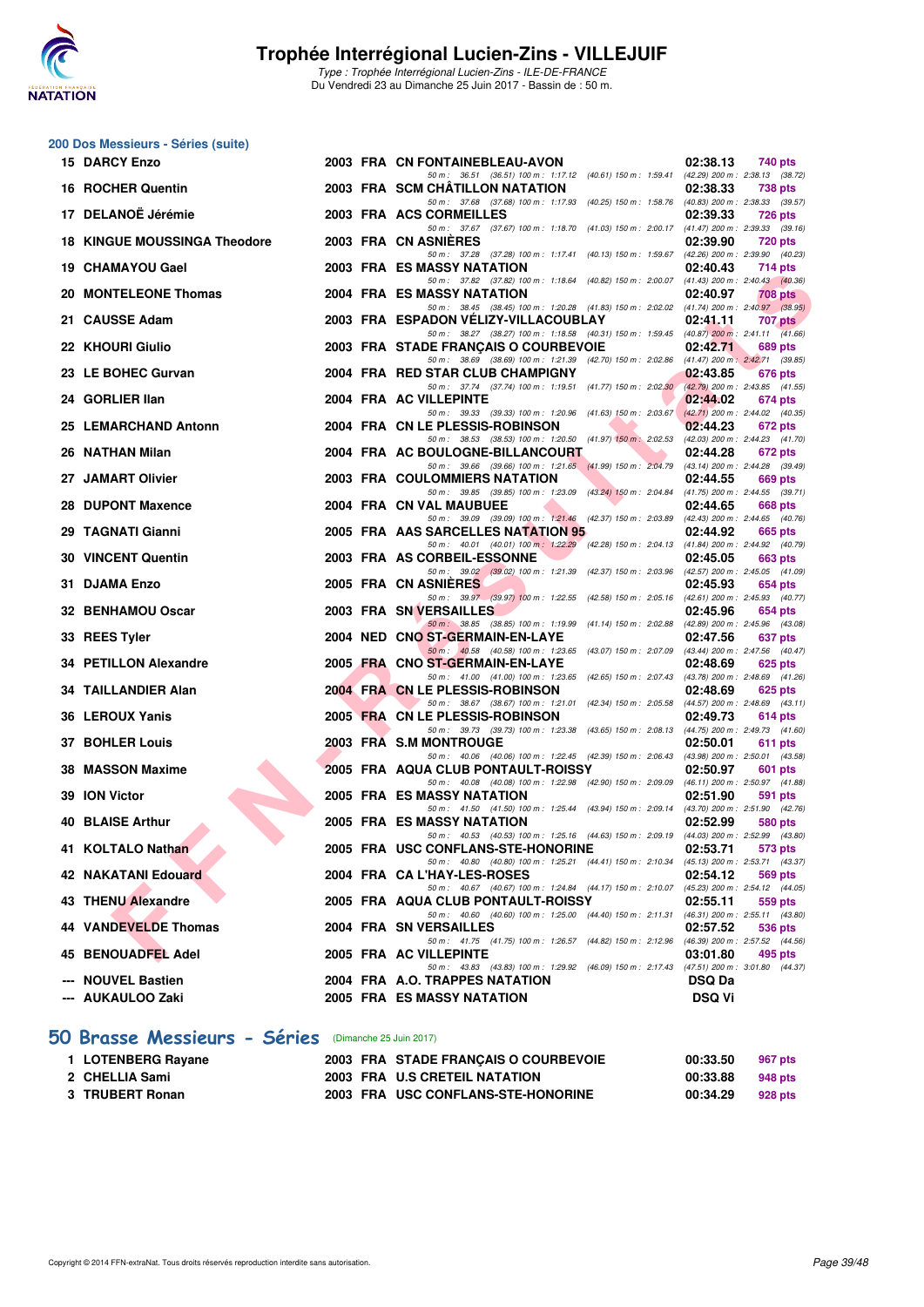![](_page_39_Picture_0.jpeg)

#### **50 Brasse Messieurs - Séries (suite)**

| 4 KAMALEU GUIAMBA Bernar   |  | 2003 FRA U.S CRETEIL NATATION           | 00:35.05 | 892 pts        |
|----------------------------|--|-----------------------------------------|----------|----------------|
| 5 MANSOURI Lucas           |  | 2003 FRA TREMBLAY AC                    | 00:35.19 | <b>886 pts</b> |
| 6 COMMERET Jéhann          |  | <b>2003 FRA YERRES NATATION</b>         | 00:35.20 | <b>885 pts</b> |
| 6 DA SILVA Martin          |  | 2003 FRA CN VIRY-CHÂTILLON              | 00:35.20 | <b>885 pts</b> |
| 8 DJERRAH Riad             |  | 2003 FRA US VILLEJUIF NATATION          | 00:35.23 | <b>884 pts</b> |
| 9 ROGER Elwan              |  | 2003 FRA AQUA CLUB PONTAULT-ROISSY      | 00:35.68 | <b>863 pts</b> |
| <b>10 GABALI Matthieu</b>  |  | 2003 FRA ES VITRY                       | 00:35.95 | 851 pts        |
| 11 PAILLARD Yanis          |  | 2003 FRA ETOILE SAINT-LEU NATATION      | 00:36.04 | <b>846 pts</b> |
| <b>12 AUBERT Kevin</b>     |  | 2003 FRA RED STAR CLUB CHAMPIGNY        | 00:36.06 | <b>846 pts</b> |
| 13 COLOMAR Kyllian         |  | 2003 FRA SN VERSAILLES                  | 00:36.28 | <b>835 pts</b> |
| 14 DESOLUE Valentin        |  | 2003 FRA C.S MONTERELAIS NATATION       | 00:36.85 | <b>810 pts</b> |
| 15 BOHLER Louis            |  | 2003 FRA S.M MONTROUGE                  | 00:36.87 | <b>809 pts</b> |
| 16 ZIDANI Adil             |  | 2004 FRA AAS SARCELLES NATATION 95      | 00:36.90 | <b>808 pts</b> |
| 17 CUDRY Hector            |  | 2004 FRA CO ULIS NATATION               | 00:37.16 | <b>796 pts</b> |
| <b>18 LETOCART Enzo</b>    |  | 2004 FRA AQUA CLUB PONTAULT-ROISSY      | 00:37.48 | <b>782 pts</b> |
| <b>19 TETART Martin</b>    |  | 2003 FRA CN ST-MICHEL-SUR-ORGE          | 00:37.53 | <b>780 pts</b> |
| 20 MEDI-EPEE Arthur-Cyran  |  | 2004 FRA U.S CRETEIL NATATION           | 00:37.62 | 776 pts        |
| 21 HERVAULT Raphaël        |  | 2003 FRA CNO ST-GERMAIN-EN-LAYE         | 00:37.87 | <b>765 pts</b> |
| 22 GUILLAUME Quentin       |  | 2003 FRA BLANC-MESNIL S.N.              | 00:38.02 | <b>758 pts</b> |
| 23 GOLIATH Gabriel         |  | 2004 FRA A.O. TRAPPES NATATION.         | 00:38.35 | 744 pts        |
| <b>24 CHESNAIS Alexis</b>  |  | 2004 FRA VILLEMONBLE SPORTS NATATION    | 00:38.51 | 737 pts        |
| 25 CURTI Léo               |  | 2004 FRA RUEIL ATHLETIC CLUB            | 00:39.37 | <b>701 pts</b> |
| 26 VAREILLAUD Maxime       |  | 2003 FRA CN ST-MICHEL-SUR-ORGE          | 00:39.61 | <b>691 pts</b> |
| 27 VERNET Hadrien          |  | 2004 FRA AQUA VALLÉE-DE-CHEVREUSE       | 00:39.76 | <b>685 pts</b> |
| 27 CABANNE-VERNERY Kerian  |  | 2004 FRA C.S MONTERELAIS NATATION       | 00:39.76 | <b>685 pts</b> |
| 29 REES Tyler              |  | 2004 NED CNO ST-GERMAIN-EN-LAYE         | 00:39.84 | 681 pts        |
| 30 ROCHER Quentin          |  | 2003 FRA SCM CHÂTILLON NATATION         | 00:39.89 | 679 pts        |
| <b>31 TAILLANDIER Alan</b> |  | 2004 FRA CN LE PLESSIS-ROBINSON         | 00:39.94 | 677 pts        |
| 32 DOKIC Nael              |  | 2003 FRA CN ASNIERES                    | 00:40.10 | 671 pts        |
| 33 JEAN Nicolas            |  | 2003 FRA CA ORSAY                       | 00:40.34 | <b>661 pts</b> |
| 34 RAZANATEFY Tsitoaina    |  | 2004 FRA SN MONTGERON                   | 00:40.48 | <b>655 pts</b> |
| 35 MEDDAHI Massyl          |  | 2004 FRA CSN GUYANCOURT                 | 00:40.53 | 653 pts        |
| 36 HUYNH Antoine           |  | 2005 FRA U.S CRETEIL NATATION           | 00:40.86 | <b>640 pts</b> |
| 37 HARRACH Mohammed        |  | 2005 MAR BLANC-MESNIL S.N               | 00:41.50 | 615 pts        |
| 38 KRAIEM Adam             |  | 2003 FRA AS CORBEIL-ESSONNE             | 00:41.52 | <b>614 pts</b> |
| 39 NATHAN Milan            |  | 2004 FRA AC BOULOGNE-BILLANCOURT        | 00:41.55 | 613 pts        |
| 40 FOUCHERE Léo            |  | <b>2003 FRA CERGY PONTOISE NATATION</b> | 00:41.81 | <b>603 pts</b> |
| 41 WALD Benjamin           |  | 2004 FRA AC BOULOGNE-BILLANCOURT        | 00:42.34 | <b>583 pts</b> |
| <b>42 HOUSSOUNI Riad</b>   |  | 2005 FRA ES VITRY                       | 00:42.78 | <b>566 pts</b> |
| 43 AIT MOHAND Massinissa   |  | <b>2005 FRA MONTIGNY NATATION</b>       | 00:43.18 | <b>551 pts</b> |
| 44 BOUALLEGUE Mohamed      |  | 2005 FRA AC VILLEPINTE                  | 00:43.40 | <b>543 pts</b> |
| 45 VINCENT Quentin         |  | 2003 FRA AS CORBEIL-ESSONNE             | 00:43.78 | <b>529 pts</b> |
| <b>46 CONDETTE Alaric</b>  |  | 2005 FRA SN VERSAILLES                  | 00:44.19 | <b>514 pts</b> |
| <b>47 TORET Alexis</b>     |  | 2004 FRA US VILLEJUIF NATATION          | 00:45.55 | 467 pts        |
| <b>48 LAYMOUNI Riad</b>    |  | 2005 FRA MONTIGNY NATATION              | 00:48.50 | 372 pts        |
|                            |  |                                         |          |                |

### **[100 Brasse Messieurs - Séries](http://www.ffnatation.fr/webffn/resultats.php?idact=nat&go=epr&idcpt=47281&idepr=72)** (Vendredi 23 Juin 2017)

| 1 LOTENBERG Rayane |  | 2003 FRA STADE FRANCAIS O COURBEVOIE |              | 01:15.41                                     |         | 923 pts |
|--------------------|--|--------------------------------------|--------------|----------------------------------------------|---------|---------|
|                    |  |                                      | 50 m : 35.03 | $(35.03)$ 100 m : 1:15.41 $(40.38)$          |         |         |
| 2 AUBERT Kevin     |  | 2003 FRA RED STAR CLUB CHAMPIGNY     |              | 01:18.30                                     | 855 pts |         |
|                    |  |                                      |              | 50 m : 36.28 (36.28) 100 m : 1:18.30 (42.02) |         |         |
| 3 DESOLUE Valentin |  | 2003 FRA C.S MONTERELAIS NATATION    |              | 01:18.36                                     | 854 pts |         |
|                    |  |                                      |              | 50 m: 37.42 (37.42) 100 m: 1:18.36 (40.94)   |         |         |
| 4 GABALI Matthieu  |  | 2003 FRA ES VITRY                    |              | 01:18.91                                     | 841 pts |         |
|                    |  |                                      |              | 50 m: 37.80 (37.80) 100 m: 1:18.91 (41.11)   |         |         |
| 5 MANSOURI Lucas   |  | 2003 FRA TREMBLAY AC                 |              | 01:19.29                                     | 833 pts |         |
|                    |  |                                      |              | 50 m: 37.40 (37.40) 100 m: 1:19.29 (41.89)   |         |         |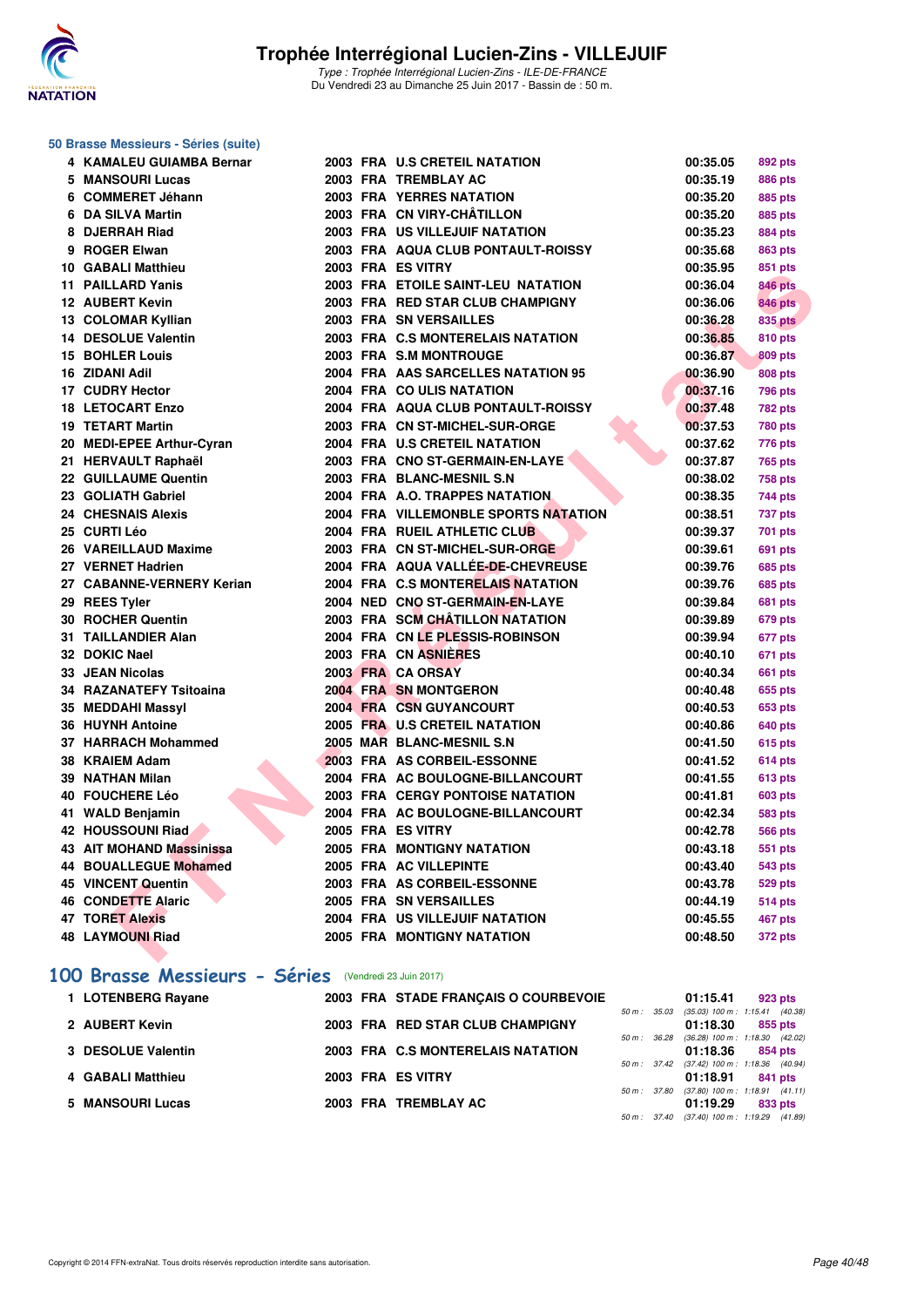![](_page_40_Picture_0.jpeg)

### **100 Brasse Messieurs - Séries (suite)**

| 6 CHELLIA Sami                     |  | 2003 FRA U.S CRETEIL NATATION                                      |              |                | 01:19.32                        | 832 pts                                                        |
|------------------------------------|--|--------------------------------------------------------------------|--------------|----------------|---------------------------------|----------------------------------------------------------------|
| 7 COLOMAR Kyllian                  |  | 2003 FRA SN VERSAILLES                                             |              |                | 01:19.50                        | 50 m: 37.63 (37.63) 100 m: 1:19.32 (41.69)<br>828 pts          |
| 8 FABREGOULE Antoine               |  | 2003 FRA LAGNY-SUR-MARNE NATATION                                  |              |                | 01:20.12                        | 50 m: 38.95 (38.95) 100 m: 1:19.50 (40.55)<br>814 pts          |
| 9 KAMALEU GUIAMBA Bernar           |  | 2003 FRA U.S CRETEIL NATATION                                      |              |                | 01:20.25                        | 50 m: 37.42 (37.42) 100 m: 1:20.12 (42.70)<br>811 pts          |
| 10 DJERRAH Riad                    |  | <b>2003 FRA US VILLEJUIF NATATION</b>                              |              |                | 01:20.45                        | 50 m: 37.39 (37.39) 100 m: 1:20.25 (42.86)<br>807 pts          |
| 11 ROGER Elwan                     |  | 2003 FRA AQUA CLUB PONTAULT-ROISSY                                 | 50 m : 37.86 |                | 01:20.47                        | $(37.86)$ 100 m : 1:20.45 $(42.59)$<br>806 pts                 |
| 12 ZIDANI Adil                     |  | 2004 FRA AAS SARCELLES NATATION 95                                 | 50 m: 37.46  |                | 01:20.79                        | $(37.46)$ 100 m : 1:20.47 $(43.01)$<br>799 pts                 |
| <b>13 GUILLAUME Quentin</b>        |  | 2003 FRA BLANC-MESNIL S.N.                                         | 50 m : 38.66 |                | 01:22.06                        | $(38.66)$ 100 m : 1:20.79 $(42.13)$<br>771 pts                 |
| <b>14 TETART Martin</b>            |  | 2003 FRA CN ST-MICHEL-SUR-ORGE                                     | 50 m : 39.03 |                | 01:22.13                        | $(39.03)$ 100 m : 1:22.06 $(43.03)$<br>770 pts                 |
| 15 POMMIER Robin                   |  | 2004 FRA SCUF PARIS                                                |              |                | 01:22.61                        | 50 m : 39.00 (39.00) 100 m : 1:22.13 (43.13)<br>760 pts        |
| 16 LIN Julien                      |  | 2003 FRA CN ASNIÈRES                                               |              | $50 m$ : 39.37 | 01:22.65                        | (39.37) 100 m: 1:22.61 (43.24)<br>759 pts                      |
|                                    |  |                                                                    | 50 m : 38.89 |                |                                 | $(38.89)$ 100 m : 1:22.65 $(43.76)$                            |
| 17 MONTELEONE Thomas               |  | 2004 FRA ES MASSY NATATION                                         | 50 m: 39.38  |                | 01:23.38                        | 743 pts<br>$(39.38)$ 100 m : 1:23.38 $(44.00)$                 |
| 18 HERVAULT Raphaël                |  | 2003 FRA CNO ST-GERMAIN-EN-LAYE                                    | 50 m: 39.10  |                | 01:23.61                        | <b>738 pts</b><br>$(39.10)$ 100 m : 1:23.61 $(44.51)$          |
| <b>19 LETOCART Enzo</b>            |  | 2004 FRA AQUA CLUB PONTAULT-ROISSY                                 |              |                | 01:23.84                        | 733 pts<br>50 m: 39.15 (39.15) 100 m: 1:23.84 (44.69)          |
| 20 BOHLER Louis                    |  | 2003 FRA S.M MONTROUGE                                             |              |                | 01:23.95                        | 731 pts                                                        |
| 21 CUDRY Hector                    |  | 2004 FRA CO ULIS NATATION                                          |              | 50 m : 39.71   | 01:24.82                        | (39.71) 100 m: 1:23.95 (44.24)<br>713 pts                      |
| 22 GOLIATH Gabriel                 |  | 2004 FRA A.O. TRAPPES NATATION                                     |              |                | 01:25.11                        | 50 m : 40.16 (40.16) 100 m : 1:24.82 (44.66)<br><b>707 pts</b> |
| 23 BRAIZE Neo                      |  | <b>2004 FRA ES MASSY NATATION</b>                                  | 50 m: 39.29  |                | 01:25.86                        | (39.29) 100 m : 1:25.11 (45.82)<br>691 pts                     |
| 24 KHOURI Giulio                   |  | 2003 FRA STADE FRANÇAIS O COURBEVOIE                               |              |                | 01:26.06                        | 50 m: 41.13 (41.13) 100 m: 1:25.86 (44.73)<br>687 pts          |
| 25 CHESNAIS Alexis                 |  | 2004 FRA VILLEMONBLE SPORTS NATATION                               |              |                | 01:26.08                        | 50 m: 41.67 (41.67) 100 m: 1:26.06 (44.39)<br>686 pts          |
| 26 MEDI-EPEE Arthur-Cyran          |  | 2004 FRA U.S CRETEIL NATATION                                      |              |                | 01:26.68                        | 50 m: 41.09 (41.09) 100 m: 1:26.08 (44.99)<br>674 pts          |
| 27 VERNET Hadrien                  |  | 2004 FRA AQUA VALLÉE-DE-CHEVREUSE                                  |              |                |                                 | 50 m: 42.41 (42.41) 100 m: 1:26.68 (44.27)                     |
|                                    |  |                                                                    |              | 50 m : 40.99   | 01:26.89                        | 670 pts<br>(40.99) 100 m: 1:26.89 (45.90)                      |
| 28 LANGLAIS Leo                    |  | 2004 FRA ES MASSY NATATION                                         |              |                | 01:27.07                        | 666 pts<br>50 m: 42.23 (42.23) 100 m: 1:27.07 (44.84)          |
| 29 CABANNE-VERNERY Kerian          |  | 2004 FRA C.S MONTERELAIS NATATION                                  |              |                | 01:27.22                        | <b>663 pts</b><br>50 m: 41.68 (41.68) 100 m: 1:27.22 (45.54)   |
| 30 KRAIEM Adam                     |  | 2003 FRA AS CORBEIL-ESSONNE                                        |              |                | 01:27.98                        | 648 pts<br>50 m: 43.60 (43.60) 100 m: 1:27.98 (44.38)          |
| 31 MOLON Yann                      |  | 2004 FRA CN MAISONS-ALFORT                                         |              |                | 01:28.55                        | 637 pts                                                        |
| 32 DOKIC Nael                      |  | 2003 FRA CN ASNIÈRES                                               |              |                | 01:29.55                        | 50 m: 42.19 (42.19) 100 m: 1:28.55 (46.36)<br>617 pts          |
| 33 MEDDAHI Massyl                  |  | 2004 FRA CSN GUYANCOURT                                            |              |                | 01:29.97                        | 50 m: 41.78 (41.78) 100 m: 1:29.55 (47.77)<br>609 pts          |
| 34 RAZANATEFY Tsitoaina            |  | 2004 FRA SN MONTGERON                                              |              |                | 01:31.04                        | 50 m: 41.50 (41.50) 100 m: 1:29.97 (48.47)<br>589 pts          |
| 35 TAILLANDIER Alan                |  | 2004 FRA CN LE PLESSIS-ROBINSON                                    |              |                | 01:32.34                        | 50 m : 42.88 (42.88) 100 m : 1:31.04 (48.16)<br>564 pts        |
| 36 HARRACH Mohammed                |  | 2005 MAR BLANC-MESNIL S.N                                          |              |                | 01:32.77                        | 50 m: 42.35 (42.35) 100 m: 1:32.34 (49.99)<br>556 pts          |
| 37 AIT MOHAND Massinissa           |  | <b>2005 FRA MONTIGNY NATATION</b>                                  |              |                | 01:33.22                        | 50 m: 44.56 (44.56) 100 m: 1:32.77 (48.21)<br>548 pts          |
| <b>38 CONDETTE Alaric</b>          |  | 2005 FRA SN VERSAILLES                                             |              |                | 01:34.62                        | 50 m: 42.74 (42.74) 100 m: 1:33.22 (50.48)<br>522 pts          |
|                                    |  |                                                                    |              |                |                                 | 50 m: 45.28 (45.28) 100 m: 1:34.62 (49.34)                     |
| --- CURTI Léo<br>--- TRUBERT Ronan |  | 2004 FRA RUEIL ATHLETIC CLUB<br>2003 FRA USC CONFLANS-STE-HONORINE |              |                | <b>DSQ Ni</b><br><b>DNS</b> dec |                                                                |

|          |       | 01:19.32                      | 832 pts                    |                |
|----------|-------|-------------------------------|----------------------------|----------------|
| 50 m :   | 37.63 | $(37.63) 100 m$ :             | 1:19.32                    | (41.69)        |
| 50 m :   | 38.95 | 01:19.50<br>$(38.95)$ 100 m : | 828 pts<br>1:19.50         | (40.55)        |
|          |       | 01:20.12                      | 814 pts                    |                |
| $50 m$ : | 37.42 | $(37.42) 100 m$ :             | 1:20.12                    | (42.70)        |
|          |       | 01:20.25                      | 811                        | pts            |
| 50 m :   | 37.39 | $(37.39) 100 m$ :<br>01:20.45 | 1:20.25<br>807             | (42.86)<br>pts |
| 50 m :   | 37.86 | (37.86) 100 m :               | 1:20.45                    | (42.59)        |
|          |       | 01:20.47                      | <b>806 pts</b>             |                |
| $50 m$ : | 37.46 | $(37.46) 100 m$ :             | 1:20.47                    | (43.01)        |
| $50 m$ : | 38.66 | 01:20.79<br>$(38.66)$ 100 m : | 799<br>1:20.79             | pts<br>(42.13) |
|          |       | 01:22.06                      | 771                        | pts            |
| 50 m :   | 39.03 | $(39.03)$ 100 m :             | 1:22.06                    | (43.03)        |
|          |       | 01:22.13                      | 770 pts                    |                |
| $50 m$ : | 39.00 | $(39.00)$ 100 m :<br>01:22.61 | 1:22.13<br>760             | (43.13)        |
| 50 m :   | 39.37 | $(39.37)$ 100 m :             | 1:22.61                    | pts<br>(43.24) |
|          |       | 01:22.65                      | 759                        | pts            |
| $50 m$ : | 38.89 | (38.89) 100 m :               | 1:22.65                    | (43.76)        |
|          |       | 01:23.38<br>$(39.38) 100 m$ : | 743                        | pts            |
| 50 m :   | 39.38 | 01:23.61                      | 1:23.38<br><b>738 pts</b>  | (44.00)        |
| $50 m$ : | 39.10 | $(39.10) 100 m$ :             | 1:23.61                    | (44.51)        |
|          |       | 01:23.84                      | 733 pts                    |                |
| 50 m :   | 39.15 | (39.15) 100 m :<br>01:23.95   | 1:23.84                    | (44.69)        |
| 50 m :   | 39.71 | $(39.71)$ 100 m :             | 731<br>1:23.95             | pts<br>(44.24) |
|          |       | 01:24.82                      | 713 pts                    |                |
| 50 m :   | 40.16 | $(40.16) 100 m$ :             | 1:24.82                    | (44.66)        |
| 50 m :   | 39.29 | 01:25.11<br>(39.29) 100 m :   | 707<br>1:25.11             | pts<br>(45.82) |
|          |       | 01:25.86                      | 691                        | pts            |
| 50 m :   | 41.13 | $(41.13) 100 m$ :             | 1:25.86                    | (44.73)        |
|          |       | 01:26.06                      | 687                        | pts            |
| 50 m :   | 41.67 | (41.67) 100 m :<br>01:26.08   | 1:26.06<br><b>686 pts</b>  | (44.39)        |
| 50 m :   | 41.09 | $(41.09) 100 m$ :             | 1:26.08                    | (44.99)        |
|          |       | 01:26.68                      | 674 pts                    |                |
| 50 m :   | 42.41 | $(42.41)$ 100 m :             | 1:26.68                    | (44.27)        |
| 50 m :   | 40.99 | 01:26.89<br>(40.99) 100 m :   | 670 pts<br>1:26.89         | (45.90)        |
|          |       | 01:27.07                      | 666 pts                    |                |
| $50 m$ : | 42.23 | (42.23) 100 m :               | 1:27.07                    | (44.84)        |
|          | 41.68 | 01:27.22<br>$(41.68) 100 m$ : | <b>663 pts</b><br>1:27.22  |                |
| 50 m :   |       | 01:27.98                      | <b>648 pts</b>             | (45.54)        |
| $50 m$ : | 43.60 | $(43.60)$ 100 m :             | 1:27.98                    | (44.38)        |
|          |       | 01:28.55                      | 637 pts                    |                |
| $50 m$ : | 42.19 | $(42.19) 100 m$ :<br>01:29.55 | 1:28.55 (46.36)<br>617 pts |                |
| $50 m$ : | 41.78 | (41.78) 100 m:                | 1:29.55                    | (47.77)        |
|          |       | 01:29.97                      | 609 pts                    |                |
| $50 m$ : | 41.50 | $(41.50) 100 m$ :             | 1:29.97                    | (48.47)        |
| $50 m$ : | 42.88 | 01:31.04<br>$(42.88) 100 m$ : | <b>589 pts</b><br>1:31.04  | (48.16)        |
|          |       | 01:32.34                      | <b>564 pts</b>             |                |
| $50 m$ : | 42.35 | $(42.35) 100 m$ :             | 1:32.34                    | (49.99)        |
|          |       | 01:32.77                      | 556 pts                    |                |
| $50 m$ : | 44.56 | $(44.56) 100 m$ :<br>01:33.22 | 1:32.77<br><b>548 pts</b>  | (48.21)        |
| $50 m$ : | 42.74 | $(42.74)$ 100 m :             | 1:33.22                    | (50.48)        |
|          |       | 01:34.62                      | 522 pts                    |                |
| 50 m :   | 45.28 | $(45.28) 100 m$ :             | 1:34.62                    | (49.34)        |
|          |       | DSQ Ni                        |                            |                |
|          |       | DNS dec                       |                            |                |

#### **[200 Brasse Messieurs - Séries](http://www.ffnatation.fr/webffn/resultats.php?idact=nat&go=epr&idcpt=47281&idepr=73)** (Samedi 24 Juin 2017)

**1 DESOLUE Valentin 2003 FRA C.S MONTERELAIS NATATION 02:42.29 895 pts**

50 m : 36.98 (36.98) 100 m : 1:18.69 (41.71) 150 m : 2:00.04 (41.35) 200 m : 2:42.29 (42.25)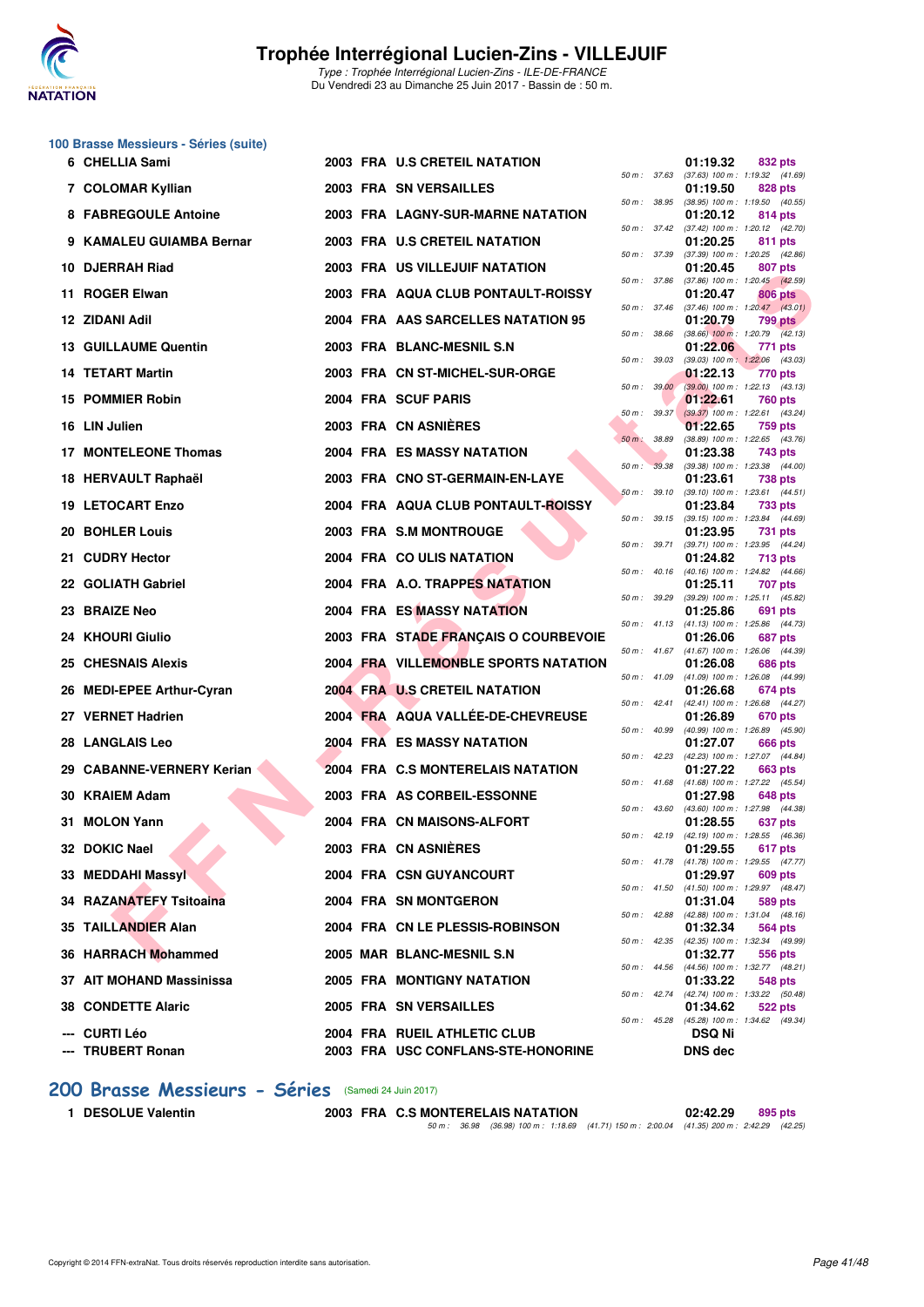![](_page_41_Picture_0.jpeg)

### **200 Brasse Messieurs - Séries (suite)**

| 2 LOTENBERG Rayane        |  | 2003 FRA STADE FRANÇAIS O COURBEVOIE 02:43.20                                                                                                                                                                                                                          |          | 884 pts        |                |
|---------------------------|--|------------------------------------------------------------------------------------------------------------------------------------------------------------------------------------------------------------------------------------------------------------------------|----------|----------------|----------------|
|                           |  | 50 m: 37.52 (37.52) 100 m: 1:20.01 (42.49) 150 m: 2:01.94 (41.93) 200 m: 2:43.20 (41.26)                                                                                                                                                                               |          |                |                |
| <b>3 GABALI Matthieu</b>  |  | 2003 FRA ES VITRY                                                                                                                                                                                                                                                      | 02:47.65 |                | 833 pts        |
|                           |  | 50 m: 38.89 (38.89) 100 m: 1:21.68 (42.79) 150 m: 2:04.46 (42.78) 200 m: 2:47.65 (43.19)                                                                                                                                                                               |          |                |                |
| 4 MANSOURI Lucas          |  | 2003 FRA TREMBLAY AC                                                                                                                                                                                                                                                   | 02:48.31 | <b>826 pts</b> |                |
|                           |  | 50 m: 37.94 (37.94) 100 m: 1:20.59 (42.65) 150 m: 2:04.98 (44.39) 200 m: 2:48.31 (43.33)                                                                                                                                                                               |          |                |                |
| 5 ZIDANI Adil             |  | 2004 FRA AAS SARCELLES NATATION 95 02:51.59                                                                                                                                                                                                                            |          | 790 pts        |                |
|                           |  | 50 m: 39.53 (39.53) 100 m: 1:23.44 (43.91) 150 m: 2:07.26 (43.82) 200 m: 2:51.59 (44.33)                                                                                                                                                                               |          |                |                |
| 6 TETART Martin           |  | 2003 FRA CN ST-MICHEL-SUR-ORGE 02:53.63                                                                                                                                                                                                                                |          |                | 768 pts        |
|                           |  | 50 m: 39.47 (39.47) 100 m: 1:24.34 (44.87) 150 m: 2:08.75 (44.41) 200 m: 2:53.63 (44.88)                                                                                                                                                                               |          |                |                |
| 7 COMMERET Jéhann         |  | <b>2003 FRA YERRES NATATION</b>                                                                                                                                                                                                                                        | 02:54.00 |                | <b>764 pts</b> |
|                           |  | 50 m: 38.69 (38.69) 100 m: 1:23.46 (44.77) 150 m: 2:08.92 (45.46) 200 m: 2:54.00 (45.08)                                                                                                                                                                               |          |                |                |
| 8 GUILLAUME Quentin       |  | 2003 FRA BLANC-MESNIL S.N                                                                                                                                                                                                                                              | 02:55.67 |                | 746 pts        |
|                           |  | 50 m: 39.97 (39.97) 100 m: 1:26.32 (46.35) 150 m: 2:11.66 (45.34) 200 m: 2:55.67 (44.01)                                                                                                                                                                               |          |                |                |
| 9 MONTELEONE Thomas       |  | <b>2004 FRA ES MASSY NATATION</b>                                                                                                                                                                                                                                      | 02:57.41 | 727 pts        |                |
|                           |  | 50 m: 40.70 (40.70) 100 m: 1:27.68 (46.98) 150 m: 2:12.19 (44.51) 200 m: 2:57.41 (45.22)                                                                                                                                                                               |          |                |                |
| 10 DJERRAH Riad           |  | 2003 FRA US VILLEJUIF NATATION 02:58.57 715 pts                                                                                                                                                                                                                        |          |                |                |
|                           |  | 50 m: 38.48 (38.48) 100 m: 1:22.19 (43.71) 150 m: 2:09.55 (47.36) 200 m: 2:58.57 (49.02)                                                                                                                                                                               |          |                |                |
| 11 GRANGEON Paul          |  | 2003 FRA AQUA VALLÉE-DE-CHEVREUSE 2003 03:01.96                                                                                                                                                                                                                        |          | <b>680 pts</b> |                |
|                           |  | 50 m: 39.88 (39.88) 100 m: 1:25.51 (45.63) 150 m: 2:13.04 (47.53) 200 m: 3:01.96 (48.92)                                                                                                                                                                               |          |                |                |
| 12 CUDRY Hector           |  | <b><i>Contract Contract Contract Contract Contract Contract Contract Contract Contract Contract Contract Contract Contract Contract Contract Contract Contract Contract Contract Contract Contract Contract Contract Contract Cont</i></b><br>2004 FRA COULIS NATATION | 03:04.64 | 654 pts        |                |
|                           |  | 50 m: 41.96 (41.96) 100 m: 1:30.15 (48.19) 150 m: 2:19.05 (48.90) 200 m: 3:04.64 (45.59)                                                                                                                                                                               |          |                |                |
| 13 BRAIZE Neo             |  | <b>2004 FRA ES MASSY NATATION</b>                                                                                                                                                                                                                                      | 03:04.80 | 652 pts        |                |
|                           |  | 50 m: 42.05 (42.05) 100 m: 1:28.55 (46.50) 150 m: 2:19.05 (50.50) 200 m: 3:04.80 (45.75)                                                                                                                                                                               |          |                |                |
| <b>14 CHESNAIS Alexis</b> |  | 2004 FRA VILLEMONBLE SPORTS NATATION 03:04.86                                                                                                                                                                                                                          |          | 651 pts        |                |
|                           |  | 50 m: 40.77 (40.77) 100 m: 1:27.20 (46.43) 150 m: 2:15.95 (48.75) 200 m: 3:04.86 (48.91)                                                                                                                                                                               |          |                |                |
| 15 AUKAULOO Zaki          |  | <b>2005 FRA ES MASSY NATATION</b>                                                                                                                                                                                                                                      | 03:06.88 |                | 631 pts        |
|                           |  | 50 m: 39.77 (39.77) 100 m: 1:27.02 (47.25) 150 m: 2:16.35 (49.33) 200 m: 3:06.88 (50.53)                                                                                                                                                                               |          |                |                |
| <b>16 LANGLAIS Leo</b>    |  | 2004 FRA ES MASSY NATATION                                                                                                                                                                                                                                             | 03:10.02 | 601 pts        |                |
|                           |  | 50 m: 43.76 (43.76) 100 m: 1:33.28 (49.52) 150 m: 2:23.00 (49.72) 200 m: 3:10.02 (47.02)                                                                                                                                                                               |          |                |                |
| 17 MEDDAHI Massyl         |  | 2004 FRA CSN GUYANCOURT                                                                                                                                                                                                                                                | 03:17.57 |                | 531 pts        |
|                           |  | 50 m: 41.90 (41.90) 100 m: 1:32.62 (50.72) 150 m: 2:24.44 (51.82) 200 m: 3:17.57 (53.13)                                                                                                                                                                               |          |                |                |
| --- TRUBERT Ronan         |  | 2003 FRA USC CONFLANS-STE-HONORINE DNS dec                                                                                                                                                                                                                             |          |                |                |

# **[50 Papillon Messieurs - Séries](http://www.ffnatation.fr/webffn/resultats.php?idact=nat&go=epr&idcpt=47281&idepr=81)** (Samedi 24 Juin 2017)

| ILIANI MAILII                                       |  |  | <b>UN JI-MIUILL-JUN-UNUL</b>                                                                                                     | <u>02.00.00 </u> | <b>TUO PIS</b> |  |  |  |  |  |
|-----------------------------------------------------|--|--|----------------------------------------------------------------------------------------------------------------------------------|------------------|----------------|--|--|--|--|--|
| 7 COMMERET Jéhann                                   |  |  | 50 m: 39.47 (39.47) 100 m: 1:24.34 (44.87) 150 m: 2:08.75 (44.41) 200 m: 2:53.63 (44.88)<br><b>2003 FRA YERRES NATATION</b>      | 02:54.00         | 764 pts        |  |  |  |  |  |
| 8 GUILLAUME Quentin                                 |  |  | 50 m: 38.69 (38.69) 100 m: 1:23.46 (44.77) 150 m: 2:08.92 (45.46) 200 m: 2:54.00 (45.08)<br>2003 FRA BLANC-MESNIL S.N.           | 02:55.67         | <b>746 pts</b> |  |  |  |  |  |
|                                                     |  |  | 50 m: 39.97 (39.97) 100 m: 1:26.32 (46.35) 150 m: 2:11.66 (45.34) 200 m: 2:55.67 (44.01)                                         |                  |                |  |  |  |  |  |
| 9 MONTELEONE Thomas                                 |  |  | 2004 FRA ES MASSY NATATION<br>50 m: 40.70 (40.70) 100 m: 1:27.68 (46.98) 150 m: 2:12.19 (44.51) 200 m: 2:57.41 (45.22)           | 02:57.41         | 727 pts        |  |  |  |  |  |
| 10 DJERRAH Riad                                     |  |  | 2003 FRA US VILLEJUIF NATATION                                                                                                   | 02:58.57         | 715 pts        |  |  |  |  |  |
| 11 GRANGEON Paul                                    |  |  | 50 m: 38.48 (38.48) 100 m: 1:22.19 (43.71) 150 m: 2:09.55 (47.36) 200 m: 2:58.57 (49.02)<br>2003 FRA AQUA VALLÉE-DE-CHEVREUSE    |                  |                |  |  |  |  |  |
|                                                     |  |  | 50 m: 39.88 (39.88) 100 m: 1:25.51 (45.63) 150 m: 2:13.04 (47.53) 200 m: 3:01.96 (48.92)                                         | 03:01.96         | <b>680 pts</b> |  |  |  |  |  |
| <b>12 CUDRY Hector</b>                              |  |  | 2004 FRA CO ULIS NATATION                                                                                                        | 03:04.64         | 654 pts        |  |  |  |  |  |
| 13 BRAIZE Neo                                       |  |  | 50 m: 41.96 (41.96) 100 m: 1:30.15 (48.19) 150 m: 2:19.05 (48.90) 200 m: 3:04.64 (45.59)<br>2004 FRA ES MASSY NATATION           | 03:04.80         | 652 pts        |  |  |  |  |  |
| <b>14 CHESNAIS Alexis</b>                           |  |  | 50 m: 42.05 (42.05) 100 m: 1:28.55 (46.50) 150 m: 2:19.05 (50.50) 200 m: 3:04.80 (45.75)<br>2004 FRA VILLEMONBLE SPORTS NATATION | 03:04.86         | 651 pts        |  |  |  |  |  |
| 15 AUKAULOO Zaki                                    |  |  | 50 m: 40.77 (40.77) 100 m: 1:27.20 (46.43) 150 m: 2:15.95 (48.75) 200 m: 3:04.86 (48.91)<br>2005 FRA ES MASSY NATATION           | 03:06.88         | 631 pts        |  |  |  |  |  |
|                                                     |  |  | 50 m: 39.77 (39.77) 100 m: 1:27.02 (47.25) 150 m: 2:16.35 (49.33) 200 m: 3:06.88 (50.53)                                         |                  |                |  |  |  |  |  |
| <b>16 LANGLAIS Leo</b>                              |  |  | 2004 FRA ES MASSY NATATION<br>50 m: 43.76 (43.76) 100 m: 1:33.28 (49.52) 150 m: 2:23.00 (49.72) 200 m: 3:10.02 (47.02)           | 03:10.02         | 601 pts        |  |  |  |  |  |
| 17 MEDDAHI Massyl                                   |  |  | 2004 FRA CSN GUYANCOURT                                                                                                          | 03:17.57         | 531 pts        |  |  |  |  |  |
| --- TRUBERT Ronan                                   |  |  | 50 m: 41.90 (41.90) 100 m: 1:32.62 (50.72) 150 m: 2:24.44 (51.82) 200 m: 3:17.57 (53.13)<br>2003 FRA USC CONFLANS-STE-HONORINE   | <b>DNS</b> dec   |                |  |  |  |  |  |
|                                                     |  |  |                                                                                                                                  |                  |                |  |  |  |  |  |
| O Papillon Messieurs - Séries (Samedi 24 Juin 2017) |  |  |                                                                                                                                  |                  |                |  |  |  |  |  |
| 1 POULIQUEN Mael                                    |  |  | 2003 FRA AQUA CLUB PONTAULT-ROISSY                                                                                               | 00:29.37         | 936 pts        |  |  |  |  |  |
| 2 LIN Julien                                        |  |  | 2003 FRA CN ASNIERES                                                                                                             | 00:29.53         | 927 pts        |  |  |  |  |  |
| 3 ASSOUVIE André                                    |  |  | 2003 FRA VILLIERS SPORTS JEUNESSE                                                                                                | 00:29.74         | 914 pts        |  |  |  |  |  |
| 4 PAILLARD Yanis                                    |  |  | 2003 FRA ETOILE SAINT-LEU NATATION                                                                                               | 00:29.94         | 902 pts        |  |  |  |  |  |
| 5 KINGUE MOUSSINGA Theodore                         |  |  | 2003 FRA CN ASNIERES                                                                                                             | 00:29.95         | 901 pts        |  |  |  |  |  |
| 6 JOUENNE Ugo                                       |  |  | <b>2003 FRA PROVINS NATATION</b>                                                                                                 | 00:30.28         | 882 pts        |  |  |  |  |  |
| 7 COLOMAR Kyllian                                   |  |  | 2003 FRA SN VERSAILLES                                                                                                           | 00:30.31         | 880 pts        |  |  |  |  |  |
| 8 CHEFRI Adam                                       |  |  | 2003 FRA CN ASNIERES                                                                                                             | 00:30.70         | 857 pts        |  |  |  |  |  |
| 9 CHATELLIER Cedric                                 |  |  | <b>2003 FRA ES MASSY NATATION</b>                                                                                                | 00:30.74         | 855 pts        |  |  |  |  |  |
| 10 CHELLIA Sami                                     |  |  | 2003 FRA U.S CRETEIL NATATION                                                                                                    | 00:30.75         | 854 pts        |  |  |  |  |  |
| 11 FABREGOULE Antoine                               |  |  | 2003 FRA LAGNY-SUR-MARNE NATATION                                                                                                | 00:30.90         | 845 pts        |  |  |  |  |  |
| 12 DUBOIS Aurelien                                  |  |  | 2003 FRA US JEUNESSE MITRY-MORY                                                                                                  | 00:30.92         | 844 pts        |  |  |  |  |  |
| 13 DA SILVA Martin                                  |  |  | 2003 FRA CN VIRY-CHÂTILLON                                                                                                       | 00:31.01         | 839 pts        |  |  |  |  |  |
| 14 ROGER Elwan                                      |  |  | 2003 FRA AQUA CLUB PONTAULT-ROISSY                                                                                               | 00:31.21         | 828 pts        |  |  |  |  |  |
| <b>15 CATHALO Antonin</b>                           |  |  | 2003 FRA CSN GUYANCOURT                                                                                                          | 00:31.29         | 823 pts        |  |  |  |  |  |
| <b>16 OUABDESSELAM Leo</b>                          |  |  | 2003 FRA CSM CLAMART                                                                                                             | 00:31.34         | 820 pts        |  |  |  |  |  |
| <b>17 POMMIER Robin</b>                             |  |  | 2004 FRA SCUF PARIS                                                                                                              | 00:31.51         | 811 pts        |  |  |  |  |  |
| 18 MASSON Maxime                                    |  |  | 2005 FRA AQUA CLUB PONTAULT-ROISSY                                                                                               | 00:31.64         | 803 pts        |  |  |  |  |  |
| 19 GABALI Matthieu                                  |  |  | 2003 FRA ES VITRY                                                                                                                | 00:31.80         | 794 pts        |  |  |  |  |  |
| 20 MAHBOUB Iliès                                    |  |  | 2003 FRA AC VILLEPINTE                                                                                                           | 00:31.83         | <b>793 pts</b> |  |  |  |  |  |
| 21 BADALYAN Samson                                  |  |  | 2003 FRA CN VIRY-CHÂTILLON                                                                                                       | 00:31.86         | 791 pts        |  |  |  |  |  |
| 22 VAREILLAUD Maxime                                |  |  | 2003 FRA CN ST-MICHEL-SUR-ORGE                                                                                                   | 00:31.89         | 789 pts        |  |  |  |  |  |
| 23 LETOCART Enzo                                    |  |  | 2004 FRA AQUA CLUB PONTAULT-ROISSY                                                                                               | 00:31.90         | 789 pts        |  |  |  |  |  |
| 24 KAILASAPILLAI Vithusan                           |  |  | <b>2003 FRA ES MASSY NATATION</b>                                                                                                | 00:31.97         | <b>785 pts</b> |  |  |  |  |  |
| 25 DJERRAH Riad                                     |  |  | 2003 FRA US VILLEJUIF NATATION                                                                                                   | 00:32.04         | 781 pts        |  |  |  |  |  |
| 26 KAMALEU GUIAMBA Bernar                           |  |  | 2003 FRA U.S CRETEIL NATATION                                                                                                    | 00:32.07         | 779 pts        |  |  |  |  |  |
| 27 CAUSSE Adam                                      |  |  | 2003 FRA ESPADON VÉLIZY-VILLACOUBLAY                                                                                             | 00:32.17         | 774 pts        |  |  |  |  |  |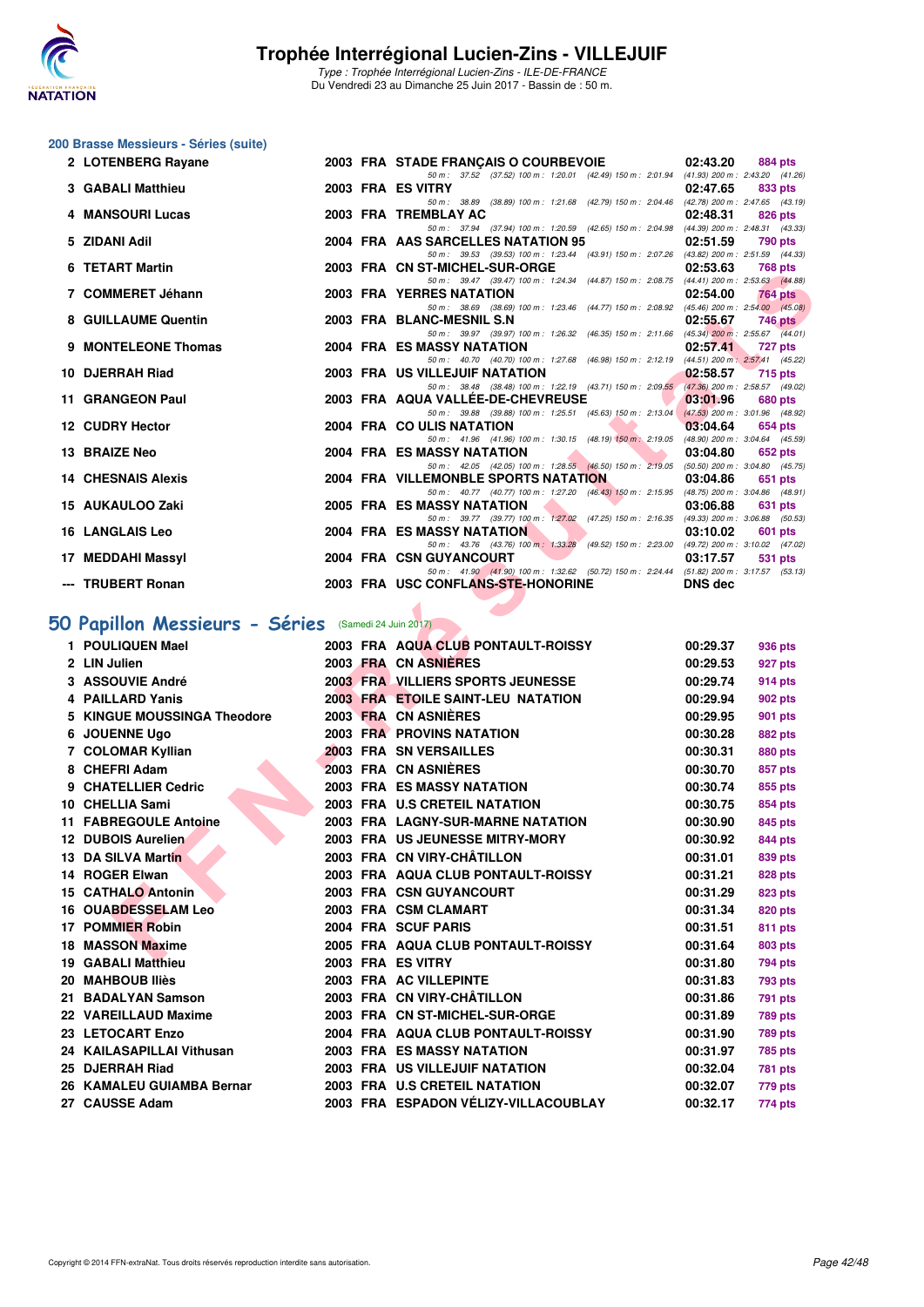![](_page_42_Picture_0.jpeg)

#### **50 Papillon Messieurs - Séries (suite)**

| 28 DELAHAYE Arnaud          |  | 2004 FRA CS CLICHY 92                   | 00:32.30 | <b>766 pts</b> |
|-----------------------------|--|-----------------------------------------|----------|----------------|
| 29 BELLAHCENE Bilel         |  | 2003 FRA AC VILLEPINTE                  | 00:32.33 | 765 pts        |
| 30 ROMDHANE Dayen           |  | 2004 FRA U.S CRETEIL NATATION           | 00:32.35 | 764 pts        |
| 31 CHAMAYOU Gael            |  | <b>2003 FRA ES MASSY NATATION</b>       | 00:32.41 | <b>760 pts</b> |
| 32 KRAIEM Adam              |  | 2003 FRA AS CORBEIL-ESSONNE             | 00:32.45 | 758 pts        |
| 33 AKOPYAN Sergey           |  | 2004 RUS STADE FRANÇAIS O COURBEVOIE    | 00:32.48 | 757 pts        |
| <b>34 GUILLAUME Quentin</b> |  | 2003 FRA BLANC-MESNIL S.N.              | 00:32.61 | 749 pts        |
| 35 LOTENBERG Rayane         |  | 2003 FRA STADE FRANÇAIS O COURBEVOIE    | 00:32.62 | 749 pts        |
| 36 JEAN Nicolas             |  | 2003 FRA CA ORSAY                       | 00:32.68 | <b>746 pts</b> |
| <b>37 TETART Martin</b>     |  | 2003 FRA CN ST-MICHEL-SUR-ORGE          | 00:32.84 | 737 pts        |
| <b>37 TANTER Colin</b>      |  | 2003 FRA S.M MONTROUGE                  | 00:32.84 | 737 pts        |
| 39 NOUVEL Bastien           |  | 2004 FRA A.O. TRAPPES NATATION          | 00:32.88 | <b>735 pts</b> |
| 40 DESOLUE Valentin         |  | 2003 FRA C.S MONTERELAIS NATATION       | 00:33.02 | 727 pts        |
| 41 BOSSU Erwan              |  | 2004 FRA C.S MONTERELAIS NATATION       | 00:33.06 | <b>725 pts</b> |
| 42 NAZIH Amine              |  | 2003 FRA AC VILLEPINTE                  | 00:33.10 | <b>723 pts</b> |
| <b>43 GILLIER Mattias</b>   |  | 2003 FRA CN FONTAINEBLEAU-AVON          | 00:33.21 | 717 pts        |
| 44 FOUCHERE Léo             |  | <b>2003 FRA CERGY PONTOISE NATATION</b> | 00:33.33 | 711 pts        |
| <b>45 HUYNH Antoine</b>     |  | 2005 FRA U.S CRETEIL NATATION           | 00:33.41 | <b>707 pts</b> |
| <b>46 MANSOURI Lucas</b>    |  | 2003 FRA TREMBLAY AC                    | 00:33.43 | <b>705 pts</b> |
| <b>46 CHESNAIS Alexis</b>   |  | 2004 FRA VILLEMONBLE SPORTS NATATION    | 00:33.43 | 705 pts        |
| <b>48 NATHAN Milan</b>      |  | 2004 FRA AC BOULOGNE-BILLANCOURT        | 00:33.52 | 701 pts        |
| 49 ZIDANI Adil              |  | 2004 FRA AAS SARCELLES NATATION 95      | 00:33.56 | 699 pts        |
| 50 VINCENT Quentin          |  | 2003 FRA AS CORBEIL-ESSONNE             | 00:33.61 | 696 pts        |
| 51 COMMERET Jéhann          |  | <b>2003 FRA YERRES NATATION</b>         | 00:33.66 | 693 pts        |
| <b>52 BOHLER Louis</b>      |  | 2003 FRA S.M MONTROUGE                  | 00:33.72 | 690 pts        |
| 53 TORET Alexis             |  | 2004 FRA US VILLEJUIF NATATION          | 00:33.80 | 686 pts        |
| 53 LE GUENNO Ilann          |  | 2005 FRA SN VERSAILLES                  | 00:33.80 | <b>686 pts</b> |
| 55 NAKATANI Edouard         |  | 2004 FRA CAL'HAY-LES-ROSES              | 00:33.85 | <b>683 pts</b> |
| 56 DUVAL Elias              |  | 2004 FRA NAUTIC CLUB RAMBOUILLET        | 00:33.88 | <b>682 pts</b> |
| 57 KHOURI Giulio            |  | 2003 FRA STADE FRANÇAIS O COURBEVOIE    | 00:33.99 | 676 pts        |
| 58 LEMARCHAND Antonn        |  | 2004 FRA CN LE PLESSIS-ROBINSON         | 00:34.00 | 676 pts        |
| 59 ROCHER Quentin           |  | 2003 FRA SCM CHÂTILLON NATATION         | 00:34.09 | 671 pts        |
| 60 DOKIC Nael               |  | 2003 FRA CN ASNIÈRES                    | 00:34.18 | 666 pts        |
| 61 GOLIATH Gabriel          |  | 2004 FRA A.O. TRAPPES NATATION          | 00:34.28 | 661 pts        |
| 62 PERRIER Axel             |  | 2005 FRA AC VILLEPINTE                  | 00:34.29 | 661 pts        |
| <b>63 LATSAGUE Thomas</b>   |  | <b>2005 FRA ES MASSY NATATION</b>       | 00:34.36 | 657 pts        |
| <b>64 ASSOUANE Bilel</b>    |  | 2004 FRA CN ASNIÈRES                    | 00:34.38 | 656 pts        |
| 65 REES Tyler               |  | 2004 NED CNO ST-GERMAIN-EN-LAYE         | 00:34.46 | 652 pts        |
| 66 CHAULIAGUET Ethan        |  | 2005 FRA AQUA CLUB PONTAULT-ROISSY      | 00:34.49 | 651 pts        |
| <b>67 DUPONT Maxence</b>    |  | 2004 FRA CN VAL MAUBUEE                 | 00:34.53 | <b>649 pts</b> |
| 68 CUDRY Hector             |  | 2004 FRA COULIS NATATION                | 00:34.55 | 648 pts        |
| 69 JAMART Olivier           |  | 2003 FRA COULOMMIERS NATATION           | 00:34.58 | 646 pts        |
| 70 ATCHANE Yanis            |  | 2005 FRA CSN GUYANCOURT                 | 00:34.69 | 640 pts        |
| 71 HOUSSOUNI Riad           |  | 2005 FRA ES VITRY                       | 00:34.72 | 639 pts        |
| 72 DELANOË Jérémie          |  | 2003 FRA ACS CORMEILLES                 | 00:34.81 | 634 pts        |
| <b>73 CONDETTE Alaric</b>   |  | 2005 FRA SN VERSAILLES                  | 00:35.19 | <b>616 pts</b> |
| 74 COCHARD Mathieu          |  | <b>2004 FRA ES MASSY NATATION</b>       | 00:35.36 | <b>607 pts</b> |
| 75 KOHLER Charles           |  | 2005 FRA STADE FRANÇAIS O COURBEVOIE    | 00:35.91 | 580 pts        |
| 76 LEROUX Yanis             |  | 2005 FRA CN LE PLESSIS-ROBINSON         | 00:36.61 | 547 pts        |
| 77 AIT MOHAND Massinissa    |  | <b>2005 FRA MONTIGNY NATATION</b>       | 00:36.69 | <b>544 pts</b> |
| 78 LAYMOUNI Riad            |  | 2005 FRA MONTIGNY NATATION              | 00:39.38 | 426 pts        |

# **100 Papillon Messieurs - Séries** (Vendredi 23 Juin 2017)<br>1 LIN Julien 2003 FRA CN ASNIÈRES

**1 LIN Julien 2003 FRA CN ASNIÈRES 01:06.07 930 pts** 50 m : 30.46 (30.46) 100 m : 1:06.07 (35.61)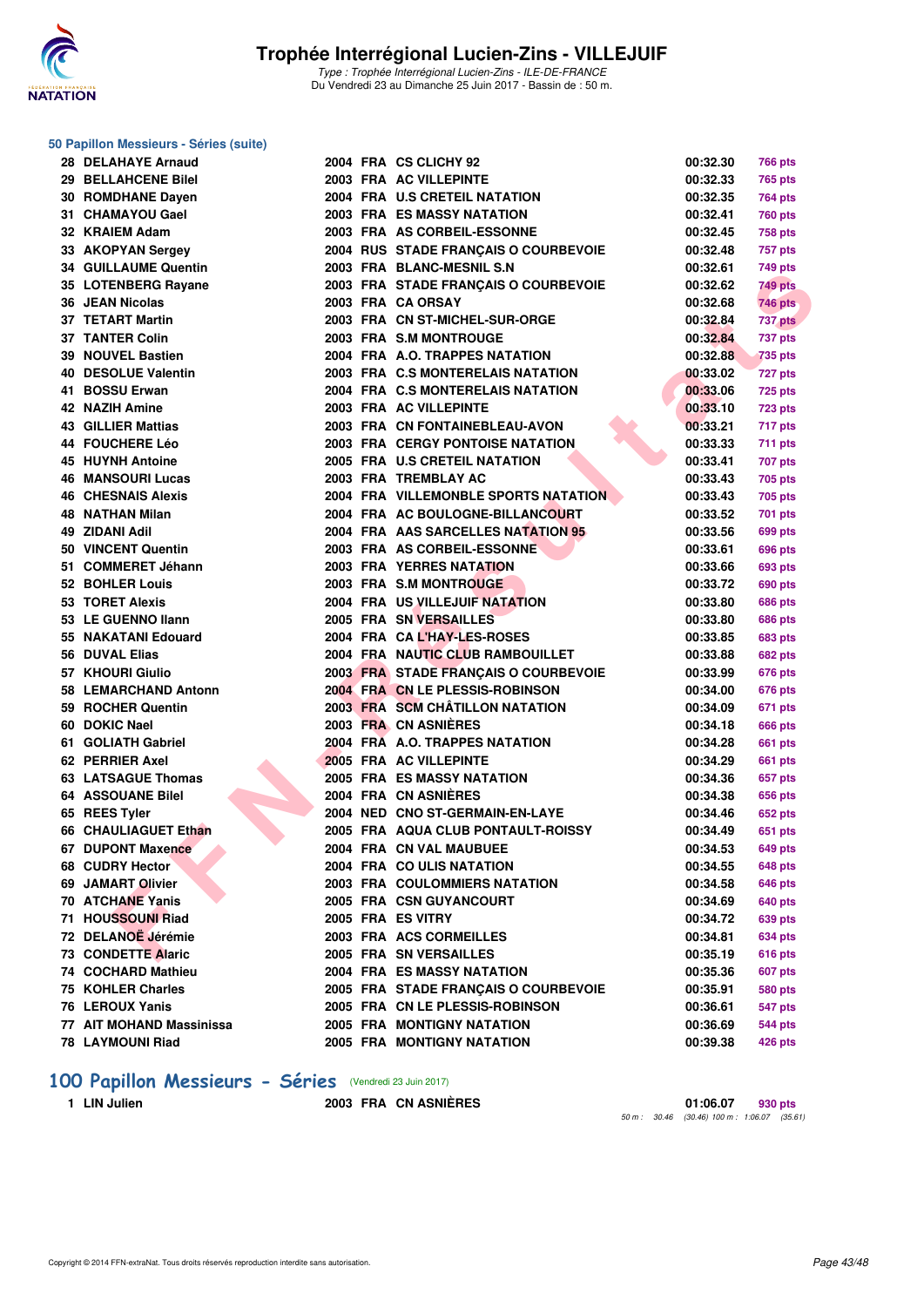![](_page_43_Picture_0.jpeg)

## **100 Papillon Messieurs - Séries (suite)**

| 2 POULIQUEN Mael            |  | 2003 FRA AQUA CLUB PONTAULT-ROISSY   |              |                        | 01:06.50 | 919 pts                                                      |
|-----------------------------|--|--------------------------------------|--------------|------------------------|----------|--------------------------------------------------------------|
| 3 CHELLIA Sami              |  | 2003 FRA U.S CRETEIL NATATION        |              | 50 m : 30.37           | 01:06.92 | $(30.37)$ 100 m : 1:06.50 $(36.13)$<br>908 pts               |
| 4 KINGUE MOUSSINGA Theodore |  | 2003 FRA CN ASNIÈRES                 |              |                        | 01:07.53 | 50 m: 31.24 (31.24) 100 m: 1:06.92 (35.68)<br>893 pts        |
| 5 OUABDESSELAM Leo          |  | 2003 FRA CSM CLAMART                 |              | 50 m : 30.89           | 01:07.63 | $(30.89)$ 100 m : 1:07.53 $(36.64)$<br>890 pts               |
| 6 CATHALO Antonin           |  | 2003 FRA CSN GUYANCOURT              |              |                        | 01:08.32 | 50 m: 32.23 (32.23) 100 m: 1:07.63 (35.40)<br>872 pts        |
| 7 COLOMAR Kyllian           |  | 2003 FRA SN VERSAILLES               | 50 m: 32.06  |                        | 01:08.48 | $(32.06)$ 100 m : 1:08.32 $(36.26)$<br>868 pts               |
| 8 CHEFRI Adam               |  | 2003 FRA CN ASNIERES                 |              |                        | 01:08.94 | 50 m : 31.80 (31.80) 100 m : 1:08.48 (36.68)<br>857 pts      |
| 9 ASSOUVIE André            |  | 2003 FRA VILLIERS SPORTS JEUNESSE    |              |                        | 01:09.44 | 50 m: 31.19 (31.19) 100 m: 1:08.94 (37.75)<br>844 pts        |
|                             |  | 2003 FRA CN VIRY-CHÂTILLON           |              | 50 m : 31.01           |          | $(31.01)$ 100 m : 1:09.44 $(38.43)$                          |
| 10 DA SILVA Martin          |  |                                      |              |                        | 01:09.47 | 843 pts<br>50 m : 32.30 (32.30) 100 m : 1:09.47 (37.17)      |
| 11 JOUENNE Ugo              |  | <b>2003 FRA PROVINS NATATION</b>     |              |                        | 01:09.54 | 842 pts<br>50 m: 31.72 (31.72) 100 m: 1:09.54 (37.82)        |
| 12 AUBERT Kevin             |  | 2003 FRA RED STAR CLUB CHAMPIGNY     |              | $50 \text{ m}$ : 31.26 | 01:10.30 | 823 pts<br>$(31.26)$ 100 m : 1:10.30 $(39.04)$               |
| 13 PAILLARD Yanis           |  | 2003 FRA ETOILE SAINT-LEU NATATION   |              |                        | 01:10.71 | 813 pts<br>50 m: 32.16 (32.16) 100 m: 1:10.71 (38.55)        |
| 14 ROGER Elwan              |  | 2003 FRA AQUA CLUB PONTAULT-ROISSY   |              |                        | 01:10.84 | 810 pts                                                      |
| 15 CHATELLIER Cedric        |  | 2003 FRA ES MASSY NATATION           |              | 50 m: 32.89            | 01:10.94 | $(32.89)$ 100 m : 1:10.84 $(37.95)$<br>807 pts               |
| 16 GILLIER Mattias          |  | 2003 FRA CN FONTAINEBLEAU-AVON       |              | 50 m : 32.49           | 01:10.98 | $(32.49)$ 100 m : 1:10.94 $(38.45)$<br>806 pts               |
| 17 BADALYAN Samson          |  | 2003 FRA CN VIRY-CHÂTILLON           |              |                        | 01:11.15 | 50 m: 33.28 (33.28) 100 m: 1:10.98 (37.70)<br>802 pts        |
| <b>18 BELLAHCENE Bilel</b>  |  | 2003 FRA AC VILLEPINTE               |              |                        | 01:11.23 | 50 m: 31.91 (31.91) 100 m: 1:11.15 (39.24)<br><b>800 pts</b> |
|                             |  |                                      | 50 m : 32.87 |                        |          | $(32.87)$ 100 m : 1:11.23 $(38.36)$                          |
| 18 JEAN Nicolas             |  | 2003 FRA CA ORSAY                    |              | 50 m: 32.51            | 01:11.23 | 800 pts<br>$(32.51)$ 100 m : 1:11.23 $(38.72)$               |
| 20 BOSSU Erwan              |  | 2004 FRA C.S MONTERELAIS NATATION    |              |                        | 01:11.53 | 793 pts<br>50 m: 33.76 (33.76) 100 m: 1:11.53 (37.77)        |
| 21 CLAIMAND Adrien          |  | 2003 FRA CSN GUYANCOURT              |              | 50 m : 33.06           | 01:11.56 | 792 pts<br>$(33.06)$ 100 m : 1:11.56 $(38.50)$               |
| 22 BAZIN Théo               |  | 2003 FRA RED STAR CLUB CHAMPIGNY     |              | 50 m : 33.99           | 01:11.75 | 787 pts<br>$(33.99)$ 100 m : 1:11.75 $(37.76)$               |
| 23 PICHON Titouan           |  | 2003 FRA AC VILLEPINTE               |              |                        | 01:11.88 | 784 pts                                                      |
| 24 REMY Tristan             |  | 2003 FRA AC VILLEPINTE               | 50 m : 32.96 |                        | 01:11.97 | $(32.96)$ 100 m : 1:11.88 $(38.92)$<br>782 pts               |
| 25 LOTENBERG Rayane         |  | 2003 FRA STADE FRANÇAIS O COURBEVOIE |              | 50 m: 32.79            | 01:12.42 | $(32.79)$ 100 m : 1:11.97 $(39.18)$<br>771 pts               |
| 26 MAHBOUB Iliès            |  | 2003 FRA AC VILLEPINTE               |              | 50 m : 33.51           | 01:12.68 | $(33.51)$ 100 m : 1:12.42 $(38.91)$<br>765 pts               |
| 27   KAMALEU GUIAMBA Bernar |  | 2003 FRA U.S CRETEIL NATATION        |              |                        | 01:13.26 | 50 m: 33.48 (33.48) 100 m: 1:12.68 (39.20)<br>751 pts        |
| 28 CAUSSE Adam              |  | 2003 FRA ESPADON VÉLIZY-VILLACOUBLAY |              | 50 m : 33.64           | 01:13.66 | $(33.64)$ 100 m : 1:13.26 $(39.62)$<br>742 pts               |
| 29 GUILLAUME Quentin        |  | 2003 FRA BLANC-MESNIL S.N            |              |                        | 01:13.75 | 50 m: 34.83 (34.83) 100 m: 1:13.66 (38.83)<br>740 pts        |
| 30 WALD Benjamin            |  | 2004 FRA AC BOULOGNE-BILLANCOURT     |              |                        | 01:13.76 | 50 m: 33.75 (33.75) 100 m: 1:13.75 (40.00)                   |
|                             |  |                                      |              |                        |          | 740 pts<br>50 m: 34.18 (34.18) 100 m: 1:13.76 (39.58)        |
| 31 AKOPYAN Sergey           |  | 2004 RUS STADE FRANÇAIS O COURBEVOIE |              |                        | 01:13.78 | 739 pts<br>50 m: 34.69 (34.69) 100 m: 1:13.78 (39.09)        |
| 32 NAZIH Amine              |  | 2003 FRA AC VILLEPINTE               |              |                        | 01:13.90 | 736 pts<br>50 m : 33.92 (33.92) 100 m : 1:13.90 (39.98)      |
| 33 GOLIATH Gabriel          |  | 2004 FRA A.O. TRAPPES NATATION       |              |                        | 01:14.18 | 730 pts<br>50 m: 34.20 (34.20) 100 m: 1:14.18 (39.98)        |
| 34   PERRIER Axel           |  | 2005 FRA AC VILLEPINTE               |              |                        | 01:14.29 | 727 pts<br>50 m: 34.35 (34.35) 100 m: 1:14.29 (39.94)        |
| 35 TANTER Colin             |  | 2003 FRA S.M MONTROUGE               |              |                        | 01:14.35 | <b>726 pts</b><br>50 m: 33.87 (33.87) 100 m: 1:14.35 (40.48) |
| 35 KRAIEM Adam              |  | 2003 FRA AS CORBEIL-ESSONNE          |              |                        | 01:14.35 | <b>726 pts</b>                                               |
| 37 LE GUENNO Ilann          |  | 2005 FRA SN VERSAILLES               |              |                        | 01:14.37 | 50 m: 33.58 (33.58) 100 m: 1:14.35 (40.77)<br><b>725 pts</b> |

| $50 m$ : | 30.37 | 01:06.50<br>$(30.37) 100 m$ : | 919 pts<br>1:06.50<br>(36.13)        |
|----------|-------|-------------------------------|--------------------------------------|
|          |       | 01:06.92                      | <b>908 pts</b>                       |
| $50 m$ : | 31.24 | $(31.24) 100 m$ :<br>01:07.53 | 1:06.92<br>(35.68)<br>893 pts        |
| $50 m$ : | 30.89 | $(30.89)$ 100 m :             | 1:07.53<br>(36.64)                   |
| $50 m$ : | 32.23 | 01:07.63<br>$(32.23)$ 100 m : | 890 pts<br>1:07.63<br>(35.40)        |
|          |       | 01:08.32                      | 872 pts                              |
| $50 m$ : | 32.06 | $(32.06)$ 100 m :             | 1:08.32<br>(36.26)                   |
| 50 m :   | 31.80 | 01:08.48<br>$(31.80) 100 m$ : | 868 pts<br>1:08.48<br>(36.68)        |
|          |       | 01:08.94                      | 857 pts                              |
| $50 m$ : | 31.19 | $(31.19) 100 m$ :<br>01:09.44 | 1:08.94<br>(37.75)<br><b>844 pts</b> |
| $50 m$ : | 31.01 | $(31.01)$ 100 m :             | 1:09.44<br>(38.43)                   |
| 50 m :   | 32.30 | 01:09.47<br>$(32.30)$ 100 m : | 843 pts<br>(37.17)<br>1:09.47        |
|          |       | 01:09.54                      | 842 pts                              |
| $50 m$ : | 31.72 | $(31.72) 100 m$ :<br>01:10.30 | 1:09.54<br>(37.82)<br><b>823 pts</b> |
| $50 m$ : | 31.26 | (31.26) 100 m :               | 1:10.30<br>(39.04)                   |
|          |       | 01:10.71                      | 813 pts                              |
| 50 m :   | 32.16 | $(32.16) 100 m$ :<br>01:10.84 | 1:10.71<br>(38.55)<br>810 pts        |
| $50 m$ : | 32.89 | $(32.89)$ 100 m :             | 1:10.84<br>(37.95)                   |
| $50 m$ : | 32.49 | 01:10.94<br>(32.49) 100 m :   | <b>807 pts</b><br>1:10.94<br>(38.45) |
|          |       | 01:10.98                      | 806 pts                              |
| $50 m$ : | 33.28 | $(33.28)$ 100 m :<br>01:11.15 | 1:10.98<br>(37.70)<br>802 pts        |
| $50 m$ : | 31.91 | (31.91) 100 m :               | 1:11.15<br>(39.24)                   |
| $50 m$ : | 32.87 | 01:11.23<br>$(32.87)$ 100 m : | 800 pts<br>1:11.23<br>(38.36)        |
|          |       | 01:11.23                      | <b>800 pts</b>                       |
| 50 m :   | 32.51 | $(32.51)$ 100 m :             | 1:11.23<br>(38.72)                   |
| $50 m$ : | 33.76 | 01:11.53<br>(33.76) 100 m :   | 793 pts<br>1:11.53<br>(37.77)        |
|          |       | 01:11.56                      | 792 pts                              |
| $50 m$ : | 33.06 | $(33.06) 100 m$ :<br>01:11.75 | 1:11.56<br>(38.50)<br>787 pts        |
| 50 m :   | 33.99 | $(33.99)$ 100 m :             | 1:11.75<br>(37.76)                   |
| $50 m$ : | 32.96 | 01:11.88<br>(32.96) 100 m :   | <b>784 pts</b><br>1:11.88<br>(38.92) |
|          |       | 01:11.97                      | <b>782 pts</b>                       |
| $50 m$ : | 32.79 | (32.79) 100 m :<br>01:12.42   | 1:11.97<br>(39.18)<br>771 pts        |
| $50 m$ : | 33.51 | $(33.51)$ 100 m :             | 1:12.42<br>(38.91)                   |
| $50 m$ : | 33.48 | 01:12.68<br>(33.48) 100 m :   | 765 pts<br>1:12.68<br>(39.20)        |
|          |       | 01:13.26                      | 751 pts                              |
| 50 m :   | 33.64 | (33.64) 100 m :<br>01:13.66   | 1:13.26<br>(39.62)<br>742 pts        |
| 50 m :   | 34.83 | $(34.83) 100 m$ :             | 1:13.66<br>(38.83)                   |
| $50 m$ : | 33.75 | 01:13.75<br>$(33.75) 100 m$ : | <b>740 pts</b><br>1:13.75<br>(40.00) |
|          |       | 01:13.76                      | 740 pts                              |
| $50 m$ : | 34.18 | $(34.18) 100 m$ :             | 1:13.76<br>(39.58)                   |
| $50 m$ : | 34.69 | 01:13.78<br>$(34.69) 100 m$ : | 739 pts<br>1:13.78<br>(39.09)        |
|          |       | 01:13.90                      | <b>736 pts</b>                       |
| $50 m$ : | 33.92 | (33.92) 100 m :<br>01:14.18   | 1:13.90<br>(39.98)<br><b>730 pts</b> |
| $50 m$ : | 34.20 | (34.20) 100 m :               | 1:14.18<br>(39.98)                   |
| $50 m$ : | 34.35 | 01:14.29<br>(34.35) 100 m :   | 727 pts<br>1:14.29<br>(39.94)        |
|          |       | 01:14.35                      | <b>726 pts</b>                       |
| $50 m$ : | 33.87 | $(33.87) 100 m$ :<br>01:14.35 | 1:14.35<br>(40.48)<br><b>726 pts</b> |
| $50 m$ : | 33.58 | (33.58) 100 m :               | 1:14.35<br>(40.77)                   |
| $50 m$ : | 33.50 | 01:14.37<br>(33.50) 100 m :   | <b>725 pts</b><br>1:14.37<br>(40.87) |
|          |       |                               |                                      |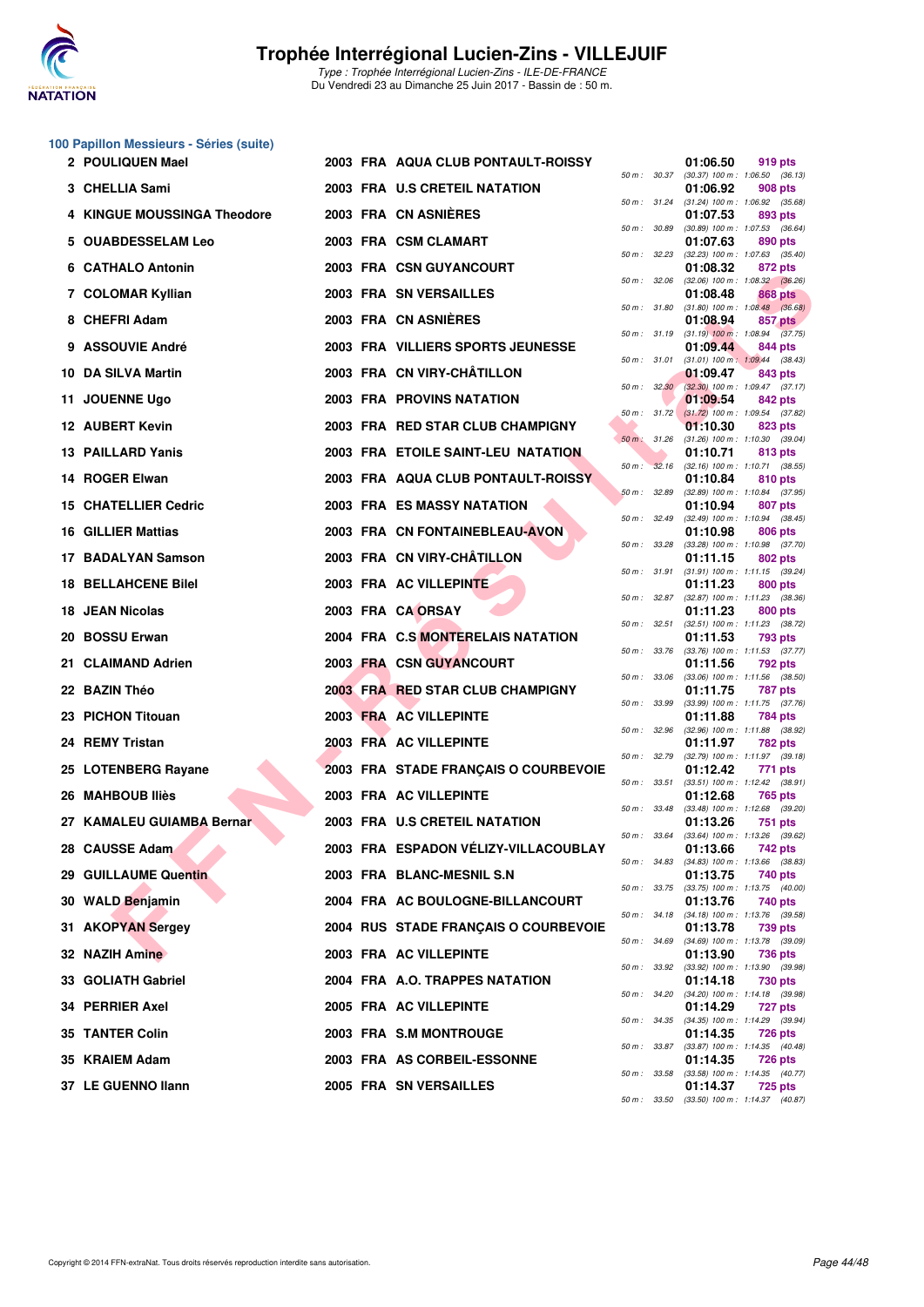![](_page_44_Picture_0.jpeg)

#### **100 Papillon Messieurs - Séries (suite)**

| <b>38 TETART Martin</b>                                |  | 2003 FRA CN ST-MICHEL-SUR-ORGE          |                          |       | 01:14.51                                               | <b>722 pts</b> |  |
|--------------------------------------------------------|--|-----------------------------------------|--------------------------|-------|--------------------------------------------------------|----------------|--|
| 39 ROMDHANE Dayen                                      |  | 2004 FRA U.S CRETEIL NATATION           | $50 \text{ m}$ : $34.83$ |       | $(34.83)$ 100 m : 1:14.51 $(39.68)$<br>01:14.52        | <b>722 pts</b> |  |
| <b>40 MANSOURI Lucas</b>                               |  | 2003 FRA TREMBLAY AC                    | 50 m: 34.26              |       | $(34.26)$ 100 m : 1:14.52 $(40.26)$<br>01:14.71        | <b>718 pts</b> |  |
| 41 POMMIER Robin                                       |  | 2004 FRA SCUF PARIS                     | 50 m: 34.19              |       | (34.19) 100 m: 1:14.71 (40.52)<br>01:14.91             | <b>713 pts</b> |  |
|                                                        |  |                                         | $50 m$ : $35.77$         |       | $(35.77)$ 100 m : 1:14.91 $(39.14)$                    |                |  |
| 42 SASOT-VALIN Paul                                    |  | 2003 FRA CN ANDRESY                     | $50 m$ : $34.30$         |       | 01:15.06<br>$(34.30)$ 100 m : 1:15.06 $(40.76)$        | 710 pts        |  |
| 43 BEBOULENE Remi                                      |  | 2004 FRA AS PORCHEVILLE                 |                          |       | 01:15.08                                               | <b>709 pts</b> |  |
| 44 KAILASAPILLAI Vithusan                              |  | 2003 FRA ES MASSY NATATION              | 50 m : 34.69             |       | $(34.69)$ 100 m : 1:15.08 $(40.39)$<br>01:15.81        | <b>693 pts</b> |  |
| 45 LE BOHEC Gurvan                                     |  | 2004 FRA RED STAR CLUB CHAMPIGNY        | 50 m: 33.99              |       | $(33.99)$ 100 m : 1:15.81 $(41.82)$<br>01:15.83        | 692 pts        |  |
|                                                        |  |                                         | 50 m: 34.73              |       | $(34.73)$ 100 m : 1:15.83 $(41.10)$                    |                |  |
| 46 MASSON Maxime                                       |  | 2005 FRA AQUA CLUB PONTAULT-ROISSY      | 50 m: 33.94              |       | 01:15.85<br>$(33.94)$ 100 m : 1:15.85 $(41.91)$        | 692 pts        |  |
| 47 CHAMAYOU Gael                                       |  | <b>2003 FRA ES MASSY NATATION</b>       |                          |       | 01:16.15                                               | 685 pts        |  |
| 48 DOKIC Nael                                          |  | 2003 FRA CN ASNIERES                    | $50 m$ : $35.57$         |       | $(35.57)$ 100 m : 1:16.15 $(40.58)$<br>01:16.59        | 675 pts        |  |
|                                                        |  |                                         | $50 m$ : 35.04           |       | $(35.04)$ 100 m : 1:16.59 $(41.55)$                    |                |  |
| 49 LATSAGUE Thomas                                     |  | 2005 FRA ES MASSY NATATION              |                          |       | 01:16.62                                               | 674 pts        |  |
| 50 FOUCHERE Léo                                        |  | <b>2003 FRA CERGY PONTOISE NATATION</b> | $50 m$ :                 | 35.50 | $(35.50)$ 100 m : 1:16.62 $(41.12)$<br>01:16.95        | <b>667 pts</b> |  |
|                                                        |  |                                         | 50 m: 35.48              |       | $(35.48)$ 100 m : 1:16.95 $(41.47)$                    |                |  |
| 51 MOLON Yann                                          |  | 2004 FRA CN MAISONS-ALFORT              | 50 m: 36.28              |       | 01:17.04<br>(36.28) 100 m: 1:17.04 (40.76)             | 665 pts        |  |
| 52 DELAHAYE Arnaud                                     |  | 2004 FRA CS CLICHY 92                   |                          |       | 01:17.27                                               | 660 pts        |  |
| 53 ZIDANI Adil                                         |  | 2004 FRA AAS SARCELLES NATATION 95      | $50 m$ : 34.34           |       | (34.34) 100 m: 1:17.27 (42.93)<br>01:17.36             | 658 pts        |  |
|                                                        |  |                                         | 50 m : 36.66             |       | $(36.66)$ 100 m : 1:17.36 $(40.70)$                    |                |  |
| 54 NATHAN Milan                                        |  | 2004 FRA AC BOULOGNE-BILLANCOURT        | 50 m: 35.65              |       | 01:17.47<br>$(35.65)$ 100 m : 1:17.47 $(41.82)$        | 655 pts        |  |
| 55 COCHARD Mathieu                                     |  | 2004 FRA ES MASSY NATATION              |                          |       | 01:17.76                                               | 649 pts        |  |
| 56 VANDEVELDE Thomas                                   |  | 2004 FRA SN VERSAILLES                  | 50 m: 35.96              |       | $(35.96)$ 100 m : 1:17.76 $(41.80)$<br>01:18.66        | 630 pts        |  |
|                                                        |  |                                         | 50 m: 35.65              |       | $(35.65)$ 100 m : 1:18.66 $(43.01)$                    |                |  |
| 57 ASSOUANE Bilel                                      |  | 2004 FRA CN ASNIERES                    | 50 m: 36.95              |       | 01:18.95                                               | <b>623 pts</b> |  |
| 58 KHOURI Giulio                                       |  | 2003 FRA STADE FRANÇAIS O COURBEVOIE    |                          |       | (36.95) 100 m: 1:18.95 (42.00)<br>01:19.24             | 617 pts        |  |
|                                                        |  |                                         | 50 m : 35.55             |       | (35.55) 100 m: 1:19.24 (43.69)                         |                |  |
| 59 GORLIER IIan                                        |  | 2004 FRA AC VILLEPINTE                  |                          |       | 01:19.31<br>50 m: 37.73 (37.73) 100 m: 1:19.31 (41.58) | 616 pts        |  |
| 60 ATCHANE Yanis                                       |  | 2005 FRA CSN GUYANCOURT                 |                          |       | 01:20.13                                               | 598 pts        |  |
| <b>61 CHESNAIS Alexis</b>                              |  | 2004 FRA VILLEMONBLE SPORTS NATATION    | 50 m: 35.97              |       | (35.97) 100 m: 1:20.13 (44.16)<br>01:20.50             | 590 pts        |  |
|                                                        |  |                                         |                          |       | 50 m : 35.17 (35.17) 100 m : 1:20.50 (45.33)           |                |  |
| 62 JAMART Olivier                                      |  | <b>2003 FRA COULOMMIERS NATATION</b>    | 50 m: 37.54              |       | 01:21.96<br>(37.54) 100 m: 1:21.96 (44.42)             | 560 pts        |  |
| 63 BENOUADFEL Adel                                     |  | 2005 FRA AC VILLEPINTE                  |                          |       | 01:22.83                                               | 543 pts        |  |
| 64 BRAIZE Neo                                          |  | <b>2004 FRA ES MASSY NATATION</b>       | 50 m: 38.05              |       | $(38.05)$ 100 m : 1:22.83 $(44.78)$<br>01:23.51        | 529 pts        |  |
|                                                        |  |                                         | 50 m : 36.81             |       | $(36.81)$ 100 m : 1:23.51 $(46.70)$                    |                |  |
| 65 NAKATANI Edouard                                    |  | 2004 FRA CA L'HAY-LES-ROSES             | $50 m$ : 36.61           |       | 01:23.53                                               | 529 pts        |  |
| 66 CHAULIAGUET Ethan                                   |  | 2005 FRA AQUA CLUB PONTAULT-ROISSY      |                          |       | $(36.61)$ 100 m : 1:23.53 $(46.92)$<br>01:25.59        | 489 pts        |  |
|                                                        |  |                                         | 50 m : 37.74             |       | $(37.74)$ 100 m : 1:25.59 $(47.85)$                    |                |  |
| 00 Papillon Messieurs - Séries (Dimanche 25 Juin 2017) |  |                                         |                          |       |                                                        |                |  |
| OUADDECOFIAMIL.                                        |  | 0000 FBA OCH OLAHADT                    |                          |       | 00.00.07                                               | $000 - 1$      |  |

### **[200 Papillon Messieurs - Séries](http://www.ffnatation.fr/webffn/resultats.php?idact=nat&go=epr&idcpt=47281&idepr=83)** (Dimanche 25 Juin 2017)

| 1 OUABDESSELAM Leo |  | 2003 FRA CSM CLAMART                                                                        | 02:23.47                        | 926 pts |
|--------------------|--|---------------------------------------------------------------------------------------------|---------------------------------|---------|
|                    |  | 50 m: 33.07 (33.07) 100 m: 1:09.26 (36.19) 150 m: 1:46.80                                   | (37.54) 200 m : 2:23.47 (36.67  |         |
| 2 CATHALO Antonin  |  | 2003 FRA CSN GUYANCOURT                                                                     | 02:30.77                        | 833 pts |
|                    |  | 50 m: 33.43 (33.43) 100 m: 1:11.10 (37.67) 150 m: 1:50.57                                   | (39.47) 200 m : 2:30.77 (40.20) |         |
| 3 CHELLIA Sami     |  | 2003 FRA U.S CRETEIL NATATION                                                               | 02:33.96                        | 793 pts |
|                    |  | 50 m: 33.45 (33.45) 100 m: 1:11.55 (38.10) 150 m: 1:52.36                                   | (40.81) 200 m : 2:33.96 (41.60) |         |
| 4 BAZIN Théo       |  | 2003 FRA RED STAR CLUB CHAMPIGNY                                                            | 02:39.42                        | 728 pts |
|                    |  | 50 m: 35.94 (35.94) 100 m: 1:16.54 (40.60) 150 m: 1:58.63                                   | (42.09) 200 m : 2:39.42 (40.79  |         |
| 5 POULIQUEN Mael   |  | 2003 FRA AQUA CLUB PONTAULT-ROISSY                                                          | 02:39.90                        | 722 pts |
|                    |  | 50 m: 32.69 (32.69) 100 m: 1:11.41 (38.72) 150 m: 1:52.17                                   | (40.76) 200 m : 2:39.90 (47.73  |         |
| 6 JEAN Nicolas     |  | 2003 FRA CA ORSAY                                                                           | 02:39.93                        | 722 pts |
|                    |  | 50 m : 33.88 (33.88) 100 m : 1:13.92 (40.04) 150 m : 1:56.90 (42.98) 200 m : 2:39.93 (43.03 |                                 |         |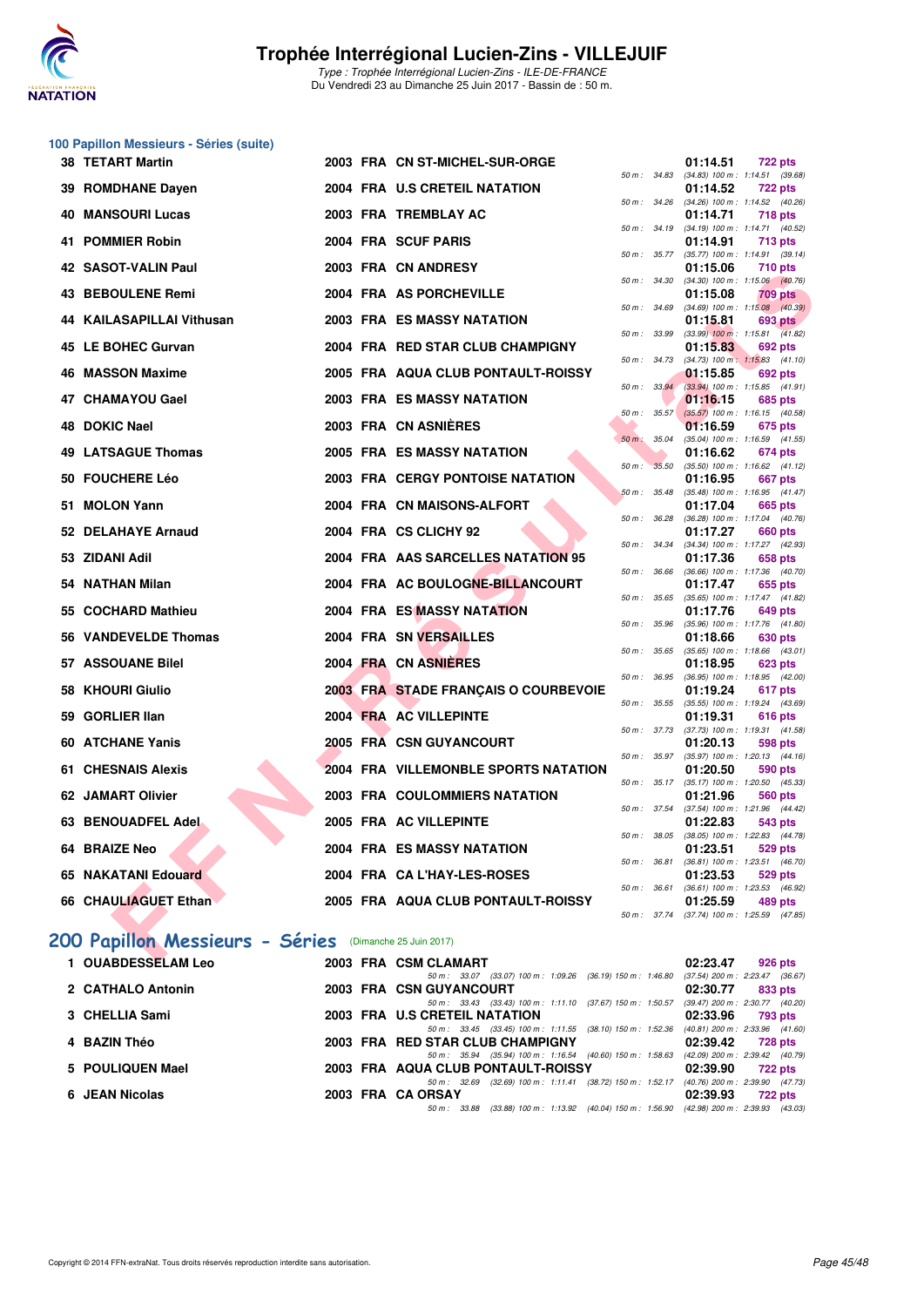![](_page_45_Picture_0.jpeg)

Type : Trophée Interrégional Lucien-Zins - ILE-DE-FRANCE Du Vendredi 23 au Dimanche 25 Juin 2017 - Bassin de : 50 m.

#### **200 Papillon Messieurs - Séries (suite)**

|    | 7 CHEFRI Adam                  |  | 2003 FRA CN ASNIÈRES                                                                                                             | 02:41.59<br>703 pts                                        |
|----|--------------------------------|--|----------------------------------------------------------------------------------------------------------------------------------|------------------------------------------------------------|
|    | 8 GORLIER IIan                 |  | 50 m: 32.99 (32.99) 100 m: 1:12.94 (39.95) 150 m: 1:56.73 (43.79) 200 m: 2:41.59 (44.86)<br>2004 FRA AC VILLEPINTE               | 02:42.53<br>692 pts                                        |
|    | 9 LATSAGUE Thomas              |  | 50 m: 35.69 (35.69) 100 m: 1:17.32 (41.63) 150 m: 2:00.27 (42.95) 200 m: 2:42.53 (42.26)<br>2005 FRA ES MASSY NATATION           | 02:45.50<br>659 pts                                        |
|    | 10 NAZIH Amine                 |  | 50 m: 35.66 (35.66) 100 m: 1:17.58 (41.92) 150 m: 2:01.72 (44.14) 200 m: 2:45.50 (43.78)<br>2003 FRA AC VILLEPINTE               | 02:46.32<br>650 pts                                        |
| 11 | <b>DUVAL Elias</b>             |  | 50 m: 34.26 (34.26) 100 m: 1:14.48 (40.22) 150 m: 2:00.02 (45.54) 200 m: 2:46.32 (46.30)<br>2004 FRA NAUTIC CLUB RAMBOUILLET     | 02:48.56<br>625 pts                                        |
|    | 12 COCHARD Mathieu             |  | 50 m: 35.31 (35.31) 100 m: 1:17.18 (41.87) 150 m: 2:03.08 (45.90) 200 m: 2:48.56 (45.48)<br>2004 FRA ES MASSY NATATION           | 02:54.49<br>562 pts                                        |
|    | 13 CHAULIAGUET Ethan           |  | 50 m: 37.14 (37.14) 100 m: 1:21.94 (44.80) 150 m: 2:08.04 (46.10) 200 m: 2:54.49 (46.45)<br>2005 FRA AQUA CLUB PONTAULT-ROISSY   | 03:16.76<br><b>357 pts</b>                                 |
|    |                                |  | 50 m: 41.13 (41.13) 100 m: 1:31.25 (50.12) 150 m: 2:24.30 (53.05) 200 m: 3:16.76 (52.46)                                         |                                                            |
|    | 200 4 Nages Messieurs - Séries |  | (Dimanche 25 Juin 2017)                                                                                                          |                                                            |
|    | 1 DA SILVA Martin              |  | 2003 FRA CN VIRY-CHATILLON                                                                                                       | 02:27.10<br>894 pts                                        |
|    | 2 PAILLARD Yanis               |  | 50 m: 31.73 (31.73) 100 m: 1:10.47 (38.74) 150 m: 1:53.01 (42.54) 200 m: 2:27.10 (34.09)<br>2003 FRA ETOILE SAINT-LEU NATATION   | 02:28.59<br>874 pts                                        |
|    | 3 COLOMAR Kyllian              |  | 50 m: 30.61 (30.61) 100 m: 1:08.24 (37.63) 150 m: 1:53.41 (45.17) 200 m: 2:28.59 (35.18)<br>2003 FRA SN VERSAILLES               | 02:29.00<br>869 pts                                        |
|    | 4 FABREGOULE Antoine           |  | 50 m: 31.14 (31.14) 100 m: 1:11.67 (40.53) 150 m: 1:55.13 (43.46) 200 m: 2:29.00 (33.87)<br>2003 FRA LAGNY-SUR-MARNE NATATION    | 02:29.08<br>868 pts                                        |
|    |                                |  | 50 m: 31.69 (31.69) 100 m: 1:12.59 (40.90) 150 m: 1:56.27                                                                        | (43.68) 200 m : 2:29.08 (32.81)                            |
|    | 5 CHELLIA Sami                 |  | 2003 FRA U.S CRETEIL NATATION<br>50 m: 30.77 (30.77) 100 m: 1:08.40 (37.63) 150 m: 1:52.24 (43.84) 200 m: 2:29.20 (36.96)        | 02:29.20<br>866 pts                                        |
|    | <b>6 OUABDESSELAM Leo</b>      |  | 2003 FRA CSM CLAMART<br>50 m: 32.24 (32.24) 100 m: 1:11.82 (39.58) 150 m: 1:56.92 (45.10) 200 m: 2:29.54 (32.62)                 | 02:29.54<br>862 pts                                        |
|    | 7 CLAIMAND Adrien              |  | 2003 FRA CSN GUYANCOURT                                                                                                          | 02:29.91<br>857 pts                                        |
|    | 8 LOTENBERG Rayane             |  | 50 m: 33.14 (33.14) 100 m: 1:13.24 (40.10) 150 m: 1:57.19 (43.95) 200 m: 2:29.91 (32.72)<br>2003 FRA STADE FRANÇAIS O COURBEVOIE | 02:31.06<br>842 pts                                        |
|    | 9 CATHALO Antonin              |  | 50 m: 32.20 (32.20) 100 m: 1:12.73 (40.53) 150 m: 1:55.40 (42.67) 200 m: 2:31.06 (35.66)<br>2003 FRA CSN GUYANCOURT              | 02:33.09<br>816 pts                                        |
|    |                                |  | 50 m: 32.35 (32.35) 100 m: 1:12.49 (40.14) 150 m: 1:59.68 (47.19) 200 m: 2:33.09 (33.41)                                         |                                                            |
|    | 10 AUBERT Kevin                |  | 2003 FRA RED STAR CLUB CHAMPIGNY<br>50 m: 31.91 (31.91) 100 m: 1:12.06 (40.15) 150 m: 1:56.24                                    | 02:33.38<br>813 pts<br>$(44.18)$ 200 m : 2:33.38 $(37.14)$ |
|    | 11 MANSOURI Lucas              |  | 2003 FRA TREMBLAY AC<br>50 m: 33.84 (33.84) 100 m: 1:16.68 (42.84) 150 m: 1:57.86 (41.18) 200 m: 2:33.39 (35.53)                 | 02:33.39<br>812 pts                                        |
|    | 12 DESOLUE Valentin            |  | 2003 FRA C.S MONTERELAIS NATATION                                                                                                | 02:33.67<br>809 pts                                        |
|    | 13 LIN Julien                  |  | 50 m: 33.47 (33.47) 100 m: 1:15.53 (42.06) 150 m: 1:58.44 (42.91) 200 m: 2:33.67 (35.23)<br>2003 FRA CN ASNIERES                 | 02:33.81<br>807 pts                                        |
|    | 14 JEAN Nicolas                |  | 50 m: 32.29 (32.29) 100 m: 1:11.80 (39.51) 150 m: 1:58.05 (46.25) 200 m: 2:33.81 (35.76)<br>2003 FRA CA ORSAY                    | 02:34.65<br>797 pts                                        |
|    | <b>15 TETART Martin</b>        |  | 50 m: 33.14 (33.14) 100 m: 1:13.15 (40.01) 150 m: 2:01.23 (48.08) 200 m: 2:34.65 (33.42)<br>2003 FRA CN ST-MICHEL-SUR-ORGE       | 02:34.92<br>793 pts                                        |
|    | 16 CHAMAYOU Gael               |  | 50 m: 32.38 (32.38) 100 m: 1:14.35 (41.97) 150 m: 1:59.50 (45.15) 200 m: 2:34.92 (35.42)<br>2003 FRA ES MASSY NATATION           | 02:35.76<br>783 pts                                        |
|    |                                |  | 50 m: 32.62 (32.62) 100 m: 1:13.35 (40.73) 150 m: 1:59.42 (46.07) 200 m: 2:35.76 (36.34)                                         |                                                            |
| 17 | <b>MOUCHON JUGIER Robin</b>    |  | 2003 FRA US JEUNESSE MITRY-MORY<br>50 m: 33.09 (33.09) 100 m: 1:12.90 (39.81) 150 m: 2:02.05 (49.15) 200 m: 2:35.78 (33.73)      | 02:35.78<br>783 pts                                        |
|    | 18 BELLAHCENE Bilel            |  | 2003 FRA AC VILLEPINTE                                                                                                           | 02:36.23<br>777 pts                                        |
|    | <b>19 TANTER Colin</b>         |  | 50 m: 33.25 (33.25) 100 m: 1:15.07 (41.82) 150 m: 2:02.48 (47.41) 200 m: 2:36.23 (33.75)<br>2003 FRA S.M MONTROUGE               | 02:36.55<br>773 pts                                        |
|    | 20 HERVAULT Raphaël            |  | 50 m : 32.94 (32.94) 100 m : 1:13.26 (40.32) 150 m : 2:00.41<br>2003 FRA CNO ST-GERMAIN-EN-LAYE                                  | (47.15) 200 m : 2:36.55 (36.14)<br>02:36.66<br>772 pts     |
|    | 21 KINGUE MOUSSINGA Theodore   |  | 50 m: 35.09 (35.09) 100 m: 1:15.15 (40.06) 150 m: 2:01.02 (45.87) 200 m: 2:36.66 (35.64)<br>2003 FRA CN ASNIERES                 | 02:36.95<br>768 pts                                        |
|    | 22 MONTELEONE Thomas           |  | 50 m: 32.82 (32.82) 100 m: 1:14.40 (41.58) 150 m: 2:02.44<br>2004 FRA ES MASSY NATATION                                          | $(48.04)$ 200 m : 2:36.95 $(34.51)$                        |
|    |                                |  | 50 m: 35.17 (35.17) 100 m: 1:17.19 (42.02) 150 m: 2:03.17                                                                        | 02:37.43<br>762 pts<br>(45.98) 200 m : 2:37.43 (34.26)     |
|    | 23 COMMERET Jéhann             |  | 2003 FRA YERRES NATATION<br>50 m: 34.88 (34.88) 100 m: 1:17.78 (42.90) 150 m: 2:01.96                                            | 02:37.47<br>762 pts<br>$(44.18)$ 200 m : 2:37.47 $(35.51)$ |
|    | <b>24 GUILLAUME Quentin</b>    |  | 2003 FRA BLANC-MESNIL S.N<br>50 m: 34.21 (34.21) 100 m: 1:15.53 (41.32) 150 m: 2:01.69                                           | 02:38.09<br>754 pts<br>$(46.16)$ 200 m : 2:38.09 $(36.40)$ |
|    | 25 ROMDHANE Dayen              |  | 2004 FRA U.S CRETEIL NATATION                                                                                                    | 02:38.24<br>752 pts                                        |
|    | 26 AKOPYAN Sergey              |  | 50 m: 34.22 (34.22) 100 m: 1:15.91 (41.69) 150 m: 2:02.98 (47.07) 200 m: 2:38.24 (35.26)<br>2004 RUS STADE FRANÇAIS O COURBEVOIE | 02:38.49<br>749 pts                                        |
|    | 27 BEBOULENE Remi              |  | 50 m: 33.72 (33.72) 100 m: 1:16.91 (43.19) 150 m: 2:03.74 (46.83) 200 m: 2:38.49 (34.75)<br>2004 FRA AS PORCHEVILLE              | 02:39.20<br>741 pts                                        |
|    | 28 KHOURI Giulio               |  | 50 m: 33.52 (33.52) 100 m: 1:13.67 (40.15) 150 m: 2:01.91 (48.24) 200 m: 2:39.20 (37.29)<br>2003 FRA STADE FRANÇAIS O COURBEVOIE | 02:39.32<br>739 pts                                        |
|    |                                |  |                                                                                                                                  |                                                            |

**JE FRANÇAIS O COURBEVOIE**<br>50 m : 35.18 (35.18) 100 m : 1:17.13 (41.95) 150 m : 2:05.53 (48.40) 200 m : 2:39.32 (33.79)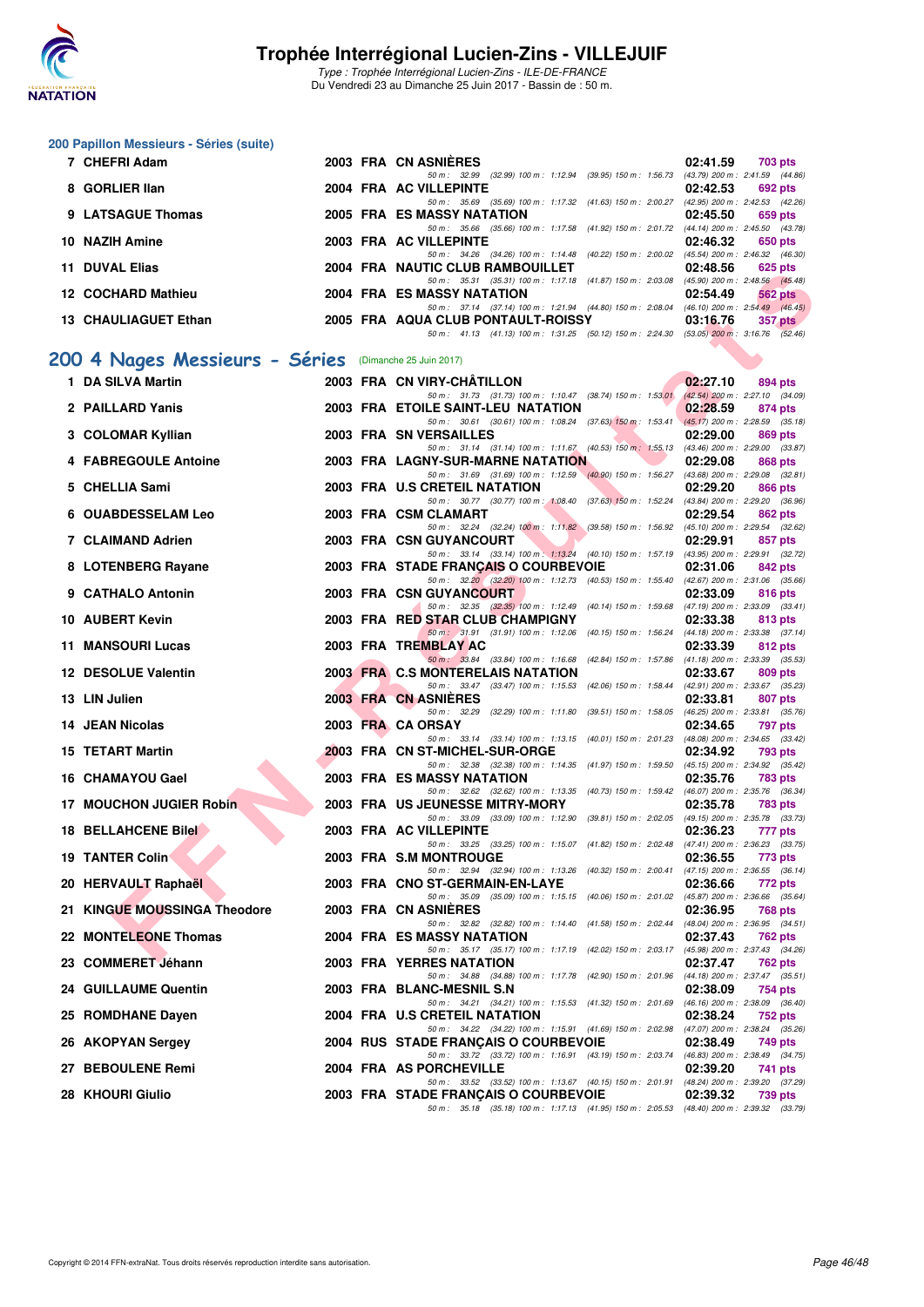![](_page_46_Picture_0.jpeg)

|    | 200 4 Nages Messieurs - Séries (suite) |  |                                                                                                                                |                                                            |
|----|----------------------------------------|--|--------------------------------------------------------------------------------------------------------------------------------|------------------------------------------------------------|
|    | 29 JAMART Olivier                      |  | <b>2003 FRA COULOMMIERS NATATION</b>                                                                                           | 02:39.94<br><b>732 pts</b>                                 |
|    | 30 AUKAULOO Zaki                       |  | 50 m: 36.73 (36.73) 100 m: 1:18.05 (41.32) 150 m: 2:04.35 (46.30) 200 m: 2:39.94 (35.59)<br>2005 FRA ES MASSY NATATION         | 02:40.33<br><b>727 pts</b>                                 |
|    | 31 ZIDANI Adil                         |  | 50 m: 36.85 (36.85) 100 m: 1:17.27 (40.42) 150 m: 2:04.64 (47.37) 200 m: 2:40.33 (35.69)<br>2004 FRA AAS SARCELLES NATATION 95 | 02:40.34<br>727 pts                                        |
|    |                                        |  | 50 m: 35.64 (35.64) 100 m: 1:18.29 (42.65) 150 m: 2:03.54                                                                      | $(45.25)$ 200 m : 2:40.34 $(36.80)$                        |
|    | 32 BRAIZE Neo                          |  | 2004 FRA ES MASSY NATATION<br>50 m : 35.46 (35.46) 100 m : 1:18.04 (42.58) 150 m : 2:04.08                                     | 02:40.36<br>727 pts<br>(46.04) 200 m : 2:40.36 (36.28)     |
|    | 33 ASSOUVIE André                      |  | 2003 FRA VILLIERS SPORTS JEUNESSE                                                                                              | 02:40.83<br><b>721 pts</b>                                 |
|    | 34 FOUCHERE Léo                        |  | 50 m: 31.13 (31.13) 100 m: 1:13.95 (42.82) 150 m: 2:04.91<br><b>2003 FRA CERGY PONTOISE NATATION</b>                           | $(50.96)$ 200 m : 2:40.83 $(35.92)$<br>02:40.97<br>719 pts |
|    | 35 KRAIEM Adam                         |  | 50 m: 35.37 (35.37) 100 m: 1:15.04 (39.67) 150 m: 2:05.87 (50.83) 200 m: 2:40.97 (35.10)<br>2003 FRA AS CORBEIL-ESSONNE        | 02:41.45<br>$714$ pts                                      |
|    |                                        |  | 50 m: 34.45 (34.45) 100 m: 1:16.49 (42.04) 150 m: 2:06.64 (50.15) 200 m: 2:41.45 (34.81)                                       |                                                            |
|    | 36 FAURE Noa                           |  | 2003 FRA AC VILLEPINTE<br>50 m: 34.52 (34.52) 100 m: 1:16.96 (42.44) 150 m: 2:04.94 (47.98) 200 m: 2:41.52 (36.58)             | 02:41.52<br><b>713 pts</b>                                 |
|    | 37 BADALYAN Samson                     |  | 2003 FRA CN VIRY-CHATILLON                                                                                                     | 02:41.92<br>708 pts                                        |
|    | 38 LEMARCHAND Antonn                   |  | 50 m: 32.55 (32.55) 100 m: 1:16.98 (44.43) 150 m: 2:06.64<br>2004 FRA CN LE PLESSIS-ROBINSON                                   | (49.66) 200 m : 2:41.92 (35.28)<br>02:42.81<br>698 pts     |
|    |                                        |  | 50 m: 35.25 (35.25) 100 m: 1:17.05 (41.80) 150 m: 2:07.31                                                                      | $(50.26)$ 200 m : 2:42.81 $(35.50)$                        |
|    | 39 LATSAGUE Thomas                     |  | 2005 FRA ES MASSY NATATION                                                                                                     | 02:43.17<br>694 pts                                        |
| 40 | <b>REMY Tristan</b>                    |  | 50 m : 35.08 (35.08) 100 m : 1:16.65 (41.57) 150 m : 2:06.26<br>2003 FRA AC VILLEPINTE                                         | $(49.61)$ 200 m : 2:43.17 $(36.91)$<br>02:43.83<br>686 pts |
|    |                                        |  | 50 m: 34.17 (34.17) 100 m: 1:18.66 (44.49) 150 m: 2:08.84                                                                      | (50.18) 200 m : 2:43.83 (34.99)                            |
|    | 41 WALD Benjamin                       |  | 2004 FRA AC BOULOGNE-BILLANCOURT                                                                                               | 02:44.34<br>680 pts                                        |
|    | 42 KUKLA Baptiste                      |  | 50 m: 35.34 (35.34) 100 m: 1:20.51 (45.17) 150 m: 2:08.93 (48.42) 200 m: 2:44.34 (35.41)<br>2004 FRA NAUTIC CLUB RAMBOUILLET   | 02:44.77<br>675 pts                                        |
|    |                                        |  | 50 m: 37.70 (37.70) 100 m: 1:19.64 (41.94) 150 m: 2:09.20 (49.56) 200 m: 2:44.77 (35.57)                                       |                                                            |
|    | 43 GORLIER IIan                        |  | 2004 FRA AC VILLEPINTE<br>50 m: 36.57 (36.57) 100 m: 1:18.54 (41.97) 150 m: 2:08.55 (50.01) 200 m: 2:44.87 (36.32)             | 02:44.87<br>674 pts                                        |
|    | 44 BAZIN Théo                          |  | 2003 FRA RED STAR CLUB CHAMPIGNY                                                                                               | 02:45.04<br>672 pts                                        |
|    | 45 TAGNATI Gianni                      |  | 50 m: 34.58 (34.58) 100 m: 1:16.94 (42.36) 150 m: 2:09.35 (52.41) 200 m: 2:45.04 (35.69)<br>2005 FRA AAS SARCELLES NATATION 95 | 02:45.20<br>670 pts                                        |
|    |                                        |  | 50 m: 36.93 (36.93) 100 m: 1:20.03 (43.10) 150 m: 2:08.37 (48.34) 200 m: 2:45.20 (36.83)                                       |                                                            |
|    | <b>46 LANGLAIS Leo</b>                 |  | 2004 FRA ES MASSY NATATION                                                                                                     | 02:45.61<br>665 pts                                        |
|    | 47 ROCHER Quentin                      |  | 50 m: 36.41 (36.41) 100 m: 1:20.19 (43.78) 150 m: 2:08.93 (48.74) 200 m: 2:45.61 (36.68)<br>2003 FRA SCM CHATILLON NATATION    | 02:46.19<br>659 pts                                        |
|    |                                        |  | 50 m: 2:10.56 (2:10.56) 100 m: 1:20.35<br>$150 m : -$<br>$\theta$                                                              | 200 m: 2:46.19 (1:25.84)                                   |
|    | 48 LE BOHEC Gurvan                     |  | 2004 FRA RED STAR CLUB CHAMPIGNY                                                                                               | 02:46.38<br>657 pts                                        |
|    | MEDDAHI Massyl                         |  | 50 m: 35.45 (35.45) 100 m: 1:18.05 (42.60) 150 m: 2:09.05 (51.00) 200 m: 2:46.38 (37.33)<br><b>2004 FRA CSN GUYANCOURT</b>     | 02:46.77<br>652 pts                                        |
|    |                                        |  | 50 m: 37.39 (37.39) 100 m: 1:16.18 (38.79) 150 m: 2:08.51                                                                      | (52.33) 200 m : 2:46.77 (38.26)                            |
|    | 50 ASSOUANE Bilel                      |  | 2004 FRA CN ASNIERES<br>50 m: 34.72 (34.72) 100 m: 1:18.69 (43.97) 150 m: 2:11.56                                              | 02:47.05<br>649 pts<br>(52.87) 200 m : 2:47.05 (35.49)     |
|    | 51 DOKIC Nael                          |  | 2003 FRA CN ASNIERES                                                                                                           | 02:48.01<br>638 pts                                        |
|    | 52 VINCENT Quentin                     |  | 50 m: 35.48 (35.48) 100 m: 1:21.64 (46.16) 150 m: 2:11.28<br>2003 FRA AS CORBEIL-ESSONNE                                       | (49.64) 200 m : 2:48.01 (36.73)<br>02:48.88<br>629 pts     |
|    |                                        |  | 50 m: 37.18 (37.18) 100 m: 1:19.55 (42.37) 150 m: 2:13.87 (54.32) 200 m: 2:48.88 (35.01)                                       |                                                            |
|    | 53 BOHLER Louis                        |  | 2003 FRA S.M MONTROUGE<br>50 m : 35.24 (35.24) 100 m : 1:18.93 (43.69) 150 m : 2:08.19                                         | 02:49.21<br>625 pts<br>(49.26) 200 m : 2:49.21 (41.02)     |
|    | 54 ERRAHMOUNI Adam                     |  | 2004 FRA CN FONTAINEBLEAU-AVON                                                                                                 | 02:50.83<br>607 pts                                        |
|    | 55 ATCHANE Yanis                       |  | 50 m: 35.97 (35.97) 100 m: 1:21.88 (45.91) 150 m: 2:12.23<br><b>2005 FRA CSN GUYANCOURT</b>                                    | (50.35) 200 m : 2:50.83 (38.60)<br>02:52.59<br>588 pts     |
|    |                                        |  | 50 m: 36.12 (36.12) 100 m: 1:20.04 (43.92) 150 m: 2:15.82 (55.78) 200 m: 2:52.59 (36.77)                                       |                                                            |
|    | 56 BENOUADFEL Adel                     |  | 2005 FRA AC VILLEPINTE<br>50 m: 36.45 (36.45) 100 m: 1:23.62 (47.17) 150 m: 2:19.04                                            | 02:56.84<br>543 pts<br>$(55.42)$ 200 m : 2:56.84 $(37.80)$ |
|    | 57 MEDI-EPEE Arthur-Cyran              |  | 2004 FRA U.S CRETEIL NATATION<br>50 m: 42.37 (42.37) 100 m: 1:30.32 (47.95) 150 m: 2:22.37                                     | 03:03.67<br>475 pts<br>$(52.05)$ 200 m : 3:03.67 $(41.30)$ |
|    | <b>MELINARD Théo</b>                   |  | 2004 FRA AC VILLEPINTE                                                                                                         | <b>DSQ Ai</b>                                              |
|    | <b>BOUALLEGUE Mohamed</b>              |  | 2005 FRA AC VILLEPINTE                                                                                                         | <b>DSQ Ni</b>                                              |
|    |                                        |  |                                                                                                                                |                                                            |

### **[400 4 Nages Messieurs - Séries](http://www.ffnatation.fr/webffn/resultats.php?idact=nat&go=epr&idcpt=47281&idepr=92)** (Vendredi 23 Juin 2017)

| <b>1 OUABDESSELAM Leo</b> | 2003 FRA CSM CLAMART                                                                                                                                                                         | 05:08.46 900 pts |
|---------------------------|----------------------------------------------------------------------------------------------------------------------------------------------------------------------------------------------|------------------|
|                           | 50 m : 32.22 (32.22) 100 m : 1:08.70 (36.48) 150 m : 1:49.29 (40.59) 200 m : 2:29.27 (39.98) 250 m : 3:14.72 (45.45) 300 m : 4:01.18 (46.46) 350 m : 4:35.80 (34.62) 400 m : 5:08.46 (32.66) |                  |
| 2 DA SILVA Martin         | 2003 FRA CN VIRY-CHATILLON                                                                                                                                                                   | 05:14.41 861 pts |
|                           | 50 m: 31.39 (31.39) 100 m: 1:09.22 (37.83) 150 m: 1:51.48 (42.26) 200 m: 2:33.54 (42.06) 250 m: 3:17.29 (43.75) 300 m: 4:02.13 (44.84) 350 m: 4:38.66 (36.53) 400 m: 5:14.41 (35.75)         |                  |
| 3 DESOLUE Valentin        | 2003 FRA C.S MONTERELAIS NATATION                                                                                                                                                            | 05:22.97 807 pts |
|                           | 50 m : 34.42 (34.42) 100 m : 1:14.26 (39.84) 150 m : 1:57.82 (43.56) 200 m : 2:40.96 (43.14) 250 m : 3:24.24 (43.28) 300 m : 4:08.22 (43.98) 350 m : 4:47.08 (38.86) 400 m : 5:22.97 (35.89) |                  |
| 4 DARCY Enzo              | 2003 FRA CN FONTAINEBLEAU-AVON                                                                                                                                                               | 05:23.58 803 pts |
|                           | 50 m : 33.64 (33.64) 100 m : 1:14.41 (40.77) 150 m : 1:55.86 (41.45) 200 m : 2:36.99 (41.13) 250 m : 3:24.84 (47.85) 300 m : 4:12.12 (47.28) 350 m : 4:50.42 (38.30) 400 m : 5:23.58 (33.16) |                  |